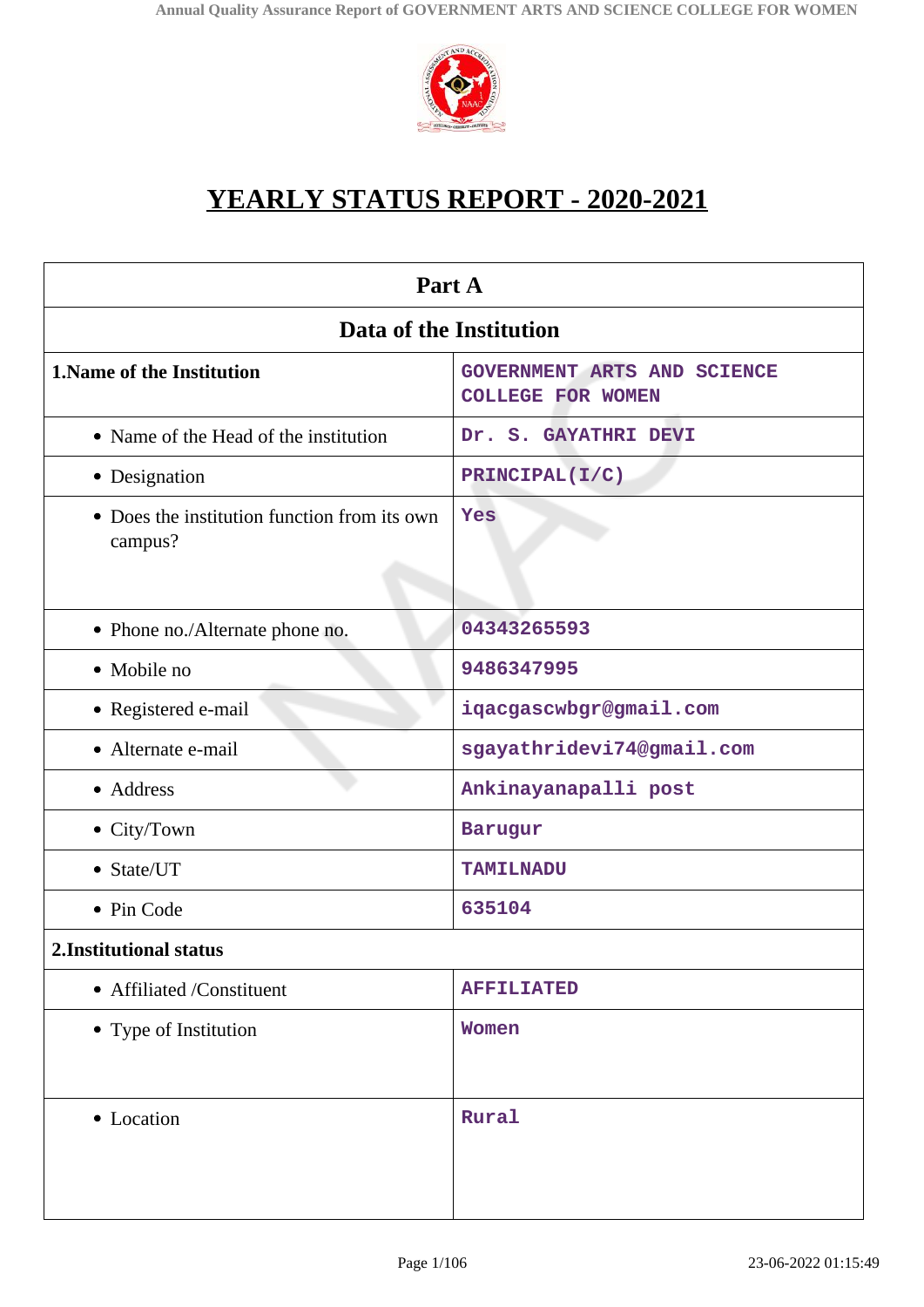| • Financial Status                                                                                                |                                              | Grants-in aid                     |                                        |                                |                           |  |             |
|-------------------------------------------------------------------------------------------------------------------|----------------------------------------------|-----------------------------------|----------------------------------------|--------------------------------|---------------------------|--|-------------|
| • Name of the Affiliating University                                                                              |                                              | PERIYAR UNIVERSITY SALEM          |                                        |                                |                           |  |             |
|                                                                                                                   | • Name of the IQAC Coordinator               |                                   | Dr.                                    |                                | <b>S GAYATHRI DEVI</b>    |  |             |
| • Phone No.                                                                                                       |                                              |                                   | 04343263594                            |                                |                           |  |             |
| • Alternate phone No.                                                                                             |                                              |                                   | 8667251553                             |                                |                           |  |             |
| • Mobile                                                                                                          |                                              |                                   | 9486347995                             |                                |                           |  |             |
| • IQAC e-mail address                                                                                             |                                              |                                   | iqacgascwbgr@gmail.com                 |                                |                           |  |             |
| • Alternate Email address                                                                                         |                                              |                                   |                                        |                                | sgayathridevi74@gmail.com |  |             |
| (Previous Academic Year)                                                                                          | 3. Website address (Web link of the AQAR     |                                   | http://www.gascwbgr.org/19-20a.pd<br>£ |                                |                           |  |             |
| 4. Whether Academic Calendar prepared<br>during the year?                                                         |                                              | Yes                               |                                        |                                |                           |  |             |
| • if yes, whether it is uploaded in the<br>Institutional website Web link:                                        |                                              | http://www.gascwbgr.org/20-21.pdf |                                        |                                |                           |  |             |
| <b>5. Accreditation Details</b>                                                                                   |                                              |                                   |                                        |                                |                           |  |             |
| Cycle                                                                                                             | <b>CGPA</b><br>Grade                         |                                   | Year of<br>Accreditation               |                                | Validity from             |  | Validity to |
| Cycle 1                                                                                                           | $C+$                                         | 62.46                             | 2007                                   |                                | 31/03/2007                |  | 30/03/2012  |
| <b>6.Date of Establishment of IQAC</b>                                                                            |                                              | 20/06/2013                        |                                        |                                |                           |  |             |
| 7. Provide the list of funds by Central / State Government<br>UGC/CSIR/DBT/ICMR/TEQIP/World Bank/CPE of UGC etc., |                                              |                                   |                                        |                                |                           |  |             |
| Institutional/Depa<br>rtment /Faculty                                                                             | Scheme                                       | <b>Funding Agency</b>             |                                        | Year of award<br>with duration |                           |  | Amount      |
| <b>NIL</b>                                                                                                        | <b>NIL</b>                                   | <b>NIL</b>                        |                                        |                                | $\mathbf 0$               |  | $\mathbf 0$ |
| 8. Whether composition of IQAC as per latest<br><b>NAAC</b> guidelines                                            |                                              | Yes                               |                                        |                                |                           |  |             |
| <b>IQAC</b>                                                                                                       | • Upload latest notification of formation of |                                   | <b>View File</b>                       |                                |                           |  |             |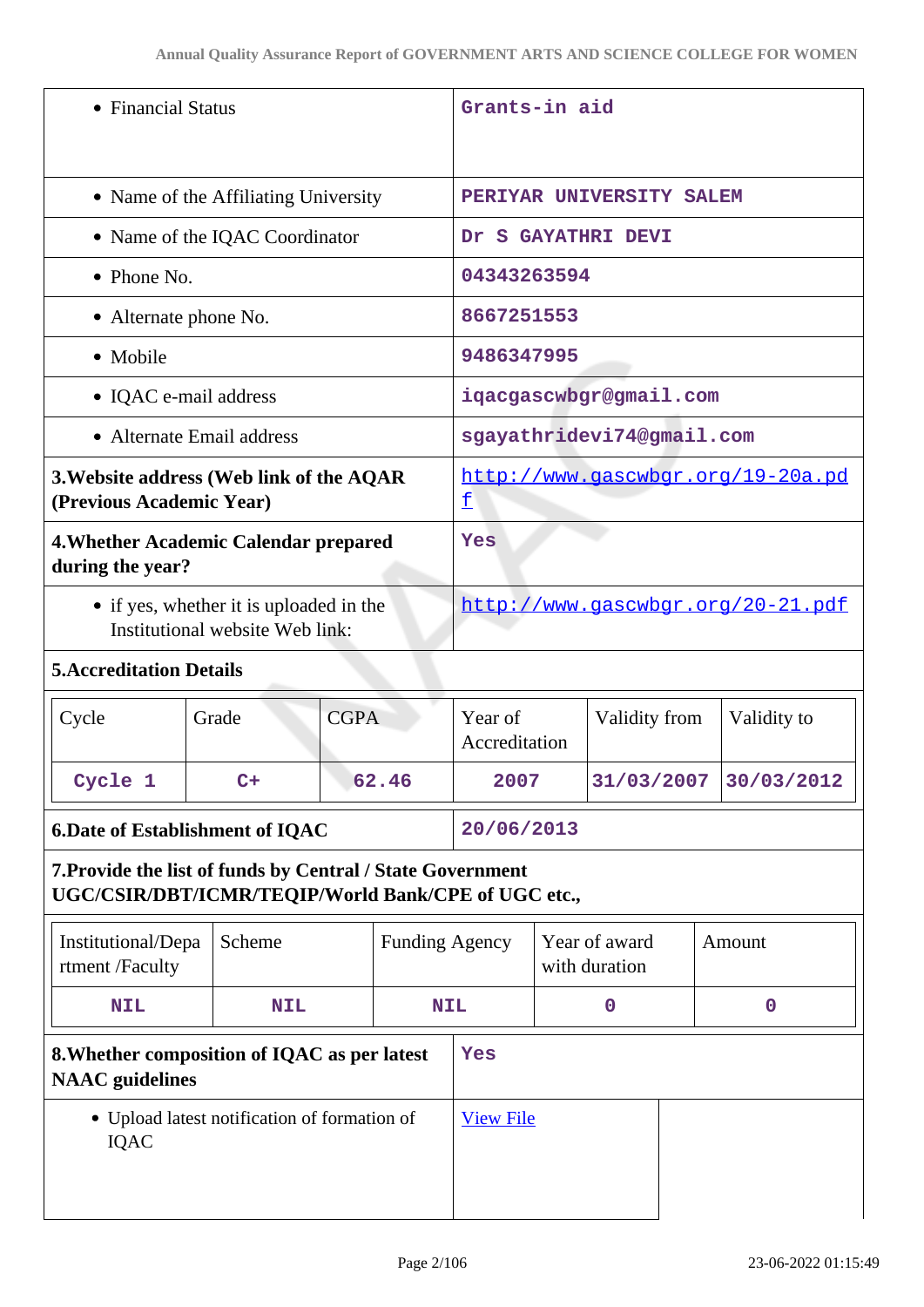| 9. No. of IQAC meetings held during the year                                                                                                                             | 4                                                                                                                                                                                                                                                                                                                                                                                                       |  |
|--------------------------------------------------------------------------------------------------------------------------------------------------------------------------|---------------------------------------------------------------------------------------------------------------------------------------------------------------------------------------------------------------------------------------------------------------------------------------------------------------------------------------------------------------------------------------------------------|--|
| • Were the minutes of IQAC meeting(s) and<br>compliance to the decisions have been<br>uploaded on the institutional website?                                             | Yes                                                                                                                                                                                                                                                                                                                                                                                                     |  |
| • If No, please upload the minutes of the<br>meeting(s) and Action Taken Report                                                                                          | No File Uploaded                                                                                                                                                                                                                                                                                                                                                                                        |  |
| 10. Whether IQAC received funding from any<br>of the funding agency to support its activities<br>during the year?                                                        | <b>No</b>                                                                                                                                                                                                                                                                                                                                                                                               |  |
| • If yes, mention the amount                                                                                                                                             |                                                                                                                                                                                                                                                                                                                                                                                                         |  |
| 11. Significant contributions made by IQAC during the current year (maximum five bullets)                                                                                |                                                                                                                                                                                                                                                                                                                                                                                                         |  |
| During COVID time IQAC prepared staff members to handle online<br>classes to ensure uninterrupted teaching learning process                                              |                                                                                                                                                                                                                                                                                                                                                                                                         |  |
| IQAC organised various awareness programs                                                                                                                                |                                                                                                                                                                                                                                                                                                                                                                                                         |  |
| Trained the students to attend the examination through online mode                                                                                                       |                                                                                                                                                                                                                                                                                                                                                                                                         |  |
| Motivated the staff members to attend Faculty Development Programs<br>and webinars                                                                                       |                                                                                                                                                                                                                                                                                                                                                                                                         |  |
| Uploaded data in NIRF portal for the current academic year                                                                                                               |                                                                                                                                                                                                                                                                                                                                                                                                         |  |
| 12. Plan of action chalked out by the IQAC in the beginning of the Academic year towards<br>Quality Enhancement and the outcome achieved by the end of the Academic year |                                                                                                                                                                                                                                                                                                                                                                                                         |  |
| Plan of Action                                                                                                                                                           | Achievements/Outcomes                                                                                                                                                                                                                                                                                                                                                                                   |  |
| Scrupulous adherence to COVID 19<br>standard operating procedures                                                                                                        | As a part of prevention of COVID<br>19 hand washing units and<br>sanitizers dispensers have been<br>installed in the campus<br>Periodical sanitization of the<br>campus has also been done<br>Regular temperature scanning of<br>the entrance has also been done<br>Posters and Banners has been<br>pasted and displayed in various<br>part of the campus in order to<br>educate and emphasize the need |  |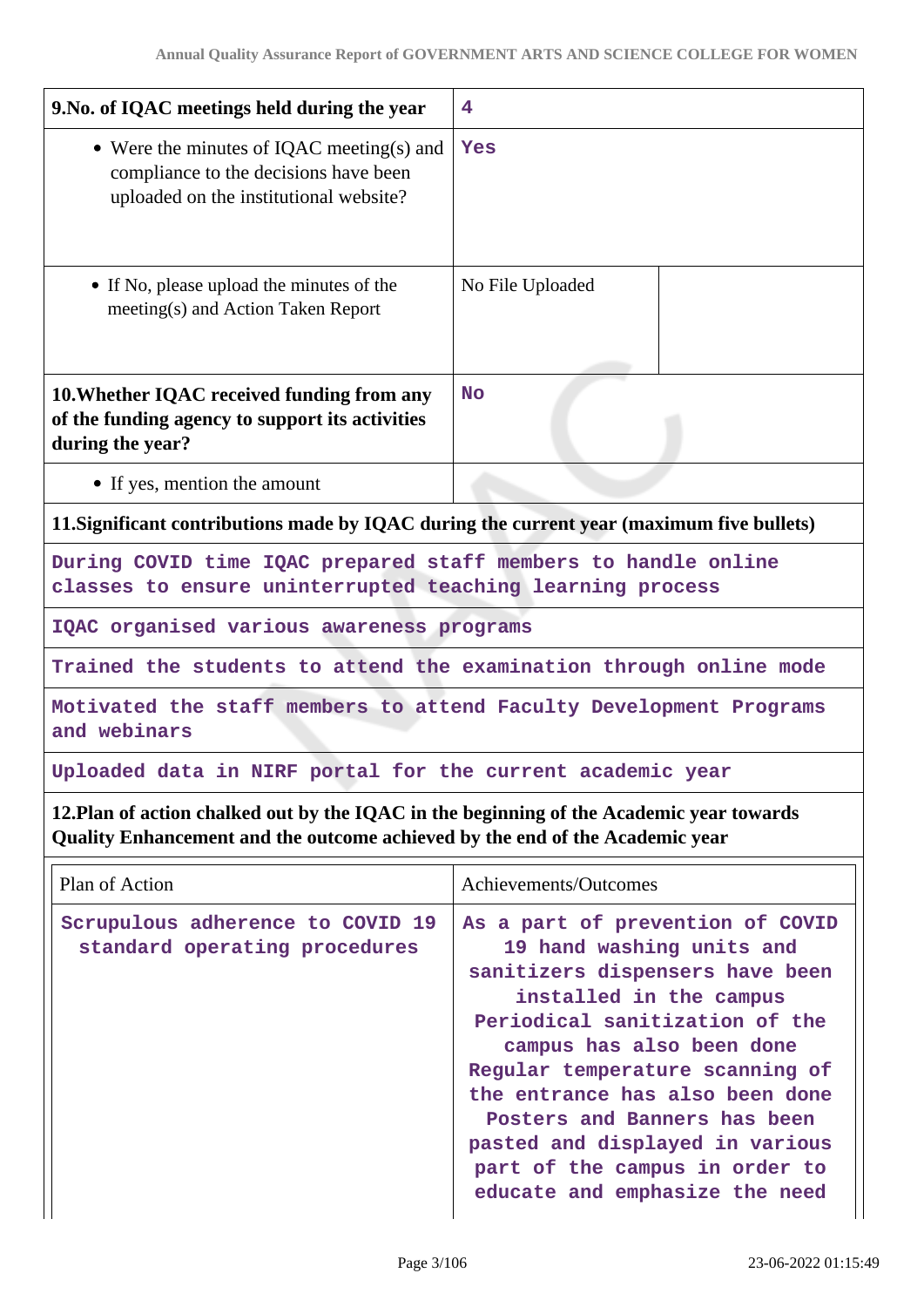|                                                                                                                | for wearing mask and hand<br>washing to the students Programs<br>have been organised only after<br>ensuring social distance                                                                                                                                                        |
|----------------------------------------------------------------------------------------------------------------|------------------------------------------------------------------------------------------------------------------------------------------------------------------------------------------------------------------------------------------------------------------------------------|
| To conduct awareness programs                                                                                  | Conducted various awareness<br>programs like vigilance<br>awareness week Road Safety<br>Breast feeding awareness Organic<br>Farming COVID awareness                                                                                                                                |
| To organize Faculty Development<br>Programs                                                                    | IQAC and the individual<br>departments organized various<br>Faculty Development Programs to<br>enhance the knowledge of the<br>faculty members                                                                                                                                     |
| To motivate staff members to<br>participate in FDPs Webinars and<br>other online activities during<br>pandemic | Faculty members participated in<br>webinars and FDPs and Quiz<br>competitions conducted by<br>various universities and<br>colleges at International<br>National and state level                                                                                                    |
| To ensure uninterrupted teaching<br>learning process during pandemic                                           | Faculty members have taught with<br>the digital teaching and<br>learning methodology in order to<br>ensure uninterrupted teaching<br>learning process during pandemic<br>period Some of the faculty<br>members have also developed e<br>content for the benefit of the<br>students |
| Maintaining the physical and<br>mental health of teachers and<br>students                                      | Continuous lock down during<br>pandemic period has caused<br>frustration and discontent among<br>the student community to enable<br>the students and teachers to<br>overcome from the stress various<br>online programs were conducted<br>during lock down period                  |
| 13. Whether the AQAR was placed before<br>statutory body?                                                      | Yes                                                                                                                                                                                                                                                                                |
| • Name of the statutory body                                                                                   |                                                                                                                                                                                                                                                                                    |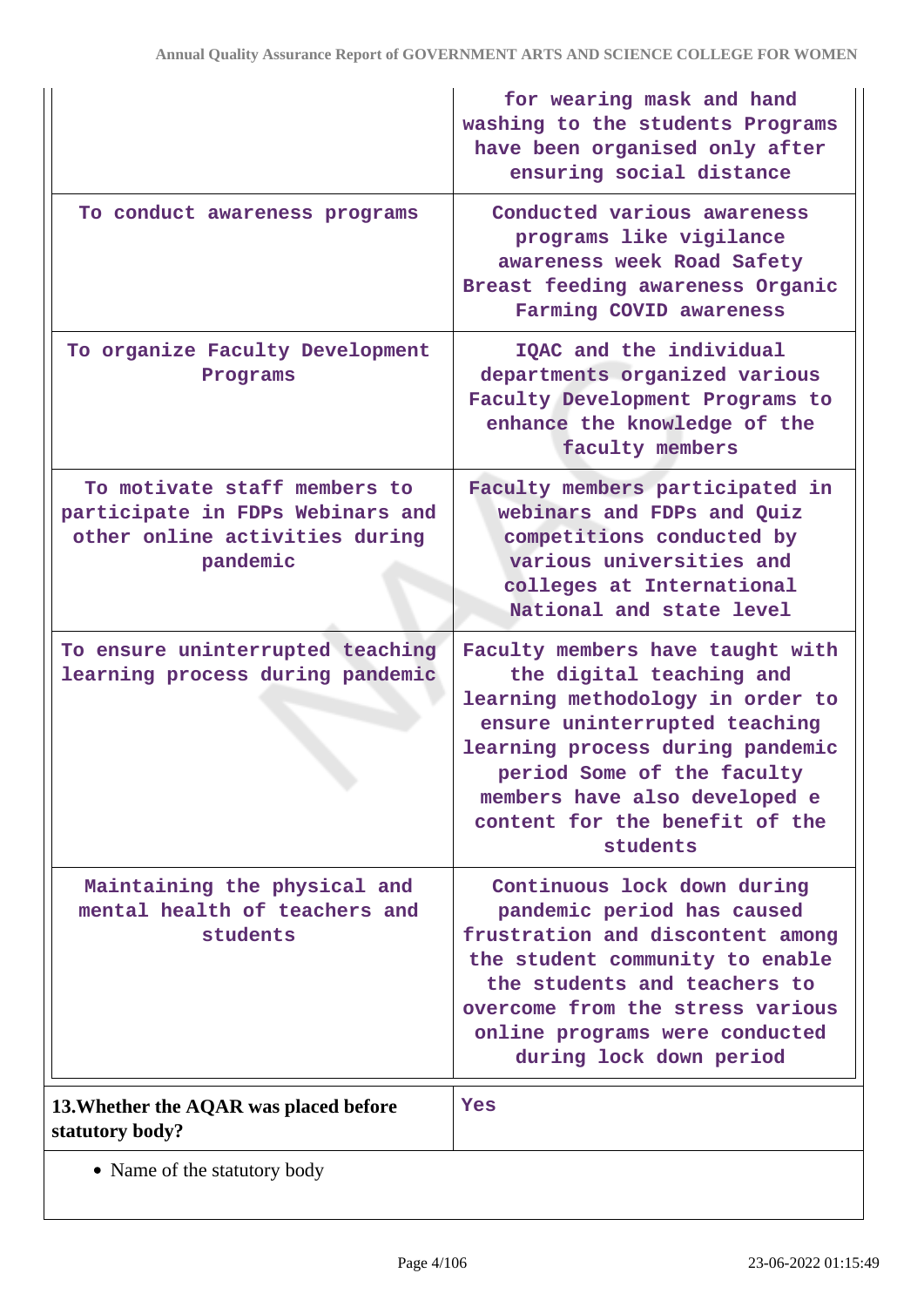| Name                                                                                            | Date of meeting $(s)$ |  |
|-------------------------------------------------------------------------------------------------|-----------------------|--|
|                                                                                                 |                       |  |
| College Administrative Counsel                                                                  | 31/03/2022            |  |
| 14. Whether institutional data submitted to AISHE                                               |                       |  |
| Year                                                                                            | Date of Submission    |  |
| 2020                                                                                            | 24/01/2020            |  |
| <b>Extended Profile</b>                                                                         |                       |  |
| 1.Programme                                                                                     |                       |  |
| 1.1                                                                                             | 719                   |  |
| Number of courses offered by the institution across all programs<br>during the year             |                       |  |
| <b>File Description</b>                                                                         | Documents             |  |
| Data Template                                                                                   | <b>View File</b>      |  |
| 2.Student                                                                                       |                       |  |
| 2.1                                                                                             | 1503                  |  |
| Number of students during the year                                                              |                       |  |
| <b>File Description</b>                                                                         | Documents             |  |
| <b>Institutional Data in Prescribed Format</b>                                                  | <b>View File</b>      |  |
| 2.2                                                                                             | 1813                  |  |
| Number of seats earmarked for reserved category as per GOI/ State<br>Govt. rule during the year |                       |  |
| <b>File Description</b>                                                                         | Documents             |  |
| Data Template                                                                                   | <b>View File</b>      |  |
| 2.3                                                                                             | 393                   |  |
| Number of outgoing/final year students during the year                                          |                       |  |
| <b>File Description</b>                                                                         | Documents             |  |
|                                                                                                 |                       |  |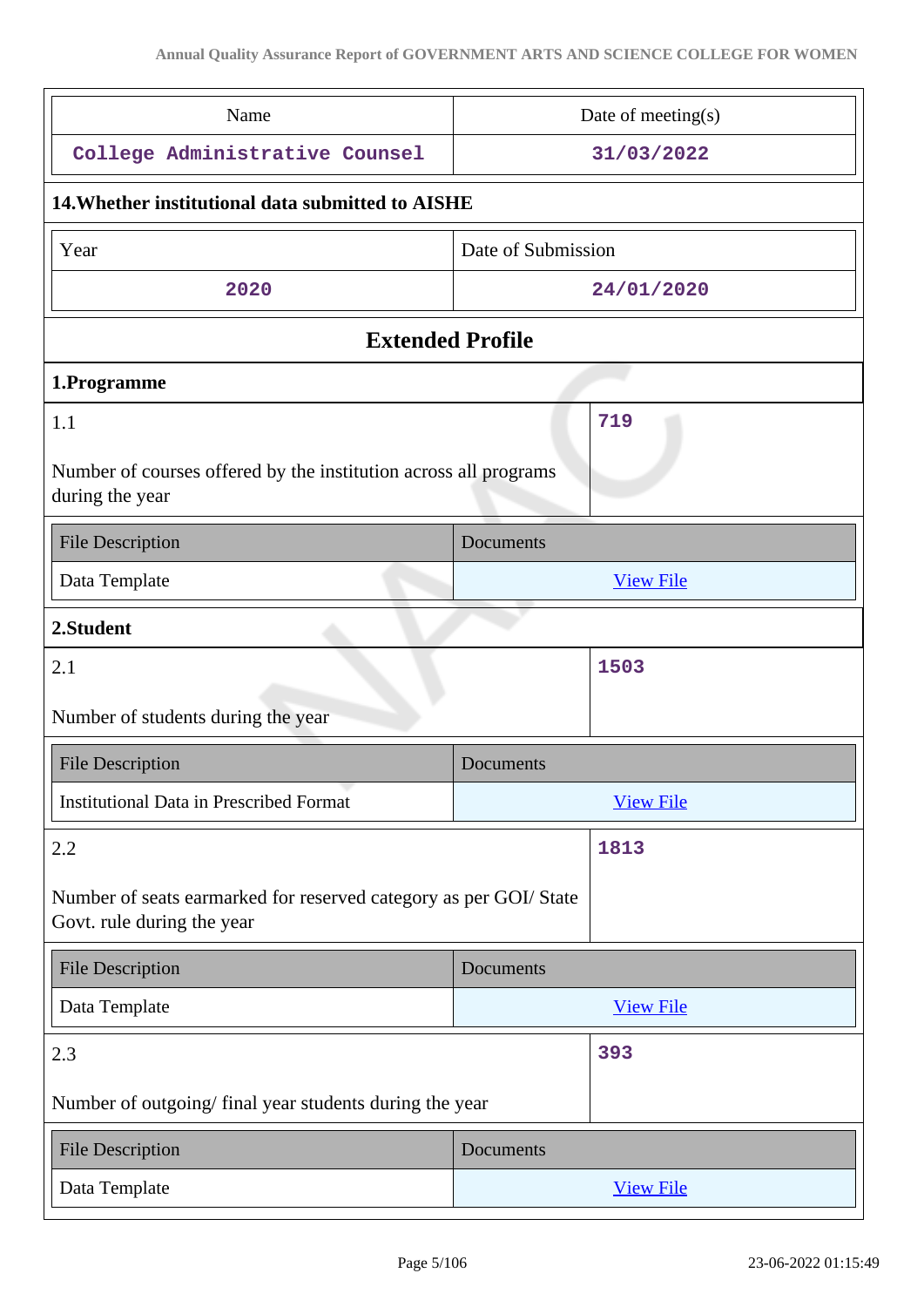| 3.Academic                                                        |           |                  |
|-------------------------------------------------------------------|-----------|------------------|
| 3.1                                                               |           | 73               |
| Number of full time teachers during the year                      |           |                  |
| <b>File Description</b>                                           | Documents |                  |
| Data Template                                                     |           | <b>View File</b> |
| 3.2                                                               |           | 107              |
| Number of sanctioned posts during the year                        |           |                  |
| <b>File Description</b>                                           | Documents |                  |
| Data Template                                                     |           | <b>View File</b> |
| 4.Institution                                                     |           |                  |
| 4.1                                                               |           | 64               |
| Total number of Classrooms and Seminar halls                      |           |                  |
| 4.2                                                               |           | 14.5             |
| Total expenditure excluding salary during the year (INR in lakhs) |           |                  |
| 4.3                                                               |           | 87               |
| Total number of computers on campus for academic purposes         |           |                  |

**Part B**

# **CURRICULAR ASPECTS**

### **1.1 - Curricular Planning and Implementation**

1.1.1 - The Institution ensures effective curriculum delivery through a well planned and documented process

**The institute is affiliated to Periyar University. The curriculum is designed and developed by the University. The curriculum for UG and PG programme were revised by the University and the new syllabus are implemented for the academic year 2017-18 and it is delivered efficiently by the institute through a systematic process. Each subject faculty prepare plan of their concerned subject in the beginning of every academic year. Institute prepares the Annual Academic calendar which provides the details of commencement of session, events and continuous internal assessment examinations.**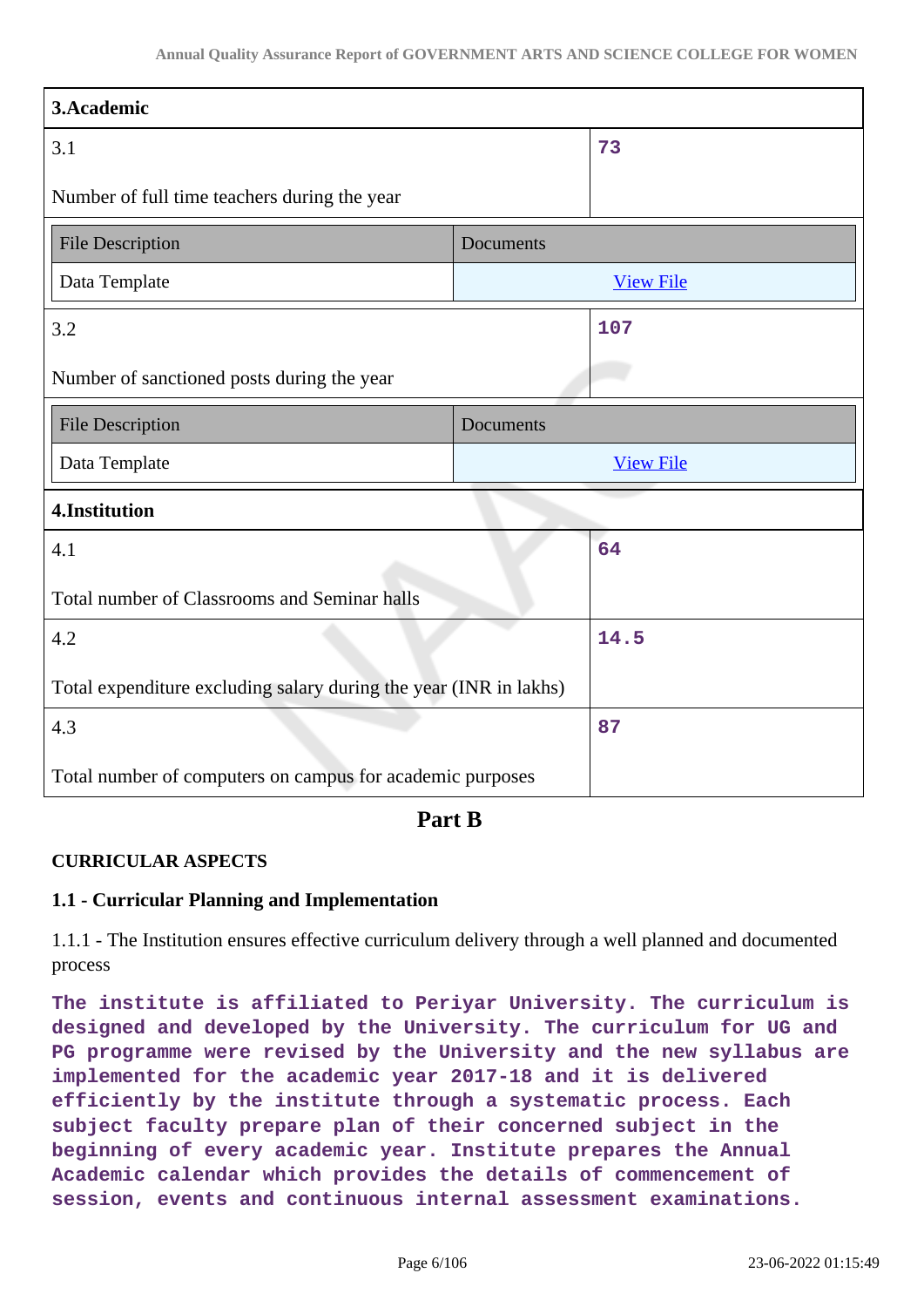**Taking into consideration the need of the subject taught, various pedagogies like chalk &talk, power point presentations, role plays, video lectures are used for delivering the curriculum.Effective delivery of the curriculum is ensured by conducting continuous internal assessments, class tests, assignments, seminars, Quiz programmes.In order to ensure uninterrupted teaching learning process during pandemic period faculty members conducted classes through online mode by using various online platforms such as Google Meet, Zoom and Cisco WebEx.E\_contents and notes were uploaded in Gnomio - Moodle, Google Class Room and also in our college website.**

| <b>File Description</b>                | Documents |
|----------------------------------------|-----------|
| Upload relevant supporting<br>document | View File |
| Link for Additional information        | NIL       |

1.1.2 - The institution adheres to the academic calendar including for the conduct of Continuous Internal Evaluation (CIE)

**Normally the college prepares and publishes the academic calendar for the academic year which includes plans for curriculum delivery on the available working/teaching days as per university norms. The academic calendar is given to all faculties and students. Academic calendar of the college includes college history, staff details, fee structure, programmes offered details, students welfare scholarships, rules and regulations to be followed by the students, various association details and list of holidays,. Students are informed about time table and academic calendar well in advance.**

**Owing to unprecedented pandemic situation, academic calendar for the year 2020-2021 could not be prepared well in advance. However programmes and academic schedules including continuous internal evaluation (CIE) have been planned for every month and circulated among the members of the staff and the students**

| <b>File Description</b>                | <b>Documents</b> |
|----------------------------------------|------------------|
| Upload relevant supporting<br>document | View File        |
| Link for Additional information        | NIL              |

**1.1.3 - Teachers of the Institution participate in B. Any 3 of the above following activities related to curriculum**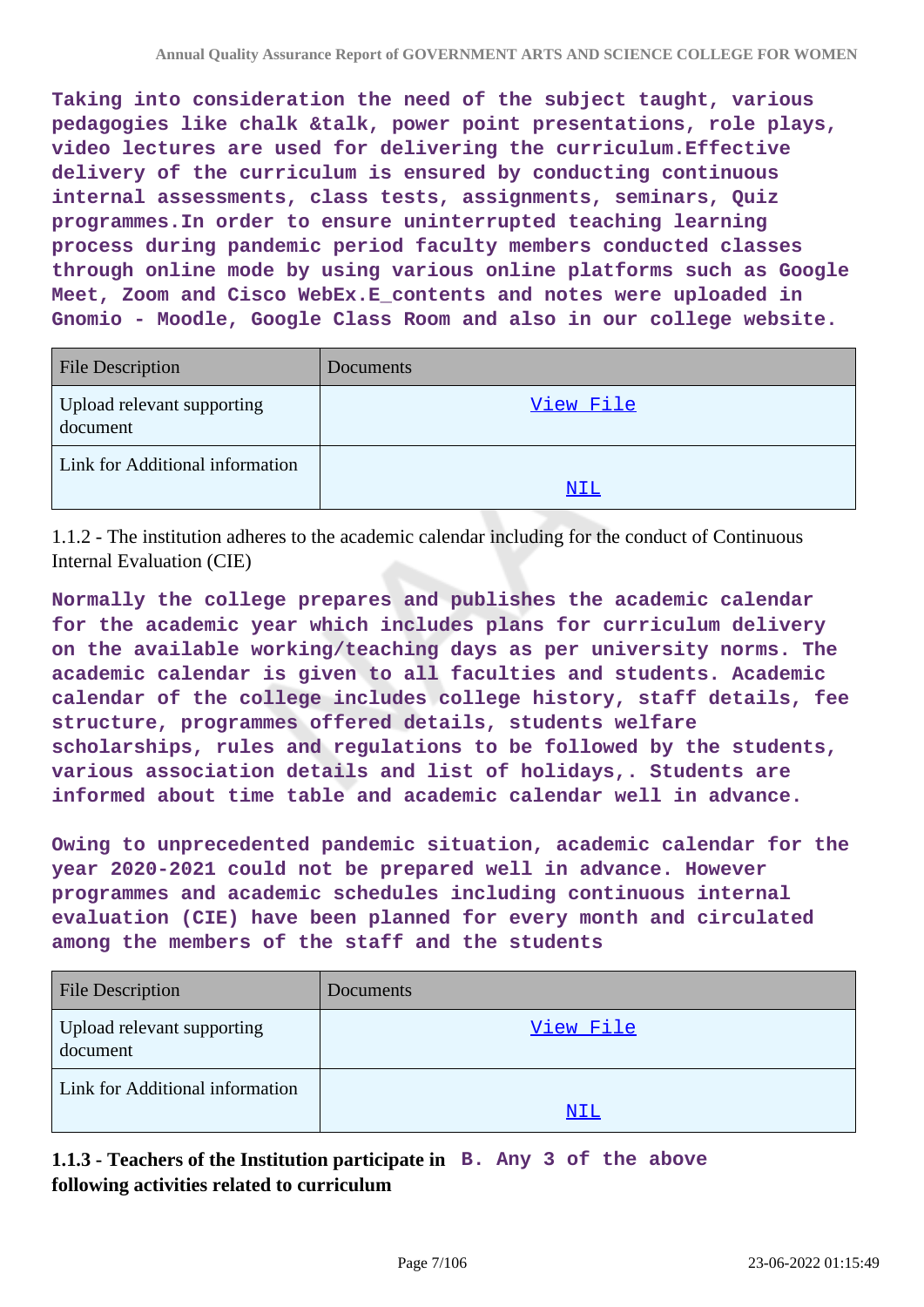**development and assessment of the affiliating University and/are represented on the following academic bodies during the year. Academic council/BoS of Affiliating University Setting of question papers for UG/PG programs Design and Development of Curriculum for Add on/ certificate/ Diploma Courses Assessment /evaluation process of the affiliating University**

| <b>File Description</b>                                                                                         | Documents        |
|-----------------------------------------------------------------------------------------------------------------|------------------|
| Details of participation of<br>teachers in various<br>bodies/activities provided as a<br>response to the metric | View File        |
| Any additional information                                                                                      | No File Uploaded |

# **1.2 - Academic Flexibility**

**1.2.1 - Number of Programmes in which Choice Based Credit System (CBCS)/ elective course system has been implemented**

# **1.2.1.1 - Number of Programmes in which CBCS/ Elective course system implemented**

**22**

| <b>File Description</b>                                    | Documents        |
|------------------------------------------------------------|------------------|
| Any additional information                                 | No File Uploaded |
| Minutes of relevant Academic<br>Council/BOS meetings       | No File Uploaded |
| Institutional data in prescribed<br>format (Data Template) | View File        |

# **1.2.2 - Number of Add on /Certificate programs offered during the year**

**1.2.2.1 - How many Add on /Certificate programs are added during the year. Data requirement for year: (As per Data Template)**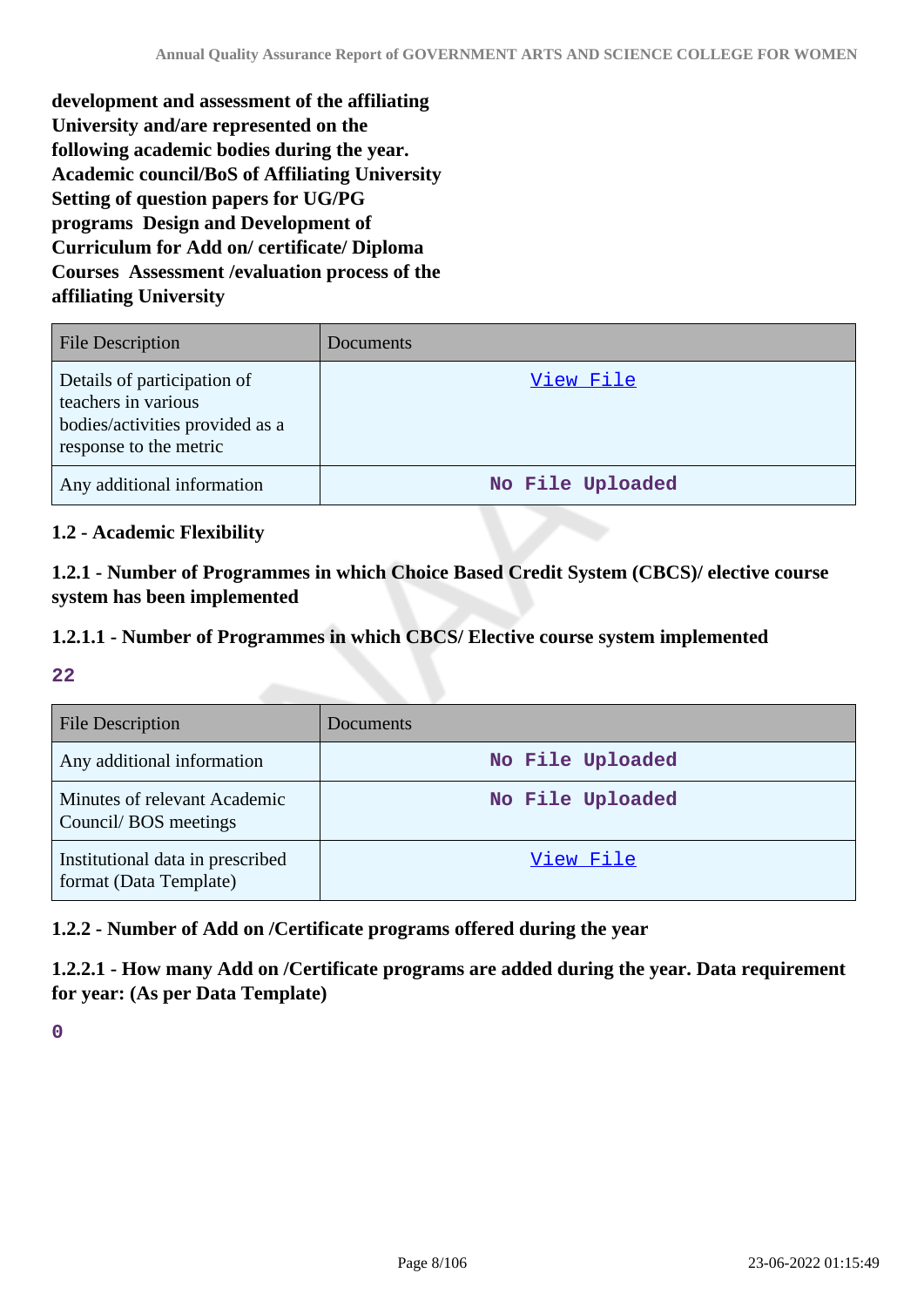| <b>File Description</b>                                                       | Documents        |
|-------------------------------------------------------------------------------|------------------|
| Any additional information                                                    | No File Uploaded |
| Brochure or any other document<br>relating to Add on /Certificate<br>programs | No File Uploaded |
| List of Add on /Certificate<br>programs (Data Template)                       | No File Uploaded |

# **1.2.3 - Number of students enrolled in Certificate/ Add-on programs as against the total number of students during the year**

#### **338**

| File Description                                                                          | Documents        |
|-------------------------------------------------------------------------------------------|------------------|
| Any additional information                                                                | No File Uploaded |
| Details of the students enrolled in<br>Subjects related to<br>certificate/Add-on programs | View File        |

### **1.3 - Curriculum Enrichment**

1.3.1 - Institution integrates crosscutting issues relevant to Professional Ethics, Gender, Human Values, Environment and Sustainability into the Curriculum

**Gender: Albeit the college is a Women college students are sensitized with gender issues and rights of women. Special lectures are also arranged to enlighten the students about the legal rights of the women.**

**Environment and Sustainability: The need for maintaining and sustaining environment is the need of the hour. Realising this need a separate subject on environmental science is included in the curriculum for all the disciplines both science and art. Credits are also assigned to this course. Therefore it is mandatory for all the students to learn about the significance of maintaining environment. Adoption of swachh Bharath scheme through regular campus cleaning drive by the students enable them to maintain good ambience. Incinerators installed in the rest rooms are also example of pollution free campus. Students also take initiative to create awareness among the neighboring villagers.**

**Human values and Professional ethics: Moral educations given to the students inculcate moral and human values. This automatically directs them to be honest and adopt ethical values when they go for employment or become entrepreneur. Faculty members are also imbibing**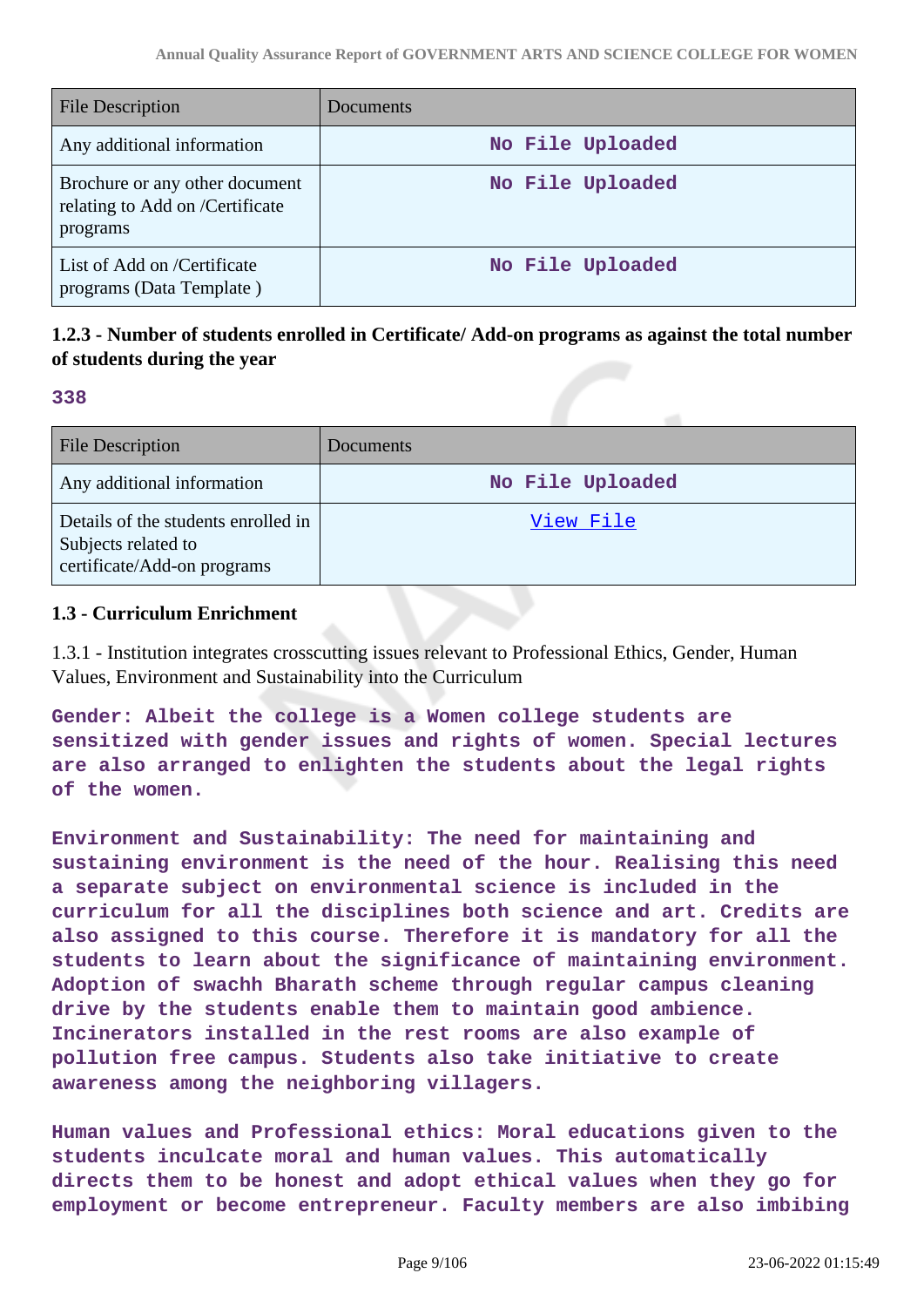# **ethical values as a role model to the students.**

| <b>File Description</b>                                                                                                                                                    | Documents        |
|----------------------------------------------------------------------------------------------------------------------------------------------------------------------------|------------------|
| Any additional information                                                                                                                                                 | No File Uploaded |
| Upload the list and description of<br>courses which address the<br>Professional Ethics, Gender,<br>Human Values, Environment and<br>Sustainability into the<br>Curriculum. | View File        |

# **1.3.2 - Number of courses that include experiential learning through project work/field work/internship during the year**

#### **10**

| <b>File Description</b>                                                                            | Documents        |
|----------------------------------------------------------------------------------------------------|------------------|
| Any additional information                                                                         | No File Uploaded |
| Programme / Curriculum/<br>Syllabus of the courses                                                 | No File Uploaded |
| Minutes of the Boards of Studies/<br>Academic Council meetings with<br>approvals for these courses | No File Uploaded |
| MoU's with relevant<br>organizations for these courses, if<br>any                                  | No File Uploaded |
| <b>Institutional Data in Prescribed</b><br>Format                                                  | View File        |

# **1.3.3 - Number of students undertaking project work/field work/ internships**

### **143**

| <b>File Description</b>                                                                                             | Documents        |
|---------------------------------------------------------------------------------------------------------------------|------------------|
| Any additional information                                                                                          | No File Uploaded |
| List of programmes and number<br>of students undertaking project<br>work/field work//internships<br>(Data Template) | View File        |

# **1.4 - Feedback System**

# **1.4.1 - Institution obtains feedback on the syllabus and its transaction at the institution**

|  |  |  |  |  | C. Any 2 of the above |
|--|--|--|--|--|-----------------------|
|--|--|--|--|--|-----------------------|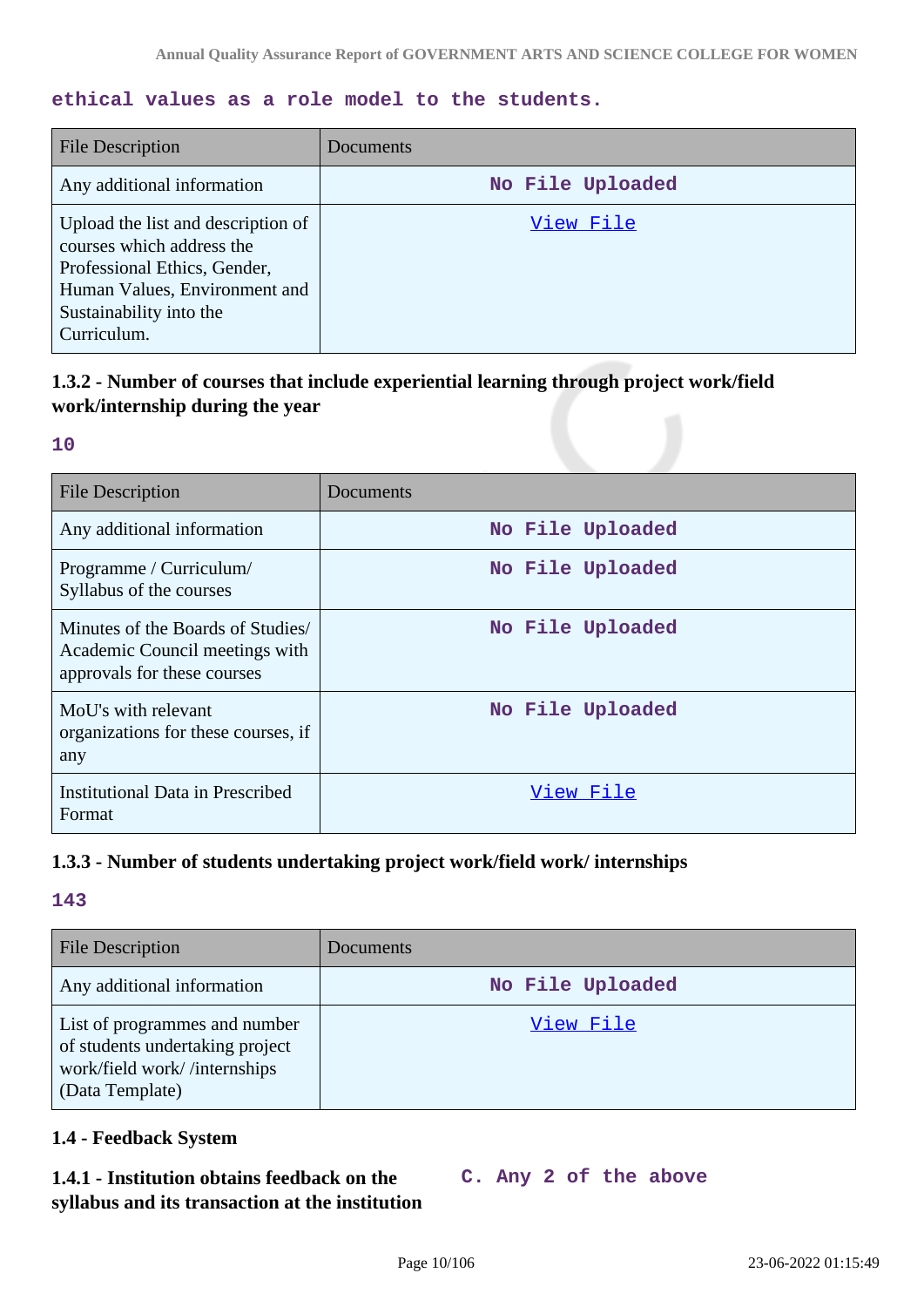# **from the following stakeholders Students Teachers Employers Alumni**

| <b>File Description</b>                                                                                                                                        | Documents                            |
|----------------------------------------------------------------------------------------------------------------------------------------------------------------|--------------------------------------|
| URL for stakeholder feedback<br>report                                                                                                                         | http://www.qascwbqr.org/SSS20-21.pdf |
| Action taken report of the<br>Institution on feedback report as<br>stated in the minutes of the<br>Governing Council, Syndicate,<br><b>Board of Management</b> | No File Uploaded                     |
| Any additional information                                                                                                                                     | No File Uploaded                     |

# **1.4.2 - Feedback process of the Institution may A. Feedback collected, analyzed be classified as follows**

**and action taken and feedback available on website**

| <b>File Description</b>              | Documents                            |
|--------------------------------------|--------------------------------------|
| Upload any additional<br>information | No File Uploaded                     |
| URL for feedback report              | http://www.qascwbqr.org/SSS20-21.pdf |

### **TEACHING-LEARNING AND EVALUATION**

#### **2.1 - Student Enrollment and Profile**

#### **2.1.1 - Enrolment Number Number of students admitted during the year**

#### **2.1.1.1 - Number of students admitted during the year**

**635**

| <b>File Description</b>                    | Documents        |
|--------------------------------------------|------------------|
| Any additional information                 | No File Uploaded |
| Institutional data in prescribed<br>format | View File        |

# **2.1.2 - Number of seats filled against seats reserved for various categories (SC, ST, OBC, Divyangjan, etc. as per applicable reservation policy during the year (exclusive of supernumerary seats)**

#### **2.1.2.1 - Number of actual students admitted from the reserved categories during the year**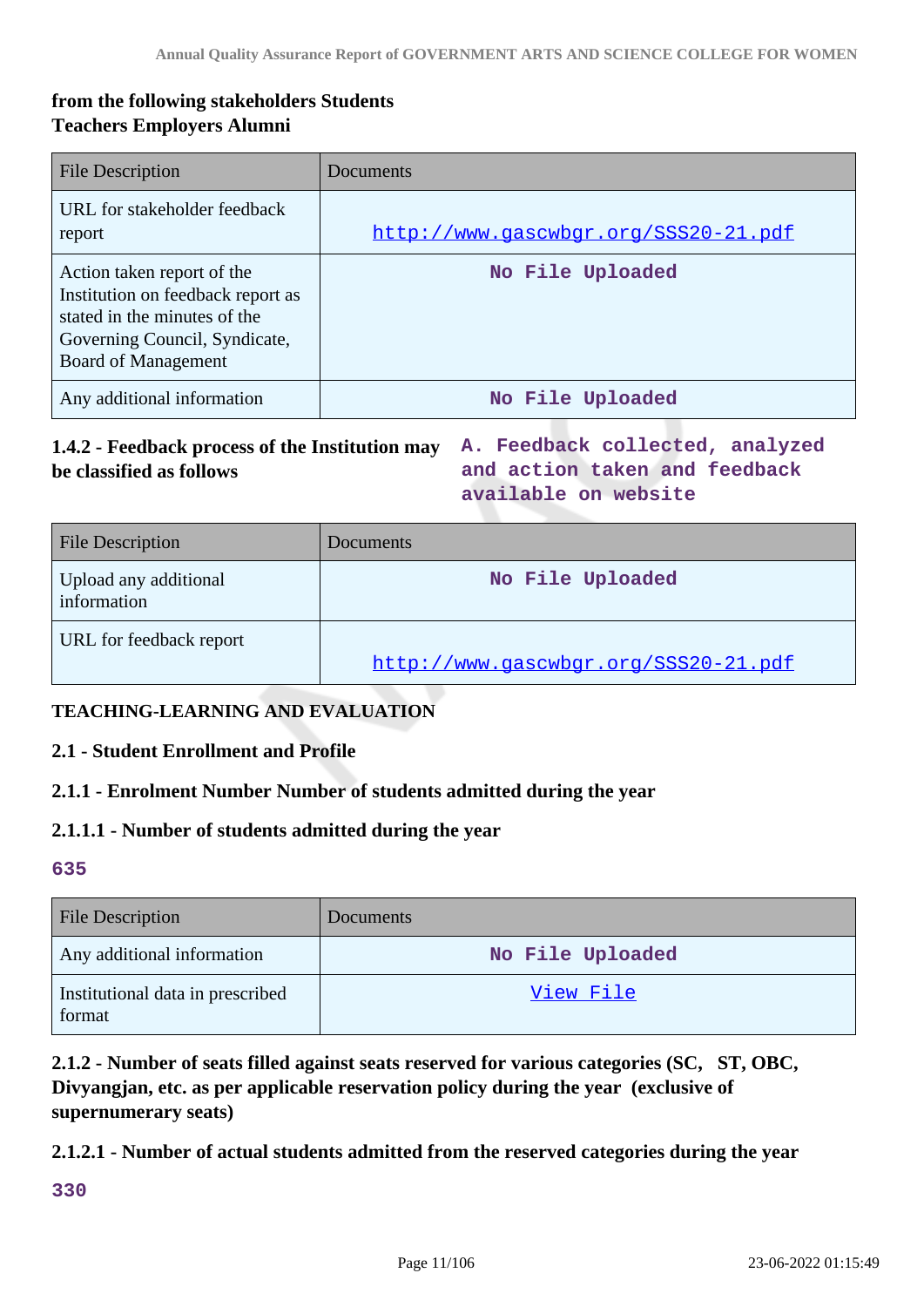| <b>File Description</b>                                          | <b>Documents</b> |
|------------------------------------------------------------------|------------------|
| Any additional information                                       | No File Uploaded |
| Number of seats filled against<br>seats reserved (Data Template) | View File        |

### **2.2 - Catering to Student Diversity**

2.2.1 - The institution assesses the learning levels of the students and organizes special Programmes for advanced learners and slow learners

**Majority of the students belong to average and below average category due to their socio economic background. Special remedial classes are conducted for slow learners regularly to enable them to get through the examination. Further with the support of Tamil Nadu State Council for Higher Education, special attention is also paid by the course teachers to academically weak socially backward students. Thus the college aims to improve the academic performance of the slow learners. Faculty members are also easily accessible to the students to clarify the doubts of the students. They are advocated to study to secure minimum pass mark. For this purpose, previous year semester question papers are given to them and they are asked to prepare answer for those questions. Unit tests are also conducted by the course teachers to make them to get through the examination. Simplified notes and important and frequently asked questions are also given to them.**

**However during the academic year 2020-2021, due to continuous lockdown special programmes for the slow learners and the advanced learners could not be conducted. Even then classes have been conducted regularly via online mode and the students have been motivated.**

| <b>File Description</b>                  | <b>Documents</b> |
|------------------------------------------|------------------|
| Paste link for additional<br>information | Nil              |
| Upload any additional<br>information     | No File Uploaded |

#### **2.2.2 - Student- Full time teacher ratio (Data for the latest completed academic year)**

| Number of Students | <b>Number of Teachers</b> |
|--------------------|---------------------------|
| 1503               | 72                        |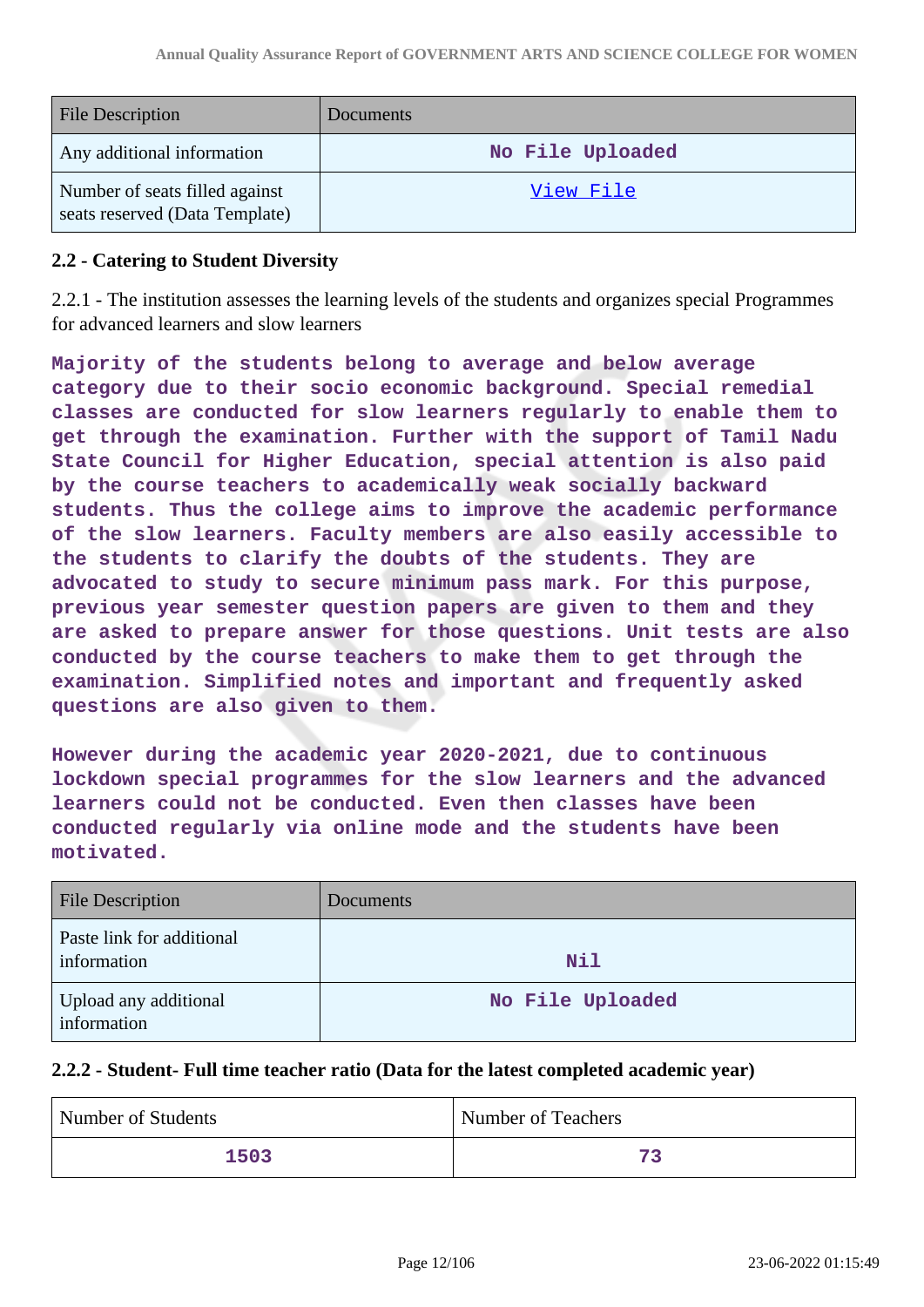| <b>File Description</b>    | Documents        |
|----------------------------|------------------|
| Any additional information | No File Uploaded |

### **2.3 - Teaching- Learning Process**

2.3.1 - Student centric methods, such as experiential learning, participative learning and problem solving methodologies are used for enhancing learning experiences

**The teacher's role is that of a facilitator who supports self development of knowledge, holistic development and skill formation through participatory learning activities such as:**

- **Internship/Project Work, Mini-projects, Technical Symposium,**  $\bullet$ **Seminars, Workshops and paper presentations etc,**
- **Group Discussion and seminars, Peer teaching, Tutorials,**  $\bullet$ **interdepartmental competitions, Interactive guest lectures, Brainstorming, Role play and industrial visits etc,**
- **Free access to the internet and e-journals make them selfreliant and self-regulating learners by providing free SIM cards with data validity to all the students.**
- **Conference halls equipped with IT infrastructure for webinars and video conferencing.**
- **Preparation of chart works, and working models for exhibition develops creativity and imagination in the students.**
- **Students are exposed to various experiential learning.**
- **Cultivating the students into responsible citizens by helping the deprived people.**
- **To impact social consciousness among students rallies are organized regularly to create voting awareness about election.**
- **Invited Lectures, workshops, conferences etc.. are conducted by various departments to expose students to current development in the respective subject**
- **Short film contest and advertisement shooting contest in the college diverts the young minds towards digital development.**

| <b>File Description</b>              | <b>Documents</b> |
|--------------------------------------|------------------|
| Upload any additional<br>information | No File Uploaded |
| Link for additional information      | Nil              |

2.3.2 - Teachers use ICT enabled tools for effective teaching-learning process. Write description in maximum of 200 words

**In our college, ICT enabled tools are used for teaching and learning**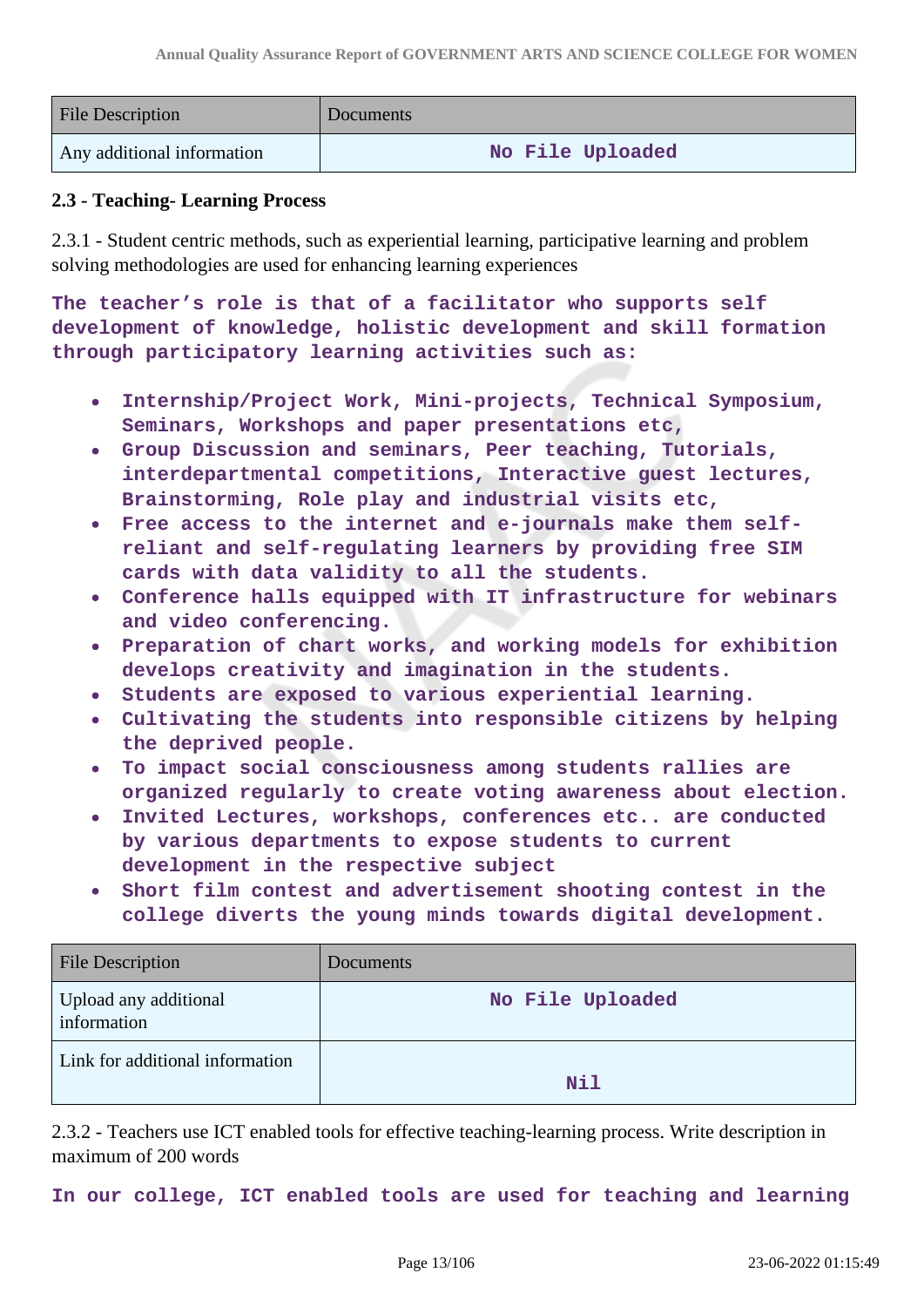**in addition with traditional chalk and talk method to enhance the teaching learning efficiency. ICT tools have become a source to find the knowledge, to discover useful data, to analyze the data and present the findings to the world irrespective of time, distance and cultural barriers.**

**Our faculty members are using ICT enabled tools such as Power Point Presentation, videos, audios and through online with the help of social media apps such as WhatsApp for message sharing. Google meet & Zoom meet platforms are used for online teaching and learning and also Gnomio websites and Google classrooms are created by the teachers and used as the teacher-student bridging platform for sharing online resources, to give assignment, multiple choice questions type tests, Quizzes, and also share the e-content resources for their handling subjects.**

| <b>File Description</b>                                                                                    | Documents        |
|------------------------------------------------------------------------------------------------------------|------------------|
| Upload any additional<br>information                                                                       | No File Uploaded |
| Provide link for webpage<br>describing the ICT enabled tools<br>for effective teaching-learning<br>process | View File        |

**2.3.3 - Ratio of mentor to students for academic and other related issues (Data for the latest completed academic year )**

## **2.3.3.1 - Number of mentors**

#### **73**

| <b>File Description</b>                                                  | <b>Documents</b> |
|--------------------------------------------------------------------------|------------------|
| Upload, number of students<br>enrolled and full time teachers on<br>roll | View File        |
| Circulars pertaining to assigning<br>mentors to mentees                  | View File        |
| Mentor/mentee ratio                                                      | View File        |

### **2.4 - Teacher Profile and Quality**

### **2.4.1 - Number of full time teachers against sanctioned posts during the year**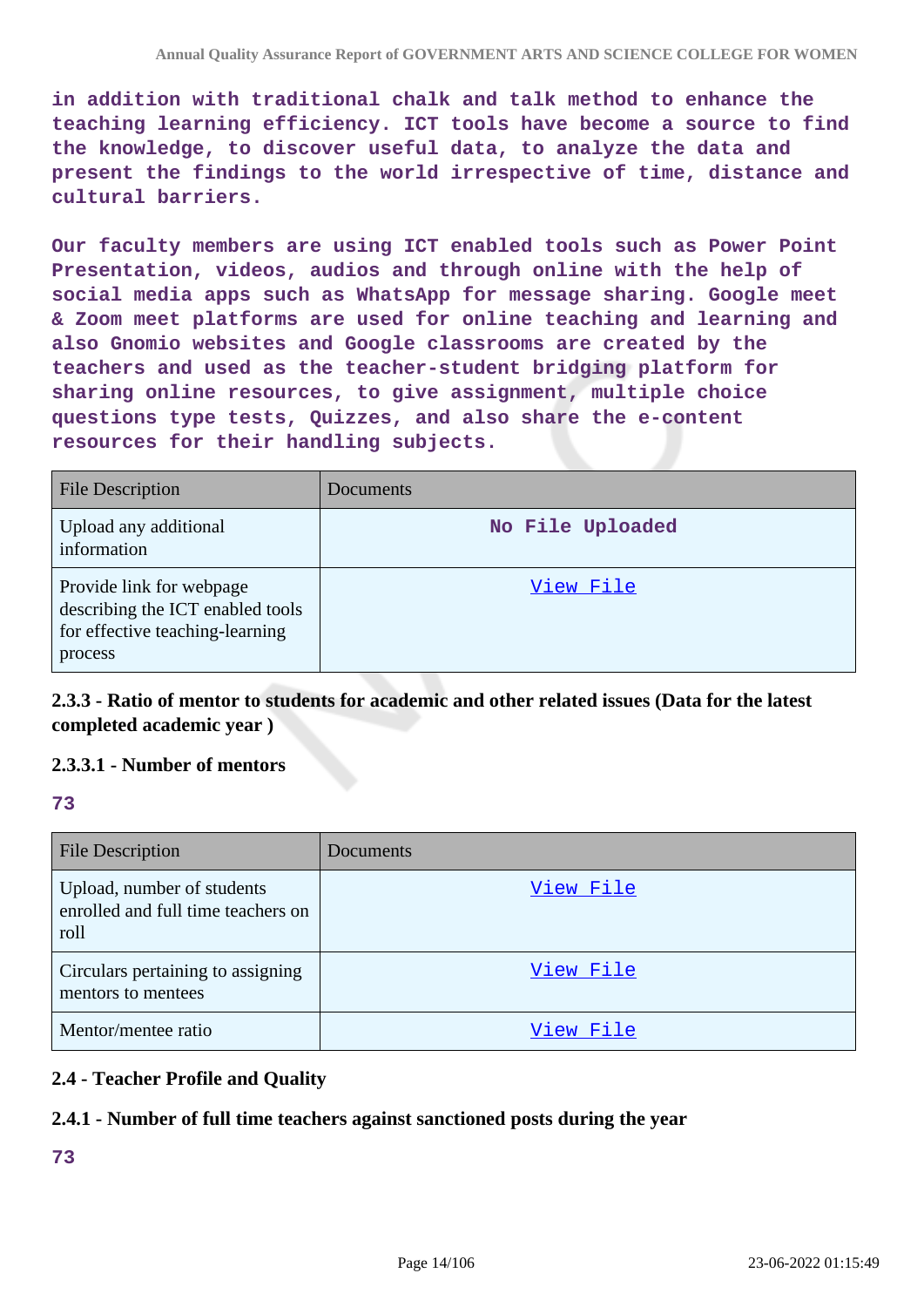| <b>File Description</b>                                             | <b>Documents</b> |
|---------------------------------------------------------------------|------------------|
| Full time teachers and sanctioned<br>posts for year (Data Template) | View File        |
| Any additional information                                          | No File Uploaded |
| List of the faculty members<br>authenticated by the Head of HEI     | View File        |

**2.4.2 - Number of full time teachers with Ph. D. / D.M. / M.Ch. /D.N.B Superspeciality / D.Sc. / D.Litt. during the year (consider only highest degree for count)**

**2.4.2.1 - Number of full time teachers with Ph. D. / D.M. / M.Ch. /D.N.C Superspeciality / D.Sc. / D.Litt. during the year**

#### **22**

| <b>File Description</b>                                                                                                                                                           | Documents        |
|-----------------------------------------------------------------------------------------------------------------------------------------------------------------------------------|------------------|
| Any additional information                                                                                                                                                        | No File Uploaded |
| List of number of full time<br>teachers with Ph. D. / D.M. /<br>M.Ch./ D.N.B Super specialty /<br>D.Sc. / D.Litt. and number of full<br>time teachers for year (Data<br>Template) | View File        |

**2.4.3 - Number of years of teaching experience of full time teachers in the same institution (Data for the latest completed academic year)**

# **2.4.3.1 - Total experience of full-time teachers**

#### **439**

| <b>File Description</b>                                                                                 | Documents        |
|---------------------------------------------------------------------------------------------------------|------------------|
| Any additional information                                                                              | No File Uploaded |
| List of Teachers including their<br>PAN, designation, dept. and<br>experience details(Data<br>Template) | View File        |

## **2.5 - Evaluation Process and Reforms**

2.5.1 - Mechanism of internal assessment is transparent and robust in terms of frequency and mode. Write description within 200 words.

**There is complete transparency in the internal assessment.**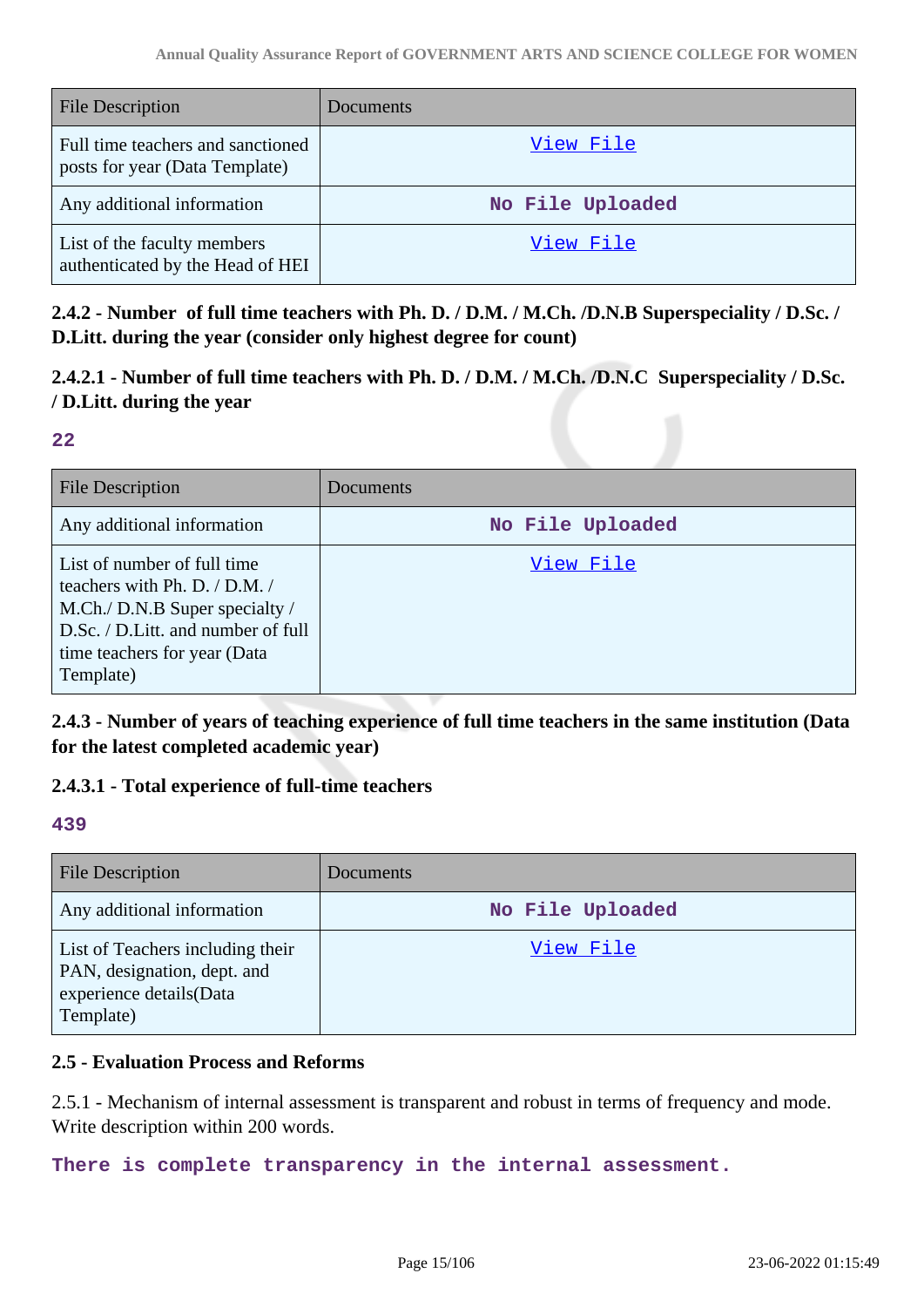- **The internal assessment test schedules are prepared as per the**  $\circ$ **college calendar and communicated to the students well in advance.**
- **At present, there are two Internal Assessment tests; each carry 50 marks with the duration of 1.30 hrs and one model exam carry 75 marks with the duration of three hours.**
- **To ensure proper conduct of formative tests, invigilators are**  $\circ$ **assigned to each hall to supervise.**
- **Evaluation is done by the subject handling faculty members**  $\Omega$ **within three days from the date of examination.**
- **The marks obtained by the students in internal assessment**  $\circ$ **tests are written in the Internal Assessment Note book with their attendance and the same is undersigned by the Principal.**
- **Evaluation method comprises of internal examinations held**  $\Omega$ **progressively during the semester and is designed to check and report the periodic performance of the student.**
- $\circ$ **The records including attendance in internal Examinations, Question papers, valued answer sheets/copies, summary of marks sheets, are properly maintained by the teachers.**

**At the end of each semester, The Principal verifies the internal marks for all the students**

| <b>File Description</b>         | <b>Documents</b> |
|---------------------------------|------------------|
| Any additional information      | No File Uploaded |
| Link for additional information |                  |
|                                 | NIL              |

2.5.2 - Mechanism to deal with internal examination related grievances is transparent, time- bound and efficient

**Internal assessment is done based on tests, assignments, seminars and attendance of the students. At present, there are two Internal Assessment tests; each carry 50 marks with the duration of two hrs and one model exam carry 75 marks with the duration of three hours. The corrected answer papers of the students are distributed to them for the verification. Students are given a fair chance to appeal on any discrepancy in the valuation. When the students raise any objection related to internal marks awarded, their corrected answer scripts, attendance and assignments are verified by HOD immediately to ensure the standard evaluation process. Students are awarded additional/missing marks (if any) if the appeal is valid. The marks obtained by the students in internal assessment tests are written in the Internal Assessment Note book with their marks obtained for**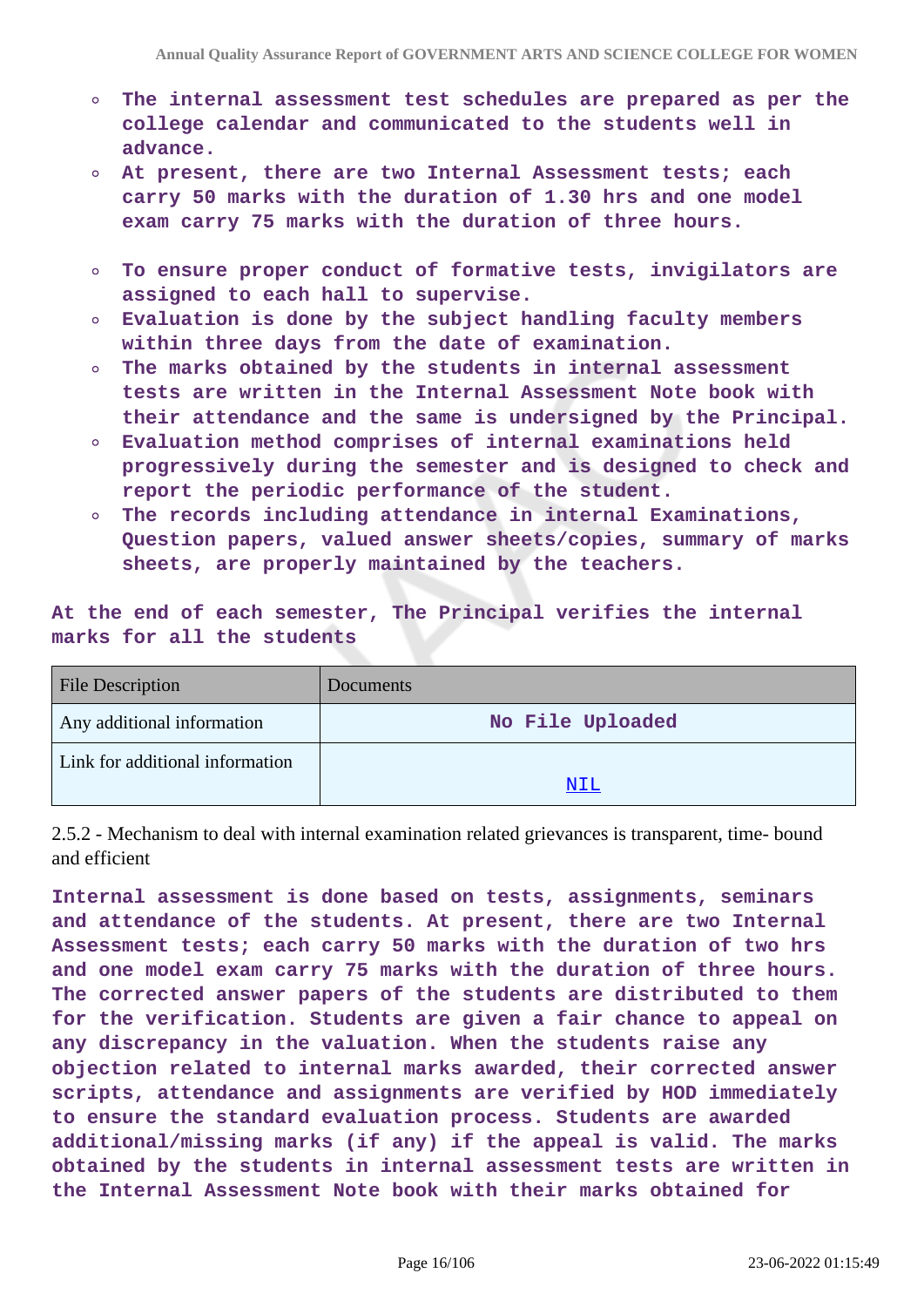# **attendance, assignments and seminars and the same is undersigned by the Principal.**

| <b>File Description</b>         | <b>Documents</b> |
|---------------------------------|------------------|
| Any additional information      | No File Uploaded |
| Link for additional information |                  |
|                                 | NTT.             |

#### **2.6 - Student Performance and Learning Outcomes**

2.6.1 - Programme and course outcomes for all Programmes offered by the institution are stated and displayed on website and communicated to teachers and students.

**The following mechanism is followed to communicate the learning outcomes to the teachers and students.**

- **The POs and PSOs for the programmes offered by the department**  $\bullet$ **are displayed in the department notice board and college website.**
- **The Cos of the courses studied by the students are displayed**  $\bullet$ **in their respective class rooms. So the students will see them every day and understand them thoroughly. It makes it easy for them to know what and how to learn a course.**
- **In the student orientation programme conducted for the first year students, the Pos and PSOs are elaborated well by the head of the department and other faculty members.**
- **At the beginning of every semester the course teacher specifies the COs to the students before starting the syllabus for the course.**
- **Hard copy of the syllabus along with the learning outcome is always available in the department for reference by the teachers and students.**
- **The HOD and tutors emphasize the attainment of COs and PSOs by the students by insisting the application of student centric methods of teaching and learning such as group discussion, short wishes, assignments, seminars, role play, practical learning, project works, internships etc,**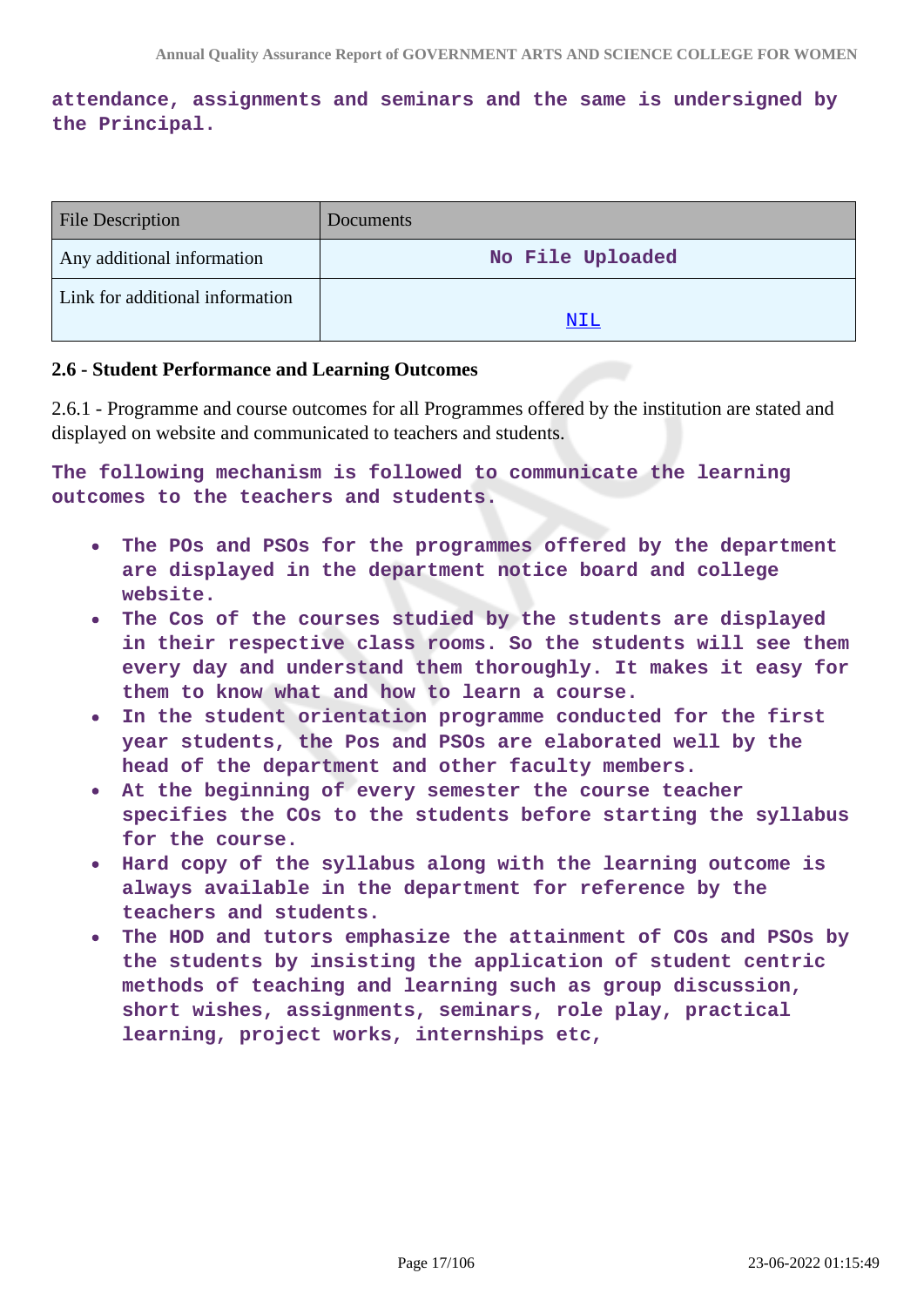| <b>File Description</b>                                           | Documents        |
|-------------------------------------------------------------------|------------------|
| Upload any additional<br>information                              | No File Uploaded |
| Paste link for Additional<br>information                          | <u>NIL</u>       |
| <b>Upload COs for all Programmes</b><br>(exemplars from Glossary) | View File        |

2.6.2 - Attainment of Programme outcomes and course outcomes are evaluated by the institution.

**The following methods are followed by the institution for measuring attainment of programme outcomes programme specific outcomes and course outcomes**

- **Alumni surveys**  $\bullet$
- $\bullet$ **Graduation rates**
- **Number of students progressing to advanced degrees**
- **Pre-post tests**
- **Analysis of assignments**
- **Observations of students performing a task**
- **Analysis of student work products (e.g., exams, essays, oral**  $\bullet$ **presentations)**
- **Project**

| <b>File Description</b>                  | Documents        |
|------------------------------------------|------------------|
| Upload any additional<br>information     | No File Uploaded |
| Paste link for Additional<br>information | NIL              |

**2.6.3 - Pass percentage of Students during the year**

**2.6.3.1 - Total number of final year students who passed the university examination during the year**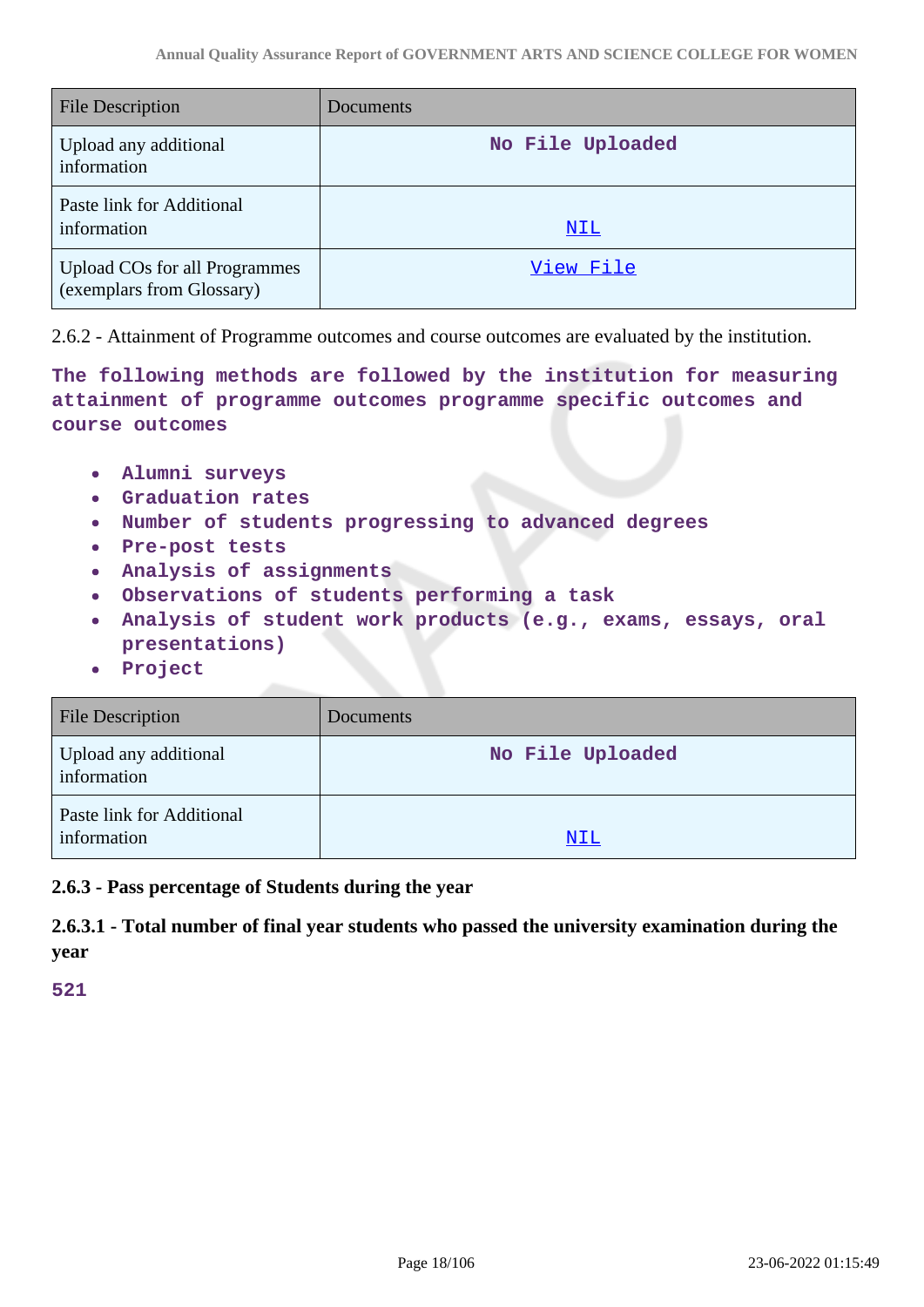| File Description                                                                                                            | Documents        |
|-----------------------------------------------------------------------------------------------------------------------------|------------------|
| Upload list of Programmes and<br>number of students passed and<br>appeared in the final year<br>examination (Data Template) | View File        |
| Upload any additional<br>information                                                                                        | No File Uploaded |
| Paste link for the annual report                                                                                            | NIL              |

# **2.7 - Student Satisfaction Survey**

**2.7.1 - Student Satisfaction Survey (SSS) on overall institutional performance (Institution may design its own questionnaire) (results and details need to be provided as a weblink)**

<http://www.gascwbgr.org/SSS20-21.pdf>

# **RESEARCH, INNOVATIONS AND EXTENSION**

**3.1 - Resource Mobilization for Research**

**3.1.1 - Grants received from Government and non-governmental agencies for research projects / endowments in the institution during the year (INR in Lakhs)**

**3.1.1.1 - Total Grants from Government and non-governmental agencies for research projects / endowments in the institution during the year (INR in Lakhs)**

**0**

| <b>File Description</b>                                                              | Documents        |
|--------------------------------------------------------------------------------------|------------------|
| Any additional information                                                           | No File Uploaded |
| e-copies of the grant award<br>letters for sponsored research<br>projects/endowments | No File Uploaded |
| List of endowments / projects<br>with details of grants(Data<br>Template)            | No File Uploaded |

# **3.1.2 - Number of teachers recognized as research guides (latest completed academic year)**

### **3.1.2.1 - Number of teachers recognized as research guides**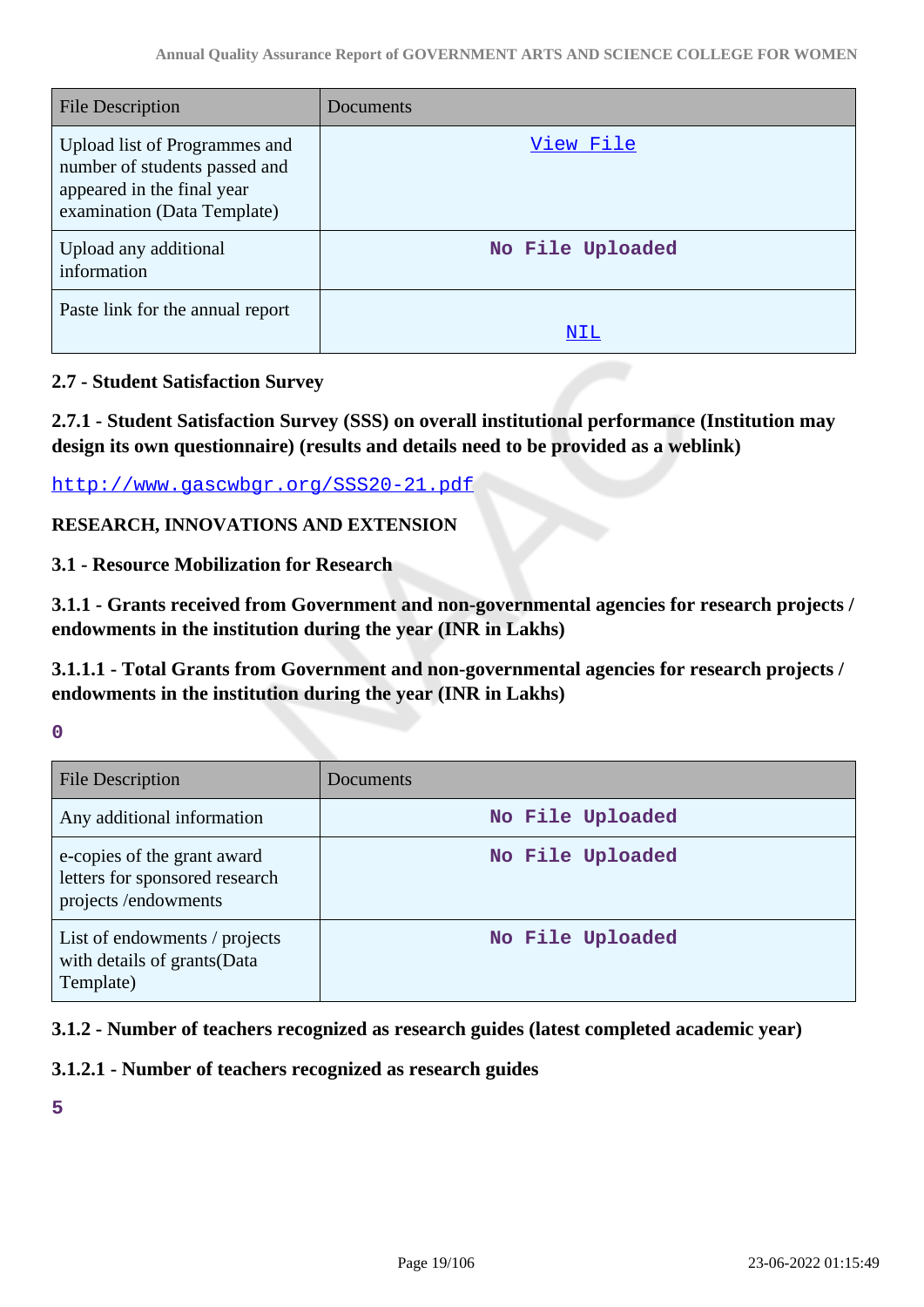| <b>File Description</b>                    | Documents        |
|--------------------------------------------|------------------|
| Any additional information                 | <u>View File</u> |
| Institutional data in prescribed<br>format | View File        |

**3.1.3 - Number of departments having Research projects funded by government and non government agencies during the year**

# **3.1.3.1 - Number of departments having Research projects funded by government and nongovernment agencies during the year**

**0**

| <b>File Description</b>                                          | Documents        |
|------------------------------------------------------------------|------------------|
| List of research projects and<br>funding details (Data Template) | No File Uploaded |
| Any additional information                                       | No File Uploaded |
| Supporting document from<br><b>Funding Agency</b>                | No File Uploaded |
| Paste link to funding agency<br>website                          | NIL              |

### **3.2 - Innovation Ecosystem**

3.2.1 - Institution has created an ecosystem for innovations and has initiatives for creation and transfer of knowledge

**Our College is striving to make our students self reliant and empowered. For this purpose, lot of curricular, co and extracurricular activities are planned and executed every year. However unforeseen pandemic period and consequent continuous lockdown has created impasse in conducting the regular programmes. Anyhow students have undertaken their regular project work as a part of fulfillment of the University curriculum. They have been guided by the faculty members via online**

**Thus, our institution continuously thrives to create an ecosystem for innovation and transfer of knowledge.**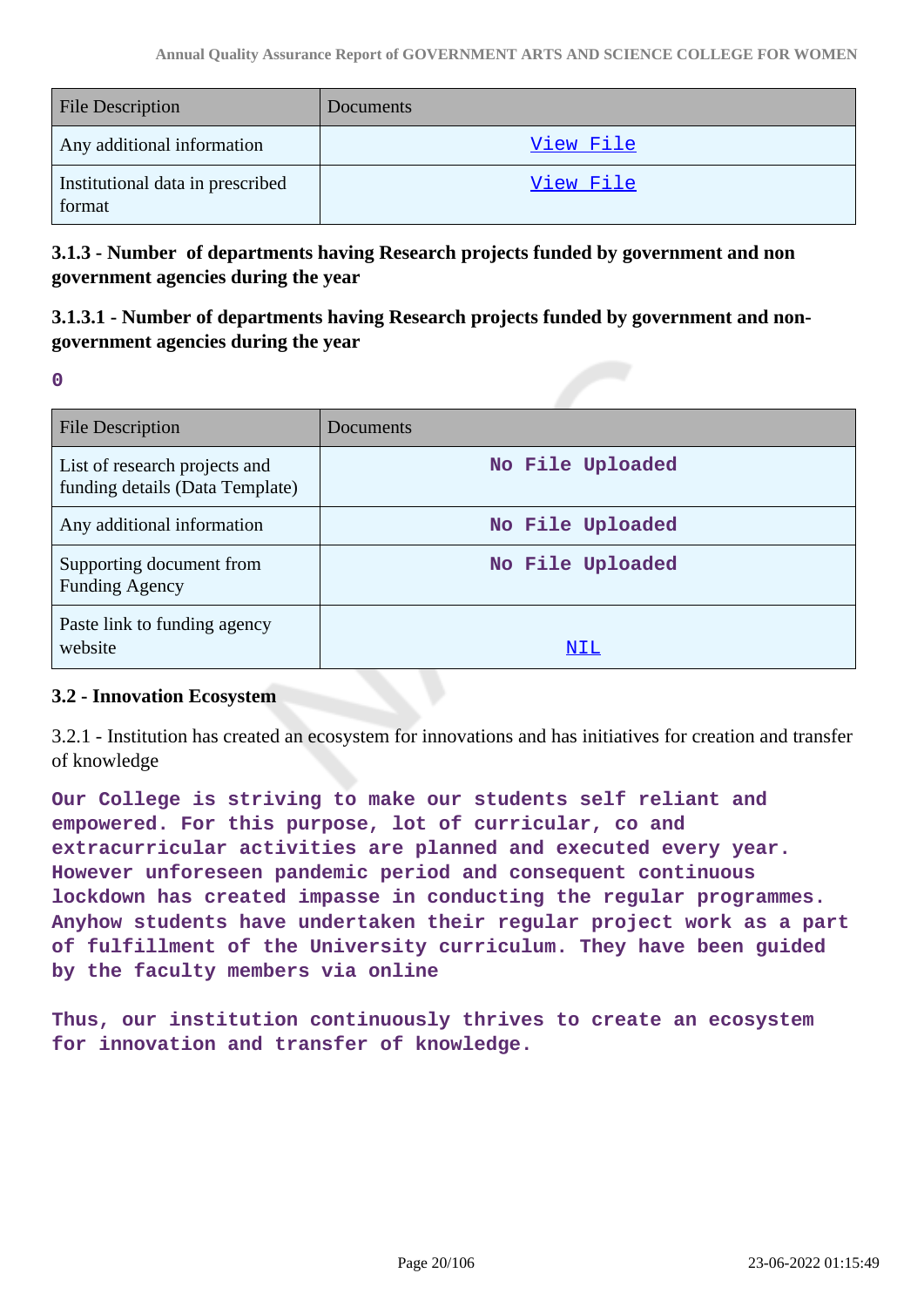| <b>File Description</b>                  | <b>Documents</b> |
|------------------------------------------|------------------|
| Upload any additional<br>information     | No File Uploaded |
| Paste link for additional<br>information | NIL              |

**3.2.2 - Number of workshops/seminars conducted on Research Methodology, Intellectual Property Rights (IPR) and entrepreneurship during the year**

**3.2.2.1 - Total number of workshops/seminars conducted on Research Methodology, Intellectual Property Rights (IPR) and entrepreneurship year wise during the year**

**1**

| <b>File Description</b>                                              | <b>Documents</b> |
|----------------------------------------------------------------------|------------------|
| Report of the event                                                  | View File        |
| Any additional information                                           | No File Uploaded |
| List of workshops/seminars<br>during last 5 years (Data<br>Template) | View File        |

# **3.3 - Research Publications and Awards**

### **3.3.1 - Number of Ph.Ds registered per eligible teacher during the year**

# **3.3.1.1 - How many Ph.Ds registered per eligible teacher within the year**

**0**

| <b>File Description</b>                                                                                                    | Documents        |
|----------------------------------------------------------------------------------------------------------------------------|------------------|
| URL to the research page on HEI<br>website                                                                                 | NIL              |
| List of PhD scholars and their<br>details like name of the guide,<br>title of thesis, year of award etc<br>(Data Template) | View File        |
| Any additional information                                                                                                 | No File Uploaded |

# **3.3.2 - Number of research papers per teachers in the Journals notified on UGC website during the year**

# **3.3.2.1 - Number of research papers in the Journals notified on UGC website during the year**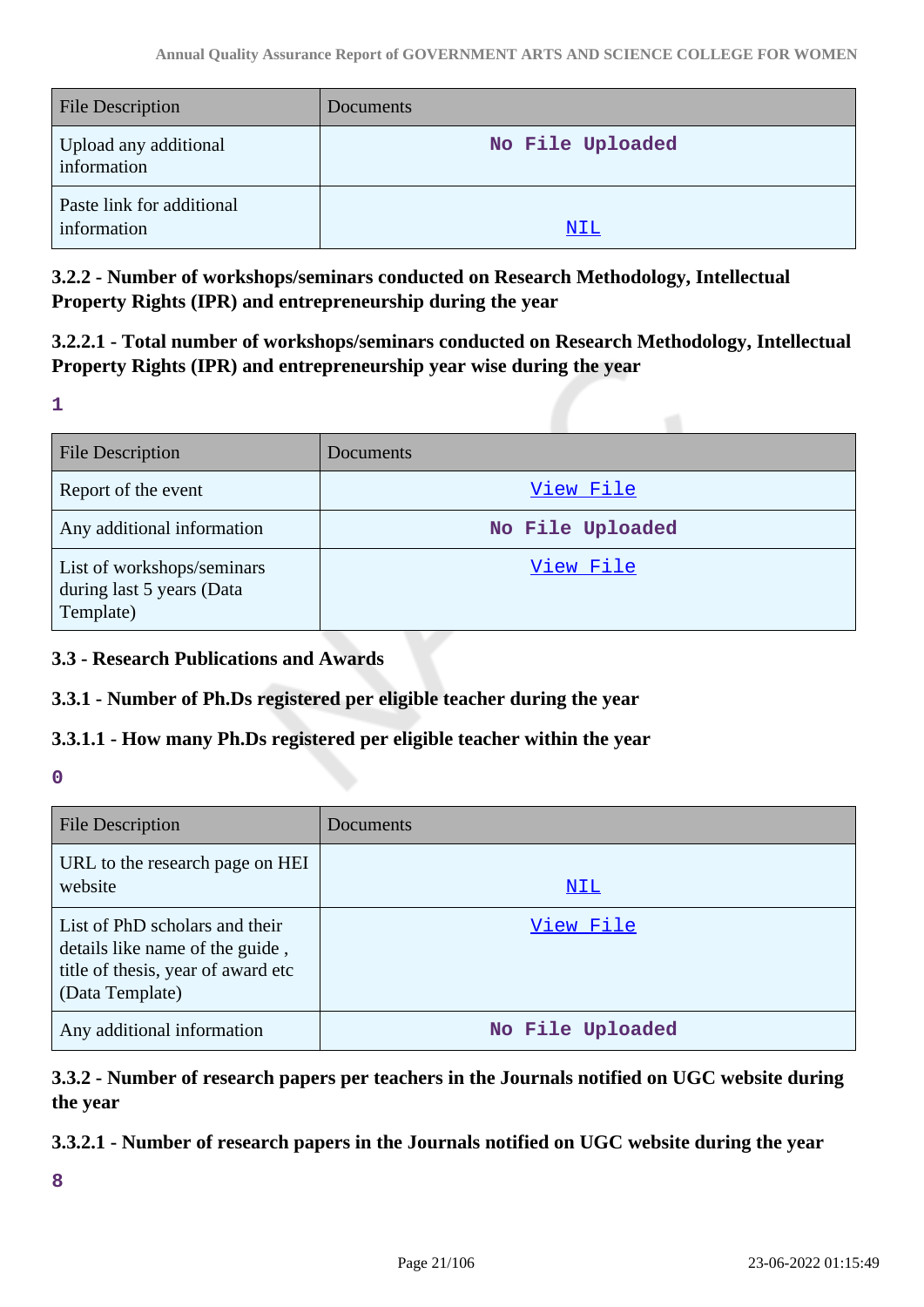| <b>File Description</b>                                                                                     | Documents        |
|-------------------------------------------------------------------------------------------------------------|------------------|
| Any additional information                                                                                  | No File Uploaded |
| List of research papers by title,<br>author, department, name and<br>year of publication (Data<br>Template) | View File        |

**3.3.3 - Number of books and chapters in edited volumes/books published and papers published in national/ international conference proceedings per teacher during the year**

**3.3.3.1 - Total number of books and chapters in edited volumes/books published and papers in national/ international conference proceedings year wise during year**

**0**

| <b>File Description</b>                                                      | Documents        |
|------------------------------------------------------------------------------|------------------|
| Any additional information                                                   | No File Uploaded |
| List books and chapters edited<br>volumes/books published (Data<br>Template) | View File        |

#### **3.4 - Extension Activities**

3.4.1 - Extension activities are carried out in the neighborhood community, sensitizing students to social issues, for their holistic development, and impact thereof during the year

**Extension activity is compulsorily included as a part of the curriculum for UG students**

**Students were given awareness about various aspects such as awareness about dengue, Covid 19, disposal of plastics, breast feeding, balanced diet, banking and road safety.This helped the students to volunteer themselves for the activities conducted in neighbourhood communities.**

**The community development of the student is ensured at many levels. The students participate in all the activities of community development through regular NSS activities that include awareness programmes about health and hygiene, Fit India Movement , cleanliness programme, plantation, Environment day etc.**

**The students have taught usage of mobile banking to rural people,and teaching English to non-English school students studying in nearby schools etc.,**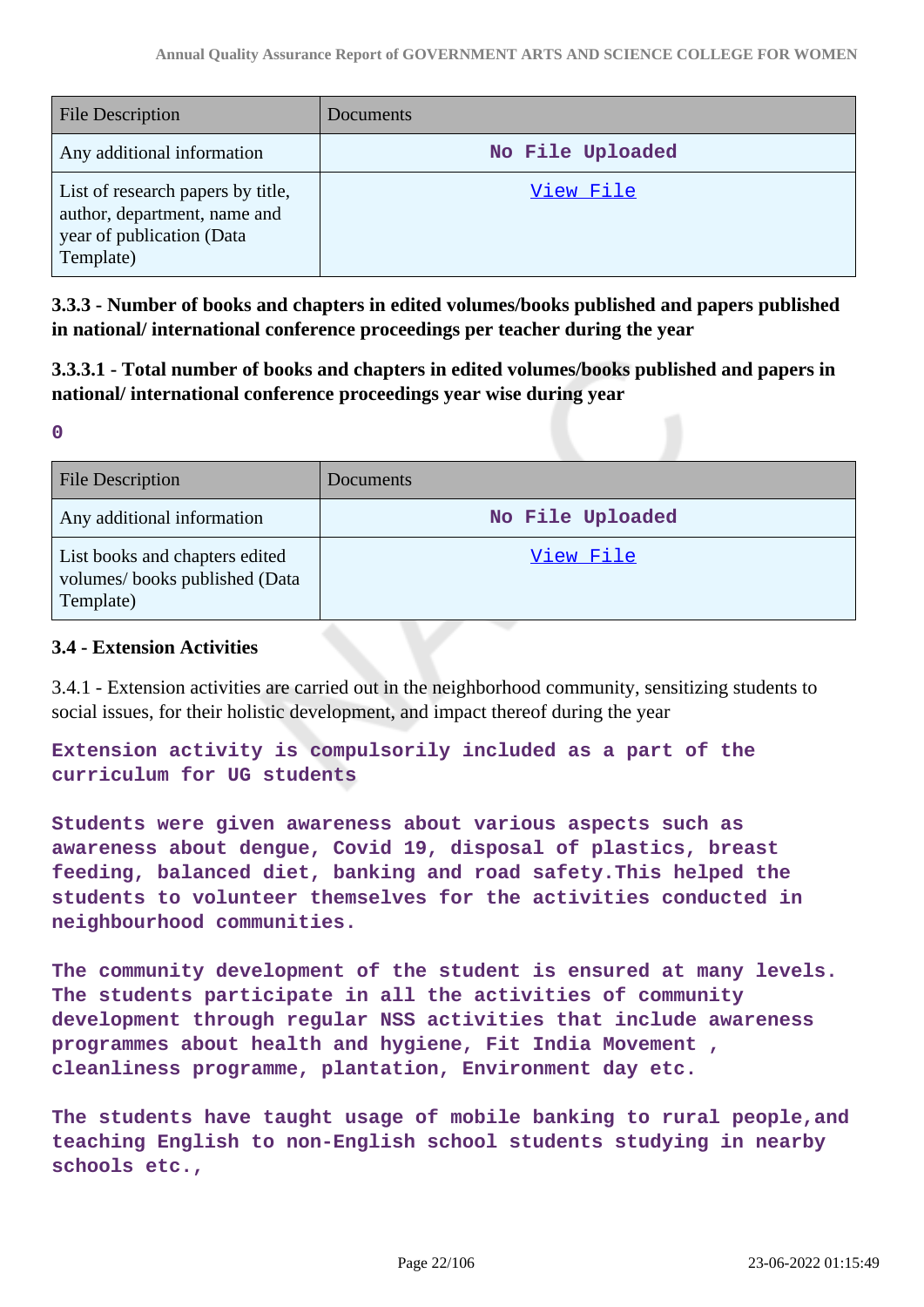**When students participate in such activities they are able to analyze the causes for local problems and try to find a solution to them on their own.This helps them mentally strong and has enough confidence to face any complicated situation in life systematically and find a solution practically.**

| <b>File Description</b>                  | <b>Documents</b> |
|------------------------------------------|------------------|
| Paste link for additional<br>information | NIL              |
| Upload any additional<br>information     | No File Uploaded |

**3.4.2 - Number of awards and recognitions received for extension activities from government / government recognized bodies during the year**

**3.4.2.1 - Total number of awards and recognition received for extension activities from Government/ Government recognized bodies year wise during the year**

**0**

| <b>File Description</b>                                                        | Documents        |
|--------------------------------------------------------------------------------|------------------|
| Any additional information                                                     | No File Uploaded |
| Number of awards for extension<br>activities in last 5 year (Data<br>Template) | View File        |
| e-copy of the award letters                                                    | No File Uploaded |

**3.4.3 - Number of extension and outreach programs conducted by the institution through NSS/NCC/Red cross/YRC etc., ( including the programmes such as Swachh Bharat, AIDS awareness, Gender issues etc. and/or those organized in collaboration with industry, community and NGOs ) during the year**

**3.4.3.1 - Number of extension and outreach Programs conducted in collaboration with industry, community and Non- Government Organizations through NSS/ NCC/ Red Cross/ YRC etc., during the year**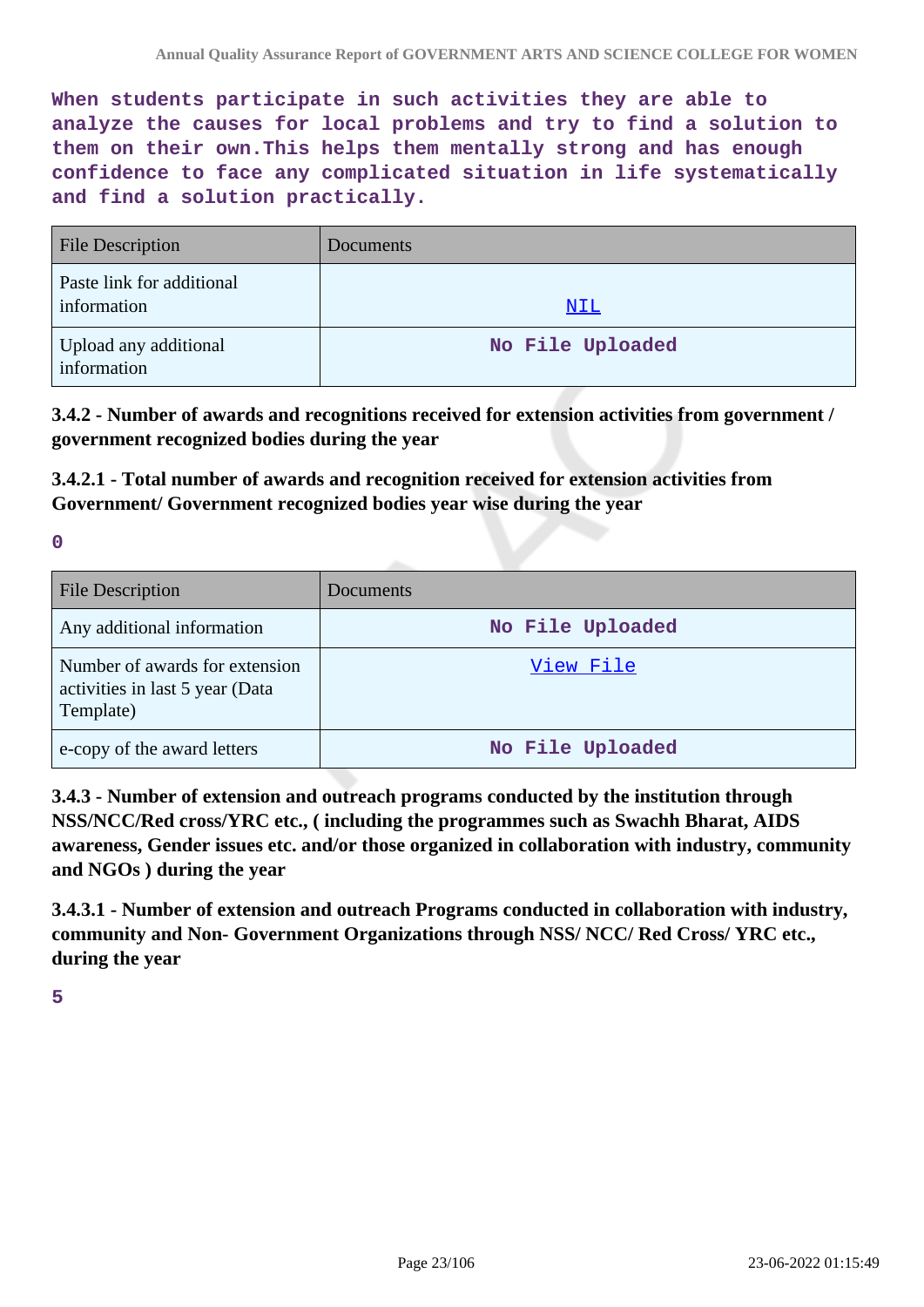| File Description                                                                                                                       | Documents        |
|----------------------------------------------------------------------------------------------------------------------------------------|------------------|
| Reports of the event organized                                                                                                         | View File        |
| Any additional information                                                                                                             | No File Uploaded |
| Number of extension and<br>outreach Programmes conducted<br>with industry, community etc for<br>the during the year (Data<br>Template) | View File        |

**3.4.4 - Number of students participating in extension activities at 3.4.3. above during year**

**3.4.4.1 - Total number of Students participating in extension activities conducted in collaboration with industry, community and Non- Government Organizations such as Swachh Bharat, AIDs awareness, Gender issue etc. year wise during year**

### **273**

| <b>File Description</b>                                                                              | <b>Documents</b> |
|------------------------------------------------------------------------------------------------------|------------------|
| Report of the event                                                                                  | No File Uploaded |
| Any additional information                                                                           | No File Uploaded |
| Number of students participating<br>in extension activities with Govt.<br>or NGO etc (Data Template) | View File        |

### **3.5 - Collaboration**

**3.5.1 - Number of Collaborative activities for research, Faculty exchange, Student exchange/ internship during the year**

**3.5.1.1 - Number of Collaborative activities for research, Faculty exchange, Student exchange/ internship year wise during the year**

**3**

| <b>File Description</b>                                                                      | Documents        |
|----------------------------------------------------------------------------------------------|------------------|
| e-copies of related Document                                                                 | View File        |
| Any additional information                                                                   | No File Uploaded |
| Details of Collaborative activities<br>with institutions/industries for<br>research, Faculty | View File        |

**3.5.2 - Number of functional MoUs with institutions, other universities, industries, corporate houses etc. during the year**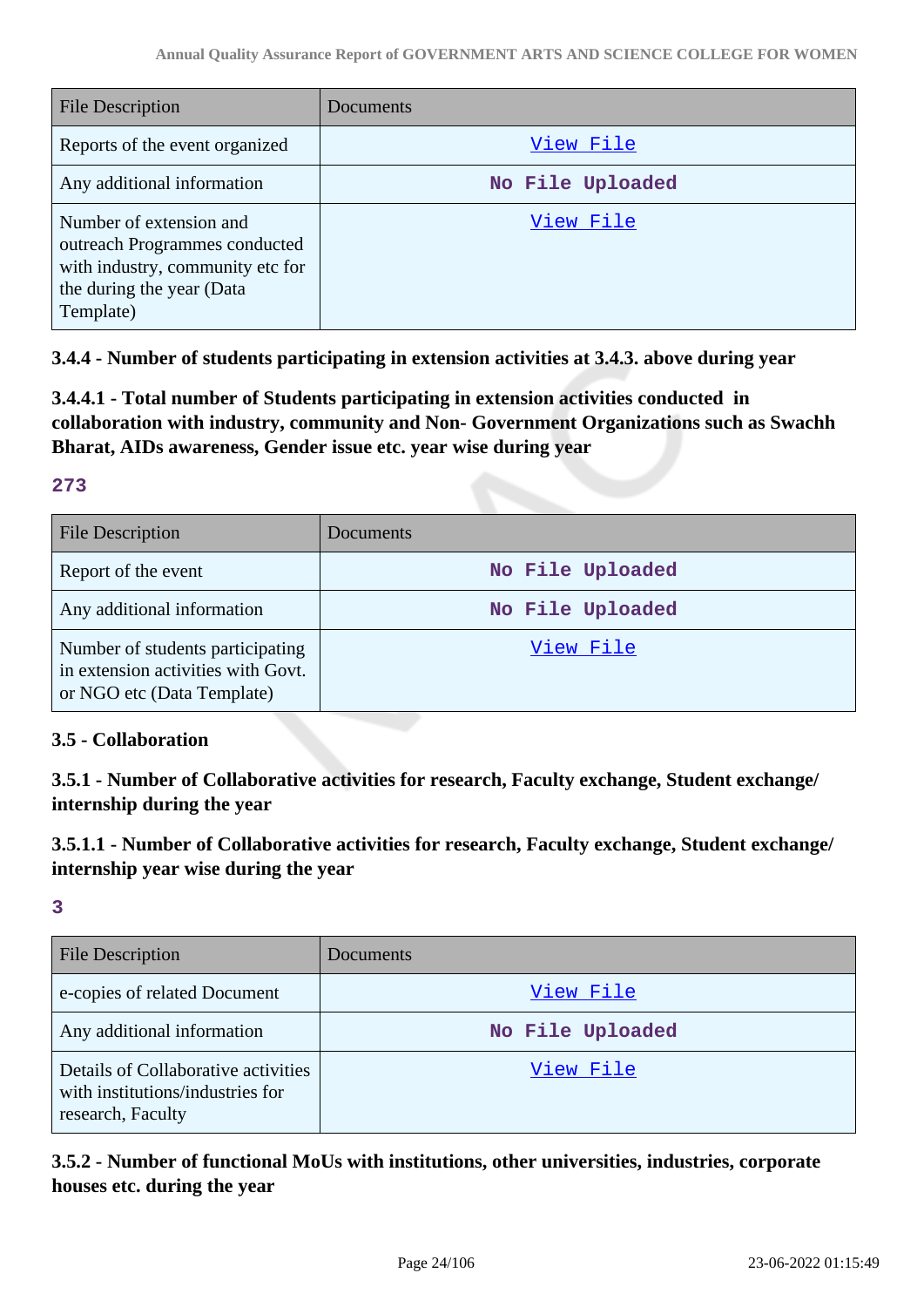# **3.5.2.1 - Number of functional MoUs with Institutions of national, international importance, other universities, industries, corporate houses etc. year wise during the year**

**0**

| <b>File Description</b>                                                                                                             | Documents        |
|-------------------------------------------------------------------------------------------------------------------------------------|------------------|
| e-Copies of the MoUs with<br>institution./industry/corporate<br>houses                                                              | No File Uploaded |
| Any additional information                                                                                                          | No File Uploaded |
| Details of functional MoUs with<br>institutions of national,<br>international importance, other<br>universities etc during the year | View File        |

### **INFRASTRUCTURE AND LEARNING RESOURCES**

#### **4.1 - Physical Facilities**

4.1.1 - The Institution has adequate infrastructure and physical facilities for teaching- learning. viz., classrooms, laboratories, computing equipment etc.

**The infrastructure facilities and learning resources are categorized as under:**

**1. Learning Resources include resources and infrastructure required for library, laboratories, computer centre, class room teaching, events, meetings and conferences. Classes are scheduled for optimal utilization of the available physical infrastructure. The college has enough classrooms and sitting benches and writing desks, lights, fans and glass board. Every class room is ventilated with good ambience for the students.**

**(b) Support facilities include canteens, convocation hall, seminar halls, committee rooms, and sports grounds. The college has an inhouse canteen which provides quality food at a nominal rate for the students. The college has an open auditorium and closed auditorium. The department conducts various activities such as seminars, conferences and exhibitions in the auditorium.**

**(c) Utilities include safe drinking water, restrooms and waiting hall. The college provides sufficient water facilities to the restrooms. For drinking and external use the required water is stored from bore wells. College ensures supply of purified drinking water to the students and the staff with the use of RO plants.**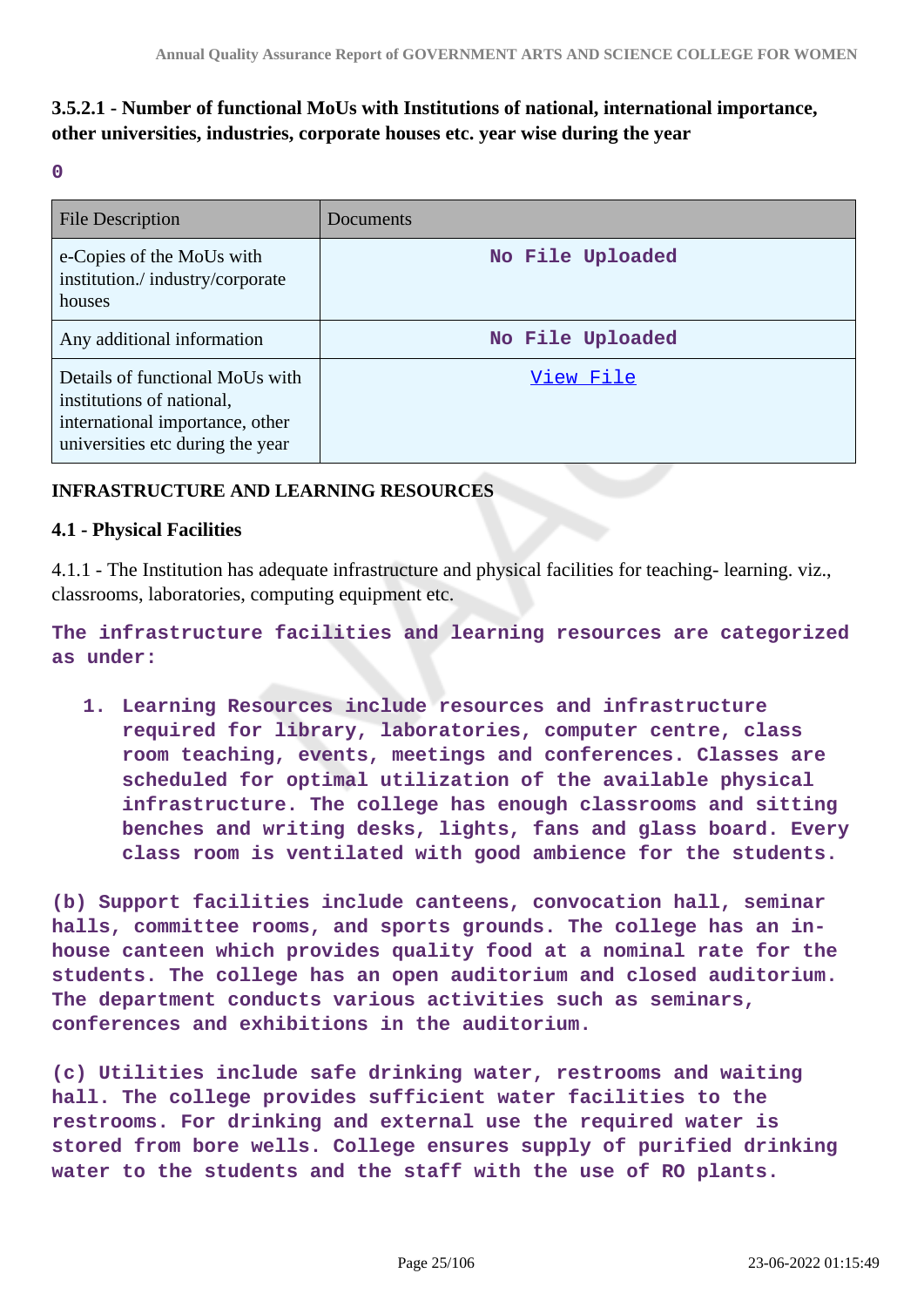| <b>File Description</b>                  | <b>Documents</b> |
|------------------------------------------|------------------|
| Upload any additional<br>information     | No File Uploaded |
| Paste link for additional<br>information | NIL              |

4.1.2 - The Institution has adequate facilities for cultural activities, sports, games (indoor, outdoor), gymnasium, yoga centre etc.

**The institution has all necessary facilities for sports and games.A spacious play ground with both indoor and outdoor games facilities is also provided.Auditorium with 700 seating and a conference hall with 450 capacities with audio visual resources are established for the conveyance of cultural programmes, workshops, seminars, conferences, Debates, college celebrations, various meetings and inter collegiate meet.**

**The College with its compulsory Core Courses and the continuous evaluation scheme integrates sports and extra-curricular activities as essential components. This is done not only for participation but also for assessment of students. The college has adequate facilities for sports, games and cultural activities. The total area of sports and games fields is ----------- acres. Our college has two large playgrounds with provision for multiple games, such as, Athletics, Volleyball, Basketball and Kho-kho.**

**All faculties have well-equipped auditorium halls for organizing annual functions and cultural events. Major cultural events are organized at the majestic open auditorium and also at the closed auditorium. Facilities for outdoor and indoor sports and games that include, carrom, table tennis and chess, and cultural activities also exist in the campus.**

| <b>File Description</b>                  | Documents        |
|------------------------------------------|------------------|
| Upload any additional<br>information     | No File Uploaded |
| Paste link for additional<br>information | NIL              |

**4.1.3 - Number of classrooms and seminar halls with ICT- enabled facilities such as smart class, LMS, etc.**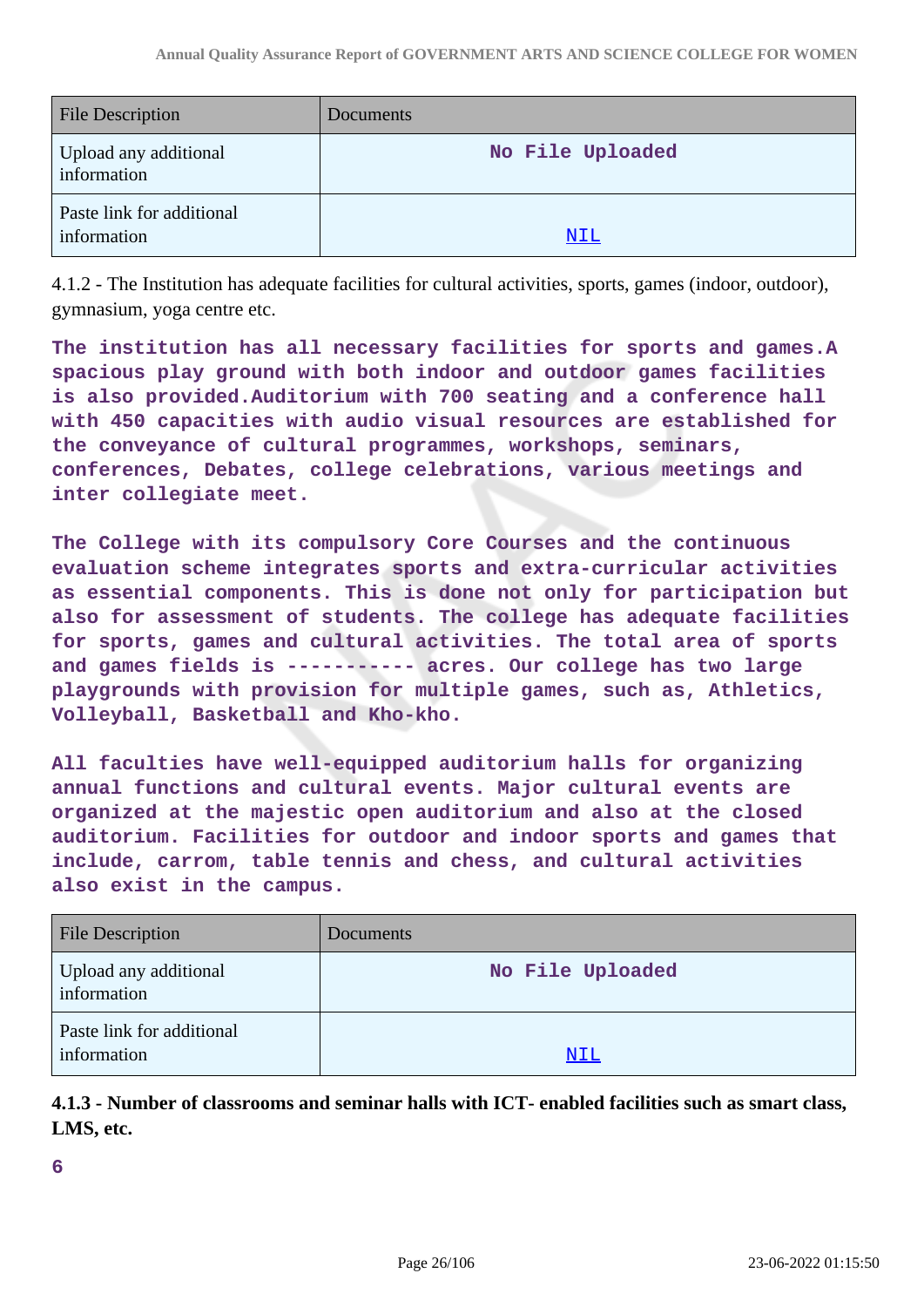| <b>File Description</b>                                                                                   | Documents        |
|-----------------------------------------------------------------------------------------------------------|------------------|
| Upload any additional<br>information                                                                      | No File Uploaded |
| Paste link for additional<br>information                                                                  | NIL              |
| <b>Upload Number of classrooms</b><br>and seminar halls with ICT<br>enabled facilities (Data<br>Template) | View File        |

**4.1.4 - Expenditure, excluding salary for infrastructure augmentation during the year (INR in Lakhs)**

# **4.1.4.1 - Expenditure for infrastructure augmentation, excluding salary during the year (INR in lakhs)**

#### **14**

| <b>File Description</b>                                                                           | Documents        |
|---------------------------------------------------------------------------------------------------|------------------|
| Upload any additional<br>information                                                              | No File Uploaded |
| Upload audited utilization<br>statements                                                          | No File Uploaded |
| <b>Upload Details of budget</b><br>allocation, excluding salary<br>during the year (Data Template | View File        |

# **4.2 - Library as a Learning Resource**

4.2.1 - Library is automated using Integrated Library Management System (ILMS)

#### **Yet to be automated**

| <b>File Description</b>                  | Documents        |
|------------------------------------------|------------------|
| Upload any additional<br>information     | No File Uploaded |
| Paste link for Additional<br>Information | NIL              |

**4.2.2 - The institution has subscription for the E. None of the above**

**following e-resources e-journals e-**

**ShodhSindhu Shodhganga Membership e-**

**books Databases Remote access toe-resources**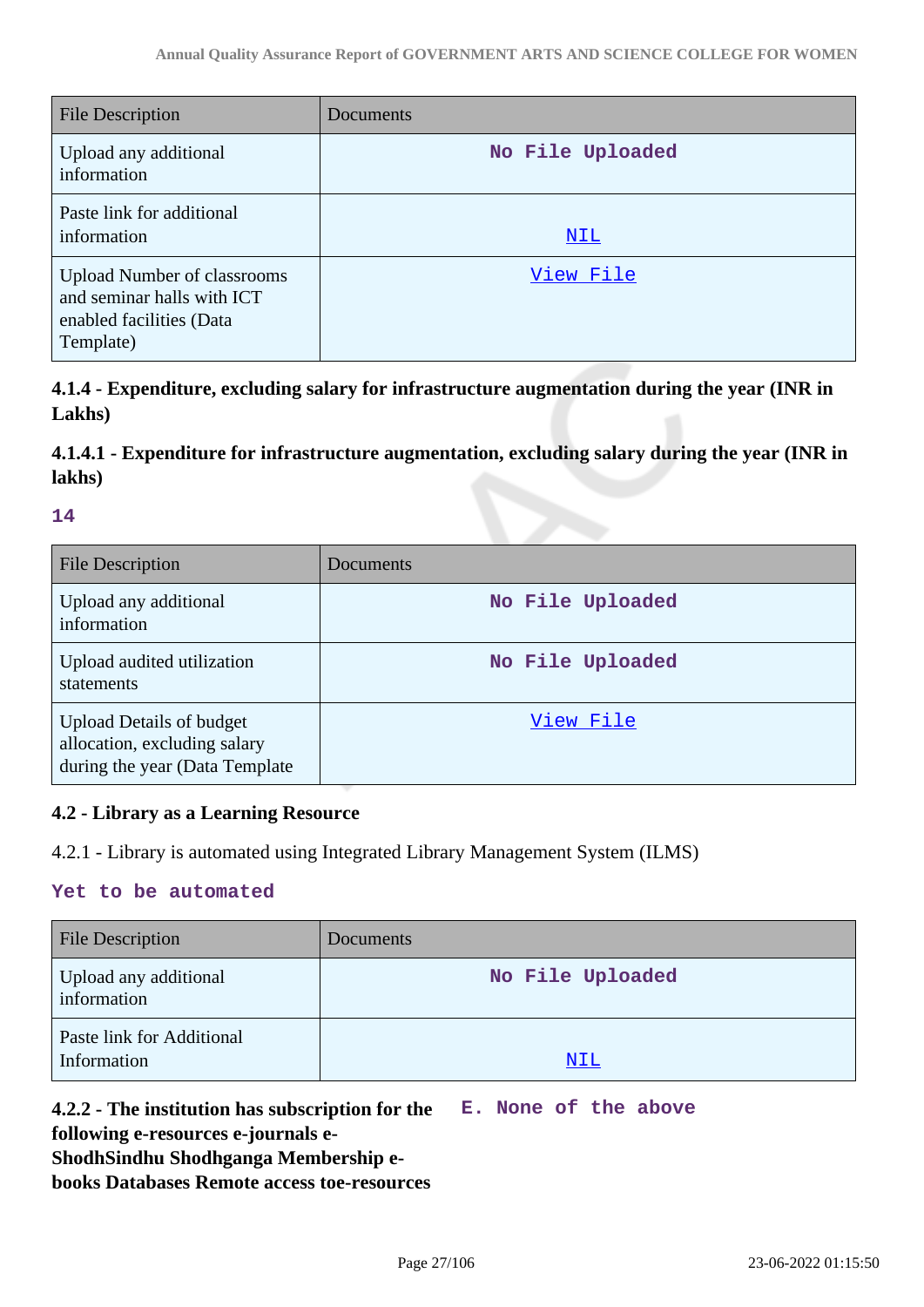| <b>File Description</b>                                                                                       | <b>Documents</b> |
|---------------------------------------------------------------------------------------------------------------|------------------|
| Upload any additional<br>information                                                                          | No File Uploaded |
| Details of subscriptions like e-<br>journals, e-Shodh Sindhu,<br>Shodhganga Membership etc<br>(Data Template) | View File        |

**4.2.3 - Expenditure for purchase of books/e-books and subscription to journals/e- journals during the year (INR in Lakhs)**

**4.2.3.1 - Annual expenditure of purchase of books/e-books and subscription to journals/ejournals during the year (INR in Lakhs)**

#### **0.25**

| <b>File Description</b>                                                                                                       | Documents        |
|-------------------------------------------------------------------------------------------------------------------------------|------------------|
| Any additional information                                                                                                    | No File Uploaded |
| Audited statements of accounts                                                                                                | No File Uploaded |
| Details of annual expenditure for<br>purchase of books/e-books and<br>journals/e- journals during the<br>year (Data Template) | View File        |

**4.2.4 - Number per day usage of library by teachers and students ( foot falls and login data for online access) (Data for the latest completed academic year)**

# **4.2.4.1 - Number of teachers and students using library per day over last one year**

**15**

| <b>File Description</b>                              | <b>Documents</b> |
|------------------------------------------------------|------------------|
| Any additional information                           | No File Uploaded |
| Details of library usage by<br>teachers and students | No File Uploaded |

### **4.3 - IT Infrastructure**

4.3.1 - Institution frequently updates its IT facilities including Wi-Fi

**Our institution is funded by Government of Tamil Nadu. IT facilities like computers come under centralized purchase as and when the Government of Tamil Nadu purchases computers and projectors for higher education department through ELCOT, computers are distributed to college. Our college also received IT facilities like Projectors**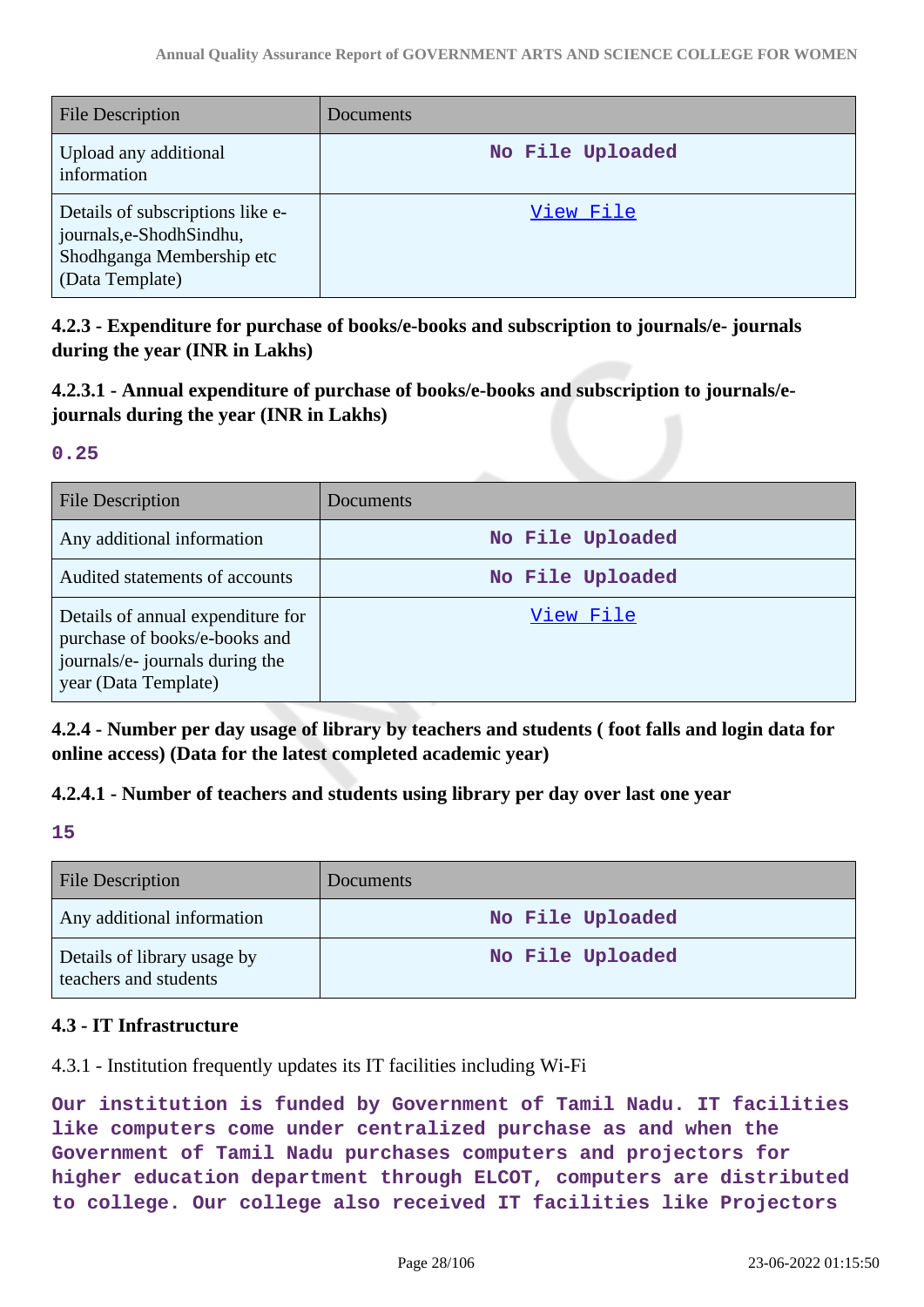**through donors. Also we have established soft skill room with projector, interactive board and photo copier machine through the funding received from TANSCHE for imparting soft skill training to our students. During pandemic the state government of Tamil Nadu issued free SIMcard with data facility to the students so as to** enable them to attend online classes , to access e content from our **website and to download open access e\_resources. Our college also expanded the existing capacity of our website by utilizing the college fund.**

| <b>File Description</b>                  | <b>Documents</b> |
|------------------------------------------|------------------|
| Upload any additional<br>information     | No File Uploaded |
| Paste link for additional<br>information | NIL              |

### **4.3.2 - Number of Computers**

#### **81**

| <b>File Description</b>              | <b>Documents</b> |
|--------------------------------------|------------------|
| Upload any additional<br>information | No File Uploaded |
| List of Computers                    | No File Uploaded |

# **4.3.3 - Bandwidth of internet connection in the E. < 5MBPS Institution**

| <b>File Description</b>                                                        | <b>Documents</b> |
|--------------------------------------------------------------------------------|------------------|
| Upload any additional<br>Information                                           | No File Uploaded |
| Details of available bandwidth of<br>internet connection in the<br>Institution | No File Uploaded |

### **4.4 - Maintenance of Campus Infrastructure**

**4.4.1 - Expenditure incurred on maintenance of infrastructure (physical and academic support facilities) excluding salary component during the year (INR in Lakhs)**

**4.4.1.1 - Expenditure incurred on maintenance of infrastructure (physical facilities and academic support facilities) excluding salary component during the year (INR in lakhs)**

**2.65**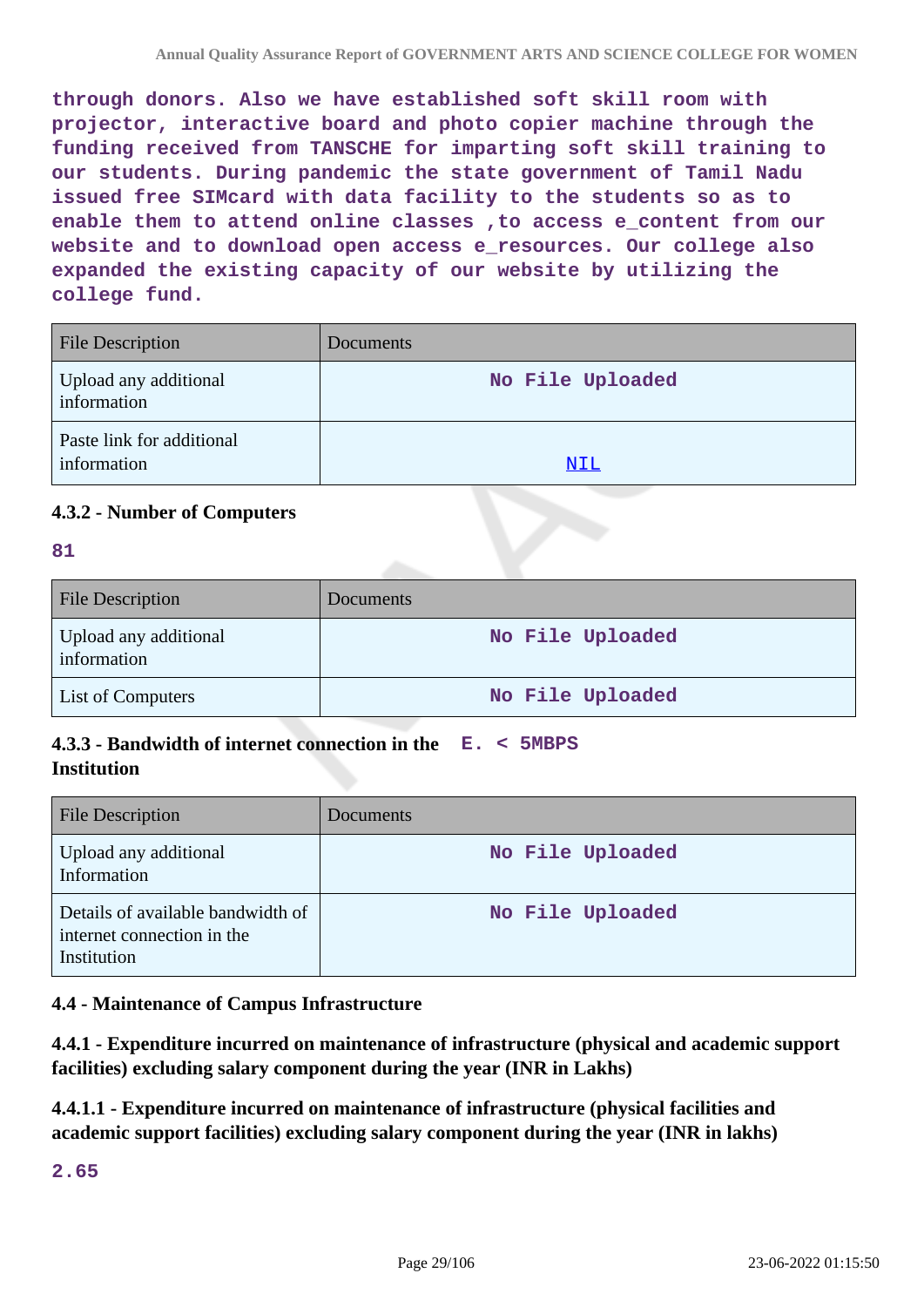| <b>File Description</b>                                                                                                        | Documents        |
|--------------------------------------------------------------------------------------------------------------------------------|------------------|
| Upload any additional<br>information                                                                                           | No File Uploaded |
| Audited statements of accounts                                                                                                 | No File Uploaded |
| Details about assigned budget<br>and expenditure on physical<br>facilities and academic support<br>facilities (Data Templates) | View File        |

4.4.2 - There are established systems and procedures for maintaining and utilizing physical, academic and support facilities - laboratory, library, sports complex, computers, classrooms etc.

**This college is governed by the government of Tamil Nadu. All the financial assistance for establishing and maintaining the physical, academic and support facilities is received from the state government. Construction of new buildings such as class rooms, laboratories, library etc are undertaken by the Public Works Department using the fund allotted for the purpose. Maintenance of buildings is carried by PWD using the fund allotted under the head "Special repairs" through the Director of Collegiate Education (DCE). A faculty member in-charge of PWD works, collects the repair works and consolidates the requirements under various heads such as civil and electrical requirements. These requirements are represented to the DCE in the annual meeting conducted by the DCE at the beginning of every academic year. Based on the fund availability and requirement of the college, fund will be allotted to the college for special repairs. The faculty member in-charge of PWD will be monitoring the work done by PWD. Any emergency repairs will also be intimated to PWD by this staff member for immediate action. At the end of the academic year, after thoroughly scrutinizing the work done by PWD, Principal issues the work completion certificate to PWD.**

| <b>File Description</b>                  | <b>Documents</b> |
|------------------------------------------|------------------|
| Upload any additional<br>information     | No File Uploaded |
| Paste link for additional<br>information | NIL              |

### **STUDENT SUPPORT AND PROGRESSION**

### **5.1 - Student Support**

### **5.1.1 - Number of students benefited by scholarships and free ships provided by the**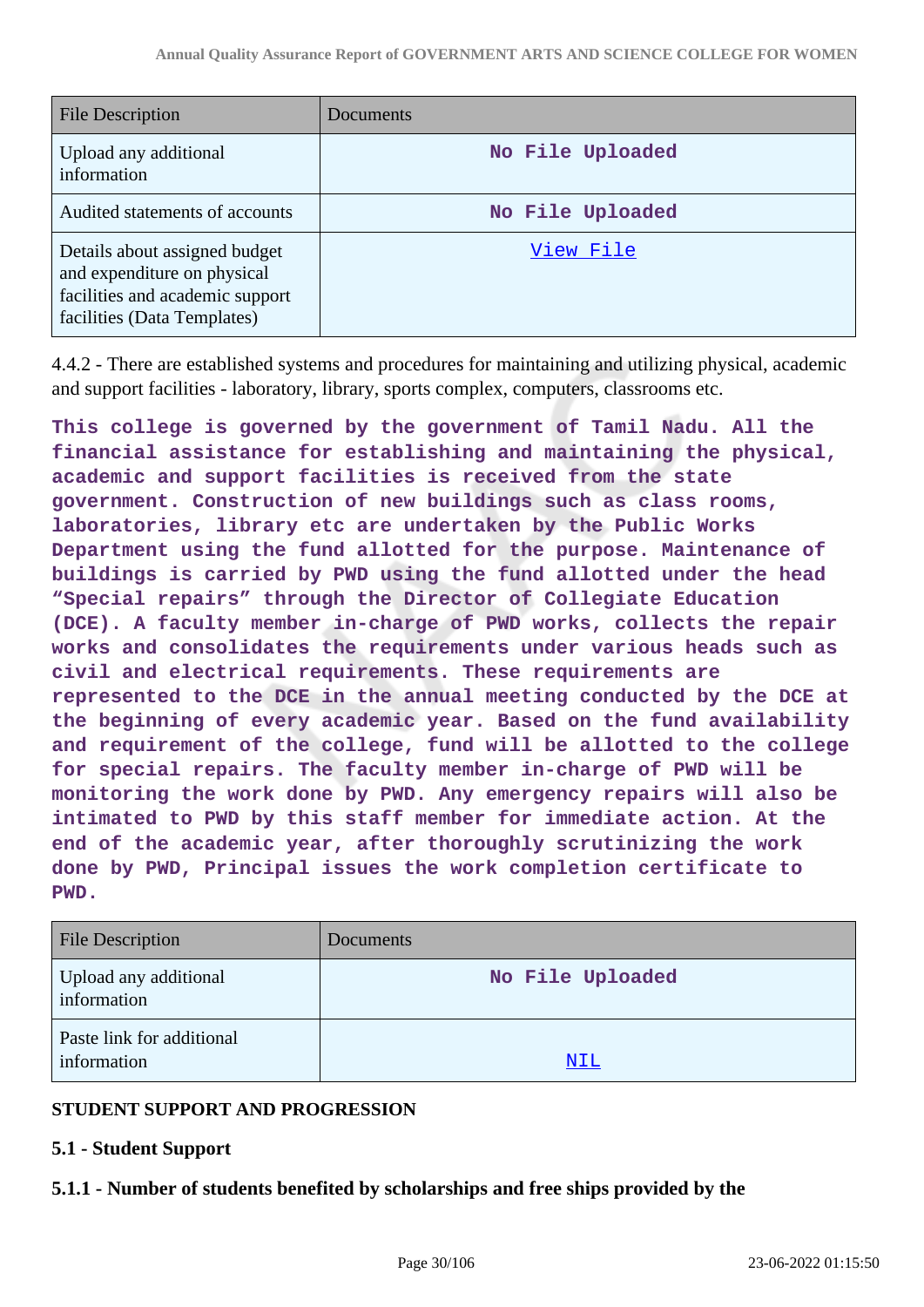#### **Government during the year**

# **5.1.1.1 - Number of students benefited by scholarships and free ships provided by the Government during the year**

#### **1375**

| <b>File Description</b>                                                                                                         | Documents        |
|---------------------------------------------------------------------------------------------------------------------------------|------------------|
| Upload self attested letter with<br>the list of students sanctioned<br>scholarship                                              | View File        |
| Upload any additional<br>information                                                                                            | No File Uploaded |
| Number of students benefited by<br>scholarships and free ships<br>provided by the Government<br>during the year (Data Template) | View File        |

**5.1.2 - Number of students benefitted by scholarships, free ships etc. provided by the institution / non- government agencies during the year**

**5.1.2.1 - Total number of students benefited by scholarships, free ships, etc provided by the institution / non- government agencies during the year**

#### **100**

| <b>File Description</b>                                                                                                                       | Documents        |
|-----------------------------------------------------------------------------------------------------------------------------------------------|------------------|
| Upload any additional<br>information                                                                                                          | No File Uploaded |
| Number of students benefited by<br>scholarships and free ships<br>institution / non-government<br>agencies in last 5 years (Date<br>Template) | View File        |

**5.1.3 - Capacity building and skills enhancement initiatives taken by the institution include the following: Soft skills Language and communication skills Life skills (Yoga, physical fitness, health and hygiene) ICT/computing skills**

**C. 2 of the above**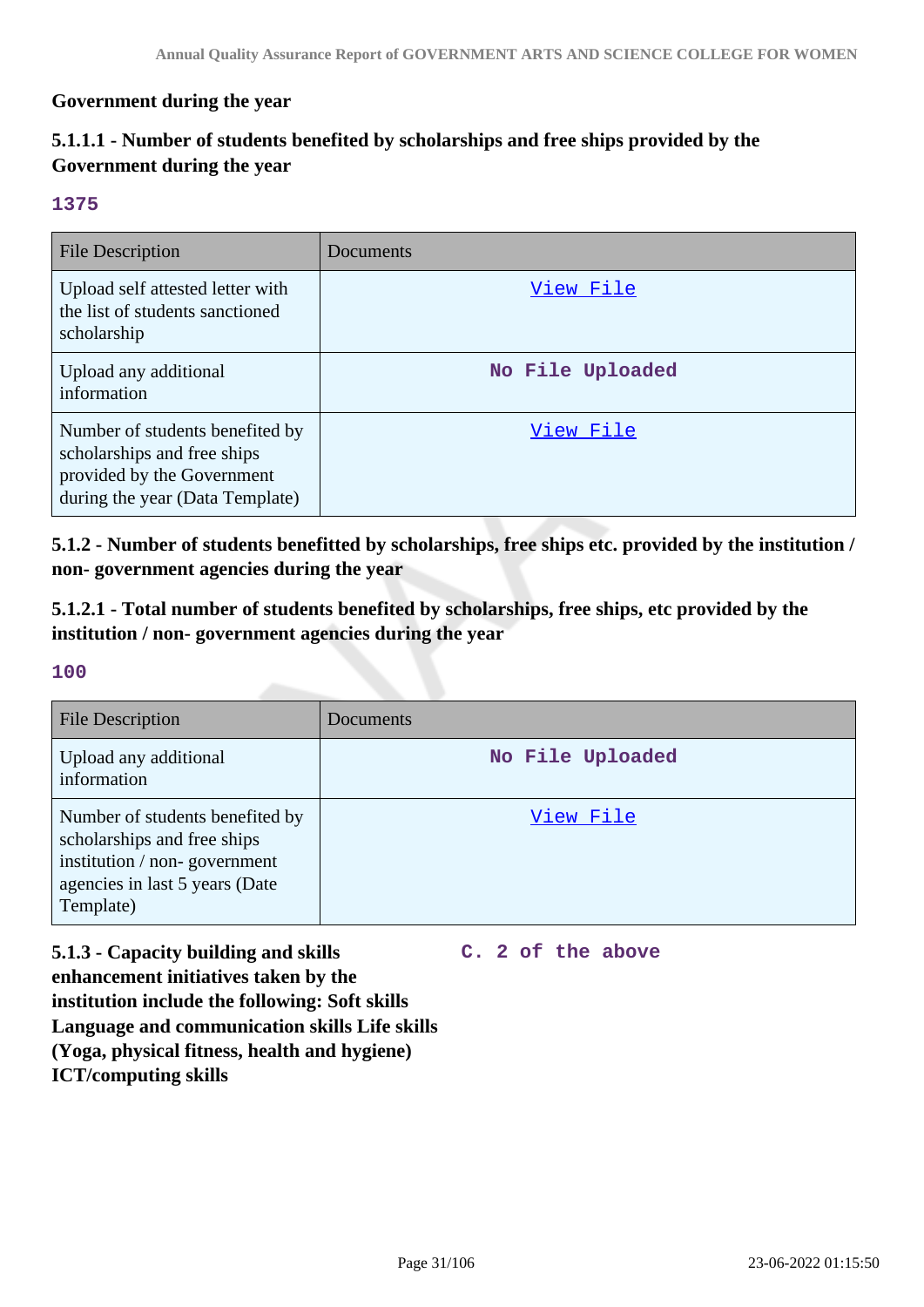| <b>File Description</b>                                                                 | Documents                |
|-----------------------------------------------------------------------------------------|--------------------------|
| Link to Institutional website                                                           | http://www.gascwbgr.org/ |
| Any additional information                                                              | No File Uploaded         |
| Details of capability building and<br>skills enhancement initiatives<br>(Data Template) | View File                |

**5.1.4 - Number of students benefitted by guidance for competitive examinations and career counseling offered by the institution during the year**

#### **100**

**5.1.4.1 - Number of students benefitted by guidance for competitive examinations and career counseling offered by the institution during the year**

#### **100**

| <b>File Description</b>                                                                                                                 | Documents        |
|-----------------------------------------------------------------------------------------------------------------------------------------|------------------|
| Any additional information                                                                                                              | No File Uploaded |
| Number of students benefited by<br>guidance for competitive<br>examinations and career<br>counseling during the year (Data<br>Template) | View File        |

**5.1.5 - The Institution has a transparent mechanism for timely redressal of student grievances including sexual harassment and ragging cases Implementation of guidelines of statutory/regulatory bodies Organization wide awareness and undertakings on policies with zero tolerance Mechanisms for submission of online/offline students' grievances Timely redressal of the grievances through appropriate committees**

**A. All of the above**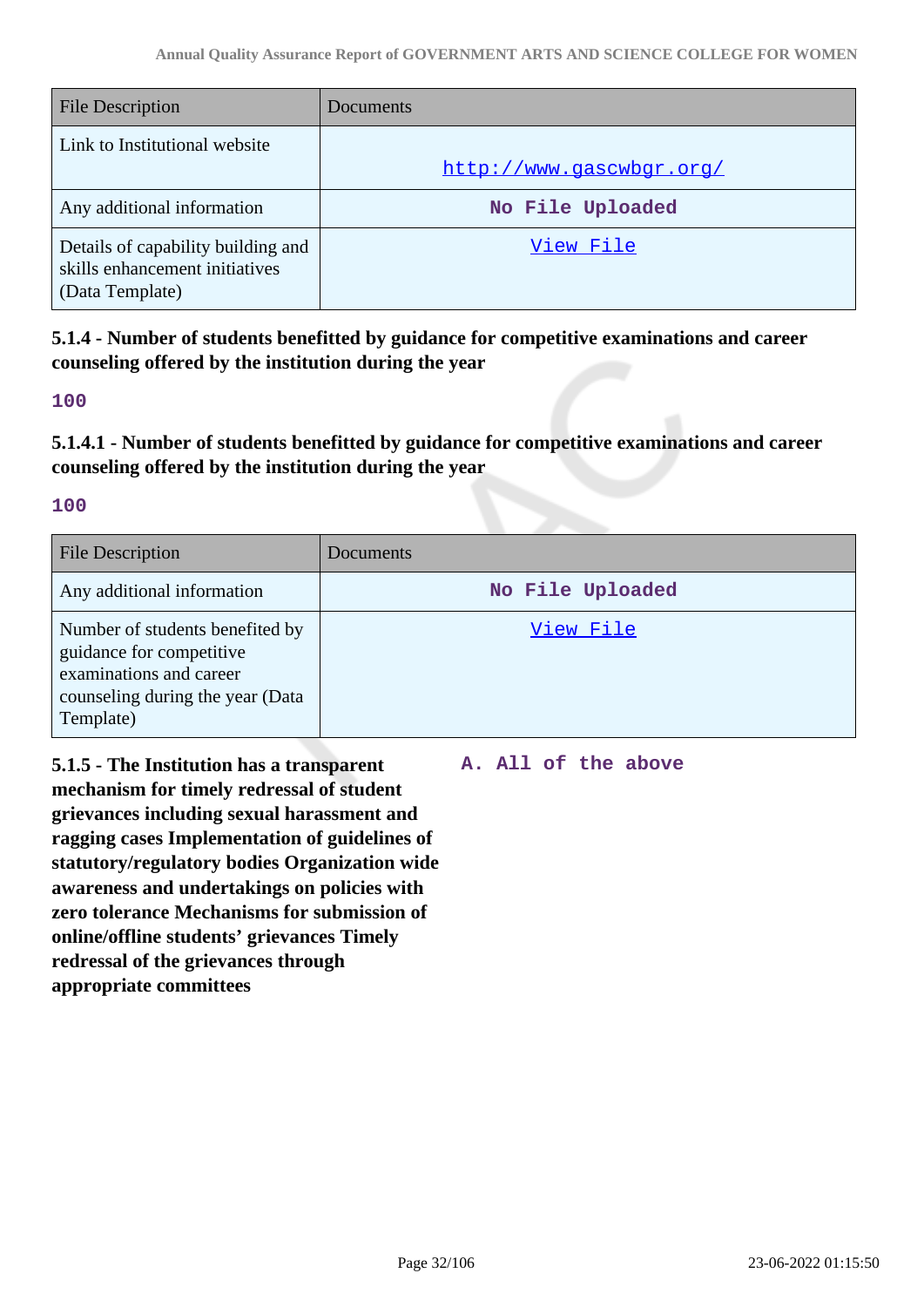| <b>File Description</b>                                                                                                                  | Documents        |
|------------------------------------------------------------------------------------------------------------------------------------------|------------------|
| Minutes of the meetings of<br>student redressal committee,<br>prevention of sexual harassment<br>committee and Anti Ragging<br>committee | View File        |
| Upload any additional<br>information                                                                                                     | No File Uploaded |
| Details of student grievances<br>including sexual harassment and<br>ragging cases                                                        | View File        |

# **5.2 - Student Progression**

# **5.2.1 - Number of placement of outgoing students during the year**

# **5.2.1.1 - Number of outgoing students placed during the year**

### **176**

| <b>File Description</b>                                         | Documents        |
|-----------------------------------------------------------------|------------------|
| Self-attested list of students<br>placed                        | View File        |
| Upload any additional<br>information                            | No File Uploaded |
| Details of student placement<br>during the year (Data Template) | View File        |

### **5.2.2 - Number of students progressing to higher education during the year**

### **5.2.2.1 - Number of outgoing student progression to higher education**

# **68**

| <b>File Description</b>                               | Documents        |
|-------------------------------------------------------|------------------|
| Upload supporting data for<br>student/alumni          | No File Uploaded |
| Any additional information                            | No File Uploaded |
| Details of student progression to<br>higher education | View File        |

# **5.2.3 - Number of students qualifying in state/national/ international level examinations during the year (eg: JAM/CLAT/GATE/ GMAT/CAT/GRE/ TOEFL/ Civil Services/State government examinations)**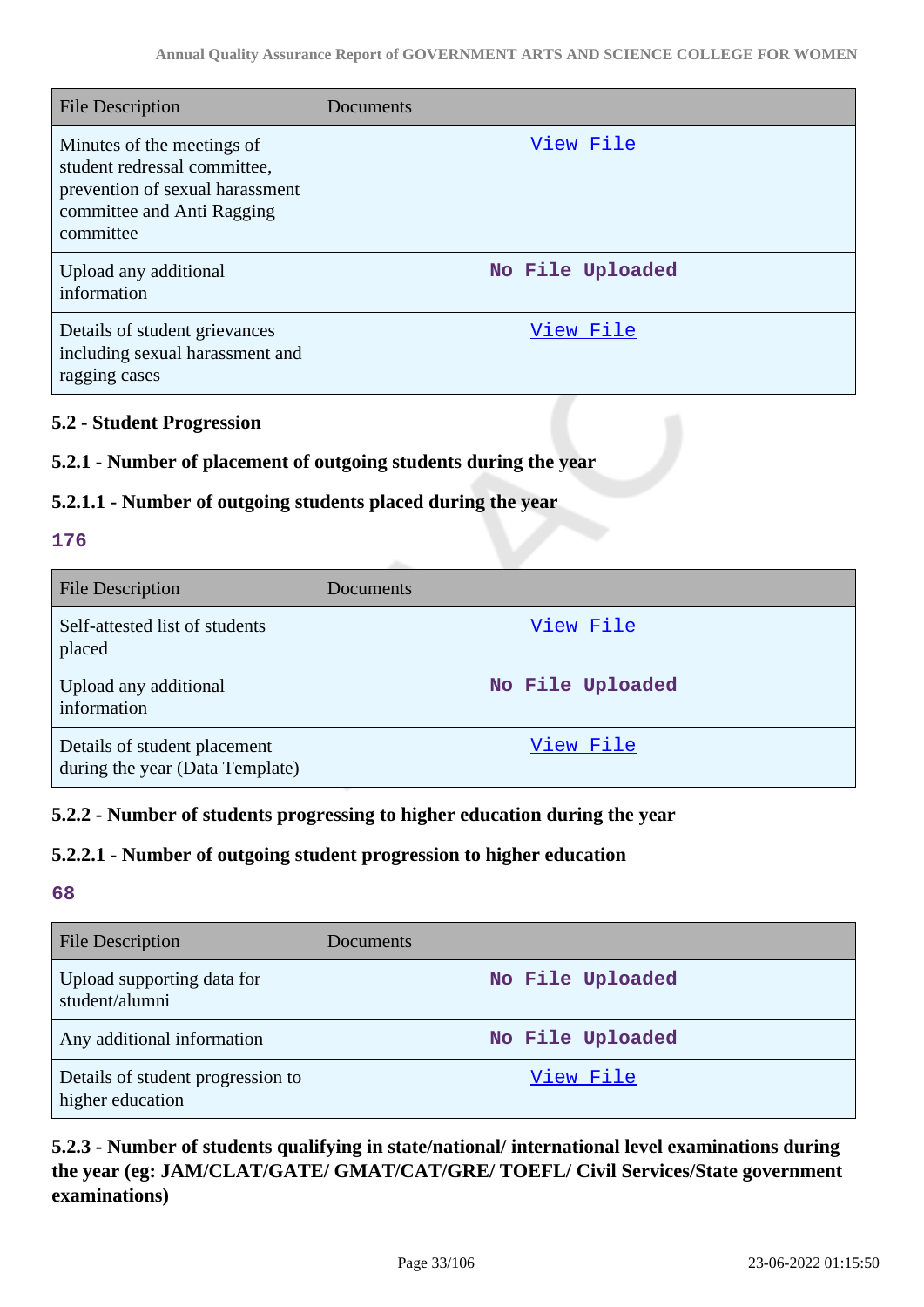# **5.2.3.1 - Number of students qualifying in state/ national/ international level examinations (eg: JAM/CLAT/NET/ SLET/ GATE/ GMAT/CAT/GRE/ TOEFL/ Civil Services/ State government examinations) during the year**

**2**

| <b>File Description</b>                                                                                                   | Documents        |
|---------------------------------------------------------------------------------------------------------------------------|------------------|
| Upload supporting data for the<br>same                                                                                    | View File        |
| Any additional information                                                                                                | No File Uploaded |
| Number of students qualifying in<br>state/national/international level<br>examinations during the year<br>(Data Template) | View File        |

#### **5.3 - Student Participation and Activities**

**5.3.1 - Number of awards/medals for outstanding performance in sports/cultural activities at university/state/national / international level (award for a team event should be counted as one) during the year**

**5.3.1.1 - Number of awards/medals for outstanding performance in sports/cultural activities at university/state/ national / international level (award for a team event should be counted as one) during the year.**

**0**

| <b>File Description</b>                                                                                                                                                              | Documents        |
|--------------------------------------------------------------------------------------------------------------------------------------------------------------------------------------|------------------|
| e-copies of award letters and<br>certificates                                                                                                                                        | No File Uploaded |
| Any additional information                                                                                                                                                           | No File Uploaded |
| Number of awards/medals for<br>outstanding performance in<br>sports/cultural activities at univer<br>sity/state/national/international<br>level (During the year) (Data<br>Template) | View File        |

5.3.2 - Institution facilitates students' representation and engagement in various administrative, cocurricular and extracurricular activities (student council/ students representation on various bodies as per established processes and norms )

**The college has active student council that participates effectively in various committees of the institution. The council members are elected democratically by conducting election. The nominations are**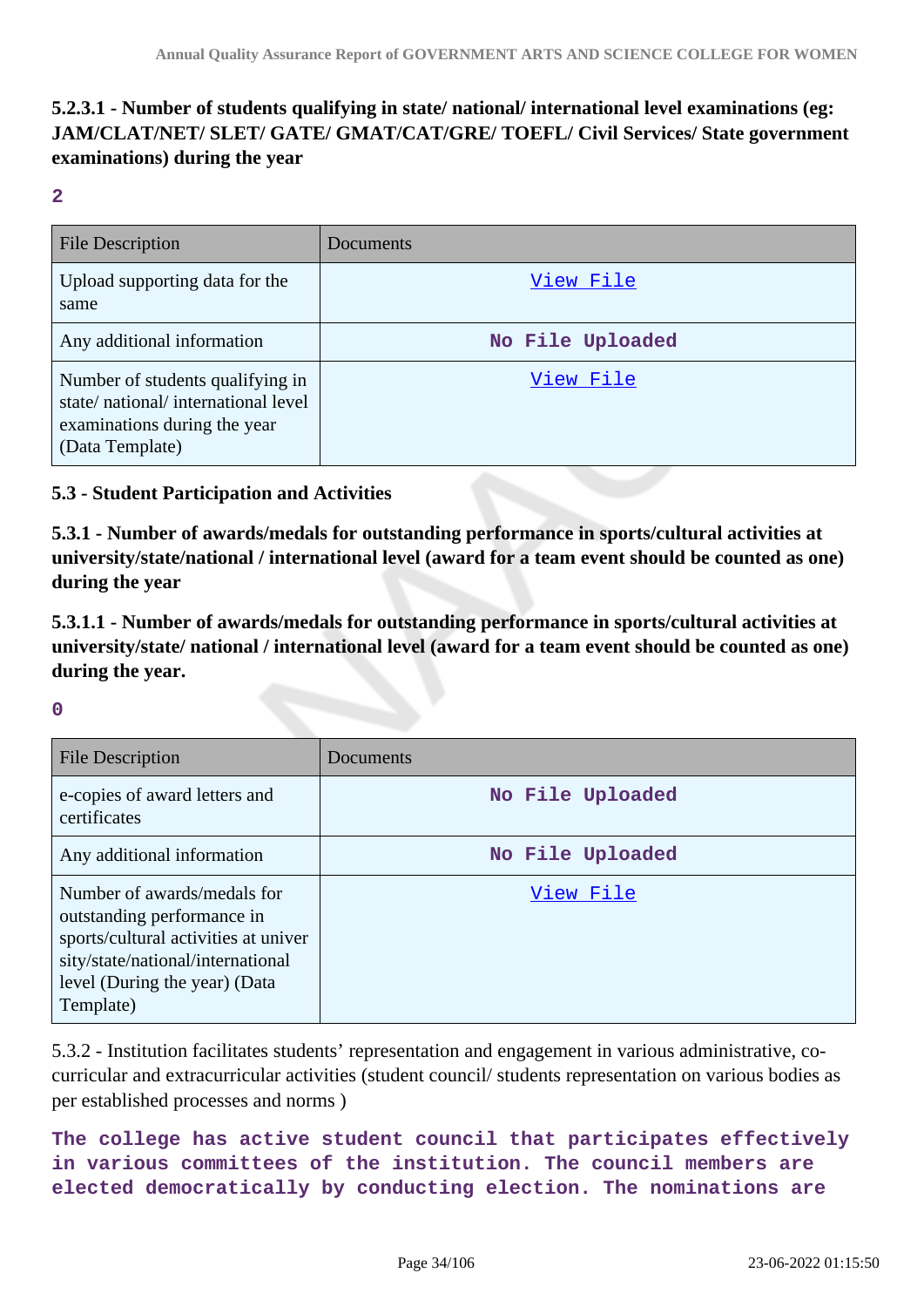**called for.**

**Students are elected for the following posts :**

**Student President, Student Vice President, Secretary, Treasurer, Sports Secretary, NSS Secretary, YRC Secretary, Fine Arts Secretary and Secretaries of various departments.**

**Student council participates in the following activities:**

- **1. Celebrates Independence Day, Republic Day, teacher's day, fresher's day, Pongal, Ayudapooja, farewell day.**
- **2. They play a vital role in maintaining discipline, cleanliness and environmental friendly campus of the college.**
- **3. They involve themselves in organizing charitable activities, educational and recreational activities for the betterment of the students.**
- **4. They act as a bridge between students and teachers by voicing out their grievances, interests and ideas. They express their views and raise opinions in a democratic spirit.**
- **5. They shoulder the huge responsibility of smooth running of college functions such as college day, sports day, fine arts day, muthamizh vizha etc.**

**Students are actively associated with anti ragging committee, sports committee, cultural committee.**

| <b>File Description</b>                  | <b>Documents</b> |
|------------------------------------------|------------------|
| Paste link for additional<br>information | <u>NIL</u>       |
| Upload any additional<br>information     | No File Uploaded |

**5.3.3 - Number of sports and cultural events/competitions in which students of the Institution participated during the year (organized by the institution/other institutions)**

**5.3.3.1 - Number of sports and cultural events/competitions in which students of the Institution participated during the year**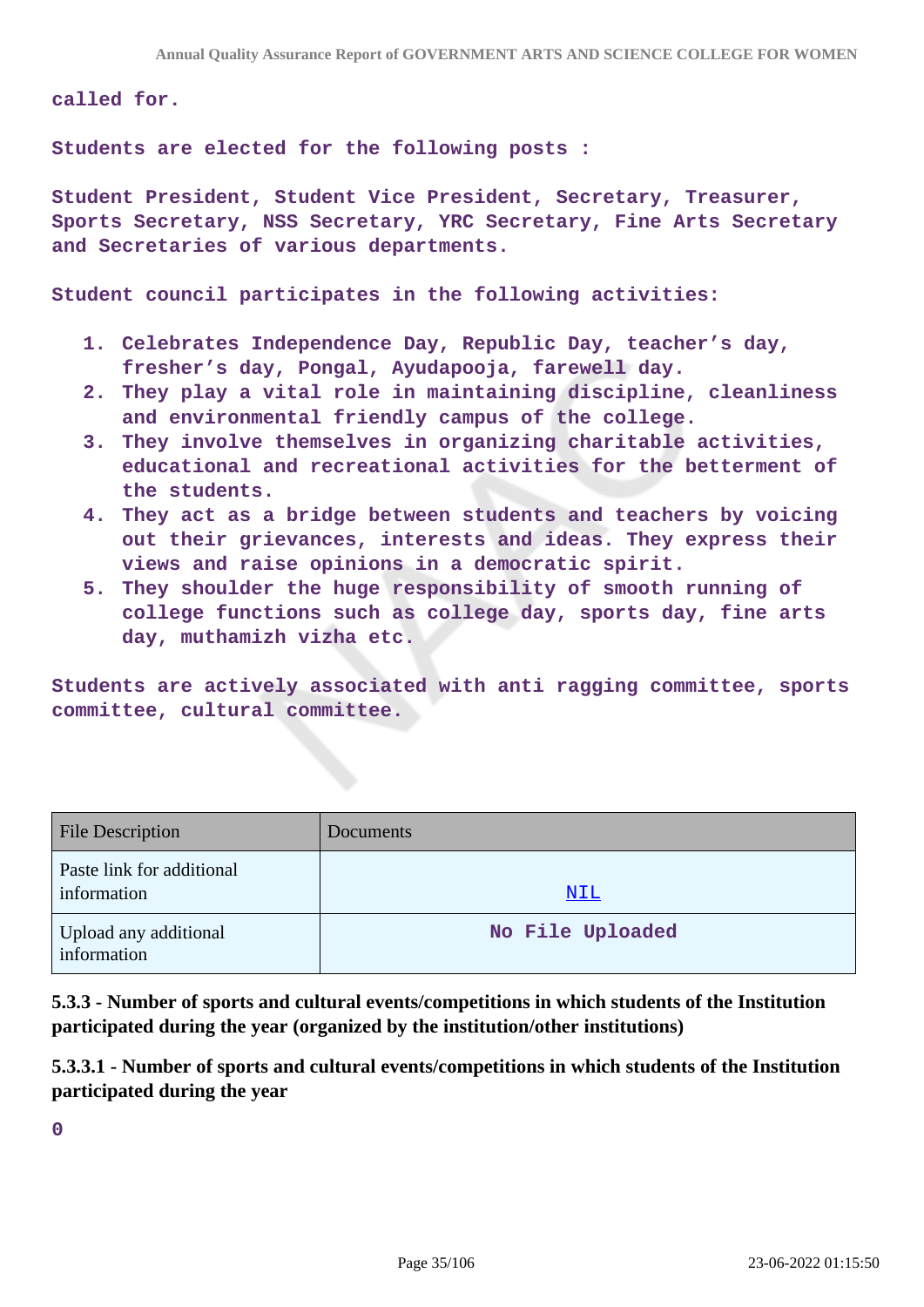| <b>File Description</b>                                                                                                                                                                                | Documents        |
|--------------------------------------------------------------------------------------------------------------------------------------------------------------------------------------------------------|------------------|
| Report of the event                                                                                                                                                                                    | No File Uploaded |
| Upload any additional<br>information                                                                                                                                                                   | No File Uploaded |
| Number of sports and cultural<br>events/competitions in which<br>students of the Institution<br>participated during the year<br>(organized by the<br>institution/other institutions<br>(Data Template) | View File        |

#### **5.4 - Alumni Engagement**

5.4.1 - There is a registered Alumni Association that contributes significantly to the development of the institution through financial and/or other support services

**Alumni meeting is organized periodically to collect the feedback which is used for further development of the college based on their suggestions several PG and M.Phil programmes are started in this college.**

 **Our faculty members keep connected with our Alumni who are placed in various companies and institutions. They communicate the details of job vacancies available in their work places and help our students' to get placement. We honour our Alumni who have secured University Rank with cash price. The gold medalist of the University is honoured with gold coin in association with lions club of Barugur.**

 **The subscription collected from the Alumni is used by the college to meet out the expenses of some of the activities which are essential for the smooth functioning of the college. This fund is used for appointing teaching and nonteaching staff members on ad hoc basis. Our Alumni readily contribute for some of the expenses incurred for conducting convocation by our college..**

**`Thus our Alumni contribute a lot physically and financially for the development of our college.**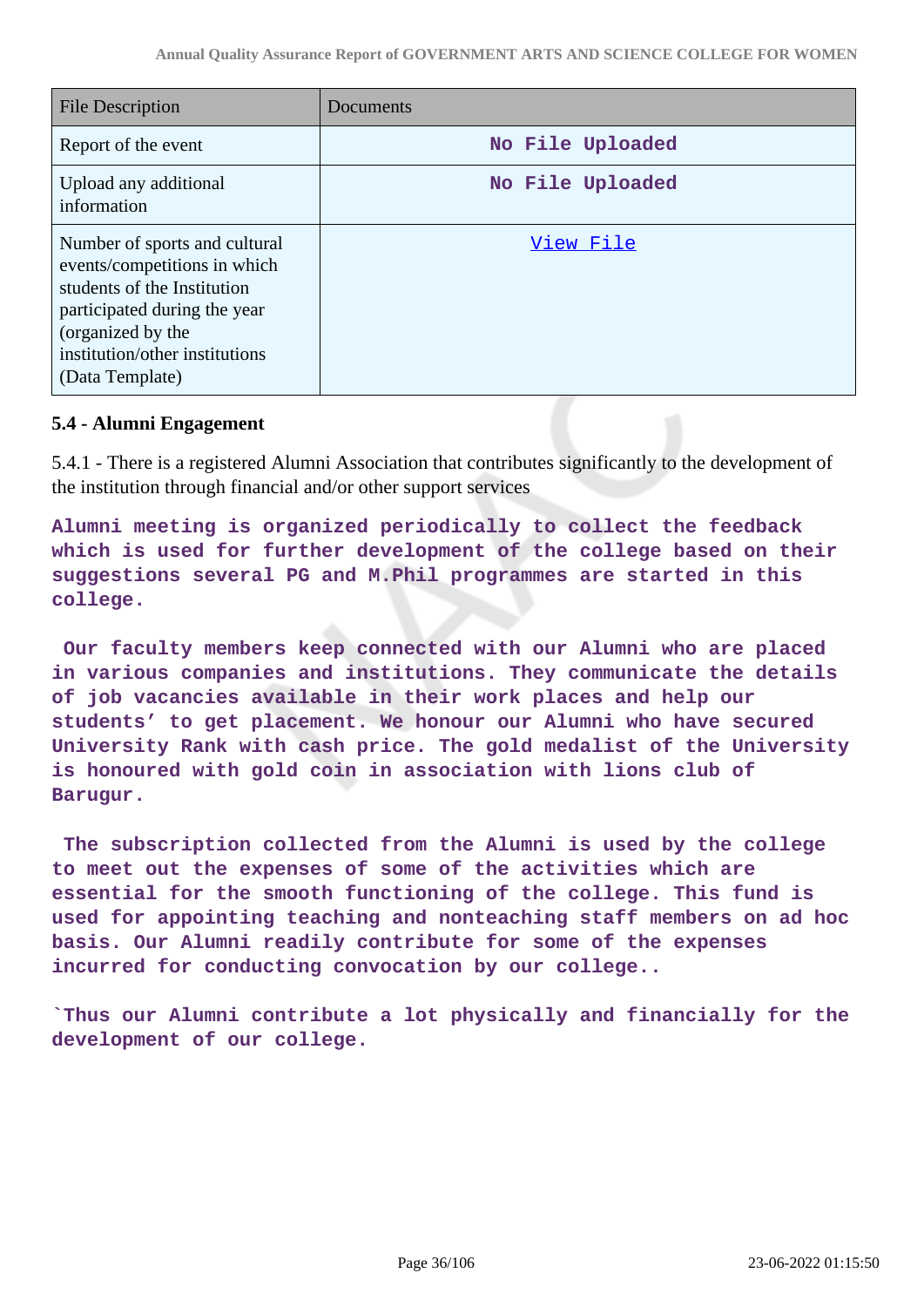| <b>File Description</b>                  | Documents        |
|------------------------------------------|------------------|
| Paste link for additional<br>information | <u>nil</u>       |
| Upload any additional<br>information     | No File Uploaded |

# **5.4.2 - Alumni contribution during the year (INR in Lakhs)**

**E. <1Lakhs**

| <b>File Description</b>              | Documents        |
|--------------------------------------|------------------|
| Upload any additional<br>information | No File Uploaded |

### **GOVERNANCE, LEADERSHIP AND MANAGEMENT**

#### **6.1 - Institutional Vision and Leadership**

6.1.1 - The governance of the institution is reflective of and in tune with the vision and mission of the institution

**Alumni meeting is organized periodically to collect the feedback which is used for further development of the college based on their suggestions several PG and M.Phil programmes are started in this college.**

**Our faculty members keep connected with our Alumni who are placed in various companies and institutions. They communicate the details of job vacancies available in their work places and help our students' to get placement. We honour our Alumni who have secured University Rank with cash price. The gold medalist of the University is honoured with gold coin in association with lions club of Barugur.**

**The subscription collected from the Alumni is used by the college to meet out the expenses of some of the activities which are essential for the smooth functioning of the college. This fund is used for appointing teaching and nonteaching staff members on ad hoc basis. Our Alumni readily contribute for some of the expenses incurred for conducting convocation by our college..**

**`Thus our Alumni contribute a lot physically and financially for the development of our college.**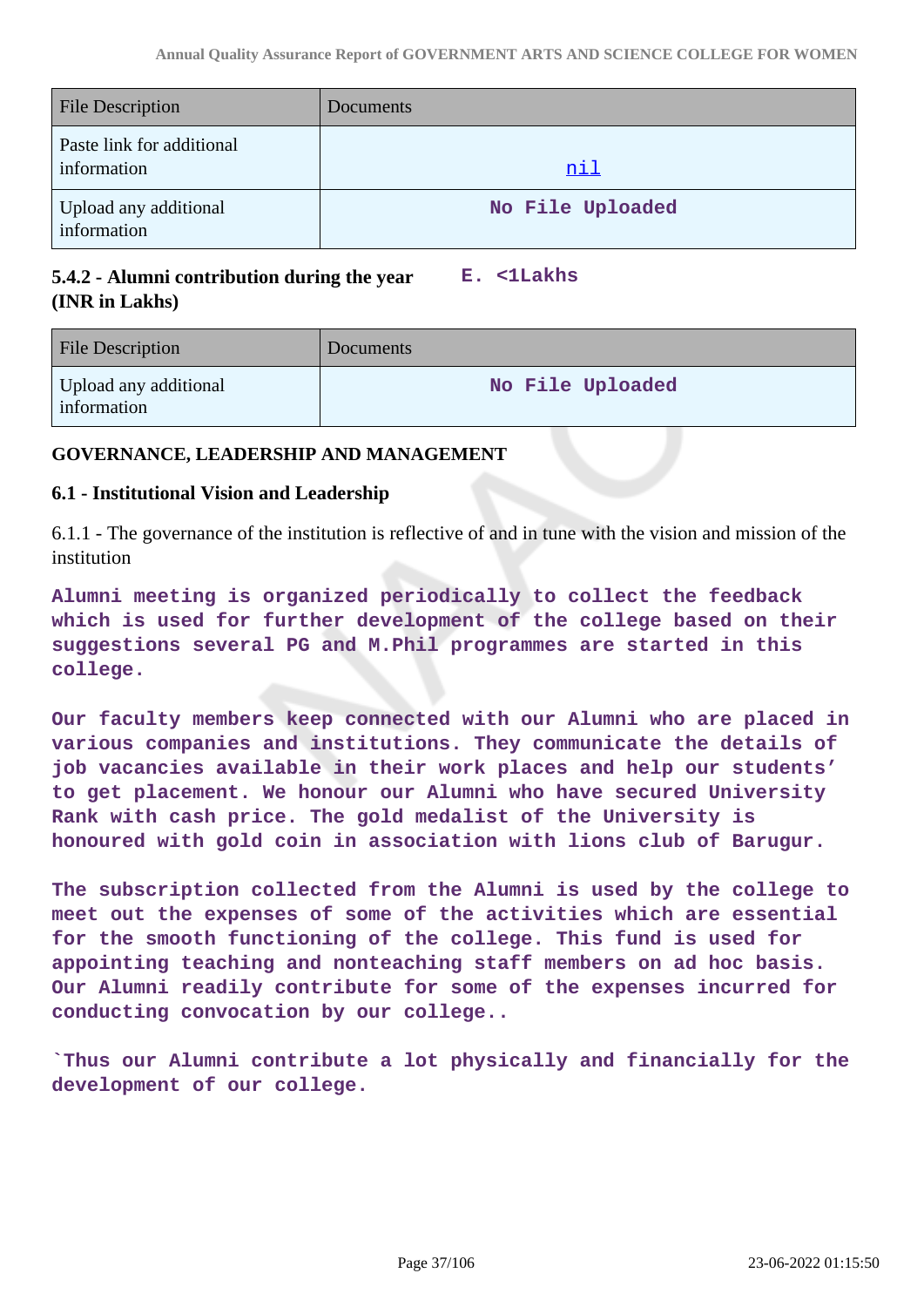| <b>File Description</b>                  | <b>Documents</b> |
|------------------------------------------|------------------|
| Paste link for additional<br>information | <u>NIL</u>       |
| Upload any additional<br>information     | No File Uploaded |

6.1.2 - The effective leadership is visible in various institutional practices such as decentralization and participative management.

**Girls from nearby areas such as Tirupattur, Vaniyambadi and Krishnagiri(surrounding Villages) consider this college as a boom for their higher education. Every department has an association and in which the students are responsible for the conduct of various programmes. On such occasions the faculties act as facilitators, it is our students , who lead the team. The students organize the functions from A-Z. The Principal coordinates the team by giving guidance, whenever and wherever required. So the power is decentralized. The heads of the department in consultation with their staff members and students run their departments. This scenario serves as a role model for the students. Thus they don't behave in monopoly/dictatorship. They trust and practice leadership. The college provides various platform for exhibiting their skills and potential from their inner-within and help them to emerge as true leaders. They approach the society with empathy. They are bold, courageous, friendly, helping other and above all very caring and affectionate. However due to unprecedented pandemic situation and SOP functions could not be conducted as per the plan.**

| <b>File Description</b>                  | <b>Documents</b> |
|------------------------------------------|------------------|
| Paste link for additional<br>information | NIL              |
| Upload any additional<br>information     | No File Uploaded |

### **6.2 - Strategy Development and Deployment**

6.2.1 - The institutional Strategic/ perspective plan is effectively deployed

**"Strategy is not the consequence of planning, but the opposite; is the starting point"**

**In line with above quotation of Henry Mintzberg, College council always decides on its strategy in synchronization with vision, mission and objectives of the institution.In the academic year 2020-2021, due to pandemic situation and consequent continuous**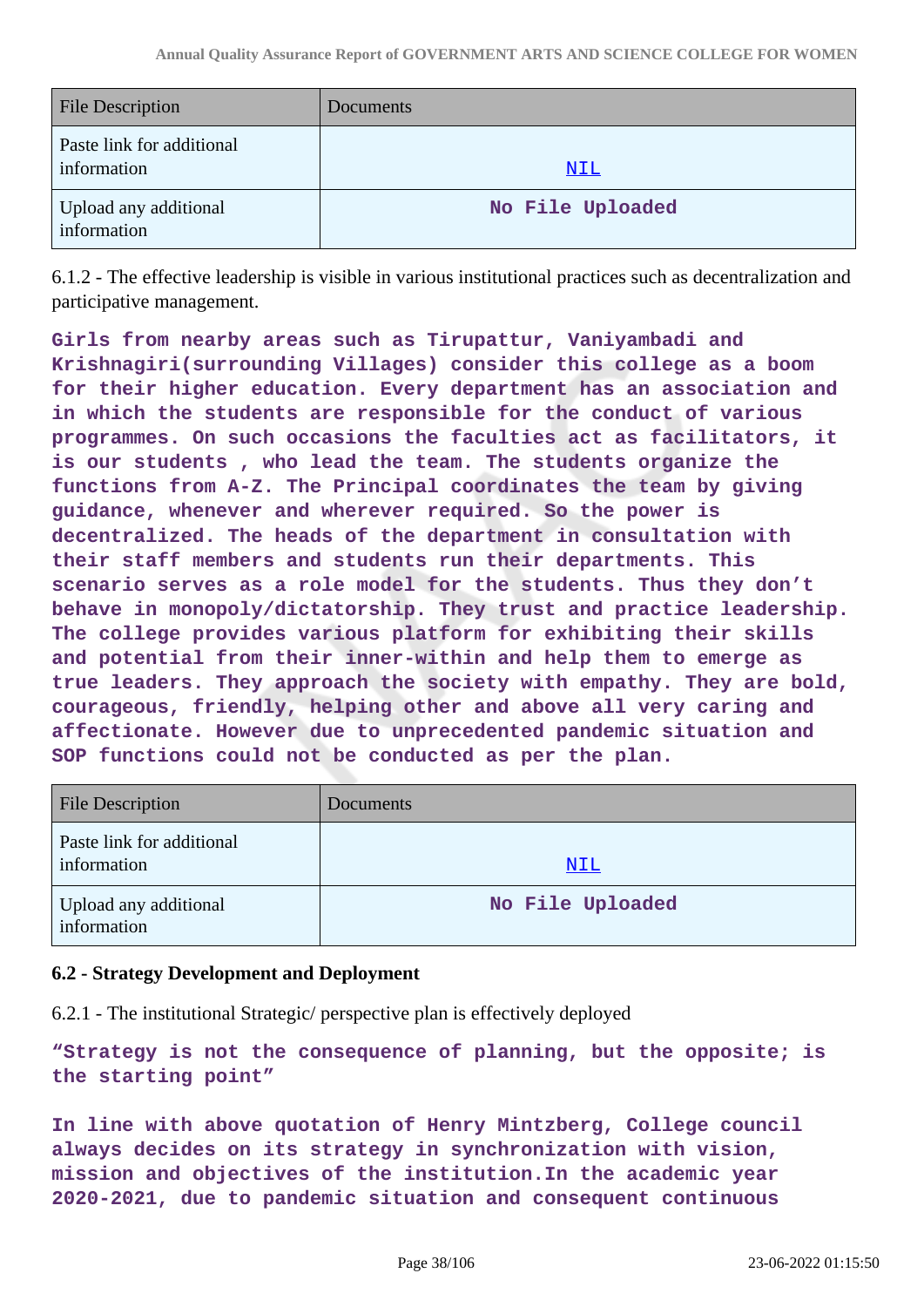**lockdown normal teaching and learning process could not take place. In order to cope up with the situation, it has been planned strategically to conduct online classes and ensure uninterrupted teaching learning process. For this purpose the following plans were effectively deployed.**

- **Faculty members were trained to conduct online by using Gnomio-** $\circ$ **Moodle,Google Class room,Zoom meet,Webex,etc.**
- **Staff members were also trained to develop e\_content using**  $\circ$ **OBS,Screen Castify,etc.**
- **Students were also encouraged and trained to attend the online**  $\circ$ **classes without any hiccup**
- **Staff members were trained to conduct online examination**  $\circ$
- **Students were trained to attend online examination.**  $\circ$

| <b>File Description</b>                                   | Documents        |
|-----------------------------------------------------------|------------------|
| Strategic Plan and deployment<br>documents on the website | View File        |
| Paste link for additional<br>information                  | <u>nil</u>       |
| Upload any additional<br>information                      | No File Uploaded |

6.2.2 - The functioning of the institutional bodies is effective and efficient as visible from policies, administrative setup, appointment and service rules, procedures, etc.

**As the college is a government college, Higher education Secretary is the top most official. For arts and science colleges directions are given by him through the Director of Collegiate Education who in turn gives directions to the Regional Joint Directors. Regional Joint Directors have direct control over the colleges in the region. Accordingly, Regional Joint Director is the immediate superior to the Principal.**

**Principal is the top most authority at the College level. Principal takes vital decisions in consultation with the advisory council, which comprises all the heads of the departments. Final approval of Academic calendar, conduct of various programmes, formation of various committees and all the other vital decisions are taken in the council after deliberate discussion. Heads of the Departments look after the academic activities of the department concerned. They also look after admission process along with the department faculty members. For every class there is a tutor to guide and counsel the students. These tutors apart from regular academic activities guide and counsel the students.**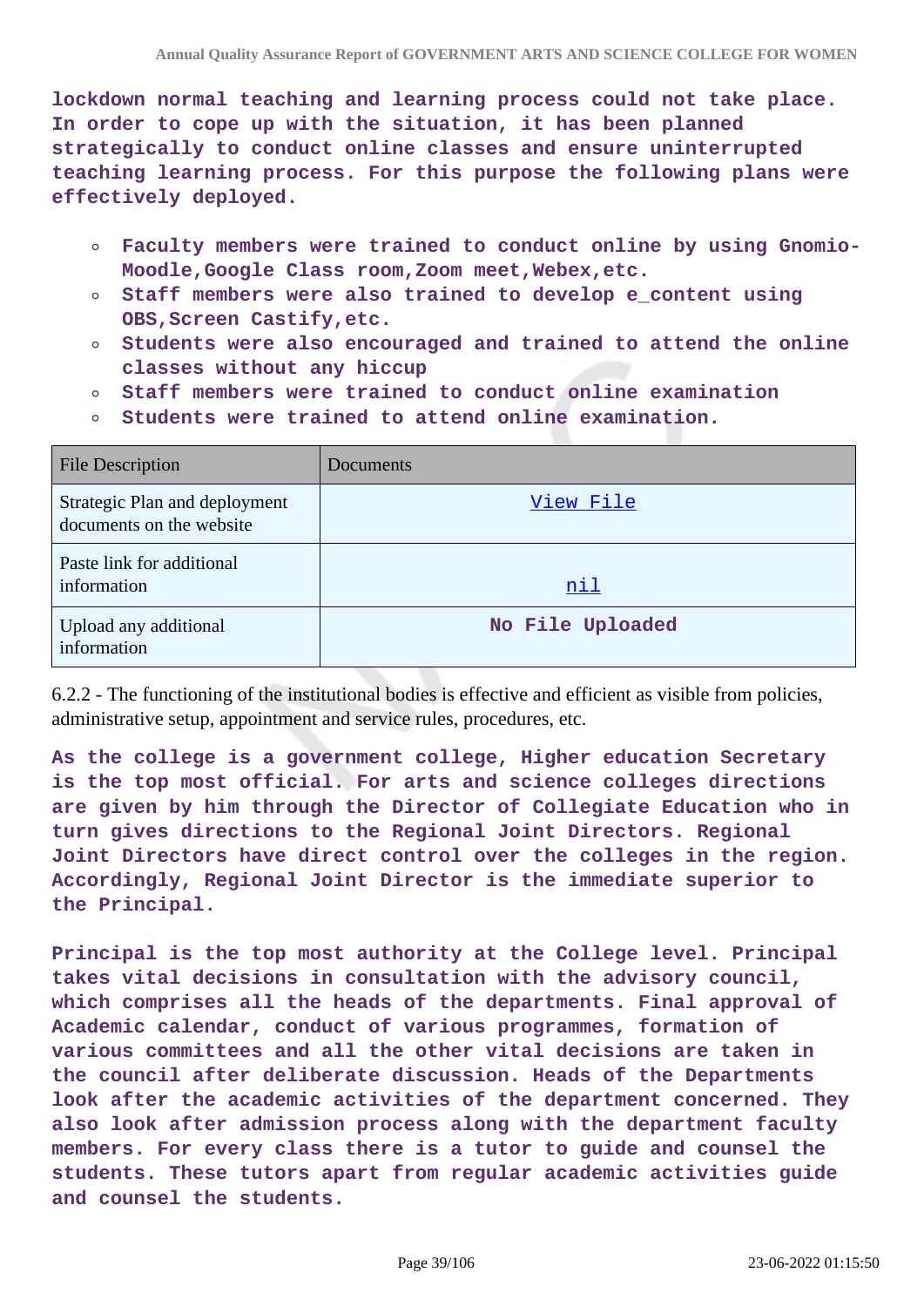**Various committees such as Admission committee, Academic Calendar Committee, Grievance redressal committee, Anti-ragging committee, sports committee, Anti ragging and Sexual harassment committee are formed to carry out different functions effectively**

| <b>File Description</b>                          | <b>Documents</b>                 |
|--------------------------------------------------|----------------------------------|
| Paste link for additional<br>information         | NIL                              |
| Link to Organogram of the<br>institution webpage | http://www.qascwbqr.org/cri6.php |
| Upload any additional<br>information             | No File Uploaded                 |

#### **6.2.3 - Implementation of e-governance in areas of operation Administration Finance and Accounts Student Admission and Support Examination B. Any 3 of the above**

| <b>File Description</b>                                                                                      | Documents        |
|--------------------------------------------------------------------------------------------------------------|------------------|
| <b>ERP</b> (Enterprise Resource)<br>Planning)Document                                                        | View File        |
| Screen shots of user inter faces                                                                             | View File        |
| Any additional information                                                                                   | No File Uploaded |
| Details of implementation of e-<br>governance in areas of operation,<br>Administration etc(Data<br>Template) | View File        |

#### **6.3 - Faculty Empowerment Strategies**

6.3.1 - The institution has effective welfare measures for teaching and non- teaching staff

**Ours is a Government College run by the State Government of Tamil Nadu. Government of Tamil Nadu has implemented various welfare measures and schemes to tis employees to encourage their performance. All the welfare measures and schemes of the Government of Tamil Nadu are implemented in this College. All the employees are covered under either general provident fund scheme or contributory pension scheme to take care of their retired life. Apart from this there are various leave facilities such as CL, earned leave, medical leave, unearned leave on private affairs, leave on loss of pay etc., to meet the requirements of the employees on per their necessity. At present, women are offered maternity leave for 12 months by the**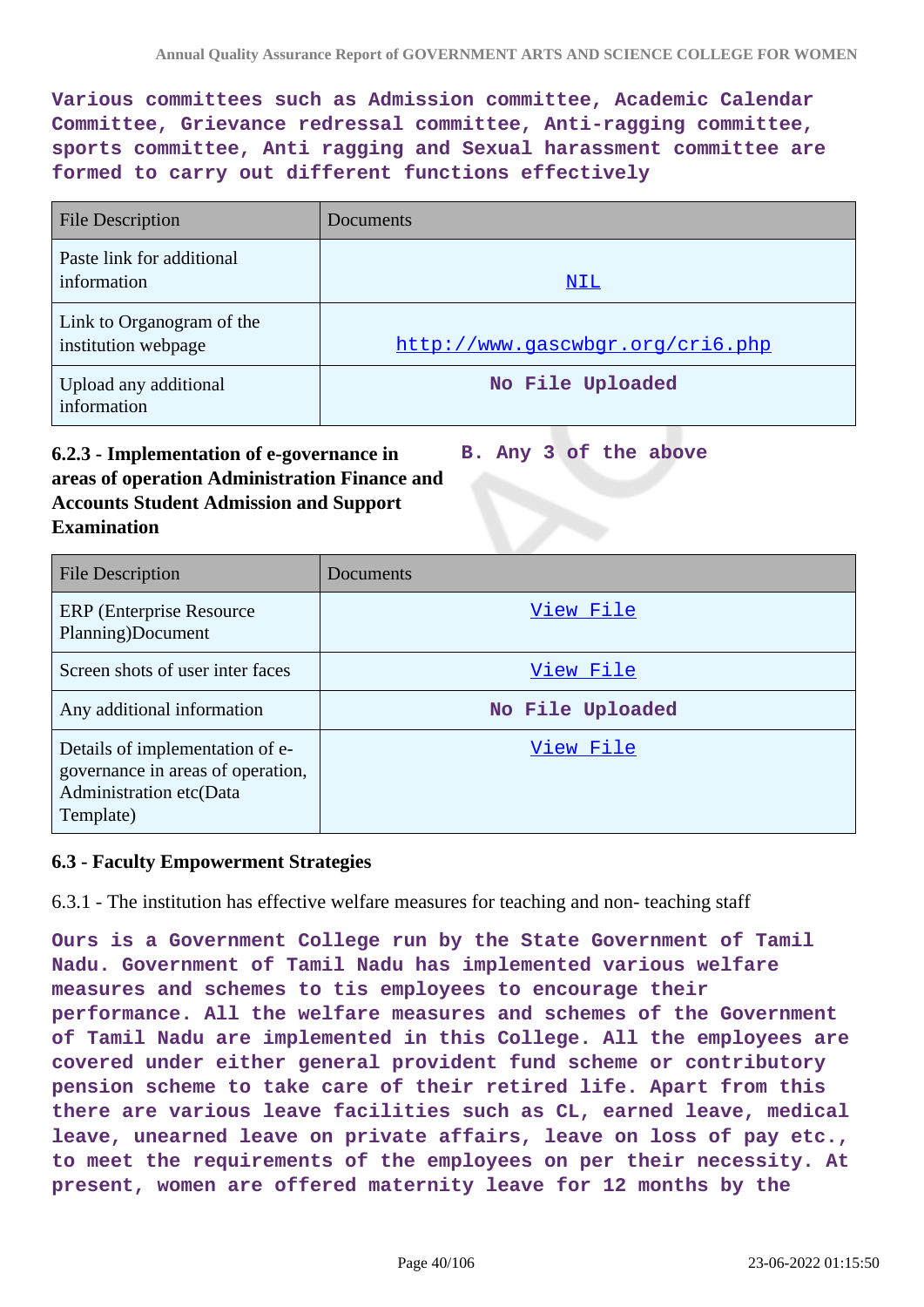**State Government understanding the importance of health care of the new born. Medical expenses of the employees and their family members are taken care of by health insurance scheme. Family benefit fund and Staff benefit fund are available to the employees. Interest free festival advance, encashment of earned leave, PF advance etc., are some other financial benefits extended to the employees. These are the common welfare measures available for both teaching and nonteaching staff working in the college.**

| <b>File Description</b>                  | <b>Documents</b> |
|------------------------------------------|------------------|
| Paste link for additional<br>information | <u>NIL</u>       |
| Upload any additional<br>information     | No File Uploaded |

**6.3.2 - Number of teachers provided with financial support to attend conferences/ workshops and towards membership fee of professional bodies during the year**

**6.3.2.1 - Number of teachers provided with financial support to attend conferences/workshops and towards membership fee of professional bodies during the year**

**0**

| <b>File Description</b>                                                                                                          | Documents        |
|----------------------------------------------------------------------------------------------------------------------------------|------------------|
| Upload any additional<br>information                                                                                             | No File Uploaded |
| Details of teachers provided with<br>financial support to attend<br>conference, workshops etc during<br>the year (Data Template) | View File        |

**6.3.3 - Number of professional development /administrative training programs organized by the institution for teaching and non-teaching staff during the year**

**6.3.3.1 - Total number of professional development /administrative training Programmes organized by the institution for teaching and non teaching staff during the year**

**5**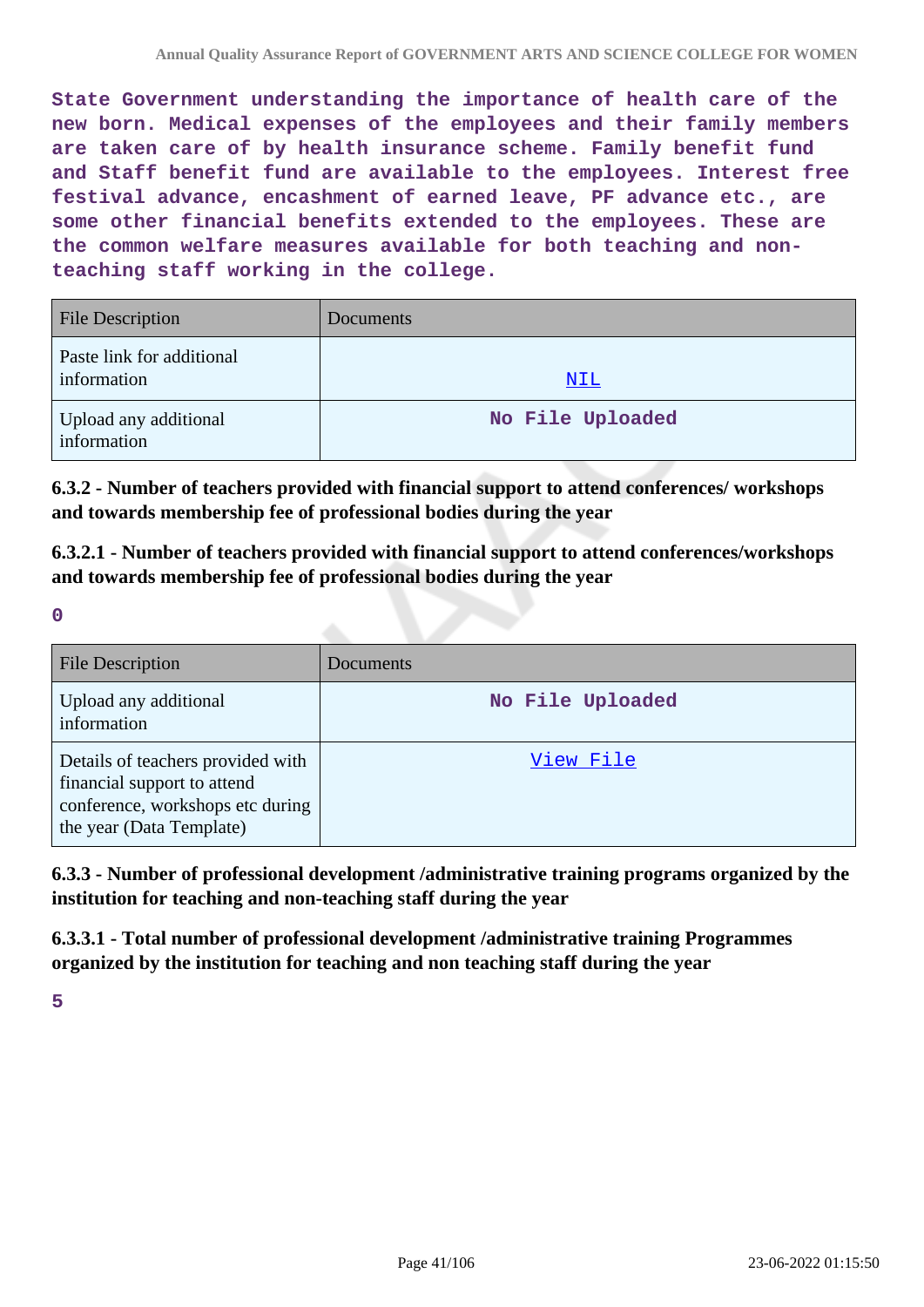| <b>File Description</b>                                                                                                                                                 | Documents        |
|-------------------------------------------------------------------------------------------------------------------------------------------------------------------------|------------------|
| Reports of the Human Resource<br>Development Centres (UGCASC<br>or other relevant centres).                                                                             | View File        |
| <b>Reports of Academic Staff</b><br>College or similar centers                                                                                                          | View File        |
| Upload any additional<br>information                                                                                                                                    | No File Uploaded |
| Details of professional<br>development / administrative<br>training Programmes organized<br>by the University for teaching<br>and non teaching staff (Data<br>Template) | View File        |

**6.3.4 - Number of teachers undergoing online/face-to-face Faculty development Programmes (FDP) during the year (Professional Development Programmes, Orientation / Induction Programmes, Refresher Course, Short Term Course etc.)**

**6.3.4.1 - Total number of teachers attending professional development Programmes viz., Orientation / Induction Programme, Refresher Course, Short Term Course during the year**

**5**

| <b>File Description</b>                                                                                    | Documents        |
|------------------------------------------------------------------------------------------------------------|------------------|
| <b>IQAC</b> report summary                                                                                 | View File        |
| Reports of the Human Resource<br>Development Centres (UGCASC<br>or other relevant centers)                 | No File Uploaded |
| Upload any additional<br>information                                                                       | No File Uploaded |
| Details of teachers attending<br>professional development<br>programmes during the year<br>(Data Template) | View File        |

6.3.5 - Institutions Performance Appraisal System for teaching and non- teaching staff

**Annual self appraisal of the teaching faculty is mandatory in Government colleges. The protocol of the Government /UGC is applied for the career advancement of teaching staff. The self appraisal report is prepared by each and every faculty member and then endorsed by the respective departmental heads and the principal. The appraisal encompasses their research activities and the roles played**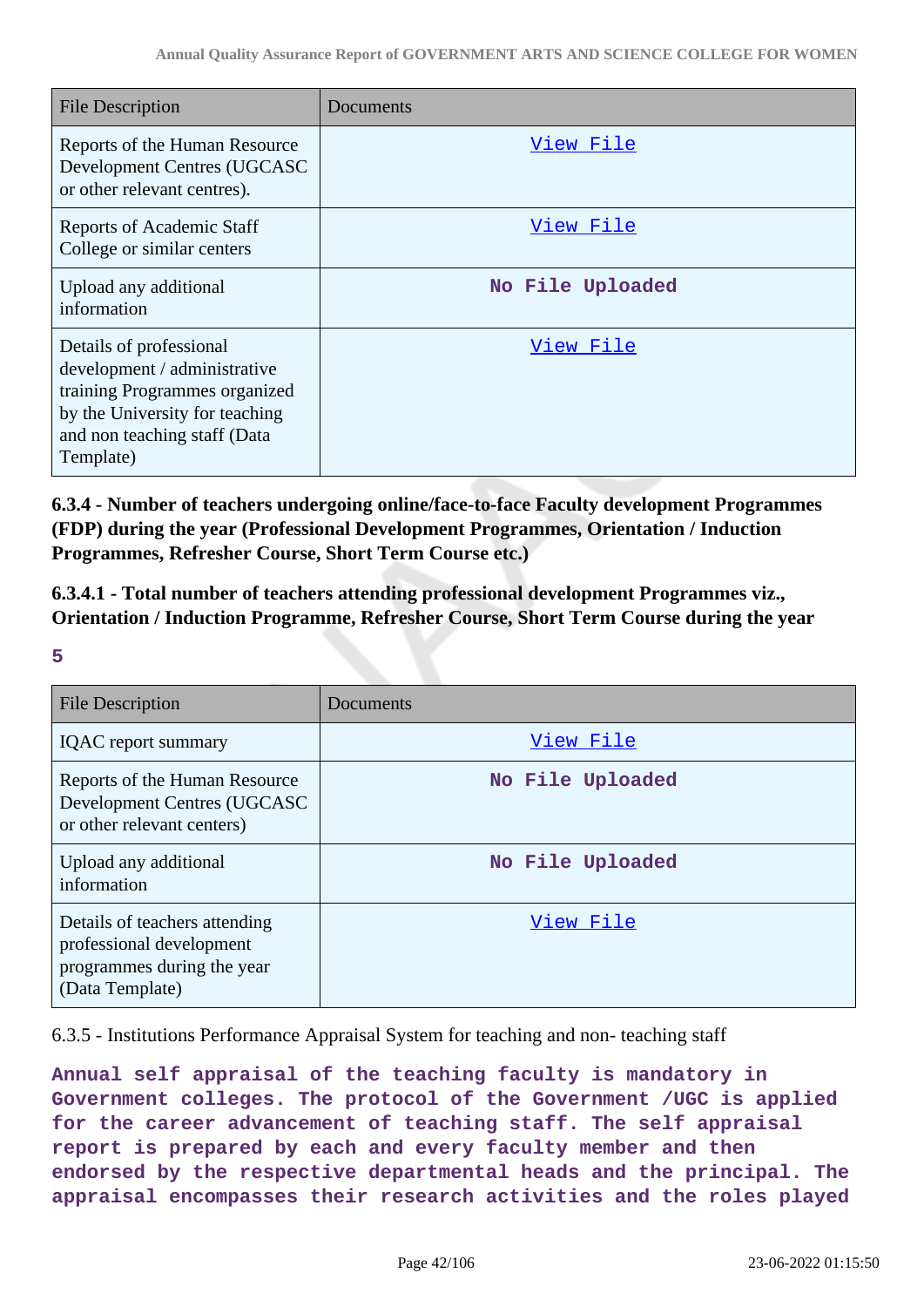**within and outside the college across academic, administrative and professional functions. The final report is evaluated along with the observations of the College Principal and the external faculty. The remarks of the final recommended report are submitted to the Directorate of college education.**

**Every semester, the Principal and Heads of Department review the students' mark register which helps them to plan activities and resources for uplifting the performance of students. Students also provide valuable feedback regarding faculty. Our College encourages and organizes Faculty Development Programmes to enhance the professional skills of the faculty members. The College administration also permits the faculty members to attend various orientation programmes, workshops and seminars for their higher studies. Ample guidance and facilities are provided to the staff members apart from granting OD to those who wish to participate and present papers outside the college.**

| <b>File Description</b>                  | <b>Documents</b> |
|------------------------------------------|------------------|
| Paste link for additional<br>information | <u>NIL</u>       |
| Upload any additional<br>information     | No File Uploaded |

#### **6.4 - Financial Management and Resource Mobilization**

6.4.1 - Institution conducts internal and external financial audits regularly Enumerate the various internal and external financial audits carried out during the year with the mechanism for settling audit objections within a maximum of 200 words

**College day to day administration is looked after by the Principal as per the guidelines and procedures designed by the higher education department of the government of Tamilnadu. Funds are also provided by the State government. Therefore periodical financial audits are conducted by the Regional Joint Director of Collegiate Education office and the Director of Collegiate Office staff. Clarifications are also sought from the college office. Bursar, senior most administrative staff who is well versed with the establishment rules is the financial officer at the college level. Financial decisions are taken jointly by the bursar and the principal with in the framework prescribed by the higher education department. Recording of transactions are monitored by the bursar. Bills are passed after thorough scrutiny and the signature of the office superintendent, bursar and the principal. Hence there is three fold internal checking system for every transaction. Inventories are monitored through internal audit by the teaching**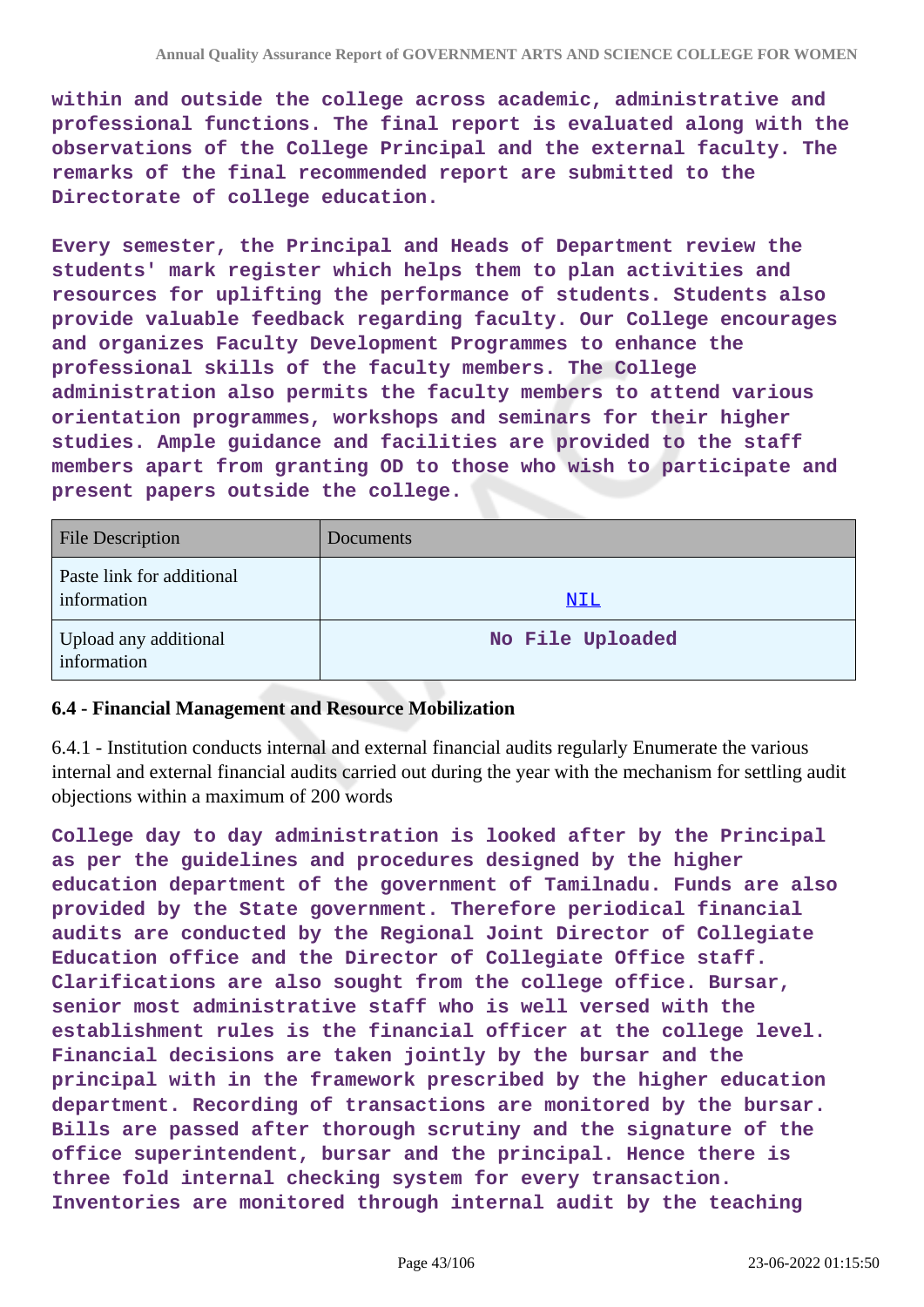**staff at the end of every academic year. This also ensures proper maintenance. Thus the external audit is done periodically by the statutory authorities appointed by the government and the internal audit is done by the teaching staff at the end of every academic year.**

| <b>File Description</b>                  | <b>Documents</b> |
|------------------------------------------|------------------|
| Paste link for additional<br>information | NIL              |
| Upload any additional<br>information     | No File Uploaded |

**6.4.2 - Funds / Grants received from non-government bodies, individuals, philanthropers during the year (not covered in Criterion III)**

**6.4.2.1 - Total Grants received from non-government bodies, individuals, Philanthropers during the year (INR in Lakhs)**

**0.5**

| <b>File Description</b>                                                                                                                        | Documents        |
|------------------------------------------------------------------------------------------------------------------------------------------------|------------------|
| Annual statements of accounts                                                                                                                  | View File        |
| Any additional information                                                                                                                     | No File Uploaded |
| Details of Funds / Grants<br>received from of the non-<br>government bodies, individuals,<br>Philanthropers during the year<br>(Data Template) | View File        |

6.4.3 - Institutional strategies for mobilization of funds and the optimal utilization of resources

**Philanthropists in the local area are approached for the financial assistance to the needy poor students and also for the development of the college. In the year 2020-2021 Lions club offered financial assistance to 100 students to pay their examination fees, to the extent of Rs.50,000/-.**

**The resources available in the college are optimally utilized by conducting classes in two shifts.**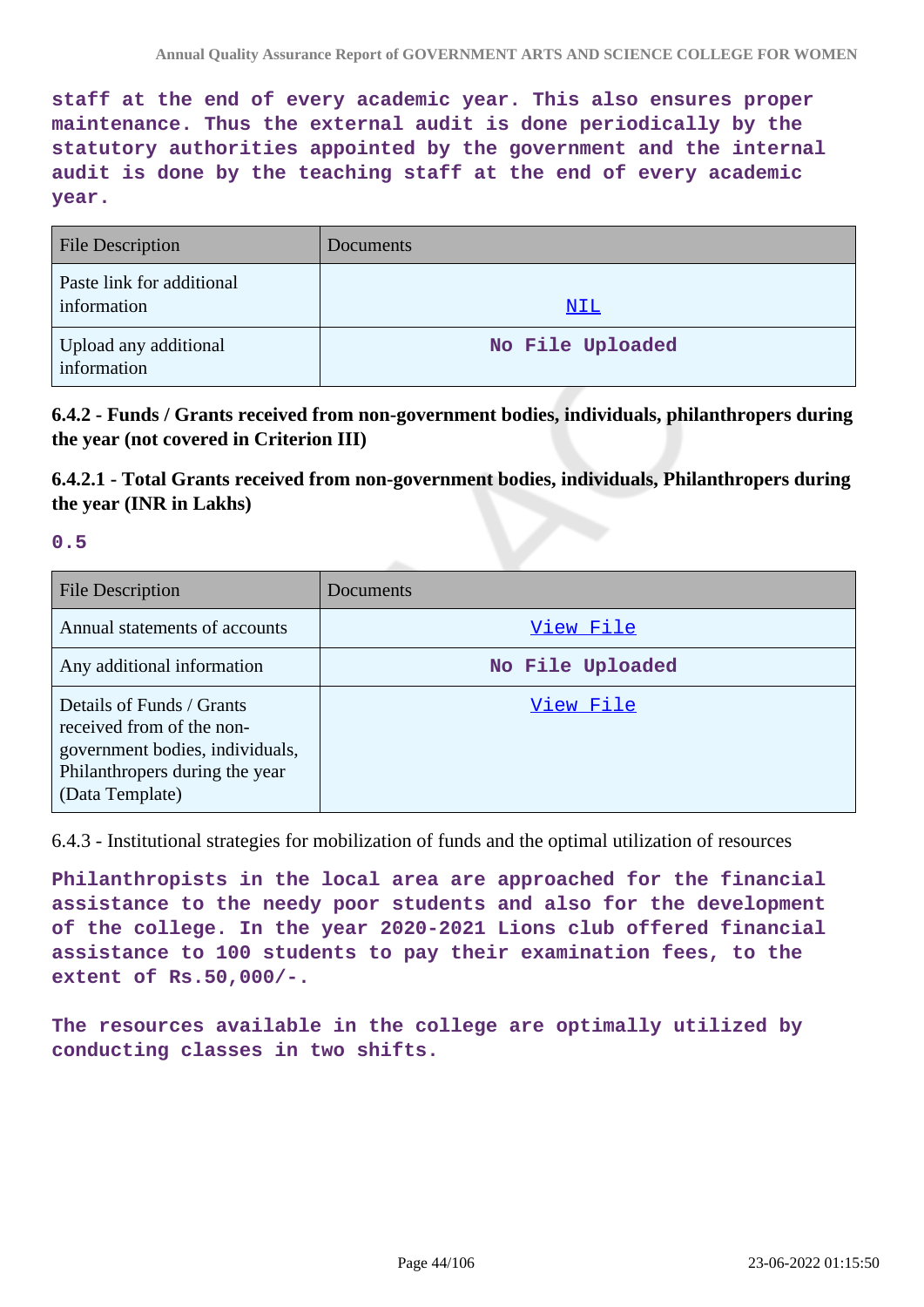| <b>File Description</b>                  | <b>Documents</b> |
|------------------------------------------|------------------|
| Paste link for additional<br>information | <b>Nil</b>       |
| Upload any additional<br>information     | No File Uploaded |

#### **6.5 - Internal Quality Assurance System**

6.5.1 - Internal Quality Assurance Cell (IQAC) has contributed significantly for institutionalizing the quality assurance strategies and processes

**IQAC always emphasizes the holistic development of students and encourages the college to conduct various activities some of which are given below**

- **1. To organize and participate in competitions inside and outside of the campus.**
- **2. To participate and present papers in state, national and international seminars/conferences and workshops**
- **3. To invite eminent personalities and organize special lecture in the current topics of interest by various departments.**
- **4. To organize state, national and international seminars within campus**
- **5. To encourage faculties to participate, organize Faculty Development Programmes**
- **6. To sent proposals to statement Government and other financing bodies requesting for funds.**
- **7. To formulate team and participate in NIRF process**
- **8. To conduct internal and external academic audit**
- **9. To train our faculty members to adopt new teaching and learning methodologies using ICT for conducting online classes and online examinations**

| <b>File Description</b>                  | Documents        |
|------------------------------------------|------------------|
| Paste link for additional<br>information | Nil              |
| Upload any additional<br>information     | No File Uploaded |

6.5.2 - The institution reviews its teaching learning process, structures & methodologies of operations and learning outcomes at periodic intervals through IQAC set up as per norms and recorded the incremental improvement in various activities

**IQAC organizes an internal academic audit comprising the senior faculty members as the members of the audit committee. In this**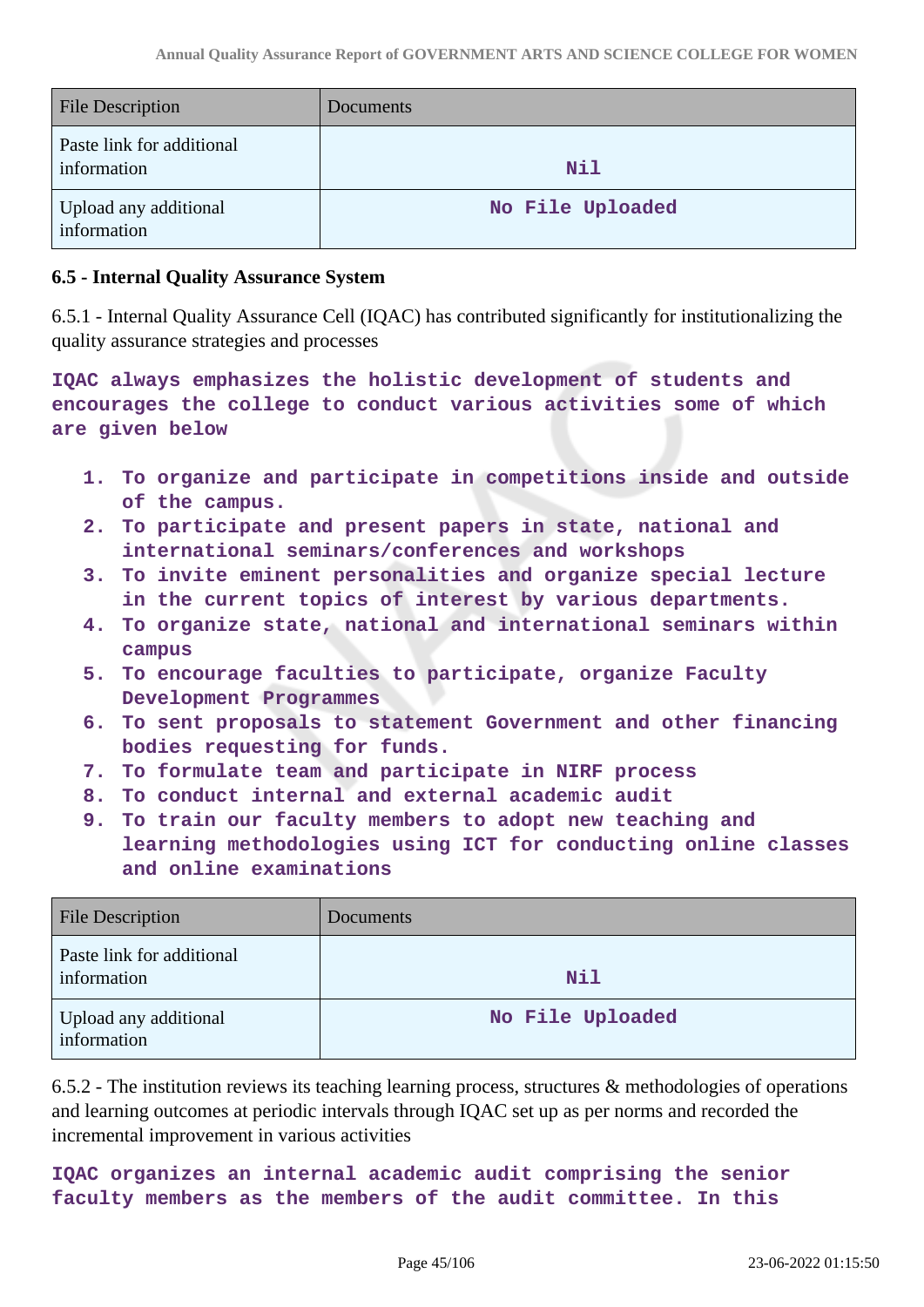**audit, staff profile , students performance in academic workshops and competitions, papers presented, papers published, infrastructure facilities awards received by the students, teachers, eminent personalities visiting the departments, teaching methods, SWOC analysis ,future plans ,programs organized by the departments, extension activities , students progression to higher education, placement rank holders, gold medalist etc are reviewed by the committee members and remarks are given by them. Their positive remark encourages the departments to perform better in the related aspects. Their negative remarks help the departments to identify the weakness and improve their performance in that particular aspect. External academic audit is also organized by IQAC. Senior faculty members from other colleges are invited a committee members for the external academic audit. Their remarks show the direction for the areas in which the college has to improve its performance.**

**Thus IQAC along with the college administrative council plays an active role in reviewing the teaching learning process, structures and methodologies of operations and learning outcomes at periodic intervals.**

| <b>File Description</b>                  | Documents        |
|------------------------------------------|------------------|
| Paste link for additional<br>information | <u>nil</u>       |
| Upload any additional<br>information     | No File Uploaded |

**6.5.3 - Quality assurance initiatives of the institution include: Regular meeting of Internal Quality Assurance Cell (IQAC); Feedback collected, analyzed and used for improvements Collaborative quality initiatives with other institution(s) Participation in NIRF any other quality audit recognized by state, national or international agencies (ISO Certification, NBA)**

**C. Any 2 of the above**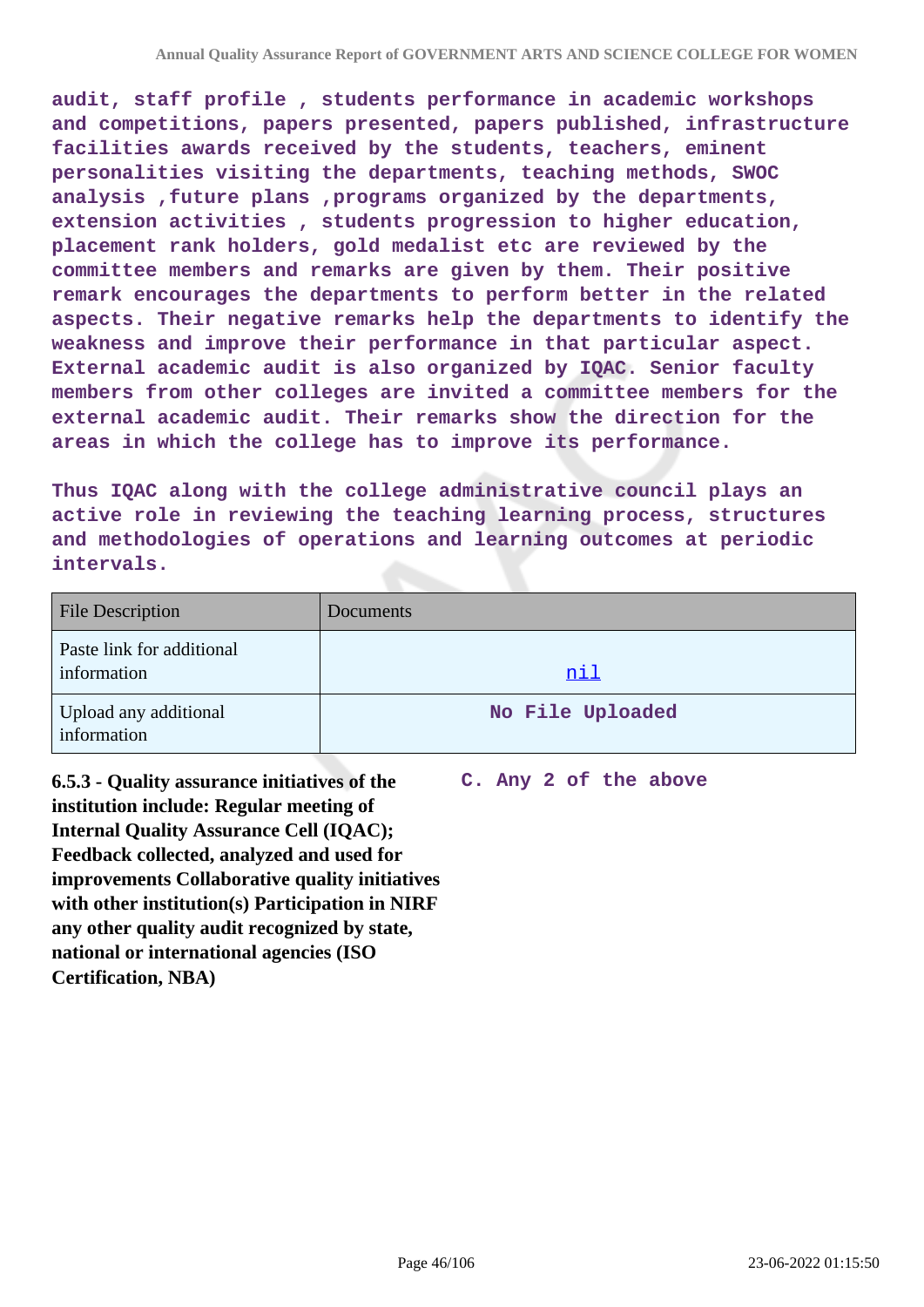| <b>File Description</b>                                                                  | Documents        |
|------------------------------------------------------------------------------------------|------------------|
| Paste web link of Annual reports<br>of Institution                                       | Nil              |
| Upload e-copies of the<br>accreditations and certifications                              | No File Uploaded |
| Upload any additional<br>information                                                     | No File Uploaded |
| Upload details of Quality<br>assurance initiatives of the<br>institution (Data Template) | View File        |

#### **INSTITUTIONAL VALUES AND BEST PRACTICES**

#### **7.1 - Institutional Values and Social Responsibilities**

7.1.1 - Measures initiated by the Institution for the promotion of gender equity during the year

**Our college organizes various gender sensitizing programs through NSS and YRC where various women's issues such as personal hygiene, etc are addressed.**

**The students are counseled on general issues faced by the local women by their tutors and also by conducting awareness programs. The local police often conducts awareness programme to students to protect themselves from eve teasing, trafficking by installing and using "Kavalan App" , Road safety etc.Doctors and special speakers are invited to talk about physical and mental health.**

**In order to prevent gender based violence IQAC organized an online programme for staff and students on 21.07.2020 in the topic "Gender Equality and Women's Empowerment"**

**World Women's day is celebrated every year to highlight the importance and achievements of women in the world by inviting eminent women personalities.**

**Coming from rural background these girls become a victim of early marriage. Hence counseling is given to students to avoid getting married till they complete their degree. The parents are also invited for counseling regarding this matter. Even after marriage they are counseled to give priority to education rather than other family commitments.**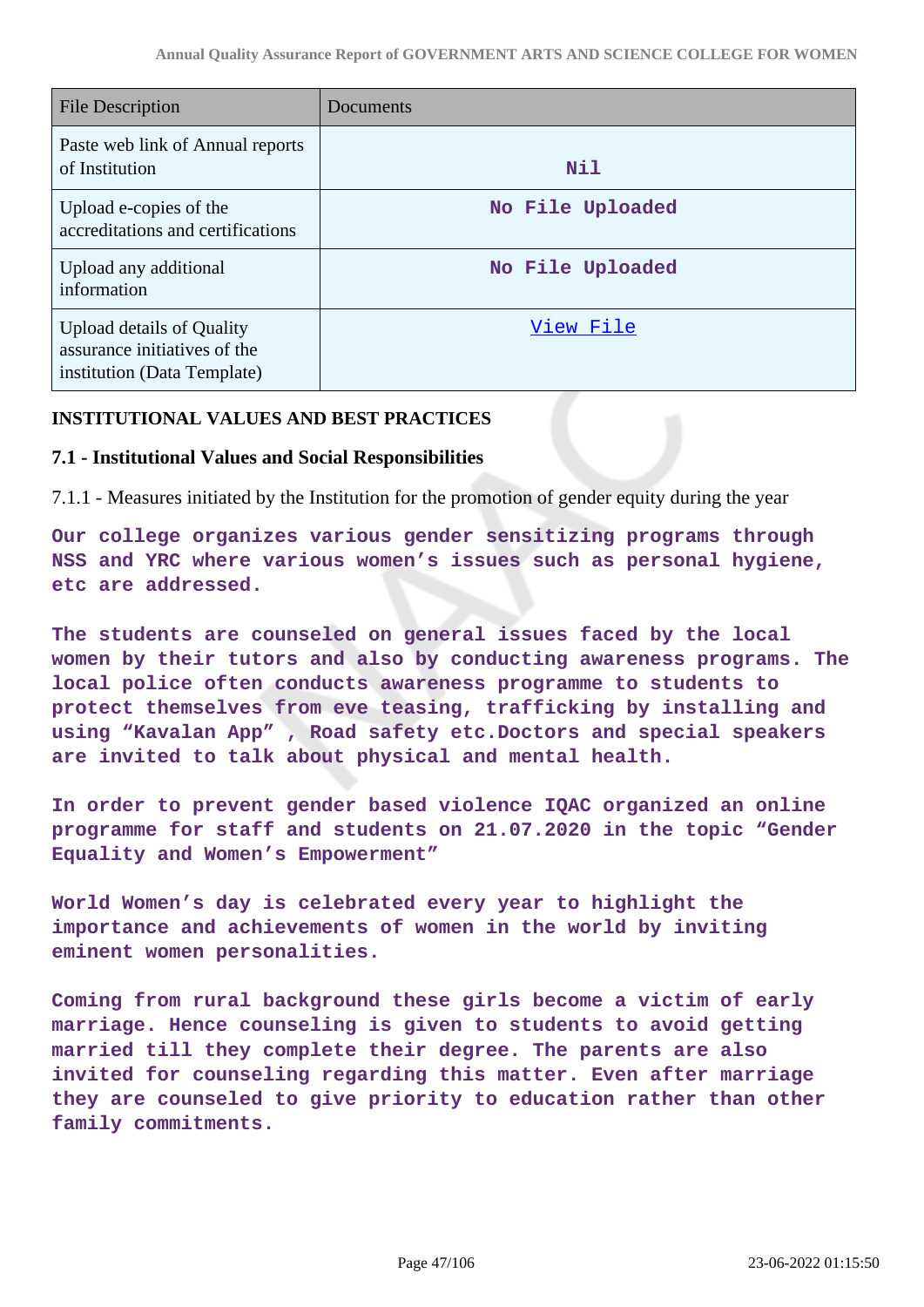| <b>File Description</b>                    | Documents                                     |
|--------------------------------------------|-----------------------------------------------|
| Annual gender sensitization<br>action plan | Online Programmes were conducted              |
| Specific facilities provided for           |                                               |
| women in terms of:a. Safety and            | Safety and Security - CCTV, highly raised     |
| security b. Counseling c.                  | compound wall with barbed wire, Counselling   |
| Common Rooms d. Day care                   | - Mentors , Common Rooms- Exclusive sick room |
| center for young children e. Any           | available                                     |
| other relevant information                 |                                               |

**7.1.2 - The Institution has facilities for alternate sources of energy and energy conservation measures Solar energy Biogas plant Wheeling to the Grid Sensorbased energy conservation Use of LED bulbs/ power efficient equipment** 

**C. Any 2 of the above**

| <b>File Description</b>        | Documents        |
|--------------------------------|------------------|
| Geo tagged Photographs         | View File        |
| Any other relevant information | No File Uploaded |

7.1.3 - Describe the facilities in the Institution for the management of the following types of degradable and non-degradable waste (within 200 words) Solid waste management Liquid waste management Biomedical waste management E-waste management Waste recycling system Hazardous chemicals and radioactive waste management

**Solid Waste Management: Solid waste which are degradable are disposed off through separate pits in the campus; Non-degradable waste are collected by the "Thooimai paniyalarkal" of local panchayath periodically. Apart from that solid wastes like exam papers, new papers and printout papers are disposed off through local vendors authorized by the Director of Collegiate Educations.**

**Liquid Waste Management: Bore well Water is used for drinking purpose after filtration by Reverse Osmosis. The waste water produced during this process is reused for toilets. Waste water from hand washing units are used to water the plants in department gardens.**

**E\_waste Management: e waste like condemned batteries, printers etc are disposed off through local vendors authorized by the Director of Collegiate Educations.**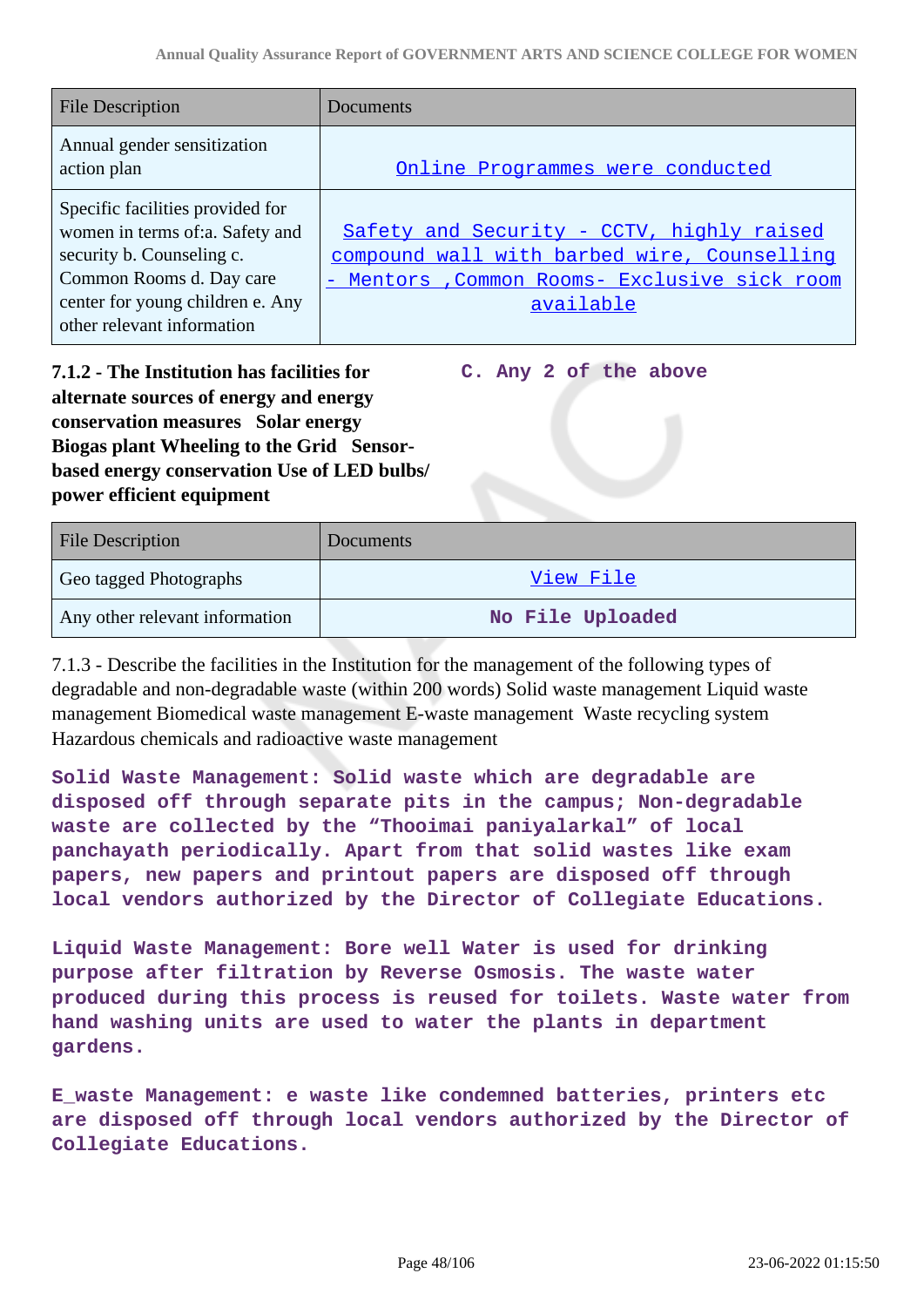| <b>File Description</b>                                                                        | Documents        |
|------------------------------------------------------------------------------------------------|------------------|
| Relevant documents like<br>agreements / MoUs with<br>Government and other approved<br>agencies | No File Uploaded |
| Geo tagged photographs of the<br>facilities                                                    | View File        |

#### **7.1.4 - Water conservation facilities available in the Institution: Rain water harvesting Bore well /Open well recharge Construction of tanks and bunds Waste water recycling Maintenance of water bodies and distribution system in the campus D. Any 1 of the above**

| <b>File Description</b>                              | <b>Documents</b> |
|------------------------------------------------------|------------------|
| Geo tagged photographs / videos<br>of the facilities | View File        |
| Any other relevant information                       | No File Uploaded |

# **7.1.5 - Green campus initiatives include**

#### **7.1.5.1 - The institutional initiatives for greening the campus are as follows: C. Any 2 of the above**

# **1.Restricted entry of automobiles**

- **2.Use of bicycles/ Battery-powered vehicles**
- **3.Pedestrian-friendly pathways**
- **4.Ban on use of plastic**
- **5.Landscaping**

| <b>File Description</b>                                                  | Documents        |
|--------------------------------------------------------------------------|------------------|
| Geo tagged photos / videos of the<br>facilities                          | View File        |
| Various policy documents /<br>decisions circulated for<br>implementation | View File        |
| Any other relevant documents                                             | No File Uploaded |

### **7.1.6 - Quality audits on environment and energy are regularly undertaken by the institution**

**7.1.6.1 - The institutional environment and E. None of the above**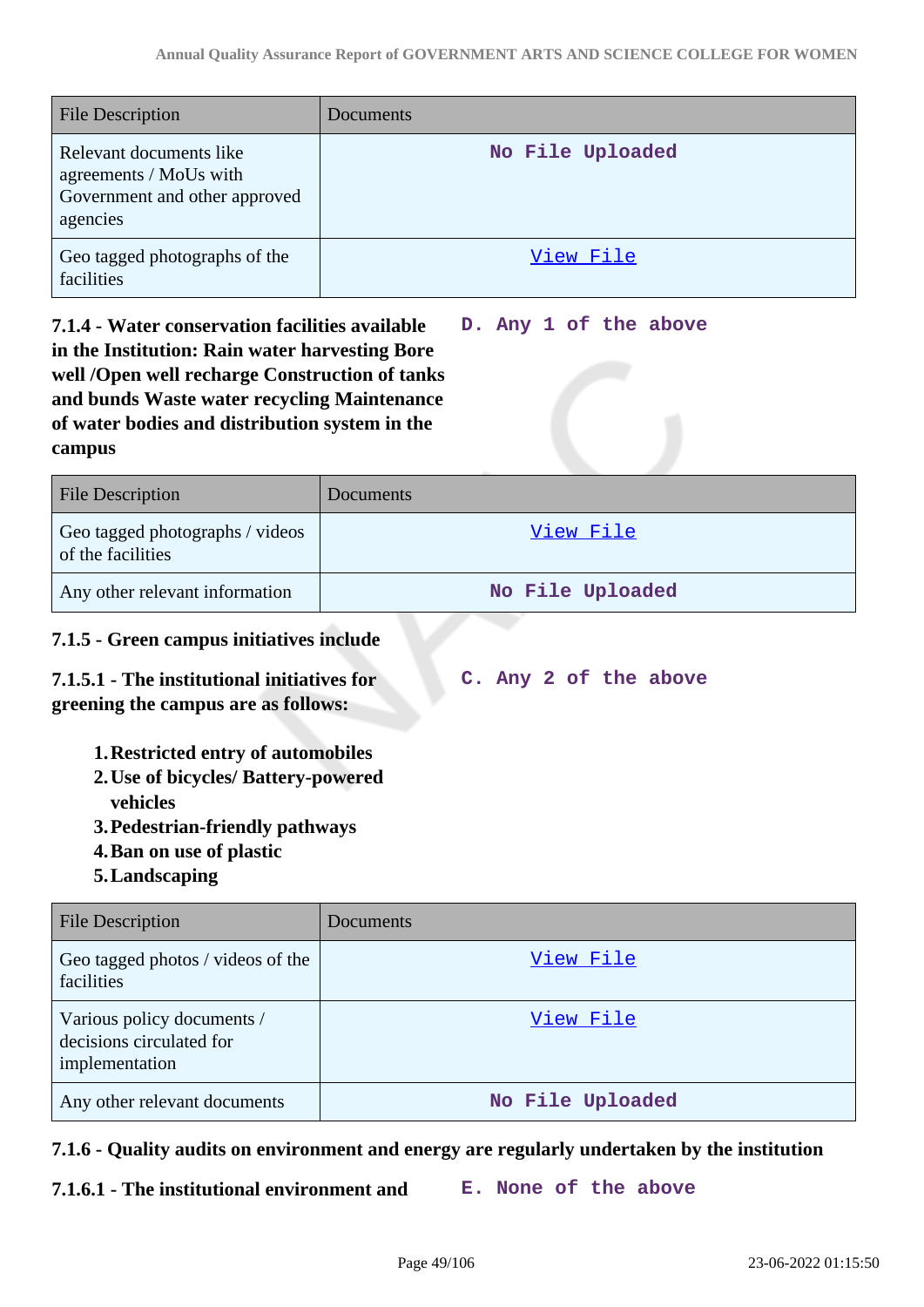**energy initiatives are confirmed through the following 1.Green audit 2. Energy audit 3.Environment audit 4.Clean and green campus recognitions/awards 5. Beyond the campus environmental promotional activities**

| <b>File Description</b>                                                         | Documents        |
|---------------------------------------------------------------------------------|------------------|
| Reports on environment and<br>energy audits submitted by the<br>auditing agency | No File Uploaded |
| Certification by the auditing<br>agency                                         | No File Uploaded |
| Certificates of the awards<br>received                                          | No File Uploaded |
| Any other relevant information                                                  | No File Uploaded |

**B. Any 3 of the above**

**7.1.7 - The Institution has disabled-friendly, barrier free environment Built environment with ramps/lifts for easy access to classrooms. Disabled-friendly washrooms Signage including tactile path, lights, display boards and signposts Assistive technology and facilities for persons with disabilities (Divyangjan) accessible website, screenreading software, mechanized equipment 5. Provision for enquiry and information : Human assistance, reader, scribe, soft copies of reading material, screen reading**

| <b>File Description</b>                                                        | Documents        |
|--------------------------------------------------------------------------------|------------------|
| Geo tagged photographs / videos<br>of the facilities                           | View File        |
| Policy documents and<br>information brochures on the<br>support to be provided | No File Uploaded |
| Details of the Software procured<br>for providing the assistance               | No File Uploaded |
| Any other relevant information                                                 | No File Uploaded |

7.1.8 - Describe the Institutional efforts/initiatives in providing an inclusive environment i.e., tolerance and harmony towards cultural, regional, linguistic, communal socioeconomic and other diversities (within 200 words).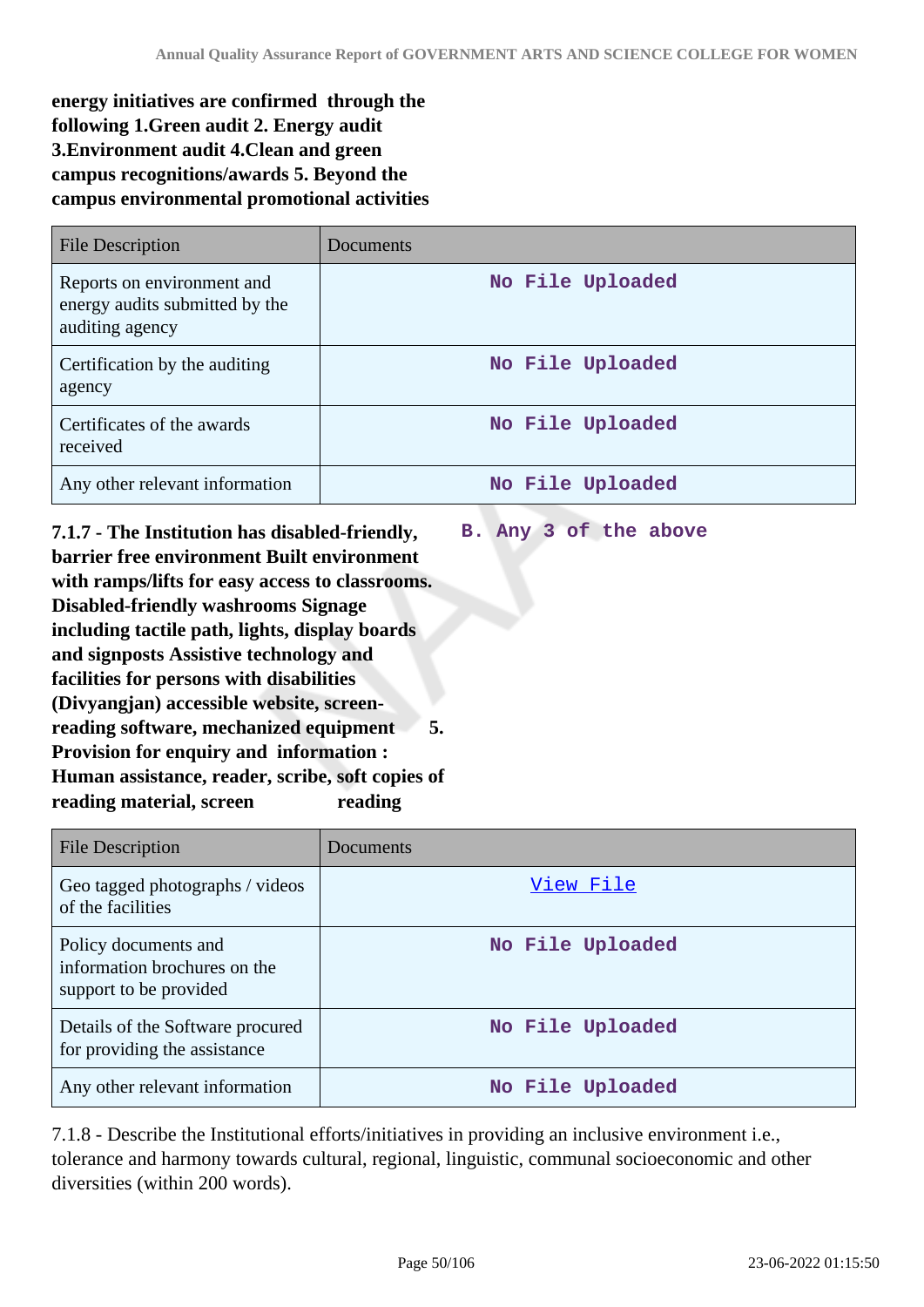**Any government college is meant for people from all cultures, communities, regions economic background and diversities Semillon to our comity our motto is also "unity is diversity ". The geographical location of their college is such that is the place when 3 states meet together. (TamilNadu, Karnataka and Andhra Pradesh). Hence we can find 3 language speaking people here there in a conference (corporation) of religion namely Hinduism, Christianity and Islam in this area. This college gets students from all the religion speaking various languages. Though such a diversity is existing among students in their religion, culture and language, there is always tolerance and harmony prevailing among the students.**

**Weekly assembly in an event conducted every Wednesday morning before the college begins all the students and staff assembly in the open auditorium and the assembly in conducted by students union president along with the other member of the college students union. Each department in the college will present the specialist of this assembly is that prayer is conducted for Hindus, Christians and Islam's by singing songs or verses from those religions.**

**This college always provides inclusive environments to all the students though they come from diverse environment.**

| <b>File Description</b>                                                                                                                      | <b>Documents</b> |
|----------------------------------------------------------------------------------------------------------------------------------------------|------------------|
| Supporting documents on the<br>information provided (as<br>reflected in the administrative<br>and academic activities of the<br>Institution) | No File Uploaded |
| Any other relevant information                                                                                                               | No File Uploaded |

7.1.9 - Sensitization of students and employees of the Institution to the constitutional obligations: values, rights, duties and responsibilities of citizens

**The college is offering a course on "value education" which is useful for inculcating human values among the students. In weekly assembly all students and staff take oath on "irandozhukka Panpadu " meaning " I will not hurt anybody physically or mentally and I will try to help others "**

**We celebrate international Yoga Day by conducting yoga classes. The college calendar has got prevention of untouchability oath which is also taken on Martyr's Day. The college also conducted oath taking programmes for "Anticorruption day" , "International Integrity Day" , "Voters day", etc.**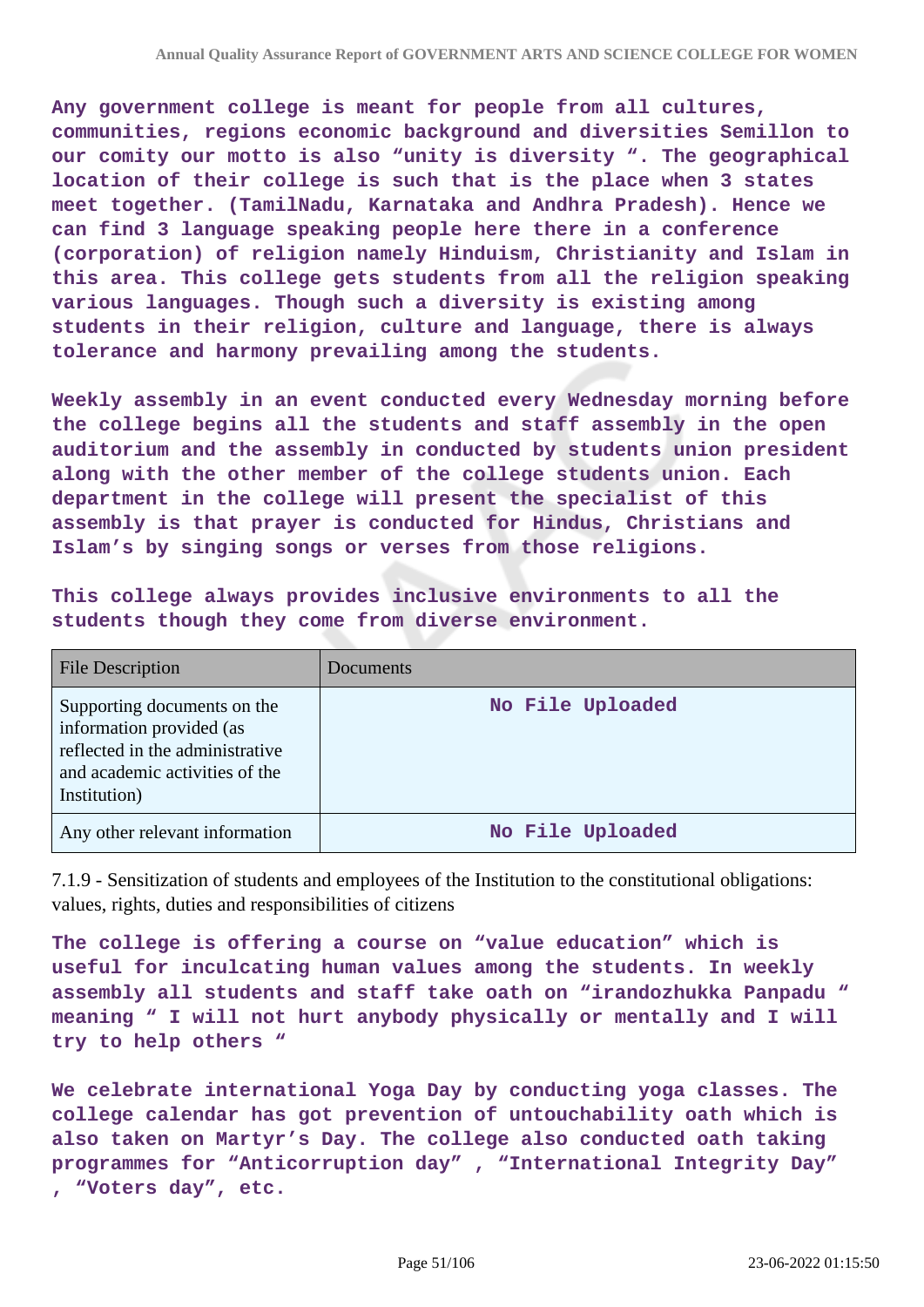**College Electoral Literacy Club conducts various activities such as Voters day rally, Youth Voters Enrolment Camp ,awareness programs and Competitions to sensitize the students about their role as a citizen of India.**

| <b>File Description</b>                                                                                    | Documents                                                                                                                                                   |
|------------------------------------------------------------------------------------------------------------|-------------------------------------------------------------------------------------------------------------------------------------------------------------|
| Details of activities that inculcate<br>values; necessary to render<br>students in to responsible citizens | FIT INDIA PLEDGE, VIGILANCE AWARENESS WEEK<br>PLEDGE, NATIONAL UNITY DAY PLEDGE, RASHTRIYA<br>EKTHA DIWACE WEBINAR. CONSTITUTION DAY<br>PLEDGE, BRAVERY DAY |
| Any other relevant information                                                                             |                                                                                                                                                             |

**7.1.10 - The Institution has a prescribed code of conduct for students, teachers, administrators and other staff and conducts periodic programmes in this regard. The Code of Conduct is displayed on the website There is a committee to monitor adherence to the Code of Conduct Institution organizes professional ethics programmes for students, teachers, administrators and other staff 4. Annual awareness programmes on Code of Conduct are organized C. Any 2 of the above**

| File Description                                                                                                                                                                                       | Documents        |
|--------------------------------------------------------------------------------------------------------------------------------------------------------------------------------------------------------|------------------|
| Code of ethics policy document                                                                                                                                                                         | View File        |
| Details of the monitoring<br>committee composition and<br>minutes of the committee<br>meeting, number of programmes<br>organized, reports on the various<br>programs etc., in support of the<br>claims | View File        |
| Any other relevant information                                                                                                                                                                         | No File Uploaded |

7.1.11 - Institution celebrates / organizes national and international commemorative days, events and festivals

**Every year the college celebrates national festivals such as Independence Day and Republic day as a measure of inculcating patriotism in the hearts of students who will be the pillars of India.**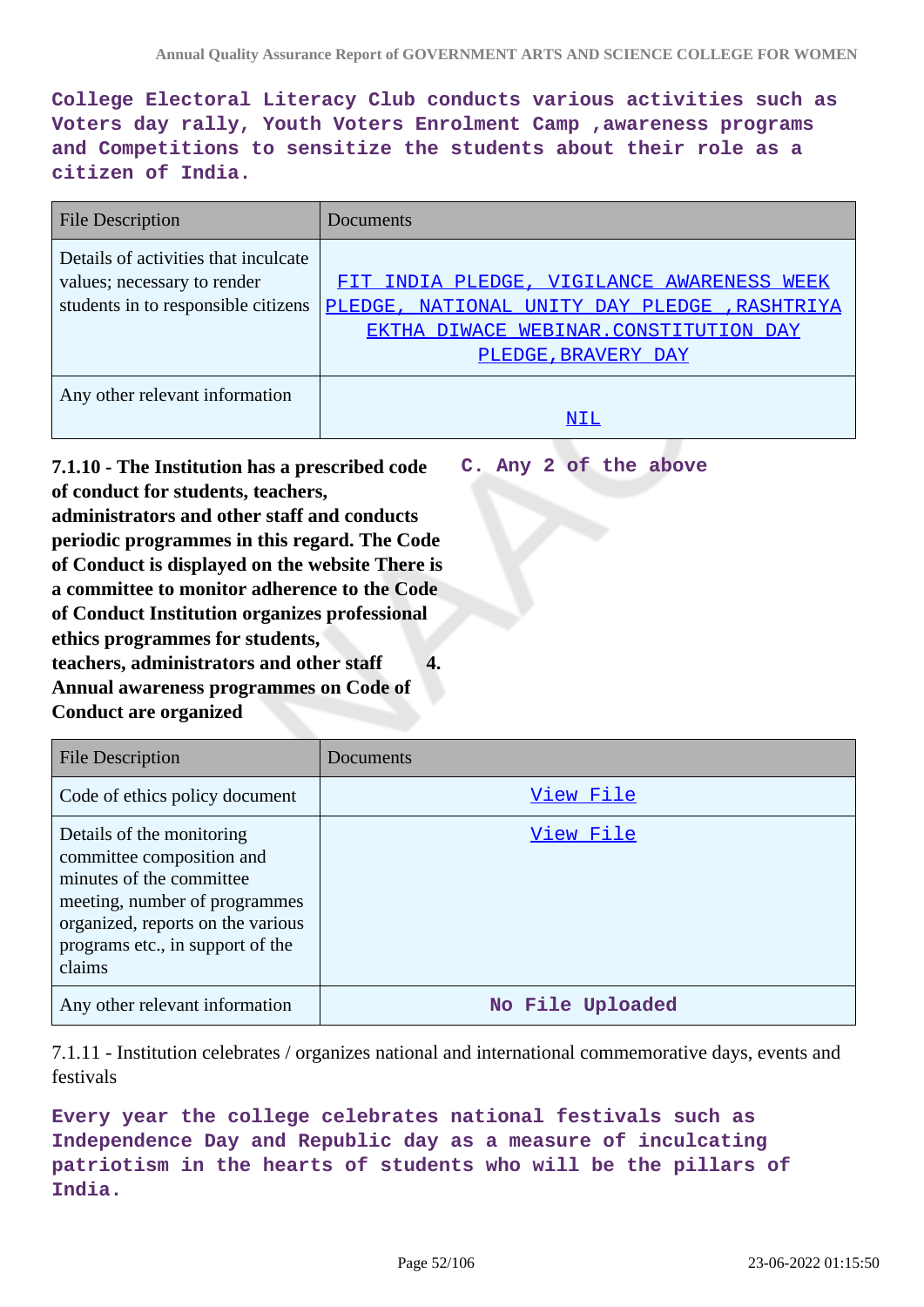**Union in-charge department is bestowed with the task of organizing the celebration. Circular is circulated to all the classes, staff and HOD's inviting them for the celebration.**

 **On the day of national festival principal hoists the national flag with due care and respect and everyone would be saluting the flag. Then flag song would be sung by the NSS/Student volunteers. After that, in line with our national policy of secularism all religious songs are sung by students.**

 **The following events were conducted**

- **1. Webinar and Drawing competition for Mahathma Gandhi Birthday celebration**
- **2. Pledge and webinar for Fit India Movement**
- **3. Pledge for vigilance awareness week**
- **4. Webinar and distribution of pamphlets for Road and Fire safety awareness**
- **5. Speech completion and webinar for Abdul Kalam birthday celebration**
- **6. Pledge for national unity day**
- **7. Pledge and essay writing completion for Constitution day**
- **8. Webinar and online quiz for Bravery day celebration**
- **9. Webinar for Swami Vivekananda birthday celebration**
- **10. Competitions and special lecture for international women's day**

| <b>File Description</b>                                                                         | Documents        |
|-------------------------------------------------------------------------------------------------|------------------|
| Annual report of the celebrations<br>and commemorative events for<br>the last (During the year) | No File Uploaded |
| Geo tagged photographs of some<br>of the events                                                 | View File        |
| Any other relevant information                                                                  | No File Uploaded |

#### **7.2 - Best Practices**

7.2.1 - Describe two best practices successfully implemented by the Institution as per NAAC format provided in the Manual.

**Best Practice : 1**

**Title of the practice: Women Empowerment**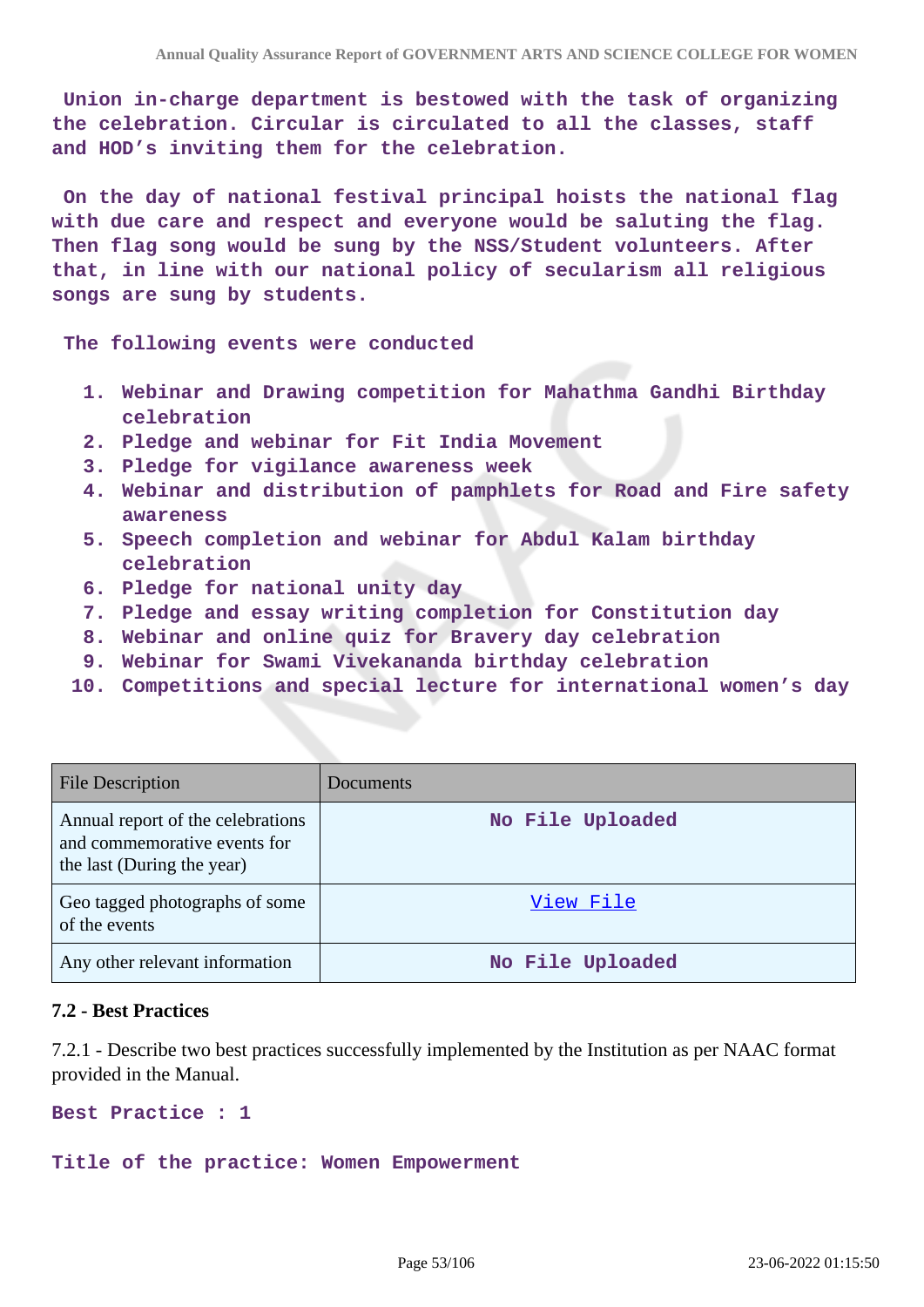**Objectives of the practice:**

**To educate the importance of education and employability**

**The context**

**Our college regularly arranges programs which emphasize the importance of women in our society.**

**The Practice**

**Every year, each department enriches their students' skills by holding events like trade fairs, science exhibitions.**

**Evidence of success**

**Reduction in instances of early marriage and increase in enrolment rates for employment opportunities.**

**Problem Encountered and Resource required**

**Paucity of financial resources is a major constrain for arranging external resource persons**

**Best Practice 2:**

**Title: Social responsibility**

**Objectives of the practice**

**To invoke the minds of the students to actively think about social welfare.**

**The context** 

**As most of the students of this college are first graduates from rural background and economically weaker sections, imparting of social responsiveness is imperative.**

**The Practice**

**Awareness programs about road safety and election campaign to encourage people to participate in the democratic process were organised by the college.**

**Evidence of Success**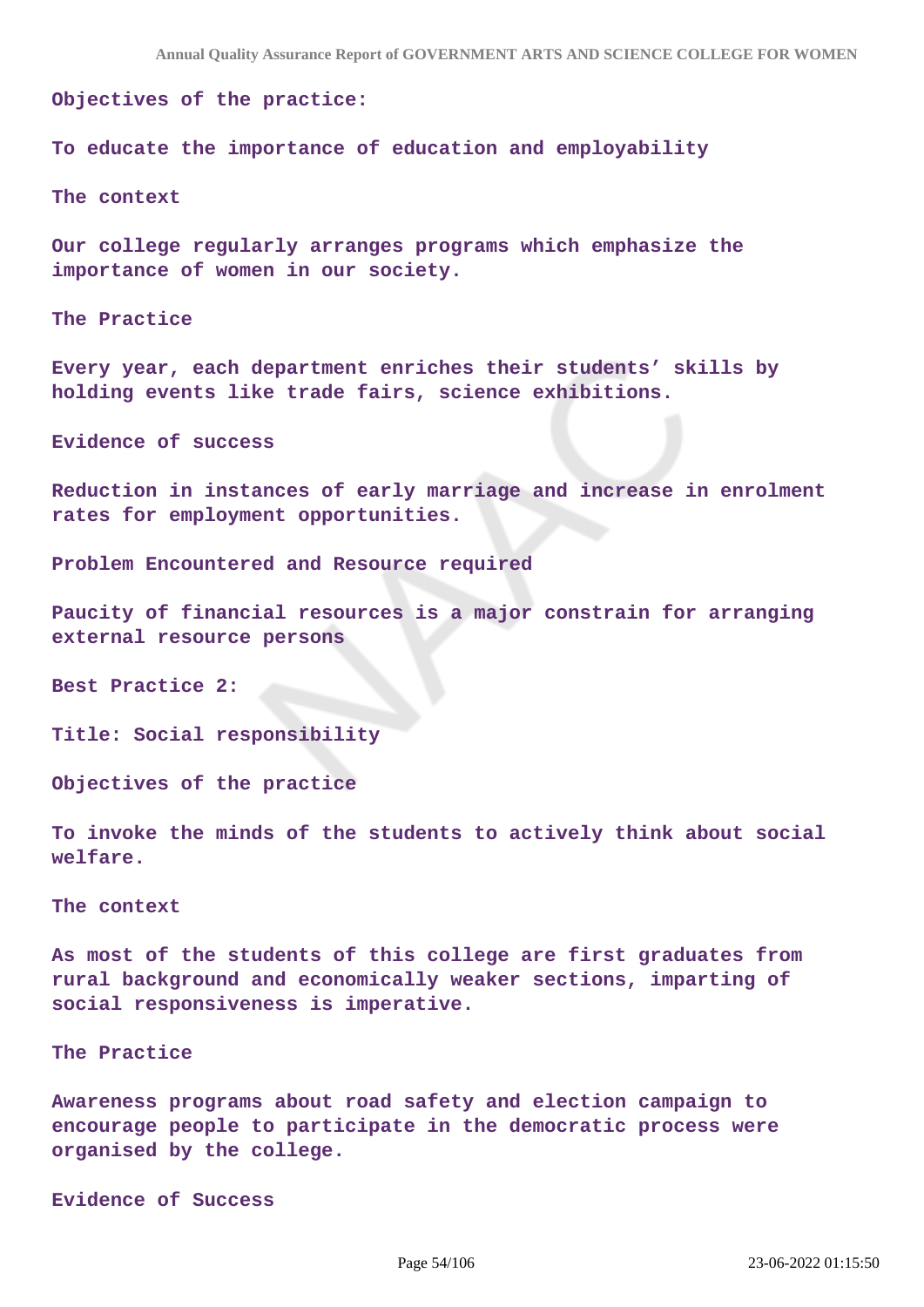**The importance of ethical viewpoints, mould them to be a good citizen.**

**Problem Encountered and Resource Required**

**Impact of social media is also major obstacle for dragging students in the right path.**

| <b>File Description</b>                        | Documents  |
|------------------------------------------------|------------|
| Best practices in the Institutional<br>website | <u>ves</u> |
| Any other relevant information                 | nil        |

#### **7.3 - Institutional Distinctiveness**

7.3.1 - Portray the performance of the Institution in one area distinctive to its priority and thrust within 200 words

**This institution primarily functions based on the dynamic concept "Empowerment of under privileged girl students from rural area" as it has clearly recognized India's rural sector especially the women residing there, play a crucial role in the development of our nation. The college continues the journey towards this transformation through its prime motto- "Education is wealth". This ideology has been clearly reflected in the vision and mission of our institution. For a period of more than two and half decades, the college has imparted quality higher education to female students inhabiting about 50 km around Barugur. This is evident from the success of our institution in producing thousands of first generation graduates. As already mentioned as main area of priority is empowerment of underprivileged rural students, our mission statement is our guidance to achieve the same. Our vision and mission are accomplished in the following thrust areas as given below.**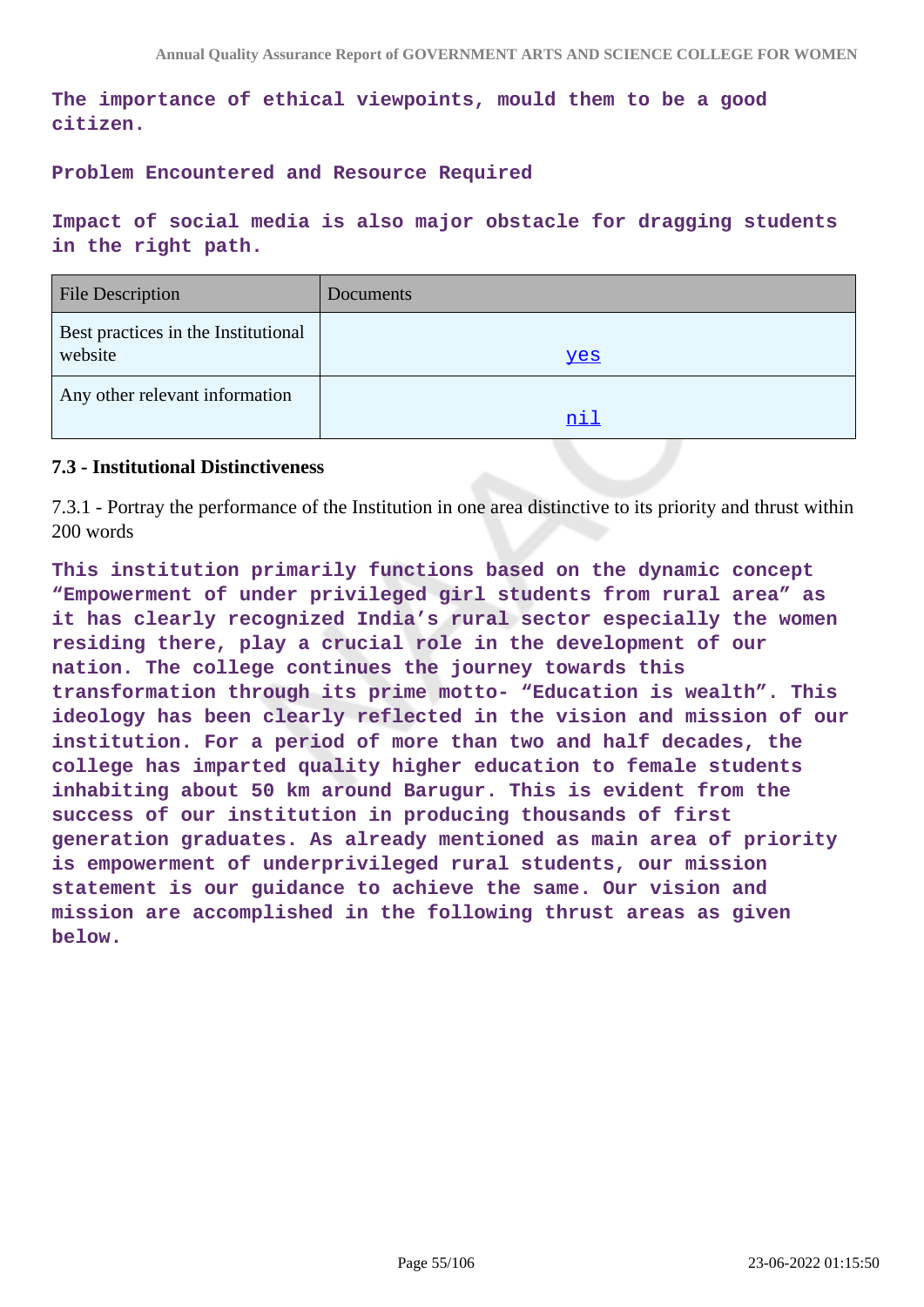# **Part B**

# **CURRICULAR ASPECTS**

# **1.1 - Curricular Planning and Implementation**

1.1.1 - The Institution ensures effective curriculum delivery through a well planned and documented process

**The institute is affiliated to Periyar University. The curriculum is designed and developed by the University. The curriculum for UG and PG programme were revised by the University and the new syllabus are implemented for the academic year 2017-18 and it is delivered efficiently by the institute through a systematic process. Each subject faculty prepare plan of their concerned subject in the beginning of every academic year. Institute prepares the Annual Academic calendar which provides the details of commencement of session, events and continuous internal assessment examinations. Taking into consideration the need of the subject taught, various pedagogies like chalk &talk, power point presentations, role plays, video lectures are used for delivering the curriculum.Effective delivery of the curriculum is ensured by conducting continuous internal assessments, class tests, assignments, seminars, Quiz programmes.In order to ensure uninterrupted teaching learning process during pandemic period faculty members conducted classes through online mode by using various online platforms such as Google Meet, Zoom and Cisco WebEx.E\_contents and notes were uploaded in Gnomio - Moodle, Google Class Room and also in our college website.**

| <b>File Description</b>                | Documents  |
|----------------------------------------|------------|
| Upload relevant supporting<br>document | View File  |
| Link for Additional information        |            |
|                                        | <u>NIL</u> |

1.1.2 - The institution adheres to the academic calendar including for the conduct of Continuous Internal Evaluation (CIE)

**Normally the college prepares and publishes the academic calendar for the academic year which includes plans for curriculum delivery on the available working/teaching days as per university norms. The academic calendar is given to all faculties and students. Academic calendar of the college includes college history, staff details, fee structure, programmes offered details, students welfare scholarships, rules and regulations to**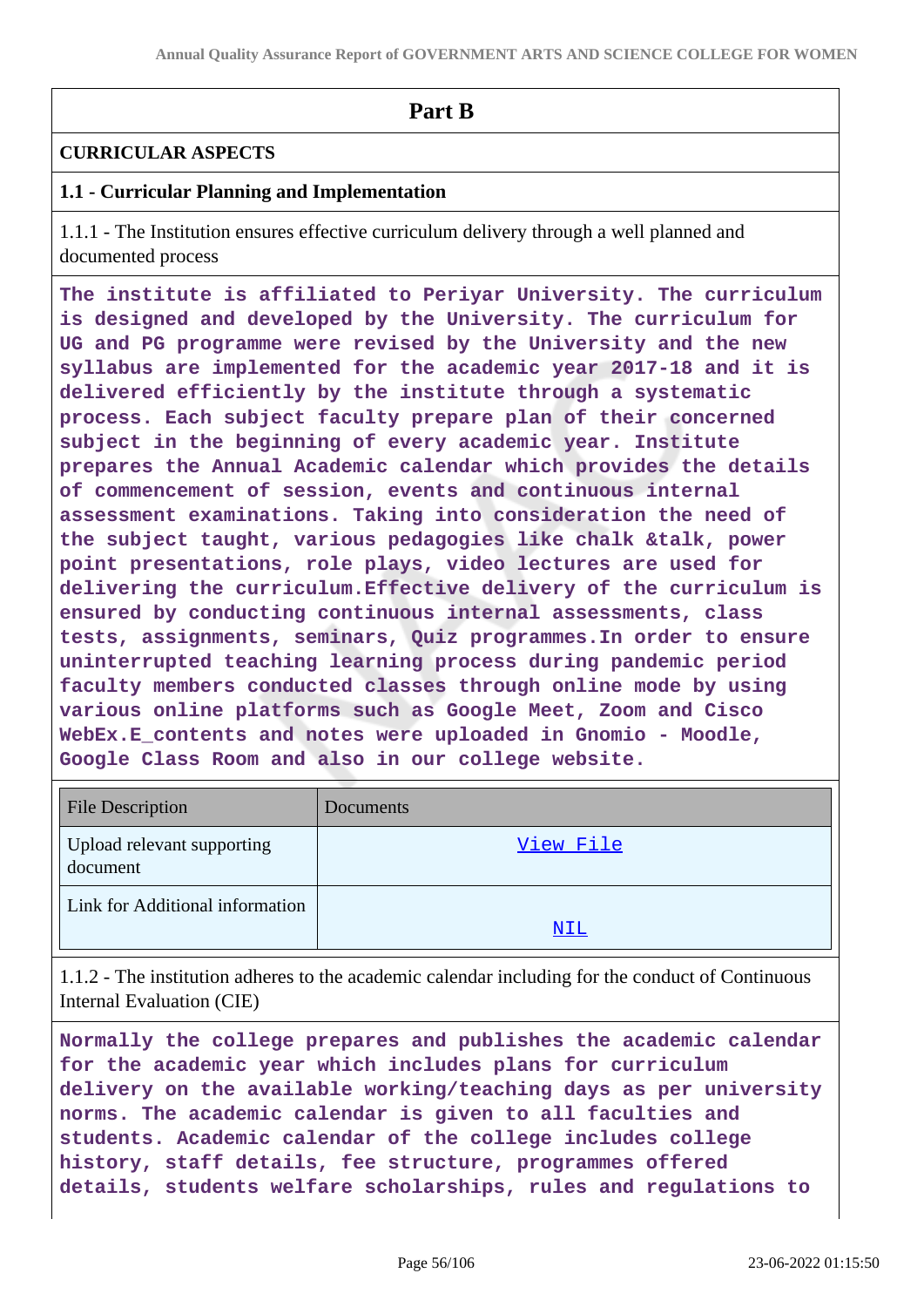**be followed by the students, various association details and list of holidays,. Students are informed about time table and academic calendar well in advance.**

**Owing to unprecedented pandemic situation, academic calendar for the year 2020-2021 could not be prepared well in advance. However programmes and academic schedules including continuous internal evaluation (CIE) have been planned for every month and circulated among the members of the staff and the students**

| <b>File Description</b>                                                                                                                                                                                                                                                                                                                                                                                                                                                                                                 | Documents             |
|-------------------------------------------------------------------------------------------------------------------------------------------------------------------------------------------------------------------------------------------------------------------------------------------------------------------------------------------------------------------------------------------------------------------------------------------------------------------------------------------------------------------------|-----------------------|
| Upload relevant supporting<br>document                                                                                                                                                                                                                                                                                                                                                                                                                                                                                  | View File             |
| Link for Additional information                                                                                                                                                                                                                                                                                                                                                                                                                                                                                         | NIL                   |
| 1.1.3 - Teachers of the Institution participate<br>in following activities related to curriculum<br>development and assessment of the affiliating<br>University and/are represented on the<br>following academic bodies during the year.<br><b>Academic council/BoS of Affiliating</b><br>University Setting of question papers for<br><b>UG/PG</b> programs Design and Development<br>of Curriculum for Add on/certificate/<br><b>Diploma Courses Assessment / evaluation</b><br>process of the affiliating University | B. Any 3 of the above |
| <b>File Description</b>                                                                                                                                                                                                                                                                                                                                                                                                                                                                                                 | Documents             |
| Details of participation of<br>teachers in various                                                                                                                                                                                                                                                                                                                                                                                                                                                                      | View File             |

| bodies/activities provided as a<br>esponse to the metric |                  |
|----------------------------------------------------------|------------------|
| Any additional information                               | No File Uploaded |

#### **1.2 - Academic Flexibility**

**1.2.1 - Number of Programmes in which Choice Based Credit System (CBCS)/ elective course system has been implemented**

#### **1.2.1.1 - Number of Programmes in which CBCS/ Elective course system implemented**

**22**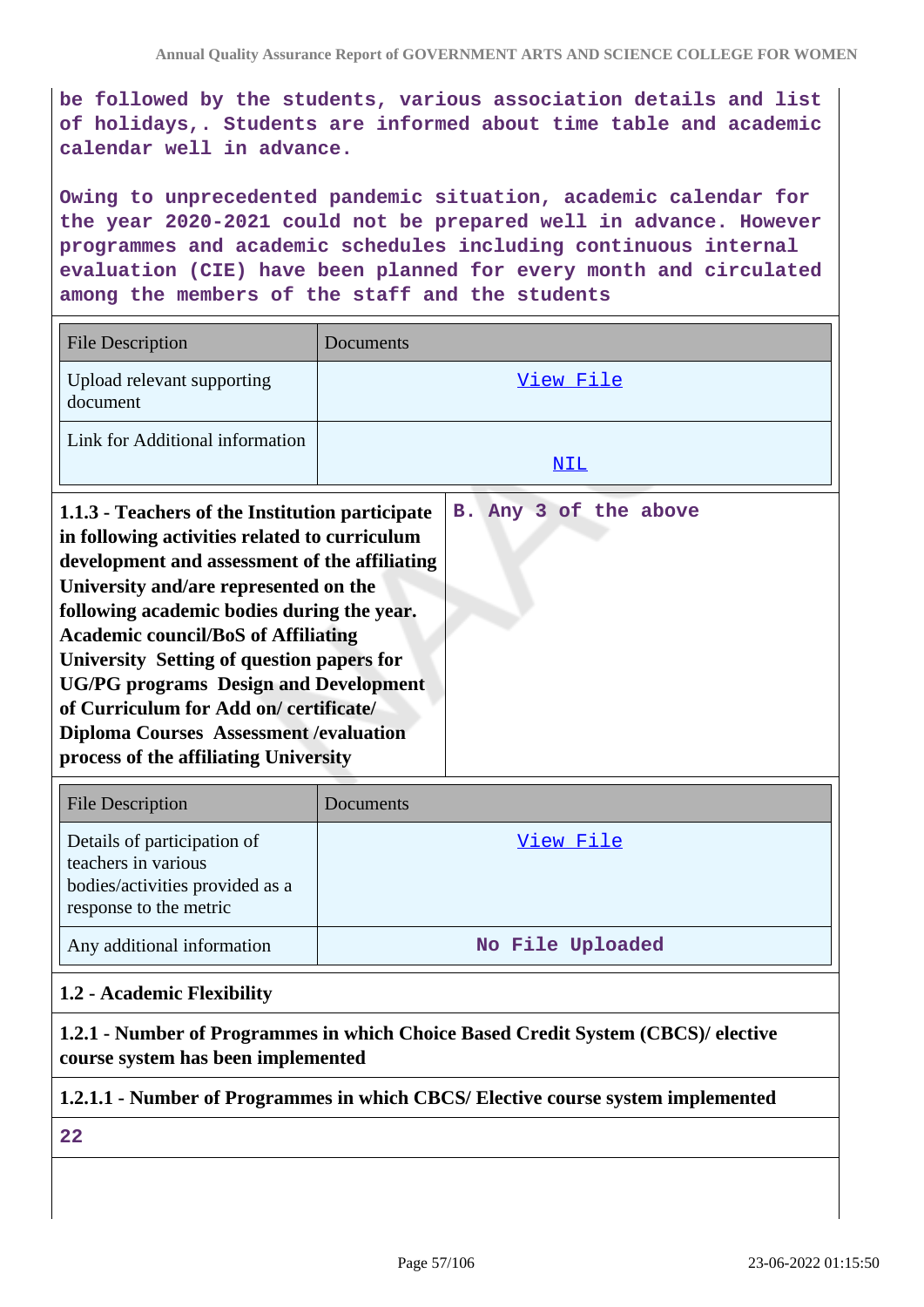| <b>File Description</b>                                    | Documents        |
|------------------------------------------------------------|------------------|
| Any additional information                                 | No File Uploaded |
| Minutes of relevant Academic<br>Council/BOS meetings       | No File Uploaded |
| Institutional data in prescribed<br>format (Data Template) | View File        |

### **1.2.2 - Number of Add on /Certificate programs offered during the year**

# **1.2.2.1 - How many Add on /Certificate programs are added during the year. Data requirement for year: (As per Data Template)**

**0**

| <b>File Description</b>                                                       | Documents        |
|-------------------------------------------------------------------------------|------------------|
| Any additional information                                                    | No File Uploaded |
| Brochure or any other<br>document relating to Add on<br>/Certificate programs | No File Uploaded |
| List of Add on /Certificate<br>programs (Data Template)                       | No File Uploaded |

# **1.2.3 - Number of students enrolled in Certificate/ Add-on programs as against the total number of students during the year**

**338**

| <b>File Description</b>                                                                   | Documents        |
|-------------------------------------------------------------------------------------------|------------------|
| Any additional information                                                                | No File Uploaded |
| Details of the students enrolled<br>in Subjects related to<br>certificate/Add-on programs | View File        |

### **1.3 - Curriculum Enrichment**

1.3.1 - Institution integrates crosscutting issues relevant to Professional Ethics, Gender, Human Values, Environment and Sustainability into the Curriculum

**Gender: Albeit the college is a Women college students are sensitized with gender issues and rights of women. Special lectures are also arranged to enlighten the students about the legal rights of the women.**

**Environment and Sustainability: The need for maintaining and**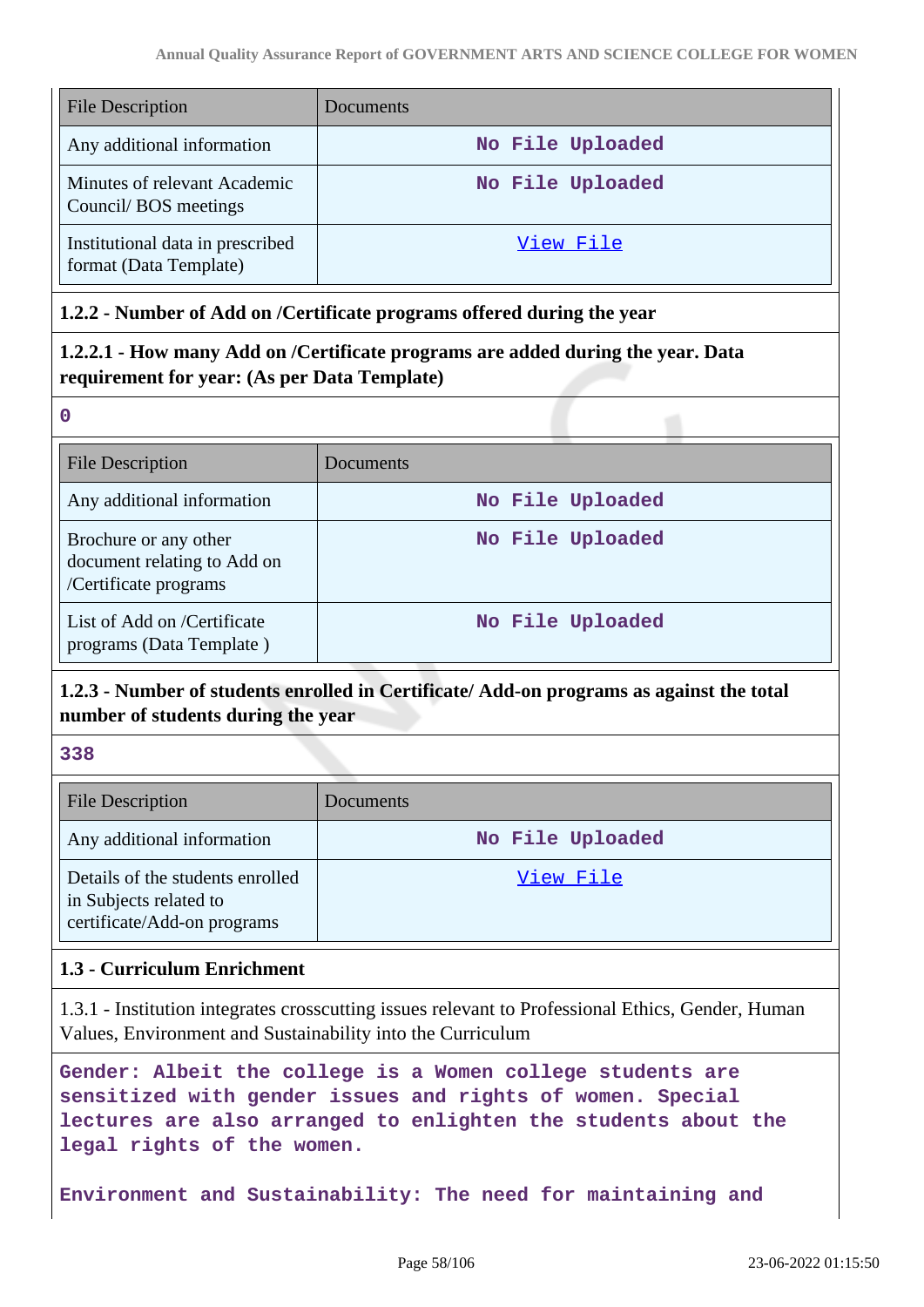**sustaining environment is the need of the hour. Realising this need a separate subject on environmental science is included in the curriculum for all the disciplines both science and art. Credits are also assigned to this course. Therefore it is mandatory for all the students to learn about the significance of maintaining environment. Adoption of swachh Bharath scheme through regular campus cleaning drive by the students enable them to maintain good ambience. Incinerators installed in the rest rooms are also example of pollution free campus. Students also take initiative to create awareness among the neighboring villagers.**

**Human values and Professional ethics: Moral educations given to the students inculcate moral and human values. This automatically directs them to be honest and adopt ethical values when they go for employment or become entrepreneur. Faculty members are also imbibing ethical values as a role model to the students.**

| <b>File Description</b>                                                                                                                                                    | Documents        |
|----------------------------------------------------------------------------------------------------------------------------------------------------------------------------|------------------|
| Any additional information                                                                                                                                                 | No File Uploaded |
| Upload the list and description<br>of courses which address the<br>Professional Ethics, Gender,<br>Human Values, Environment<br>and Sustainability into the<br>Curriculum. | View File        |

**1.3.2 - Number of courses that include experiential learning through project work/field work/internship during the year**

**10**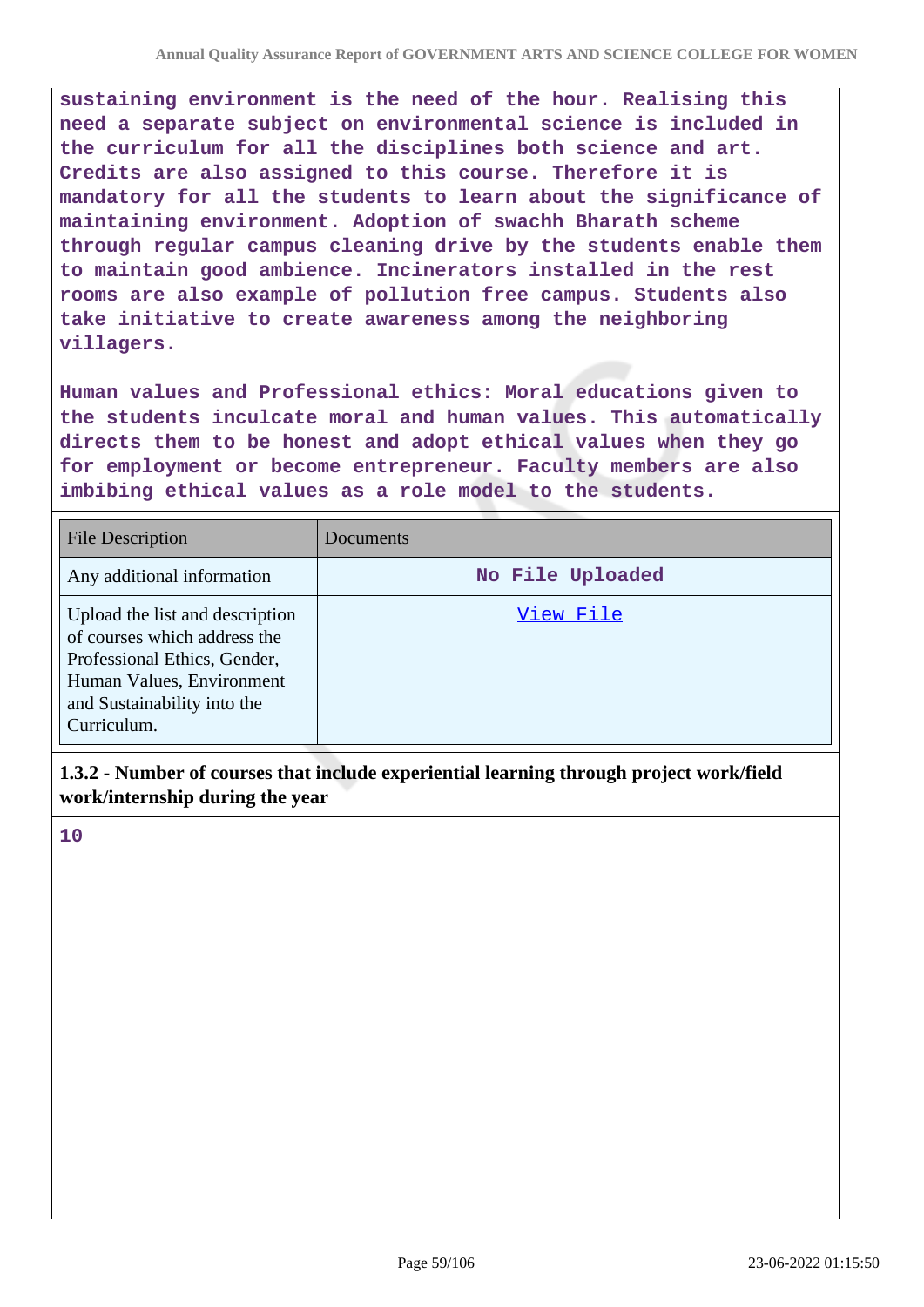| <b>File Description</b>                                                                              | Documents        |
|------------------------------------------------------------------------------------------------------|------------------|
| Any additional information                                                                           | No File Uploaded |
| Programme / Curriculum/<br>Syllabus of the courses                                                   | No File Uploaded |
| Minutes of the Boards of<br>Studies/Academic Council<br>meetings with approvals for<br>these courses | No File Uploaded |
| MoU's with relevant<br>organizations for these courses,<br>if any                                    | No File Uploaded |
| <b>Institutional Data in Prescribed</b><br>Format                                                    | View File        |

# **1.3.3 - Number of students undertaking project work/field work/ internships**

|  | ×<br>- 3<br>v |
|--|---------------|
|  |               |

| <b>File Description</b>                                                                                             | Documents        |
|---------------------------------------------------------------------------------------------------------------------|------------------|
| Any additional information                                                                                          | No File Uploaded |
| List of programmes and number<br>of students undertaking project<br>work/field work//internships<br>(Data Template) | View File        |

**1.4 - Feedback System**

| 1.4.1 - Institution obtains feedback on the     |  |  | C. Any 2 of the above |  |
|-------------------------------------------------|--|--|-----------------------|--|
| syllabus and its transaction at the institution |  |  |                       |  |
| from the following stakeholders Students        |  |  |                       |  |
| <b>Teachers Employers Alumni</b>                |  |  |                       |  |
|                                                 |  |  |                       |  |

| <b>File Description</b>                                                                                                                                 | Documents                            |
|---------------------------------------------------------------------------------------------------------------------------------------------------------|--------------------------------------|
| URL for stakeholder feedback<br>report                                                                                                                  | http://www.gascwbgr.org/SSS20-21.pdf |
| Action taken report of the<br>Institution on feedback report as<br>stated in the minutes of the<br>Governing Council, Syndicate,<br>Board of Management | No File Uploaded                     |
| Any additional information                                                                                                                              | No File Uploaded                     |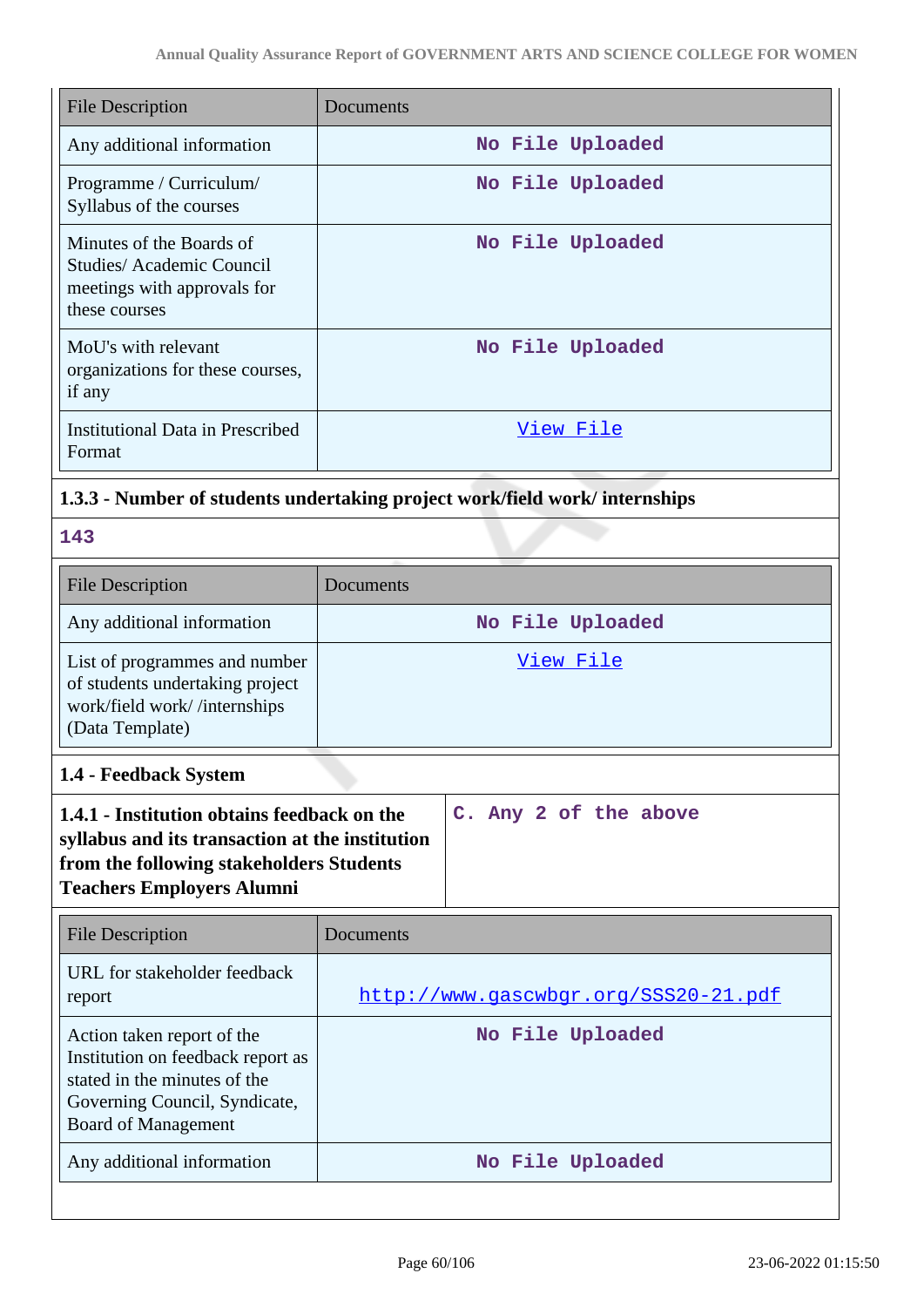# **1.4.2 - Feedback process of the Institution may be classified as follows A. Feedback collected, analyzed and action taken and feedback available on website** File Description Documents Upload any additional information **No File Uploaded** URL for feedback report <http://www.gascwbgr.org/SSS20-21.pdf> **TEACHING-LEARNING AND EVALUATION 2.1 - Student Enrollment and Profile**

**2.1.1 - Enrolment Number Number of students admitted during the year**

# **2.1.1.1 - Number of students admitted during the year**

# **635**

| <b>File Description</b>                    | Documents        |
|--------------------------------------------|------------------|
| Any additional information                 | No File Uploaded |
| Institutional data in prescribed<br>format | View File        |

**2.1.2 - Number of seats filled against seats reserved for various categories (SC, ST, OBC, Divyangjan, etc. as per applicable reservation policy during the year (exclusive of supernumerary seats)**

# **2.1.2.1 - Number of actual students admitted from the reserved categories during the year**

**330**

| <b>File Description</b>                                          | Documents        |
|------------------------------------------------------------------|------------------|
| Any additional information                                       | No File Uploaded |
| Number of seats filled against<br>seats reserved (Data Template) | View File        |

# **2.2 - Catering to Student Diversity**

2.2.1 - The institution assesses the learning levels of the students and organizes special Programmes for advanced learners and slow learners

**Majority of the students belong to average and below average category due to their socio economic background. Special remedial classes are conducted for slow learners regularly to enable them**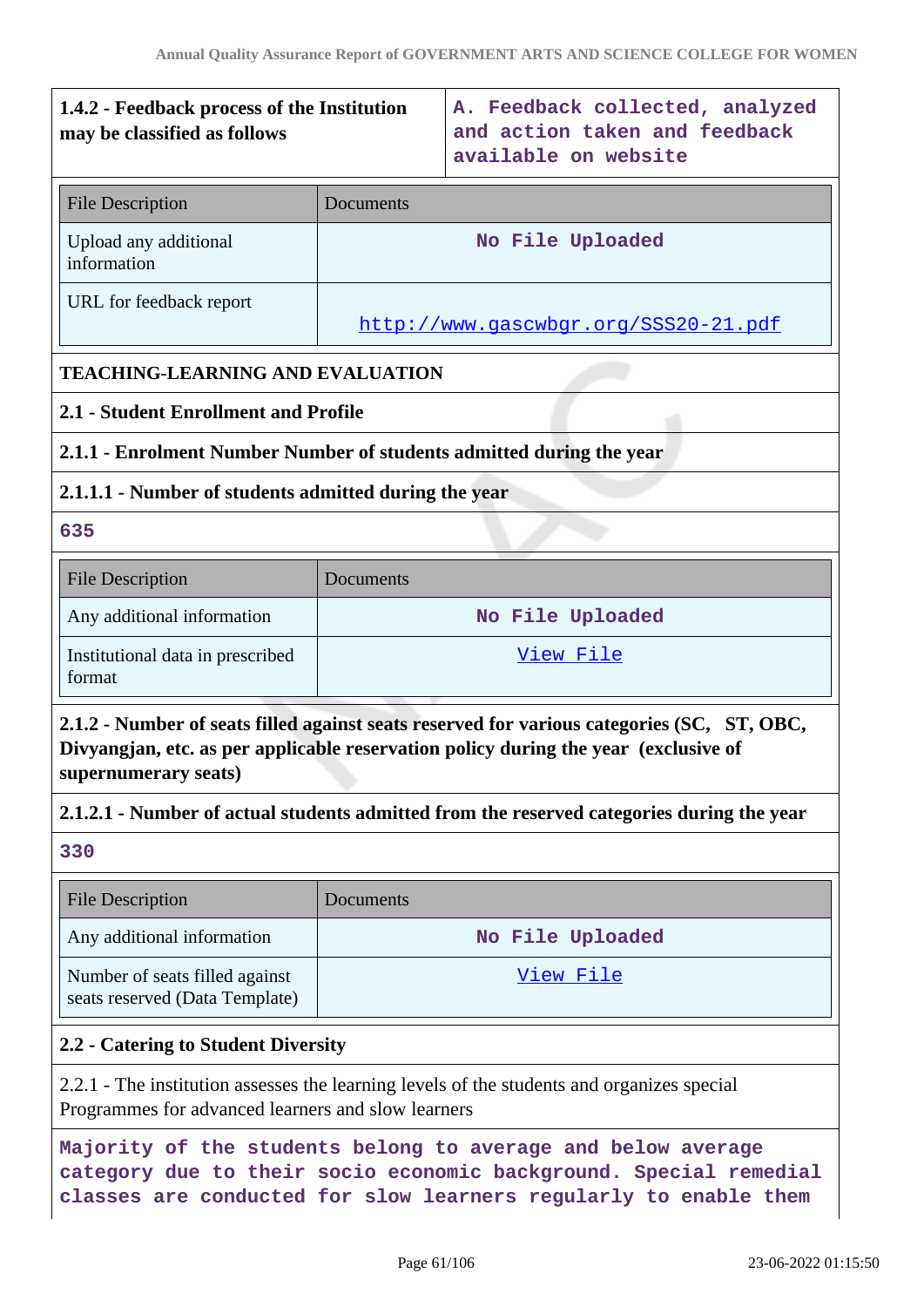**to get through the examination. Further with the support of Tamil Nadu State Council for Higher Education, special attention is also paid by the course teachers to academically weak socially backward students. Thus the college aims to improve the academic performance of the slow learners. Faculty members are also easily accessible to the students to clarify the doubts of the students. They are advocated to study to secure minimum pass mark. For this purpose, previous year semester question papers are given to them and they are asked to prepare answer for those questions. Unit tests are also conducted by the course teachers to make them to get through the examination. Simplified notes and important and frequently asked questions are also given to them.**

**However during the academic year 2020-2021, due to continuous lockdown special programmes for the slow learners and the advanced learners could not be conducted. Even then classes have been conducted regularly via online mode and the students have been motivated.**

| <b>File Description</b>                  | Documents        |
|------------------------------------------|------------------|
| Paste link for additional<br>information | <b>Nil</b>       |
| Upload any additional<br>information     | No File Uploaded |

### **2.2.2 - Student- Full time teacher ratio (Data for the latest completed academic year)**

| Number of Students | <b>Number of Teachers</b> |
|--------------------|---------------------------|
| 1503               | 73                        |

| <b>File Description</b>    | Documents        |
|----------------------------|------------------|
| Any additional information | No File Uploaded |

### **2.3 - Teaching- Learning Process**

2.3.1 - Student centric methods, such as experiential learning, participative learning and problem solving methodologies are used for enhancing learning experiences

**The teacher's role is that of a facilitator who supports self development of knowledge, holistic development and skill formation through participatory learning activities such as:**

**Internship/Project Work, Mini-projects, Technical Symposium, Seminars, Workshops and paper presentations etc,**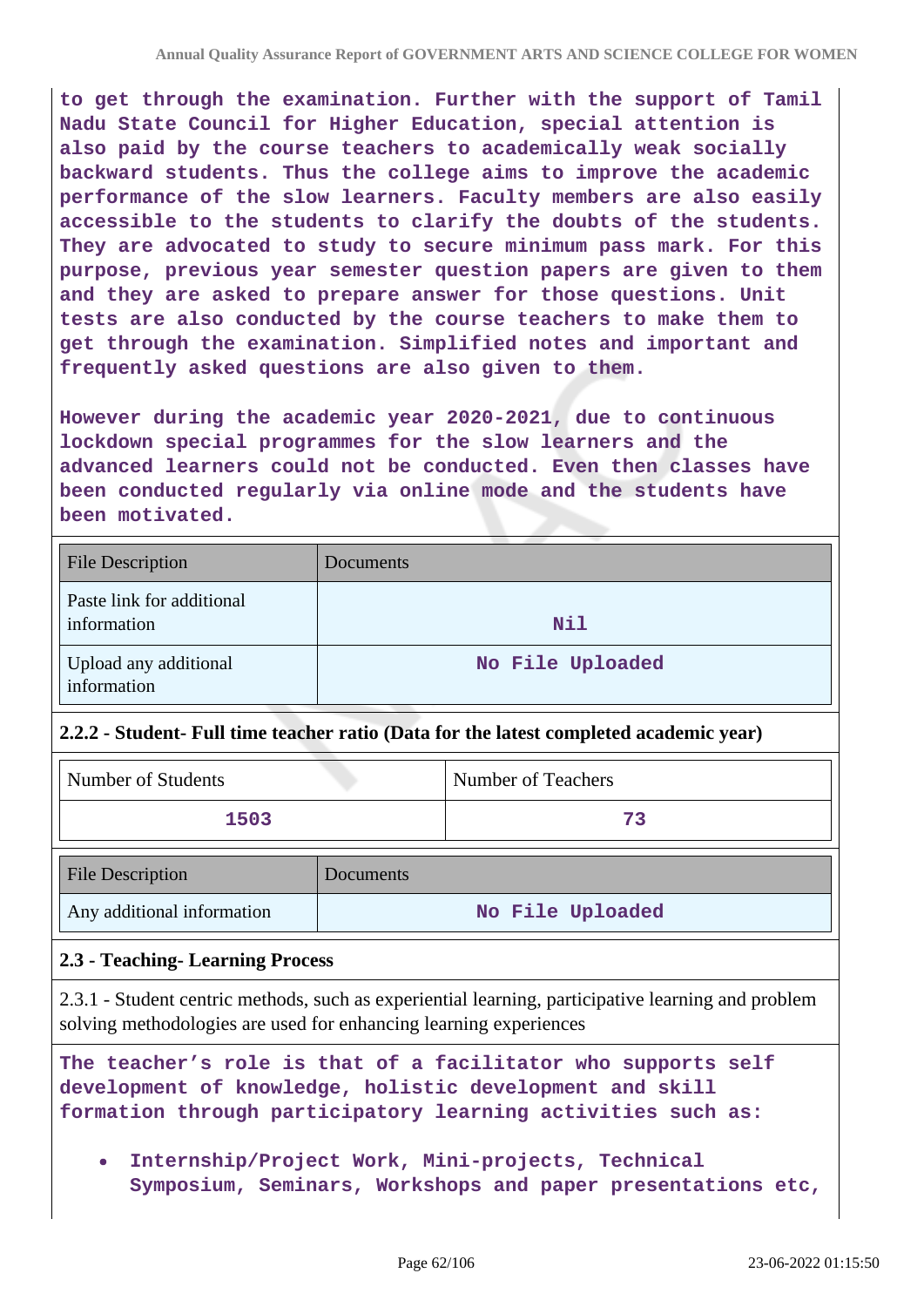- **Group Discussion and seminars, Peer teaching, Tutorials, interdepartmental competitions, Interactive guest lectures, Brainstorming, Role play and industrial visits etc,**
- **Free access to the internet and e-journals make them selfreliant and self-regulating learners by providing free SIM cards with data validity to all the students.**
- **Conference halls equipped with IT infrastructure for webinars and video conferencing.**
- **Preparation of chart works, and working models for exhibition develops creativity and imagination in the students.**
- **Students are exposed to various experiential learning.**
- **Cultivating the students into responsible citizens by helping the deprived people.**
- **To impact social consciousness among students rallies are organized regularly to create voting awareness about election.**
- **Invited Lectures, workshops, conferences etc.. are conducted by various departments to expose students to current development in the respective subject**
- **Short film contest and advertisement shooting contest in the college diverts the young minds towards digital development.**

| <b>File Description</b>              | Documents        |
|--------------------------------------|------------------|
| Upload any additional<br>information | No File Uploaded |
| Link for additional information      | <b>Nil</b>       |

2.3.2 - Teachers use ICT enabled tools for effective teaching-learning process. Write description in maximum of 200 words

**In our college, ICT enabled tools are used for teaching and learning in addition with traditional chalk and talk method to enhance the teaching learning efficiency. ICT tools have become a source to find the knowledge, to discover useful data, to analyze the data and present the findings to the world irrespective of time, distance and cultural barriers.**

**Our faculty members are using ICT enabled tools such as Power Point Presentation, videos, audios and through online with the help of social media apps such as WhatsApp for message sharing. Google meet & Zoom meet platforms are used for online teaching and learning and also Gnomio websites and Google classrooms are**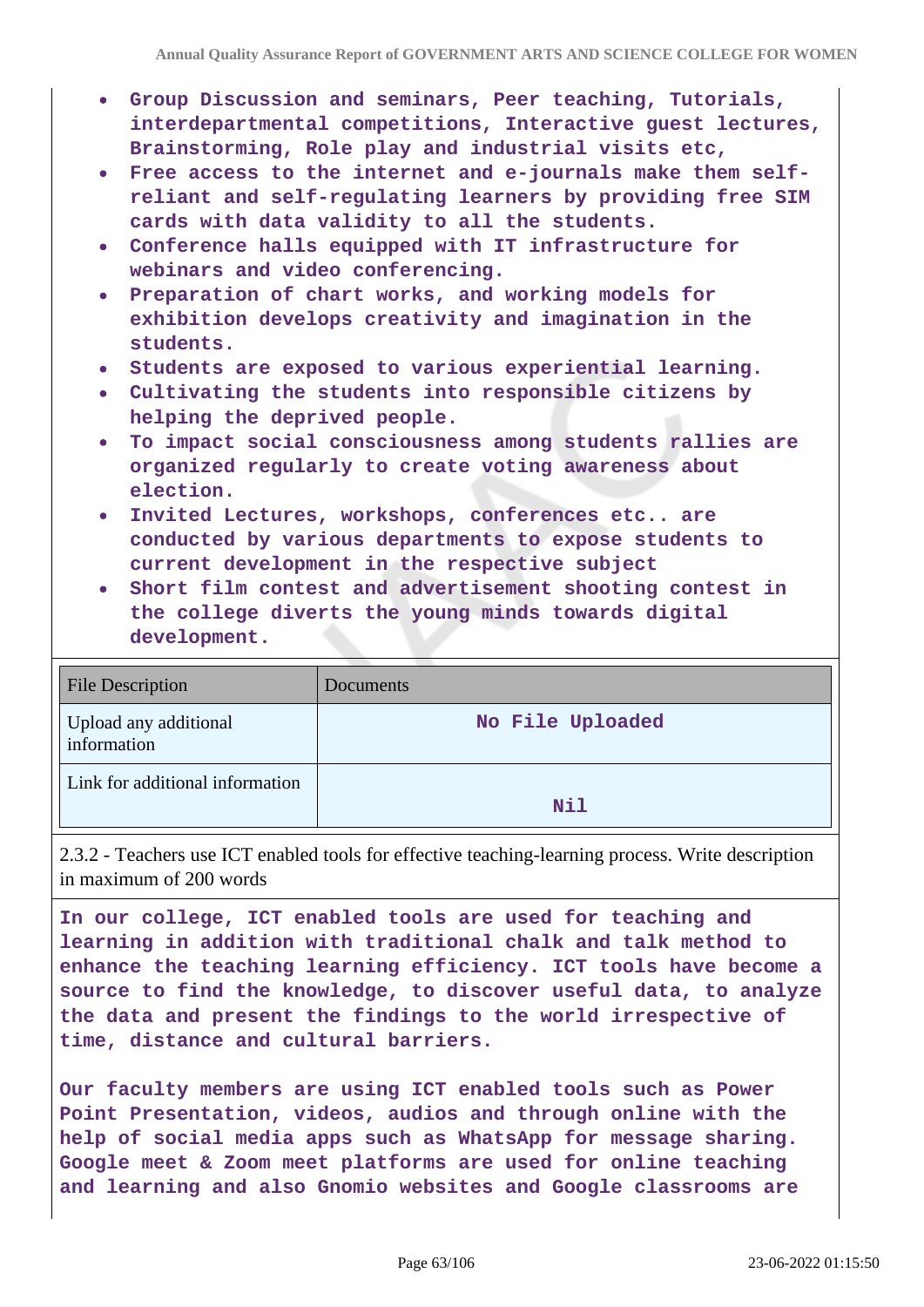**created by the teachers and used as the teacher-student bridging platform for sharing online resources, to give assignment, multiple choice questions type tests, Quizzes, and also share the e-content resources for their handling subjects.**

| <b>File Description</b>                                                                                     | Documents        |
|-------------------------------------------------------------------------------------------------------------|------------------|
| Upload any additional<br>information                                                                        | No File Uploaded |
| Provide link for webpage<br>describing the ICT enabled<br>tools for effective teaching-<br>learning process | View File        |

# **2.3.3 - Ratio of mentor to students for academic and other related issues (Data for the latest completed academic year )**

### **2.3.3.1 - Number of mentors**

**73**

| <b>File Description</b>                                                  | Documents |
|--------------------------------------------------------------------------|-----------|
| Upload, number of students<br>enrolled and full time teachers<br>on roll | View File |
| Circulars pertaining to<br>assigning mentors to mentees                  | View File |
| Mentor/mentee ratio                                                      | View File |

### **2.4 - Teacher Profile and Quality**

### **2.4.1 - Number of full time teachers against sanctioned posts during the year**

### **73**

| <b>File Description</b>                                                   | Documents        |
|---------------------------------------------------------------------------|------------------|
| Full time teachers and<br>sanctioned posts for year (Data<br>Template)    | View File        |
| Any additional information                                                | No File Uploaded |
| List of the faculty members<br>authenticated by the Head of<br><b>HEI</b> | View File        |

### **2.4.2 - Number of full time teachers with Ph. D. / D.M. / M.Ch. /D.N.B Superspeciality /**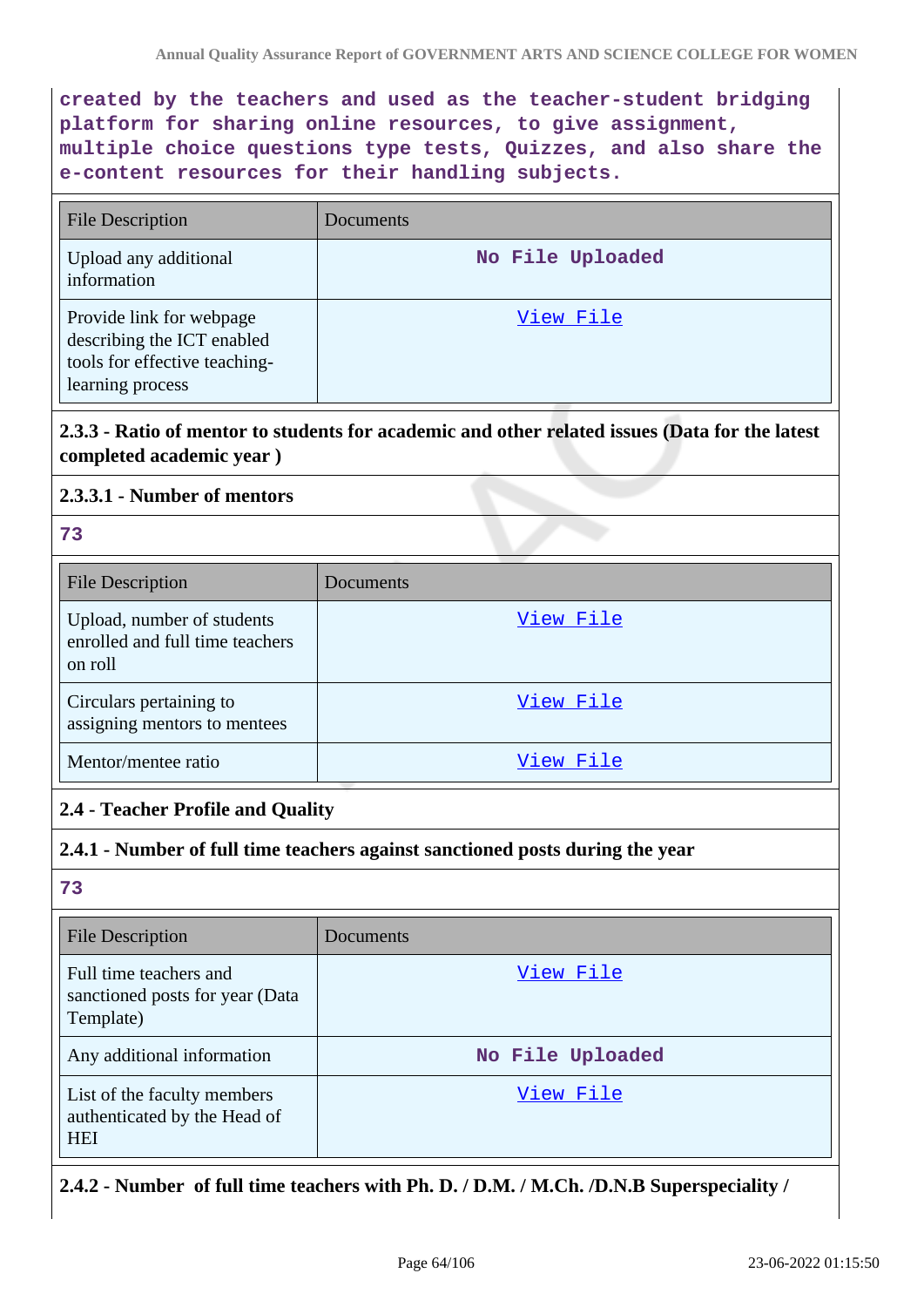#### **D.Sc. / D.Litt. during the year (consider only highest degree for count)**

# **2.4.2.1 - Number of full time teachers with Ph. D. / D.M. / M.Ch. /D.N.C Superspeciality / D.Sc. / D.Litt. during the year**

#### **22**

| <b>File Description</b>                                                                                                                                                               | Documents        |
|---------------------------------------------------------------------------------------------------------------------------------------------------------------------------------------|------------------|
| Any additional information                                                                                                                                                            | No File Uploaded |
| List of number of full time<br>teachers with Ph. D. $/$ D.M. $/$<br>M.Ch./ D.N.B Super specialty /<br>D.Sc. / D.Litt. and number of<br>full time teachers for year (Data<br>Template) | View File        |

# **2.4.3 - Number of years of teaching experience of full time teachers in the same institution (Data for the latest completed academic year)**

### **2.4.3.1 - Total experience of full-time teachers**

#### **439**

| <b>File Description</b>                                                                                 | Documents        |
|---------------------------------------------------------------------------------------------------------|------------------|
| Any additional information                                                                              | No File Uploaded |
| List of Teachers including their<br>PAN, designation, dept. and<br>experience details(Data<br>Template) | View File        |

#### **2.5 - Evaluation Process and Reforms**

2.5.1 - Mechanism of internal assessment is transparent and robust in terms of frequency and mode. Write description within 200 words.

**There is complete transparency in the internal assessment.**

- **The internal assessment test schedules are prepared as per**  $\circ$ **the college calendar and communicated to the students well in advance.**
- **At present, there are two Internal Assessment tests; each**  $\circ$ **carry 50 marks with the duration of 1.30 hrs and one model exam carry 75 marks with the duration of three hours.**
- **To ensure proper conduct of formative tests, invigilators are assigned to each hall to supervise.**
- **Evaluation is done by the subject handling faculty members**  $\circ$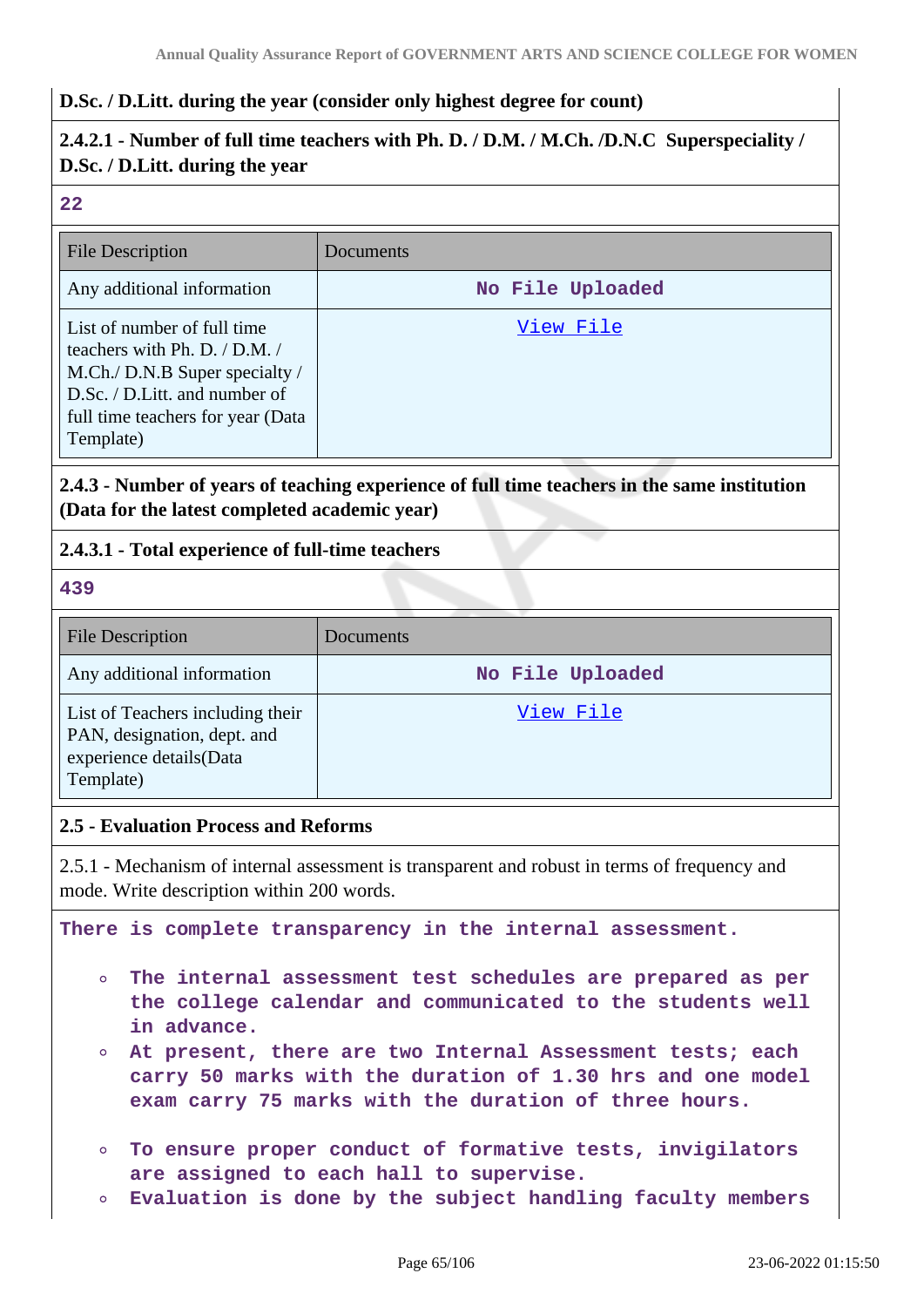**within three days from the date of examination.**

- **The marks obtained by the students in internal assessment**  $\circ$ **tests are written in the Internal Assessment Note book with their attendance and the same is undersigned by the Principal.**
- **Evaluation method comprises of internal examinations held progressively during the semester and is designed to check and report the periodic performance of the student.**
- **The records including attendance in internal Examinations,**  $\circ$ **Question papers, valued answer sheets/copies, summary of marks sheets, are properly maintained by the teachers.**

**At the end of each semester, The Principal verifies the internal marks for all the students**

| <b>File Description</b>         | Documents        |
|---------------------------------|------------------|
| Any additional information      | No File Uploaded |
| Link for additional information |                  |
|                                 | NIL              |

2.5.2 - Mechanism to deal with internal examination related grievances is transparent, time- bound and efficient

**Internal assessment is done based on tests, assignments, seminars and attendance of the students. At present, there are two Internal Assessment tests; each carry 50 marks with the duration of two hrs and one model exam carry 75 marks with the duration of three hours. The corrected answer papers of the students are distributed to them for the verification. Students are given a fair chance to appeal on any discrepancy in the valuation. When the students raise any objection related to internal marks awarded, their corrected answer scripts, attendance and assignments are verified by HOD immediately to ensure the standard evaluation process. Students are awarded additional/missing marks (if any) if the appeal is valid. The marks obtained by the students in internal assessment tests are written in the Internal Assessment Note book with their marks obtained for attendance, assignments and seminars and the same is undersigned by the Principal.**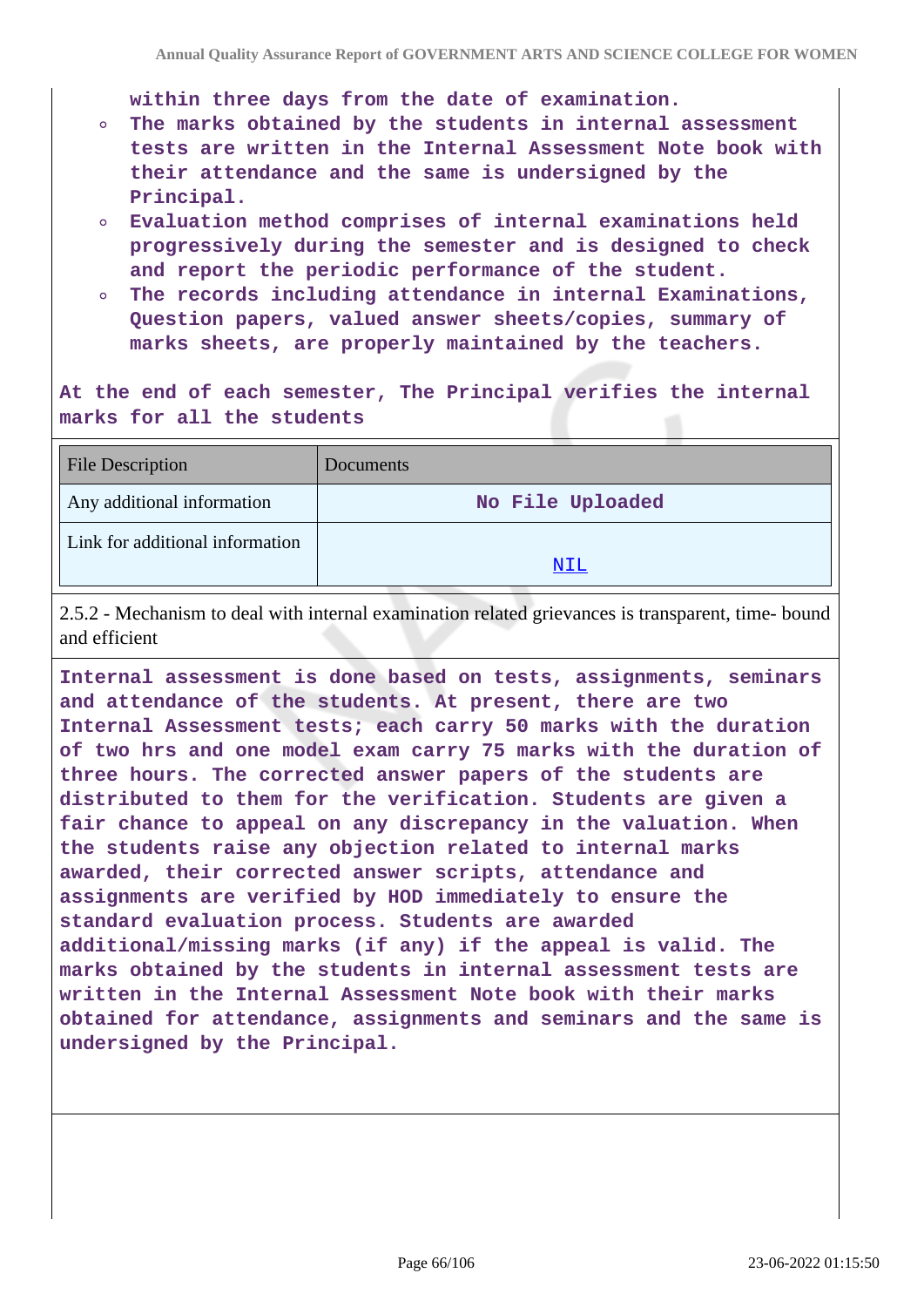| <b>File Description</b>                                                                                                                                                                                                                                                                                                                                                                                                                                                                                                                                                                                                                                                                                                                                                                                                                                                                                                                                                                                                                                                                                                                                                                                                                          | Documents        |  |
|--------------------------------------------------------------------------------------------------------------------------------------------------------------------------------------------------------------------------------------------------------------------------------------------------------------------------------------------------------------------------------------------------------------------------------------------------------------------------------------------------------------------------------------------------------------------------------------------------------------------------------------------------------------------------------------------------------------------------------------------------------------------------------------------------------------------------------------------------------------------------------------------------------------------------------------------------------------------------------------------------------------------------------------------------------------------------------------------------------------------------------------------------------------------------------------------------------------------------------------------------|------------------|--|
| Any additional information                                                                                                                                                                                                                                                                                                                                                                                                                                                                                                                                                                                                                                                                                                                                                                                                                                                                                                                                                                                                                                                                                                                                                                                                                       | No File Uploaded |  |
| Link for additional information                                                                                                                                                                                                                                                                                                                                                                                                                                                                                                                                                                                                                                                                                                                                                                                                                                                                                                                                                                                                                                                                                                                                                                                                                  | NIL              |  |
|                                                                                                                                                                                                                                                                                                                                                                                                                                                                                                                                                                                                                                                                                                                                                                                                                                                                                                                                                                                                                                                                                                                                                                                                                                                  |                  |  |
| 2.6 - Student Performance and Learning Outcomes                                                                                                                                                                                                                                                                                                                                                                                                                                                                                                                                                                                                                                                                                                                                                                                                                                                                                                                                                                                                                                                                                                                                                                                                  |                  |  |
| 2.6.1 - Programme and course outcomes for all Programmes offered by the institution are stated<br>and displayed on website and communicated to teachers and students.                                                                                                                                                                                                                                                                                                                                                                                                                                                                                                                                                                                                                                                                                                                                                                                                                                                                                                                                                                                                                                                                            |                  |  |
| The following mechanism is followed to communicate the learning<br>outcomes to the teachers and students.                                                                                                                                                                                                                                                                                                                                                                                                                                                                                                                                                                                                                                                                                                                                                                                                                                                                                                                                                                                                                                                                                                                                        |                  |  |
| The POs and PSOs for the programmes offered by the<br>$\bullet$<br>department are displayed in the department notice board and<br>college website.<br>The Cos of the courses studied by the students are<br>$\bullet$<br>displayed in their respective class rooms. So the students<br>will see them every day and understand them thoroughly. It<br>makes it easy for them to know what and how to learn a<br>course.<br>In the student orientation programme conducted for the<br>$\bullet$<br>first year students, the Pos and PSOs are elaborated well<br>by the head of the department and other faculty members.<br>At the beginning of every semester the course teacher<br>$\bullet$<br>specifies the COs to the students before starting the<br>syllabus for the course.<br>Hard copy of the syllabus along with the learning outcome<br>is always available in the department for reference by the<br>teachers and students.<br>The HOD and tutors emphasize the attainment of COs and PSOs<br>by the students by insisting the application of student<br>centric methods of teaching and learning such as group<br>discussion, short wishes, assignments, seminars, role play,<br>practical learning, project works, internships etc, |                  |  |
| <b>File Description</b>                                                                                                                                                                                                                                                                                                                                                                                                                                                                                                                                                                                                                                                                                                                                                                                                                                                                                                                                                                                                                                                                                                                                                                                                                          | Documents        |  |
| Upload any additional<br>information                                                                                                                                                                                                                                                                                                                                                                                                                                                                                                                                                                                                                                                                                                                                                                                                                                                                                                                                                                                                                                                                                                                                                                                                             | No File Uploaded |  |
| Paste link for Additional<br>information                                                                                                                                                                                                                                                                                                                                                                                                                                                                                                                                                                                                                                                                                                                                                                                                                                                                                                                                                                                                                                                                                                                                                                                                         | NIL              |  |
| <b>Upload COs for all Programmes</b><br>(exemplars from Glossary)                                                                                                                                                                                                                                                                                                                                                                                                                                                                                                                                                                                                                                                                                                                                                                                                                                                                                                                                                                                                                                                                                                                                                                                | View File        |  |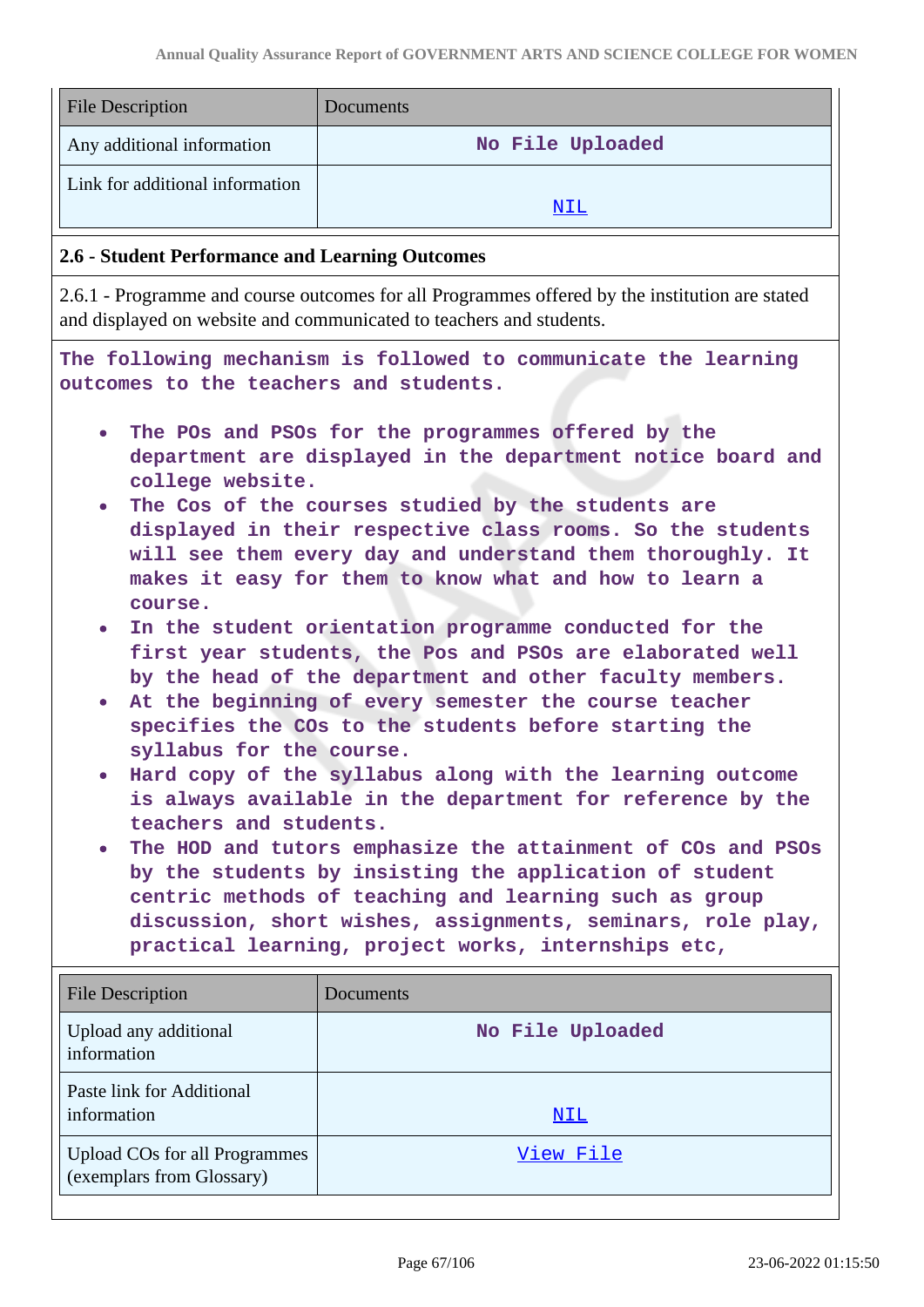2.6.2 - Attainment of Programme outcomes and course outcomes are evaluated by the institution.

**The following methods are followed by the institution for measuring attainment of programme outcomes programme specific outcomes and course outcomes**

- **Alumni surveys**
- **Graduation rates**
- **Number of students progressing to advanced degrees**
- **Pre-post tests**
- **Analysis of assignments**
- **Observations of students performing a task**
- **Analysis of student work products (e.g., exams, essays, oral presentations)**
- **Project**

| <b>File Description</b>                  | Documents        |
|------------------------------------------|------------------|
| Upload any additional<br>information     | No File Uploaded |
| Paste link for Additional<br>information | NIL              |

### **2.6.3 - Pass percentage of Students during the year**

# **2.6.3.1 - Total number of final year students who passed the university examination during the year**

**521**

| <b>File Description</b>                                                                                                     | Documents        |
|-----------------------------------------------------------------------------------------------------------------------------|------------------|
| Upload list of Programmes and<br>number of students passed and<br>appeared in the final year<br>examination (Data Template) | View File        |
| Upload any additional<br>information                                                                                        | No File Uploaded |
| Paste link for the annual report                                                                                            | NIL              |

#### **2.7 - Student Satisfaction Survey**

**2.7.1 - Student Satisfaction Survey (SSS) on overall institutional performance (Institution may design its own questionnaire) (results and details need to be provided as a weblink)**

<http://www.gascwbgr.org/SSS20-21.pdf>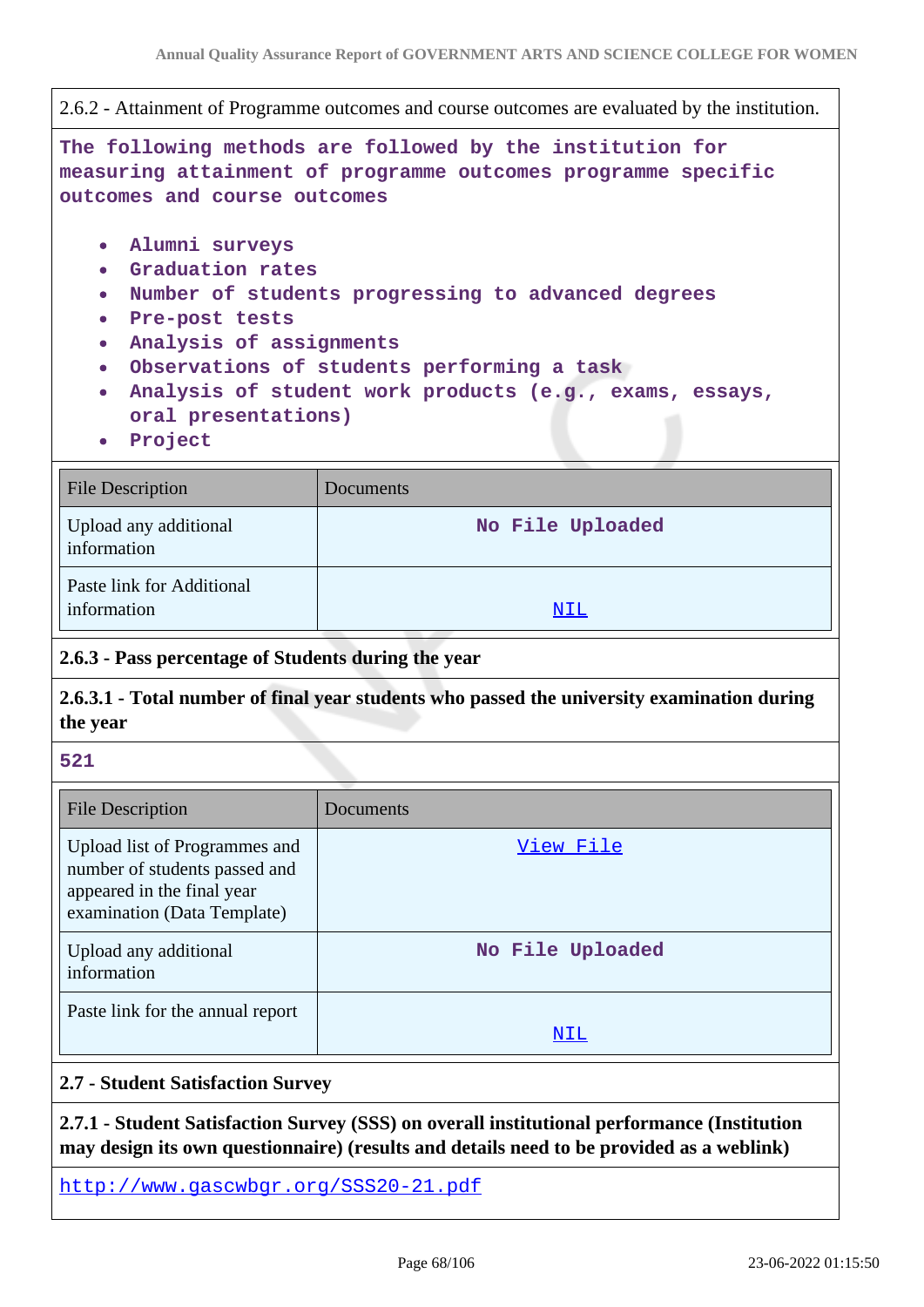#### **RESEARCH, INNOVATIONS AND EXTENSION**

#### **3.1 - Resource Mobilization for Research**

**3.1.1 - Grants received from Government and non-governmental agencies for research projects / endowments in the institution during the year (INR in Lakhs)**

**3.1.1.1 - Total Grants from Government and non-governmental agencies for research projects / endowments in the institution during the year (INR in Lakhs)**

**0**

| <b>File Description</b>                                                               | Documents        |
|---------------------------------------------------------------------------------------|------------------|
| Any additional information                                                            | No File Uploaded |
| e-copies of the grant award<br>letters for sponsored research<br>projects /endowments | No File Uploaded |
| List of endowments / projects<br>with details of grants (Data<br>Template)            | No File Uploaded |

# **3.1.2 - Number of teachers recognized as research guides (latest completed academic year)**

#### **3.1.2.1 - Number of teachers recognized as research guides**

**5**

| <b>File Description</b>                    | Documents |
|--------------------------------------------|-----------|
| Any additional information                 | View File |
| Institutional data in prescribed<br>format | View File |

# **3.1.3 - Number of departments having Research projects funded by government and non government agencies during the year**

**3.1.3.1 - Number of departments having Research projects funded by government and nongovernment agencies during the year**

**0**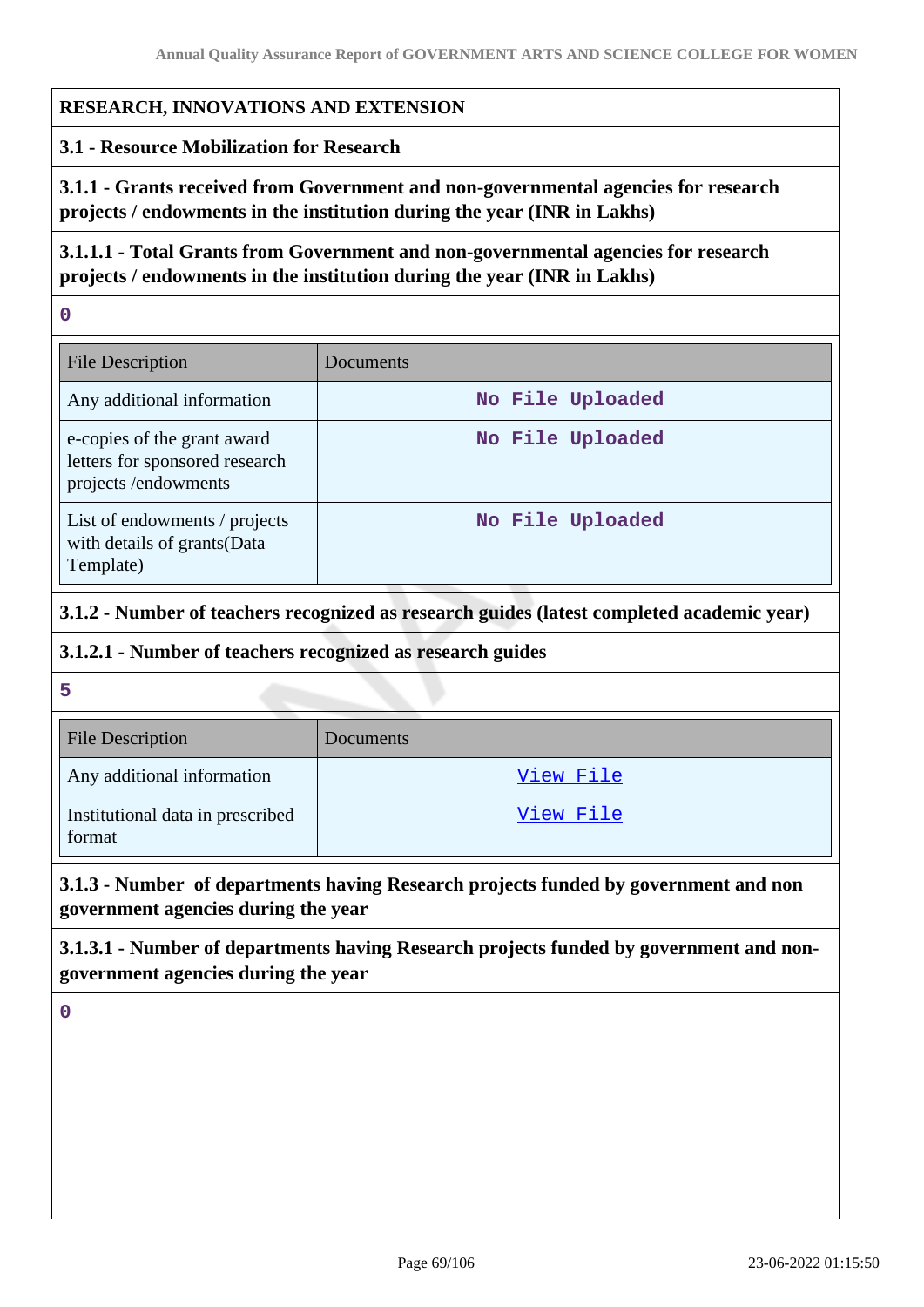| <b>File Description</b>                                          | Documents        |
|------------------------------------------------------------------|------------------|
| List of research projects and<br>funding details (Data Template) | No File Uploaded |
| Any additional information                                       | No File Uploaded |
| Supporting document from<br><b>Funding Agency</b>                | No File Uploaded |
| Paste link to funding agency<br>website                          | NIL              |

#### **3.2 - Innovation Ecosystem**

3.2.1 - Institution has created an ecosystem for innovations and has initiatives for creation and transfer of knowledge

**Our College is striving to make our students self reliant and empowered. For this purpose, lot of curricular, co and extracurricular activities are planned and executed every year. However unforeseen pandemic period and consequent continuous lockdown has created impasse in conducting the regular programmes. Anyhow students have undertaken their regular project work as a part of fulfillment of the University curriculum. They have been guided by the faculty members via online**

**Thus, our institution continuously thrives to create an ecosystem for innovation and transfer of knowledge.**

| <b>File Description</b>                  | Documents        |
|------------------------------------------|------------------|
| Upload any additional<br>information     | No File Uploaded |
| Paste link for additional<br>information | NIL              |

**3.2.2 - Number of workshops/seminars conducted on Research Methodology, Intellectual Property Rights (IPR) and entrepreneurship during the year**

**3.2.2.1 - Total number of workshops/seminars conducted on Research Methodology, Intellectual Property Rights (IPR) and entrepreneurship year wise during the year**

**1**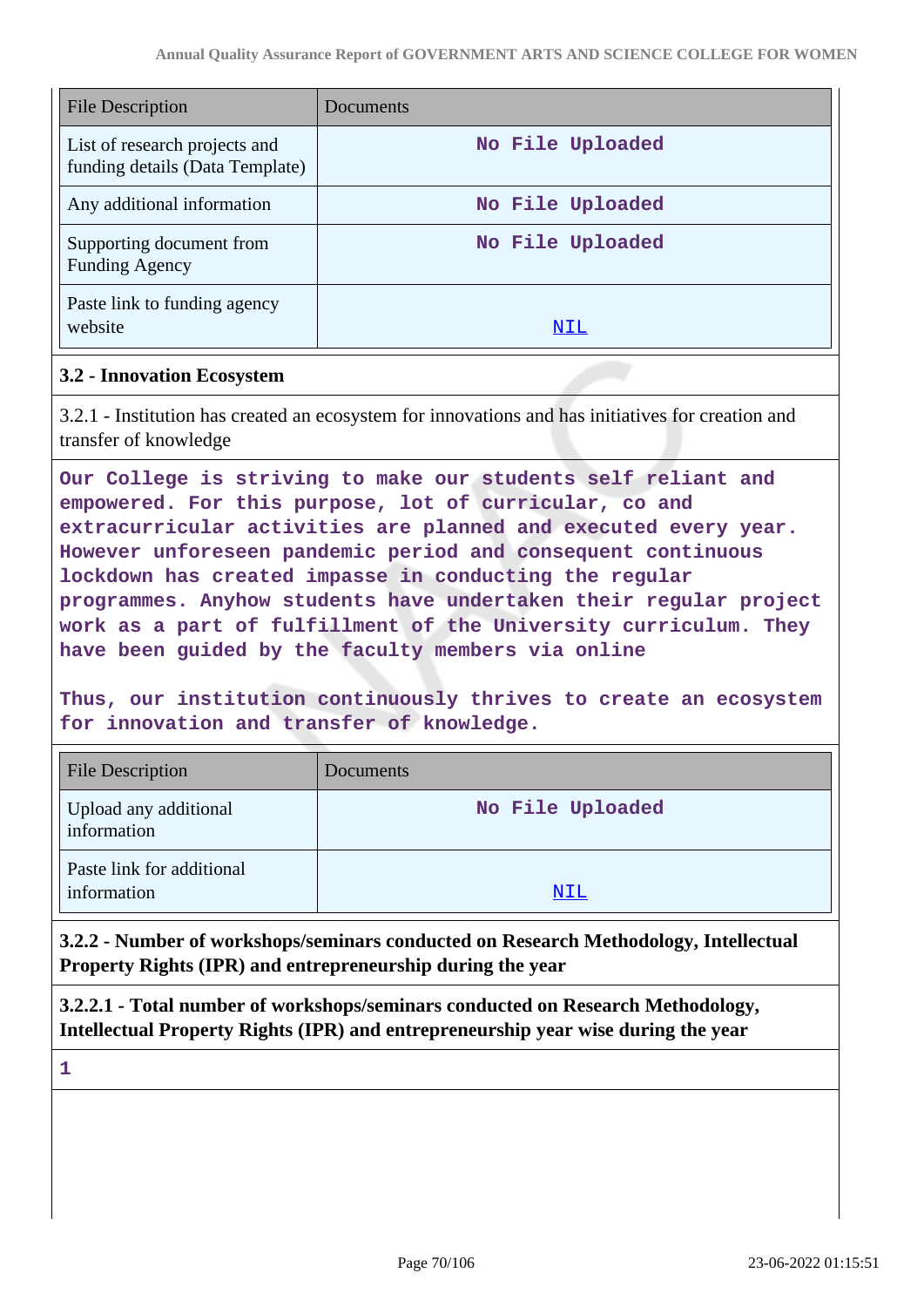| <b>File Description</b>                                              | Documents        |
|----------------------------------------------------------------------|------------------|
| Report of the event                                                  | View File        |
| Any additional information                                           | No File Uploaded |
| List of workshops/seminars<br>during last 5 years (Data<br>Template) | View File        |

### **3.3 - Research Publications and Awards**

### **3.3.1 - Number of Ph.Ds registered per eligible teacher during the year**

### **3.3.1.1 - How many Ph.Ds registered per eligible teacher within the year**

**0**

| <b>File Description</b>                                                                                                    | Documents        |
|----------------------------------------------------------------------------------------------------------------------------|------------------|
| URL to the research page on<br>HEI website                                                                                 | NIL              |
| List of PhD scholars and their<br>details like name of the guide,<br>title of thesis, year of award etc<br>(Data Template) | View File        |
| Any additional information                                                                                                 | No File Uploaded |

**3.3.2 - Number of research papers per teachers in the Journals notified on UGC website during the year**

**3.3.2.1 - Number of research papers in the Journals notified on UGC website during the year**

**8**

| <b>File Description</b>                                                                                     | Documents        |
|-------------------------------------------------------------------------------------------------------------|------------------|
| Any additional information                                                                                  | No File Uploaded |
| List of research papers by title,<br>author, department, name and<br>year of publication (Data<br>Template) | View File        |

**3.3.3 - Number of books and chapters in edited volumes/books published and papers published in national/ international conference proceedings per teacher during the year**

**3.3.3.1 - Total number of books and chapters in edited volumes/books published and papers in national/ international conference proceedings year wise during year**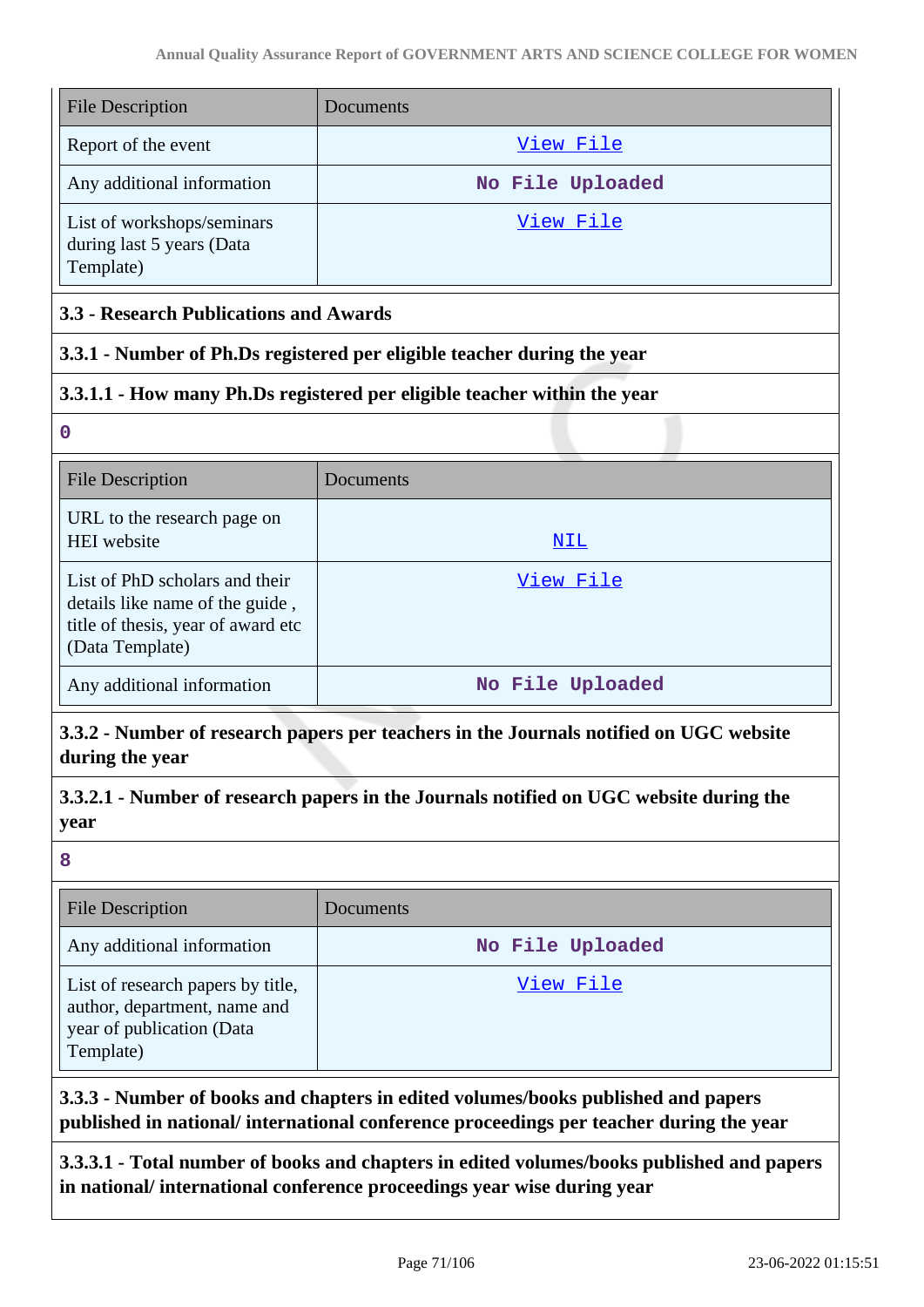| ٠<br>I<br>-<br>٧ |  |
|------------------|--|
|                  |  |

| <b>File Description</b>                                                      | Documents        |
|------------------------------------------------------------------------------|------------------|
| Any additional information                                                   | No File Uploaded |
| List books and chapters edited<br>volumes/books published (Data<br>Template) | View File        |

# **3.4 - Extension Activities**

3.4.1 - Extension activities are carried out in the neighborhood community, sensitizing students to social issues, for their holistic development, and impact thereof during the year

**Extension activity is compulsorily included as a part of the curriculum for UG students**

**Students were given awareness about various aspects such as awareness about dengue, Covid 19, disposal of plastics, breast feeding, balanced diet, banking and road safety.This helped the students to volunteer themselves for the activities conducted in neighbourhood communities.**

**The community development of the student is ensured at many levels. The students participate in all the activities of community development through regular NSS activities that include awareness programmes about health and hygiene, Fit India Movement , cleanliness programme, plantation, Environment day etc.**

**The students have taught usage of mobile banking to rural people,and teaching English to non-English school students studying in nearby schools etc.,**

**When students participate in such activities they are able to analyze the causes for local problems and try to find a solution to them on their own.This helps them mentally strong and has enough confidence to face any complicated situation in life systematically and find a solution practically.**

| <b>File Description</b>                  | Documents        |
|------------------------------------------|------------------|
| Paste link for additional<br>information | NIL              |
| Upload any additional<br>information     | No File Uploaded |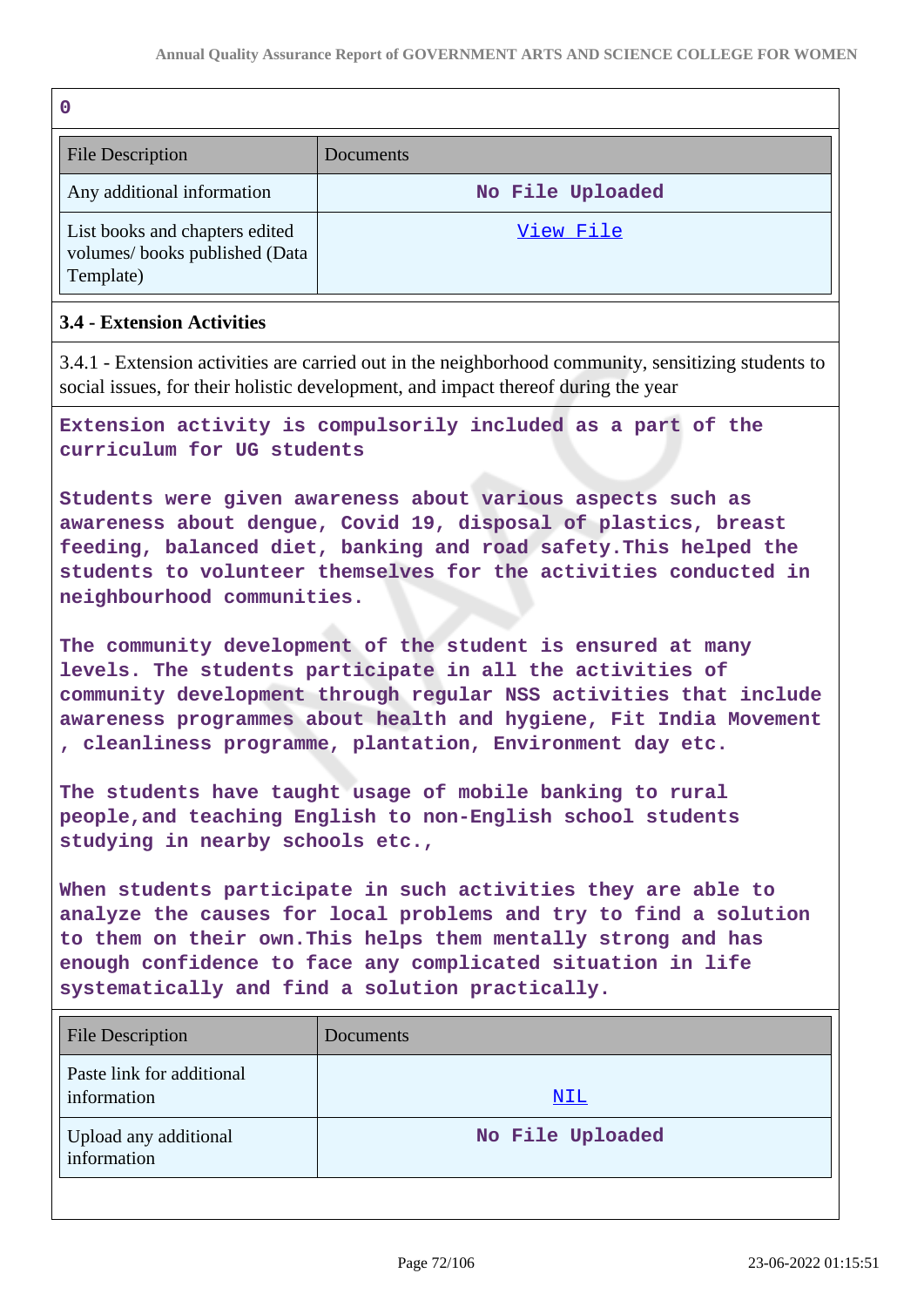**3.4.2 - Number of awards and recognitions received for extension activities from government / government recognized bodies during the year**

**3.4.2.1 - Total number of awards and recognition received for extension activities from Government/ Government recognized bodies year wise during the year**

| $\mathbf 0$                                                                    |                  |
|--------------------------------------------------------------------------------|------------------|
| <b>File Description</b>                                                        | Documents        |
| Any additional information                                                     | No File Uploaded |
| Number of awards for extension<br>activities in last 5 year (Data<br>Template) | View File        |
| e-copy of the award letters                                                    | No File Uploaded |

**3.4.3 - Number of extension and outreach programs conducted by the institution through NSS/NCC/Red cross/YRC etc., ( including the programmes such as Swachh Bharat, AIDS awareness, Gender issues etc. and/or those organized in collaboration with industry, community and NGOs ) during the year**

**3.4.3.1 - Number of extension and outreach Programs conducted in collaboration with industry, community and Non- Government Organizations through NSS/ NCC/ Red Cross/ YRC etc., during the year**

**5**

| <b>File Description</b>                                                                                                                | Documents        |
|----------------------------------------------------------------------------------------------------------------------------------------|------------------|
| Reports of the event organized                                                                                                         | View File        |
| Any additional information                                                                                                             | No File Uploaded |
| Number of extension and<br>outreach Programmes<br>conducted with industry,<br>community etc for the during<br>the year (Data Template) | View File        |

**3.4.4 - Number of students participating in extension activities at 3.4.3. above during year**

**3.4.4.1 - Total number of Students participating in extension activities conducted in collaboration with industry, community and Non- Government Organizations such as Swachh Bharat, AIDs awareness, Gender issue etc. year wise during year**

**273**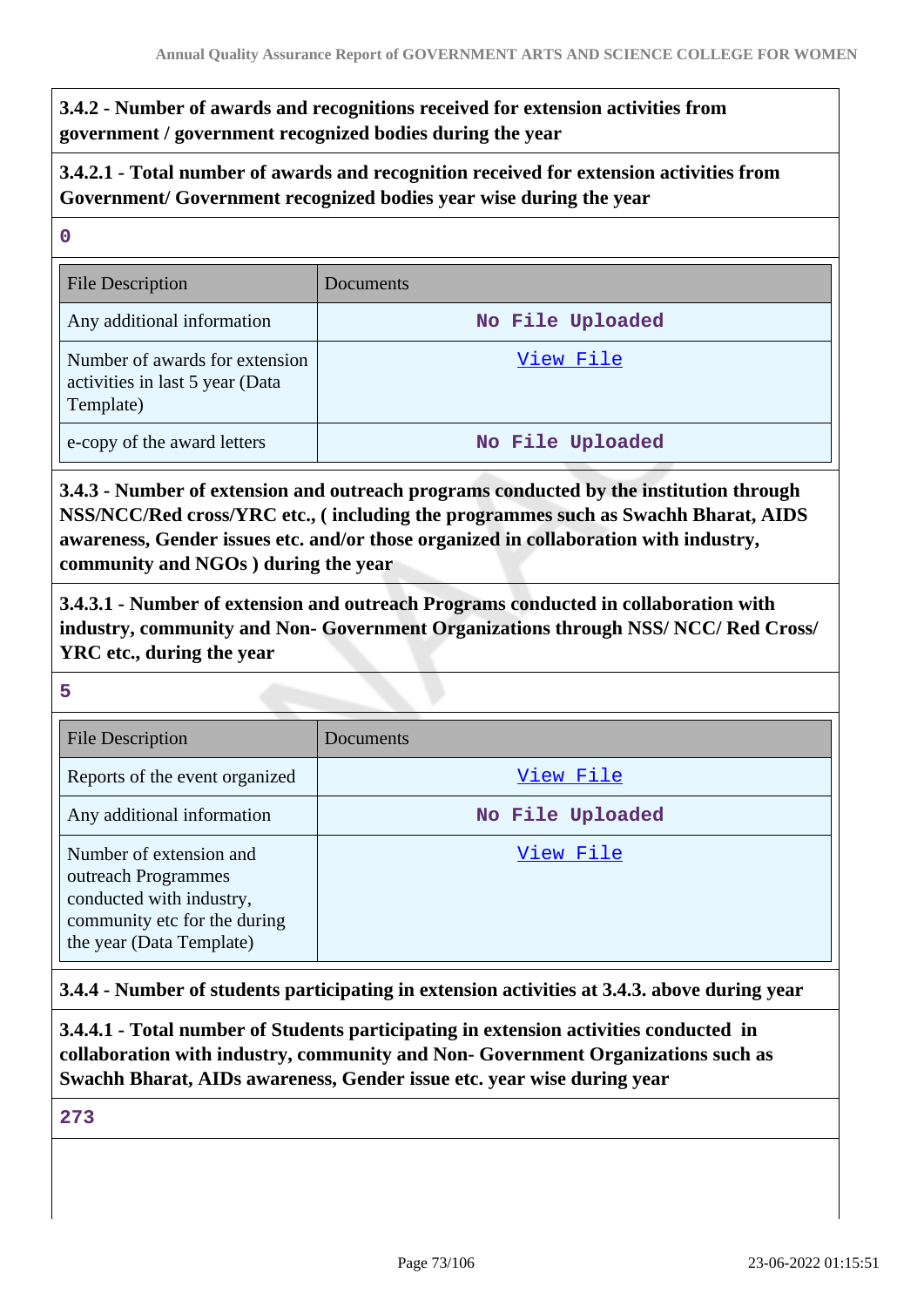| <b>File Description</b>                                                                                 | Documents        |
|---------------------------------------------------------------------------------------------------------|------------------|
| Report of the event                                                                                     | No File Uploaded |
| Any additional information                                                                              | No File Uploaded |
| Number of students<br>participating in extension<br>activities with Govt. or NGO<br>etc (Data Template) | View File        |

# **3.5 - Collaboration**

**3.5.1 - Number of Collaborative activities for research, Faculty exchange, Student exchange/ internship during the year**

# **3.5.1.1 - Number of Collaborative activities for research, Faculty exchange, Student exchange/ internship year wise during the year**

#### **3**

| <b>File Description</b>                                                                         | Documents        |
|-------------------------------------------------------------------------------------------------|------------------|
| e-copies of related Document                                                                    | View File        |
| Any additional information                                                                      | No File Uploaded |
| Details of Collaborative<br>activities with<br>institutions/industries for<br>research, Faculty | View File        |

**3.5.2 - Number of functional MoUs with institutions, other universities, industries, corporate houses etc. during the year**

**3.5.2.1 - Number of functional MoUs with Institutions of national, international importance, other universities, industries, corporate houses etc. year wise during the year**

#### **0**

| <b>File Description</b>                                                                                                             | Documents        |
|-------------------------------------------------------------------------------------------------------------------------------------|------------------|
| e-Copies of the MoUs with<br>institution./industry/corporate<br>houses                                                              | No File Uploaded |
| Any additional information                                                                                                          | No File Uploaded |
| Details of functional MoUs<br>with institutions of national,<br>international importance, other<br>universities etc during the year | View File        |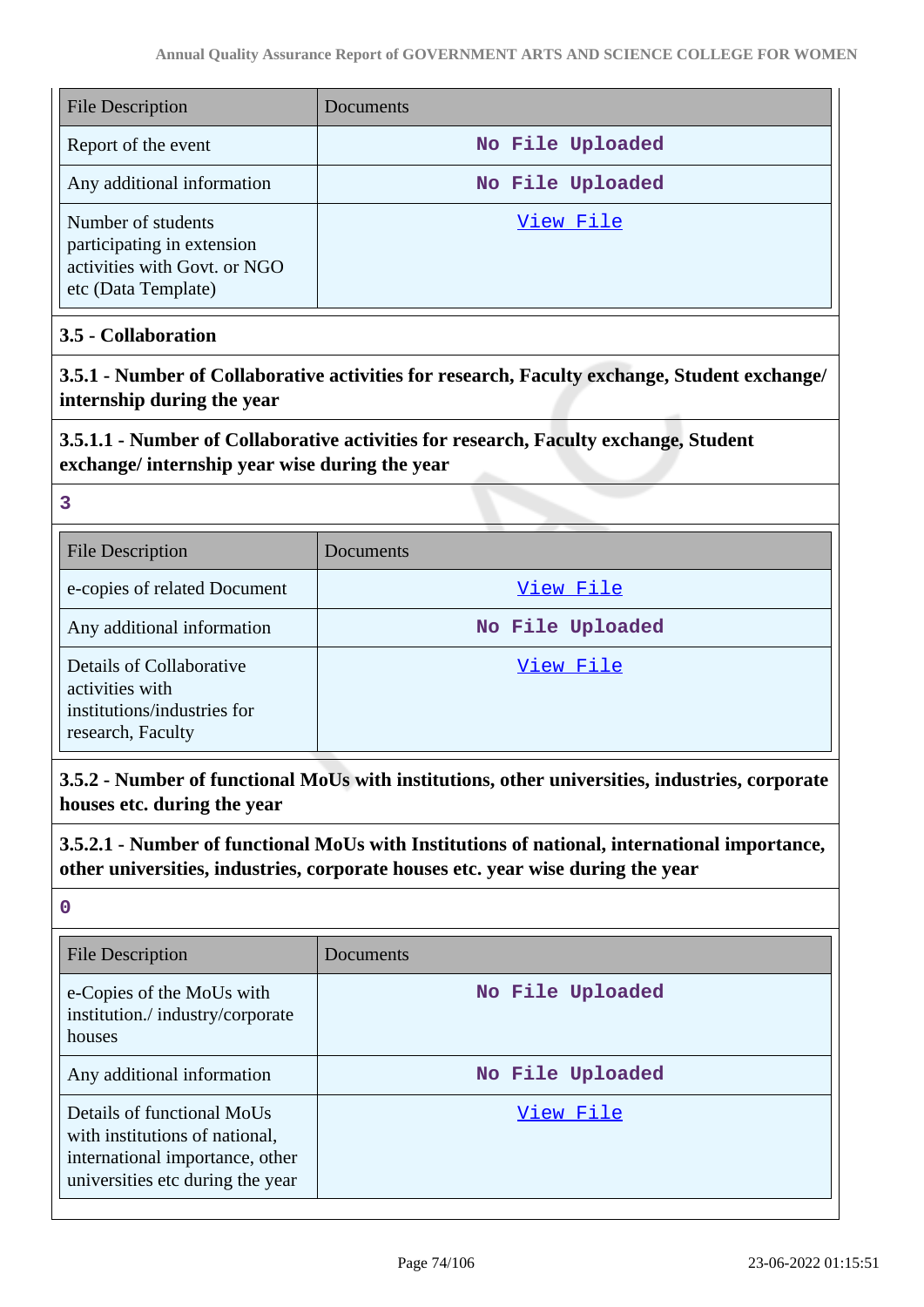## **INFRASTRUCTURE AND LEARNING RESOURCES**

#### **4.1 - Physical Facilities**

4.1.1 - The Institution has adequate infrastructure and physical facilities for teaching- learning. viz., classrooms, laboratories, computing equipment etc.

**The infrastructure facilities and learning resources are categorized as under:**

**1. Learning Resources include resources and infrastructure required for library, laboratories, computer centre, class room teaching, events, meetings and conferences. Classes are scheduled for optimal utilization of the available physical infrastructure. The college has enough classrooms and sitting benches and writing desks, lights, fans and glass board. Every class room is ventilated with good ambience for the students.**

**(b) Support facilities include canteens, convocation hall, seminar halls, committee rooms, and sports grounds. The college has an in-house canteen which provides quality food at a nominal rate for the students. The college has an open auditorium and closed auditorium. The department conducts various activities such as seminars, conferences and exhibitions in the auditorium.**

**(c) Utilities include safe drinking water, restrooms and waiting hall. The college provides sufficient water facilities to the restrooms. For drinking and external use the required water is stored from bore wells. College ensures supply of purified drinking water to the students and the staff with the use of RO plants.**

| <b>File Description</b>                  | Documents        |
|------------------------------------------|------------------|
| Upload any additional<br>information     | No File Uploaded |
| Paste link for additional<br>information | NIL              |

4.1.2 - The Institution has adequate facilities for cultural activities, sports, games (indoor, outdoor), gymnasium, yoga centre etc.

**The institution has all necessary facilities for sports and games.A spacious play ground with both indoor and outdoor games facilities is also provided.Auditorium with 700 seating and a conference hall with 450 capacities with audio visual resources**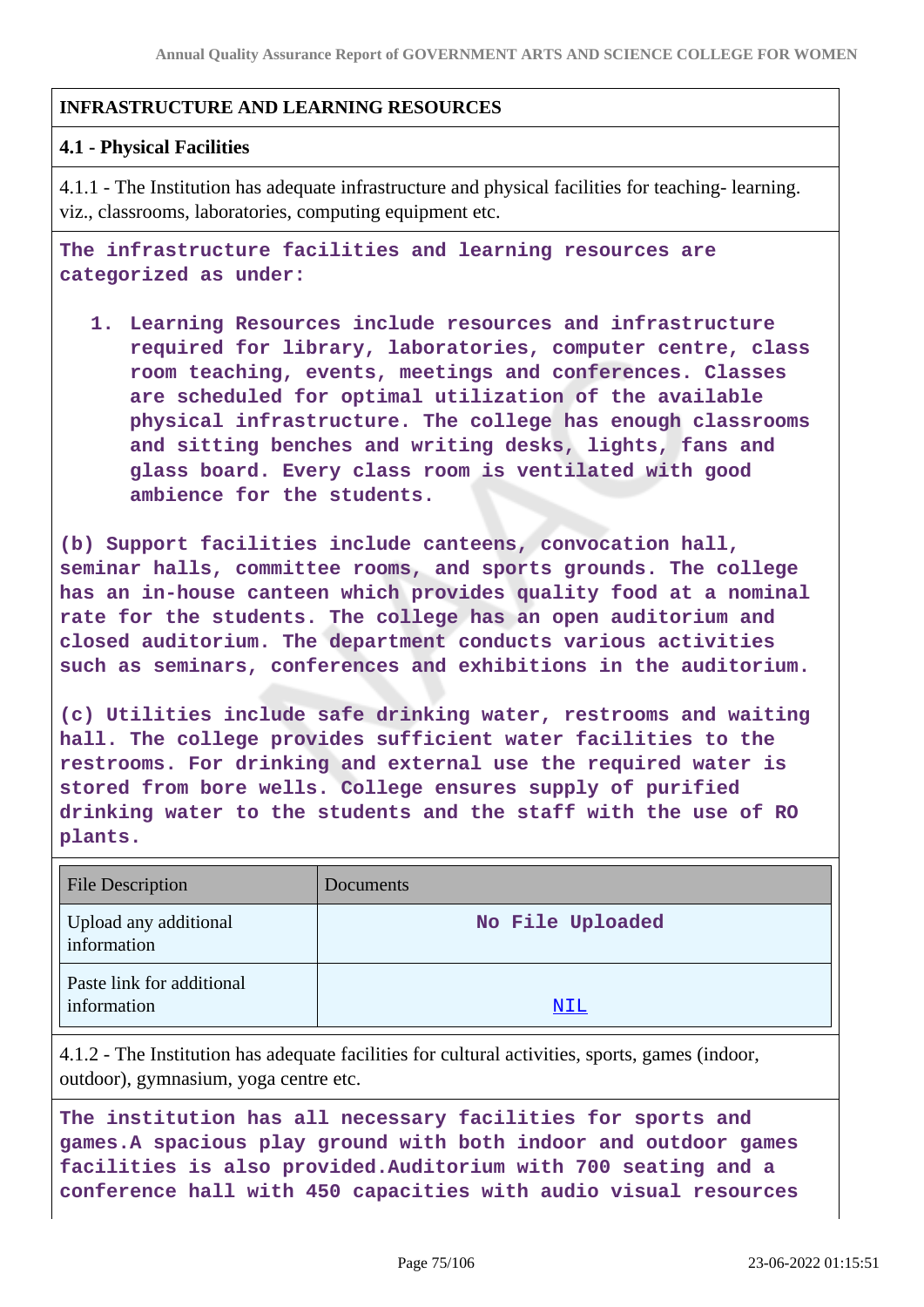**are established for the conveyance of cultural programmes, workshops, seminars, conferences, Debates, college celebrations, various meetings and inter collegiate meet.**

**The College with its compulsory Core Courses and the continuous evaluation scheme integrates sports and extra-curricular activities as essential components. This is done not only for participation but also for assessment of students. The college has adequate facilities for sports, games and cultural activities. The total area of sports and games fields is ----------- acres. Our college has two large playgrounds with provision for multiple games, such as, Athletics, Volleyball, Basketball and Kho-kho.**

**All faculties have well-equipped auditorium halls for organizing annual functions and cultural events. Major cultural events are organized at the majestic open auditorium and also at the closed auditorium. Facilities for outdoor and indoor sports and games that include, carrom, table tennis and chess, and cultural activities also exist in the campus.**

| <b>File Description</b>                  | Documents        |
|------------------------------------------|------------------|
| Upload any additional<br>information     | No File Uploaded |
| Paste link for additional<br>information | <u>NIL</u>       |

**4.1.3 - Number of classrooms and seminar halls with ICT- enabled facilities such as smart class, LMS, etc.**

| 6                                                                                                         |                  |
|-----------------------------------------------------------------------------------------------------------|------------------|
| <b>File Description</b>                                                                                   | Documents        |
| Upload any additional<br>information                                                                      | No File Uploaded |
| Paste link for additional<br>information                                                                  | NIL              |
| <b>Upload Number of classrooms</b><br>and seminar halls with ICT<br>enabled facilities (Data<br>Template) | View File        |

## **4.1.4 - Expenditure, excluding salary for infrastructure augmentation during the year (INR in Lakhs)**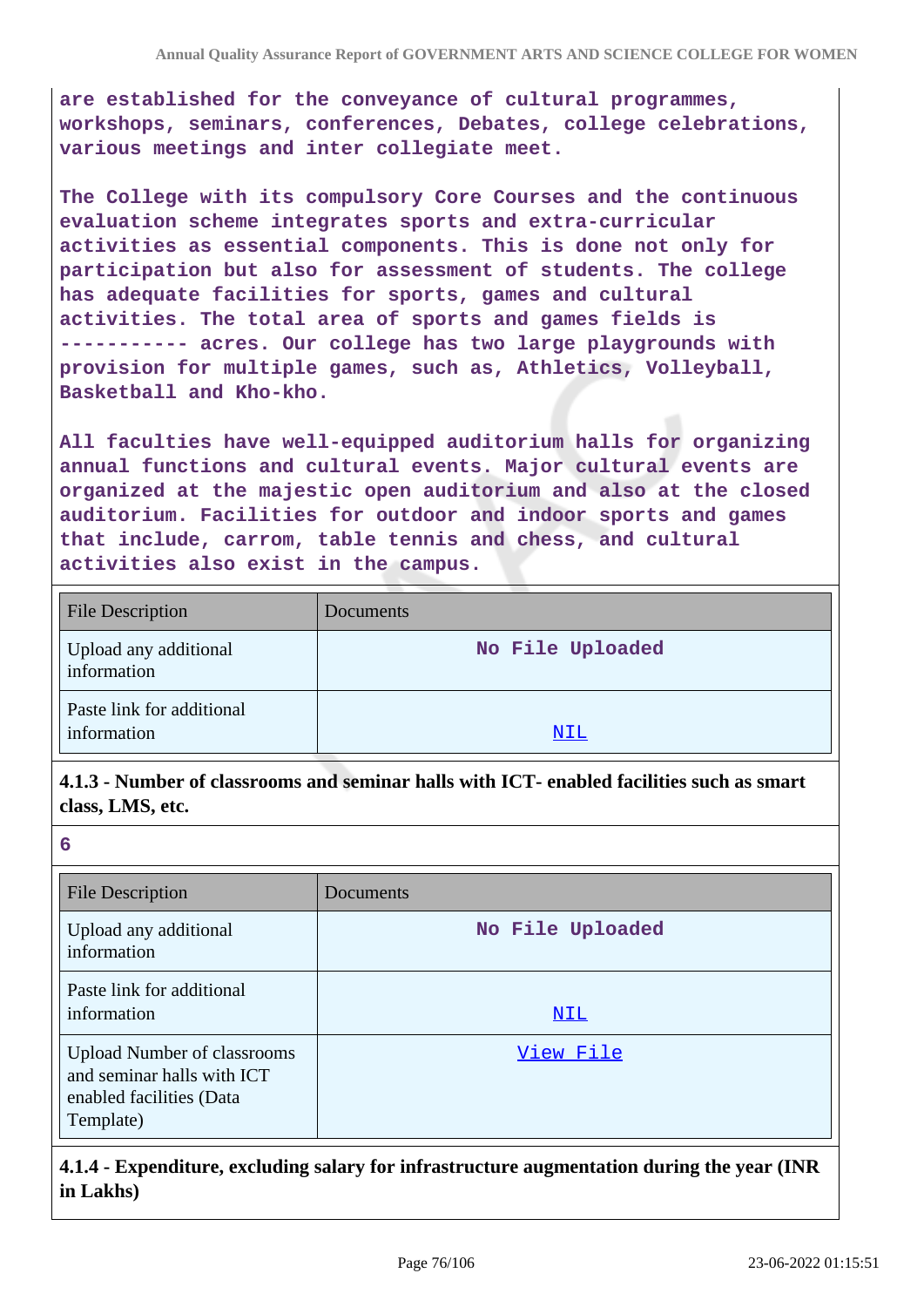# **4.1.4.1 - Expenditure for infrastructure augmentation, excluding salary during the year (INR in lakhs)**

#### **14**

| <b>File Description</b>                                                                           | Documents                                                                      |  |  |
|---------------------------------------------------------------------------------------------------|--------------------------------------------------------------------------------|--|--|
| Upload any additional<br>information                                                              | No File Uploaded                                                               |  |  |
| Upload audited utilization<br>statements                                                          | No File Uploaded                                                               |  |  |
| <b>Upload Details of budget</b><br>allocation, excluding salary<br>during the year (Data Template | <u>View File</u>                                                               |  |  |
|                                                                                                   | 4.2 - Library as a Learning Resource                                           |  |  |
|                                                                                                   | 4.2.1 - Library is automated using Integrated Library Management System (ILMS) |  |  |
| Yet to be automated                                                                               |                                                                                |  |  |
| <b>File Description</b>                                                                           | Documents                                                                      |  |  |
| Upload any additional<br>information                                                              | No File Uploaded                                                               |  |  |
| Paste link for Additional<br>Information                                                          | NIL                                                                            |  |  |
| 4.2.2 - The institution has subscription for<br>the following e-resources e-journals e-           | None of the above<br>Е.                                                        |  |  |

| the following e-resources e-journals e-     |  |
|---------------------------------------------|--|
| <b>ShodhSindhu Shodhganga Membership e-</b> |  |
| books Databases Remote access toe-          |  |
| resources                                   |  |
|                                             |  |

| <b>File Description</b>                                                                                       | Documents        |
|---------------------------------------------------------------------------------------------------------------|------------------|
| Upload any additional<br>information                                                                          | No File Uploaded |
| Details of subscriptions like e-<br>journals, e-Shodh Sindhu,<br>Shodhganga Membership etc<br>(Data Template) | View File        |

# **4.2.3 - Expenditure for purchase of books/e-books and subscription to journals/e- journals during the year (INR in Lakhs)**

**4.2.3.1 - Annual expenditure of purchase of books/e-books and subscription to journals/e-**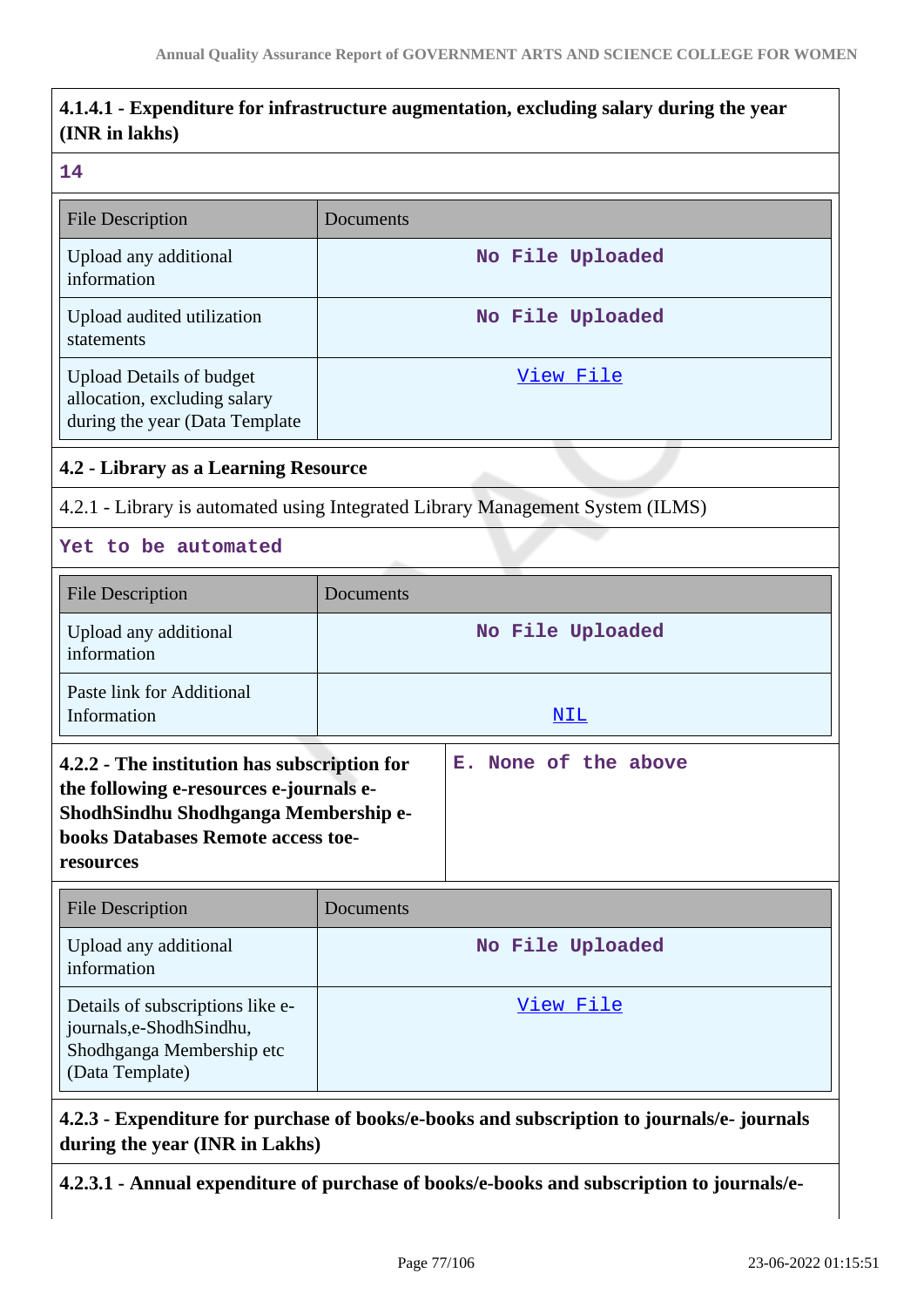## **journals during the year (INR in Lakhs)**

# **0.25**

| <b>File Description</b>                                                                                                       | Documents        |
|-------------------------------------------------------------------------------------------------------------------------------|------------------|
| Any additional information                                                                                                    | No File Uploaded |
| Audited statements of accounts                                                                                                | No File Uploaded |
| Details of annual expenditure<br>for purchase of books/e-books<br>and journals/e- journals during<br>the year (Data Template) | View File        |

**4.2.4 - Number per day usage of library by teachers and students ( foot falls and login data for online access) (Data for the latest completed academic year)**

### **4.2.4.1 - Number of teachers and students using library per day over last one year**

**15**

| <b>File Description</b>                              | Documents        |
|------------------------------------------------------|------------------|
| Any additional information                           | No File Uploaded |
| Details of library usage by<br>teachers and students | No File Uploaded |

## **4.3 - IT Infrastructure**

4.3.1 - Institution frequently updates its IT facilities including Wi-Fi

**Our institution is funded by Government of Tamil Nadu. IT facilities like computers come under centralized purchase as and when the Government of Tamil Nadu purchases computers and projectors for higher education department through ELCOT, computers are distributed to college. Our college also received IT facilities like Projectors through donors. Also we have established soft skill room with projector, interactive board and photo copier machine through the funding received from TANSCHE for imparting soft skill training to our students. During pandemic the state government of Tamil Nadu issued free SIMcard with data facility to the students so as to enable them to attend online classes ,to access e\_content from our website and to download open access e\_resources. Our college also expanded the existing capacity of our website by utilizing the college fund.**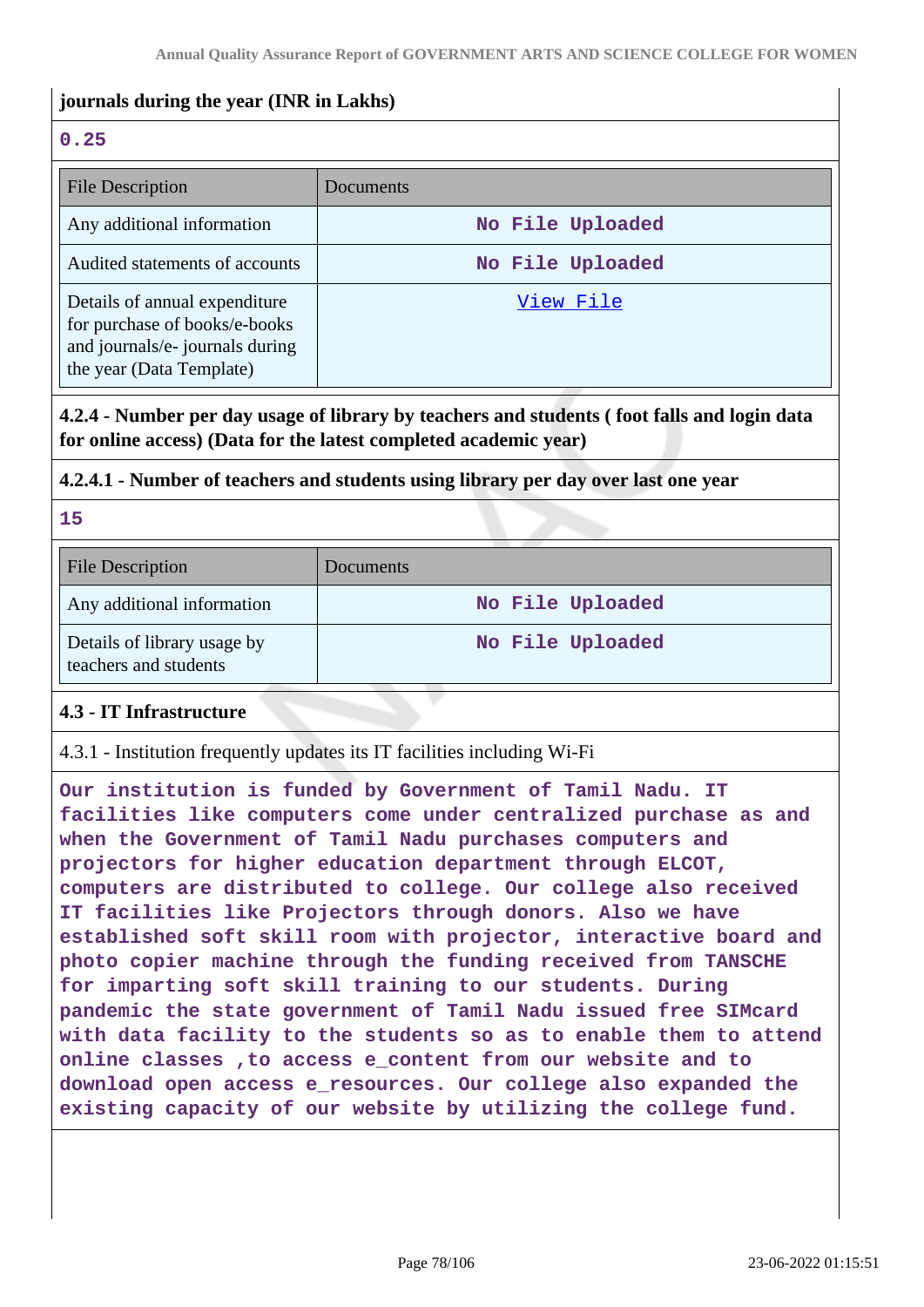| <b>File Description</b>                                                                                                                                                            | Documents             |  |
|------------------------------------------------------------------------------------------------------------------------------------------------------------------------------------|-----------------------|--|
| Upload any additional<br>information                                                                                                                                               | No File Uploaded      |  |
| Paste link for additional<br>information                                                                                                                                           | <u>NIL</u>            |  |
| 4.3.2 - Number of Computers                                                                                                                                                        |                       |  |
| 81                                                                                                                                                                                 |                       |  |
| <b>File Description</b>                                                                                                                                                            | Documents             |  |
| Upload any additional<br>information                                                                                                                                               | No File Uploaded      |  |
| List of Computers                                                                                                                                                                  | No File Uploaded      |  |
| 4.3.3 - Bandwidth of internet connection in<br>the Institution                                                                                                                     | 5MBPS<br>Е.<br>$\leq$ |  |
| <b>File Description</b>                                                                                                                                                            | Documents             |  |
| Upload any additional<br>Information                                                                                                                                               | No File Uploaded      |  |
| Details of available bandwidth<br>of internet connection in the<br>Institution                                                                                                     | No File Uploaded      |  |
| <b>4.4 - Maintenance of Campus Infrastructure</b>                                                                                                                                  |                       |  |
| 4.4.1 - Expenditure incurred on maintenance of infrastructure (physical and academic<br>support facilities) excluding salary component during the year (INR in Lakhs)              |                       |  |
| 4.4.1.1 - Expenditure incurred on maintenance of infrastructure (physical facilities and<br>academic support facilities) excluding salary component during the year (INR in lakhs) |                       |  |
| 2.65                                                                                                                                                                               |                       |  |
| <b>File Description</b>                                                                                                                                                            | Documents             |  |
| Upload any additional<br>information                                                                                                                                               | No File Uploaded      |  |
| Audited statements of accounts                                                                                                                                                     | No File Uploaded      |  |
| Details about assigned budget<br>and expenditure on physical<br>facilities and academic support<br>facilities (Data Templates)                                                     | View File             |  |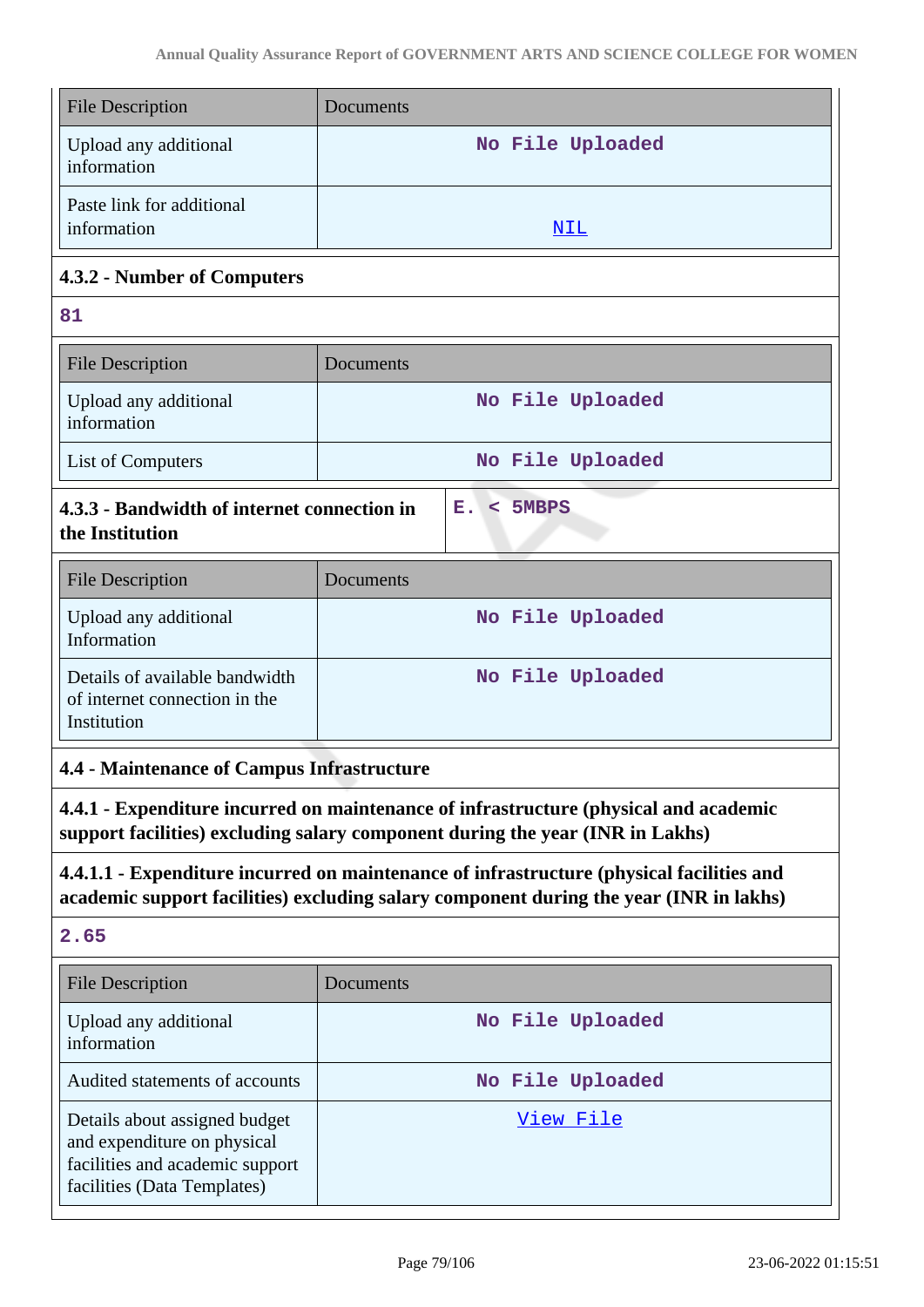4.4.2 - There are established systems and procedures for maintaining and utilizing physical, academic and support facilities - laboratory, library, sports complex, computers, classrooms etc.

**This college is governed by the government of Tamil Nadu. All the financial assistance for establishing and maintaining the physical, academic and support facilities is received from the state government. Construction of new buildings such as class rooms, laboratories, library etc are undertaken by the Public Works Department using the fund allotted for the purpose. Maintenance of buildings is carried by PWD using the fund allotted under the head "Special repairs" through the Director of Collegiate Education (DCE). A faculty member in-charge of PWD works, collects the repair works and consolidates the requirements under various heads such as civil and electrical requirements. These requirements are represented to the DCE in the annual meeting conducted by the DCE at the beginning of every academic year. Based on the fund availability and requirement of the college, fund will be allotted to the college for special repairs. The faculty member in-charge of PWD will be monitoring the work done by PWD. Any emergency repairs will also be intimated to PWD by this staff member for immediate action. At the end of the academic year, after thoroughly scrutinizing the work done by PWD, Principal issues the work completion certificate to PWD.**

| <b>File Description</b>                  | Documents        |
|------------------------------------------|------------------|
| Upload any additional<br>information     | No File Uploaded |
| Paste link for additional<br>information | <u>NIL</u>       |

### **STUDENT SUPPORT AND PROGRESSION**

#### **5.1 - Student Support**

**5.1.1 - Number of students benefited by scholarships and free ships provided by the Government during the year**

**5.1.1.1 - Number of students benefited by scholarships and free ships provided by the Government during the year**

**1375**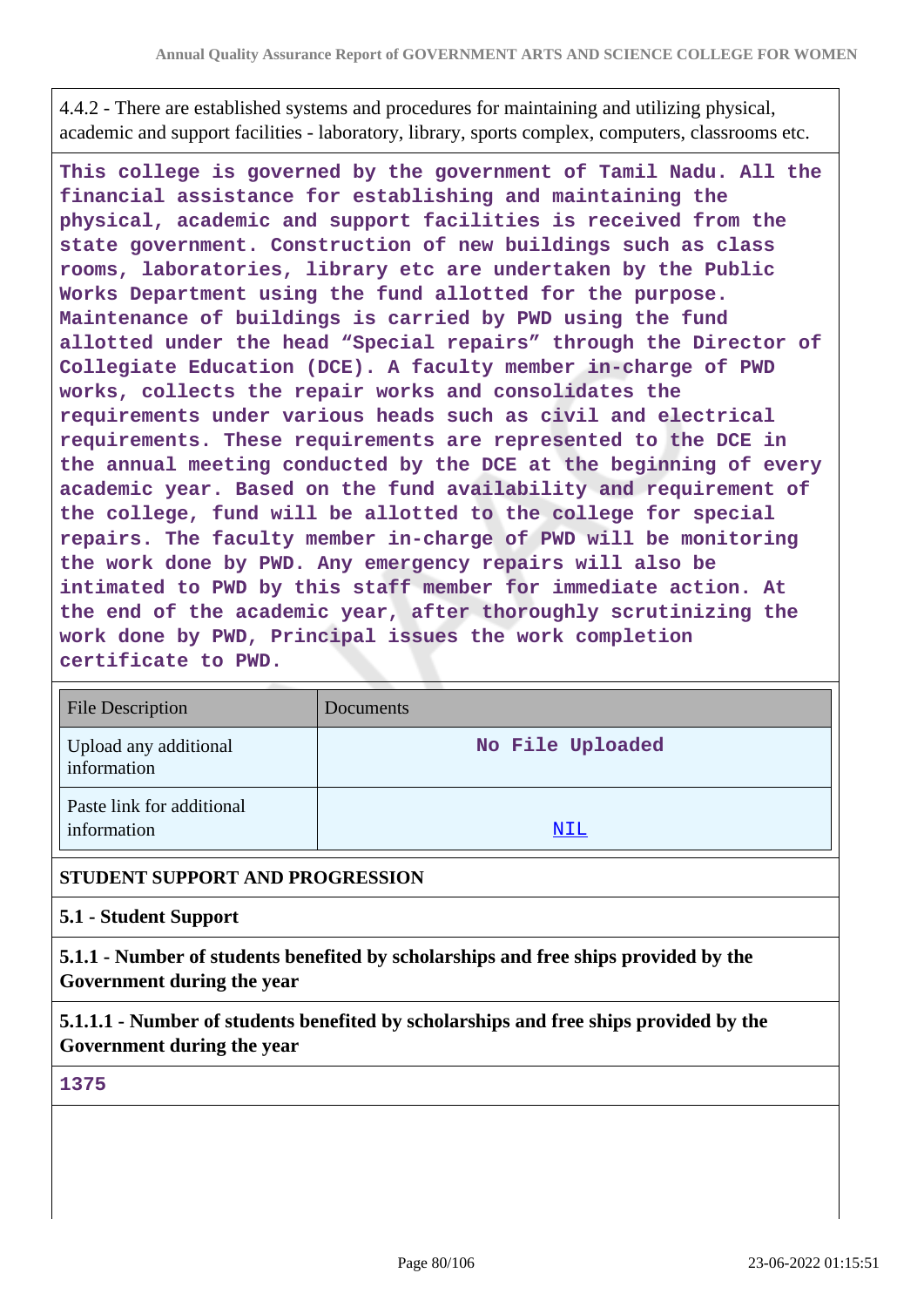| <b>File Description</b>                                                                                                         | Documents        |
|---------------------------------------------------------------------------------------------------------------------------------|------------------|
| Upload self attested letter with<br>the list of students sanctioned<br>scholarship                                              | View File        |
| Upload any additional<br>information                                                                                            | No File Uploaded |
| Number of students benefited<br>by scholarships and free ships<br>provided by the Government<br>during the year (Data Template) | View File        |

**5.1.2 - Number of students benefitted by scholarships, free ships etc. provided by the institution / non- government agencies during the year**

# **5.1.2.1 - Total number of students benefited by scholarships, free ships, etc provided by the institution / non- government agencies during the year**

| m. |        |        |  |
|----|--------|--------|--|
|    |        |        |  |
|    |        |        |  |
|    | $\sim$ | $\sim$ |  |
|    |        |        |  |

| Documents                                                                                                                                                                                                              |                          |
|------------------------------------------------------------------------------------------------------------------------------------------------------------------------------------------------------------------------|--------------------------|
|                                                                                                                                                                                                                        |                          |
| No File Uploaded                                                                                                                                                                                                       |                          |
| View File                                                                                                                                                                                                              |                          |
| 5.1.3 - Capacity building and skills<br>enhancement initiatives taken by the<br>institution include the following: Soft skills<br>Language and communication skills Life<br>skills (Yoga, physical fitness, health and | C. 2 of the above        |
| Documents                                                                                                                                                                                                              |                          |
|                                                                                                                                                                                                                        | http://www.gascwbgr.org/ |
| No File Uploaded                                                                                                                                                                                                       |                          |
| View File                                                                                                                                                                                                              |                          |
|                                                                                                                                                                                                                        |                          |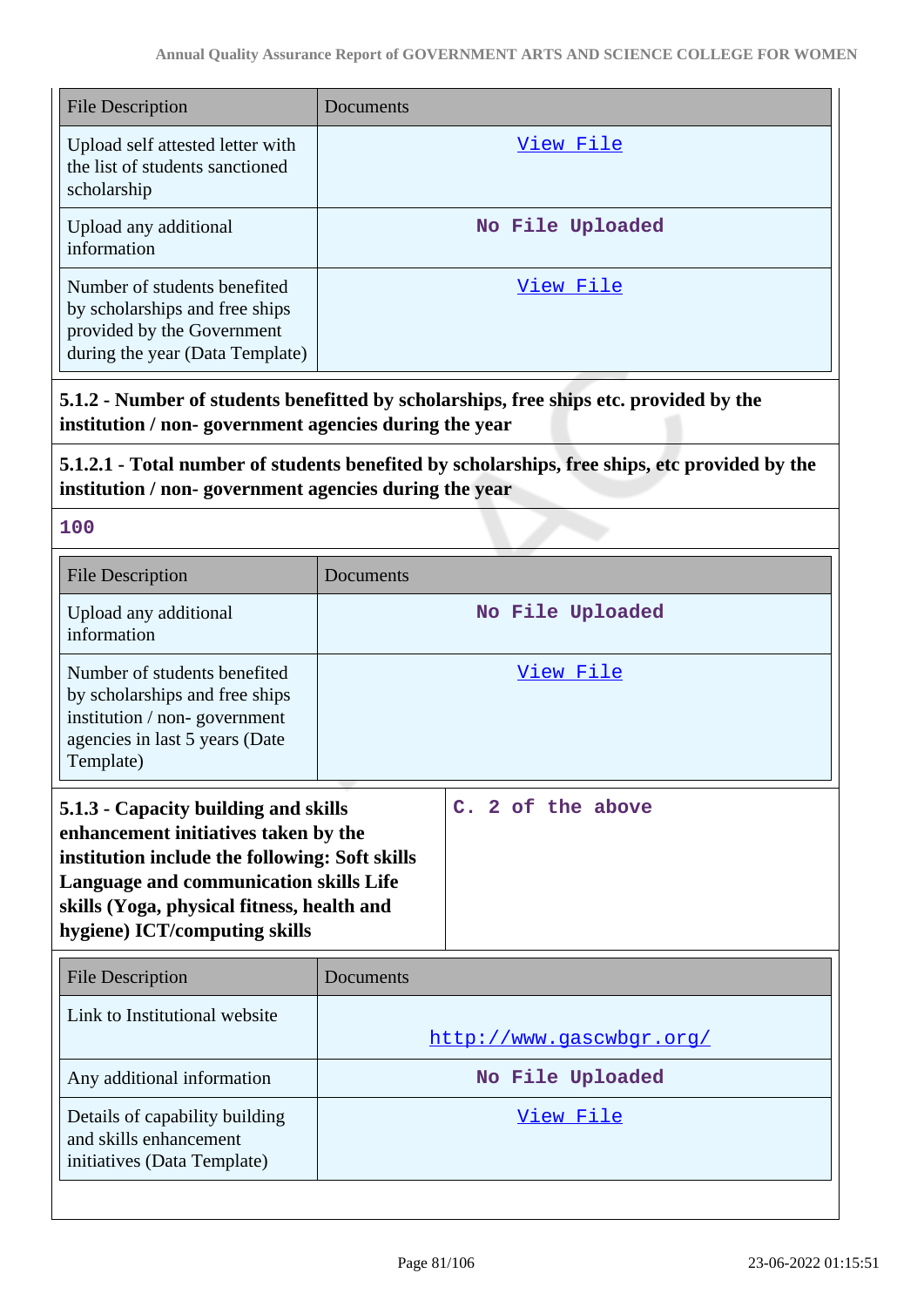# **5.1.4 - Number of students benefitted by guidance for competitive examinations and career counseling offered by the institution during the year**

### **100**

**5.1.4.1 - Number of students benefitted by guidance for competitive examinations and career counseling offered by the institution during the year**

### **100**

| <b>File Description</b>                                                                                                                                                                                                                                                                                                                                                                                                                             | Documents           |
|-----------------------------------------------------------------------------------------------------------------------------------------------------------------------------------------------------------------------------------------------------------------------------------------------------------------------------------------------------------------------------------------------------------------------------------------------------|---------------------|
| Any additional information                                                                                                                                                                                                                                                                                                                                                                                                                          | No File Uploaded    |
| Number of students benefited<br>by guidance for competitive<br>examinations and career<br>counseling during the year<br>(Data Template)                                                                                                                                                                                                                                                                                                             | View File           |
| 5.1.5 - The Institution has a transparent<br>mechanism for timely redressal of student<br>grievances including sexual harassment and<br>ragging cases Implementation of guidelines<br>of statutory/regulatory bodies Organization<br>wide awareness and undertakings on policies<br>with zero tolerance Mechanisms for<br>submission of online/offline students'<br>grievances Timely redressal of the grievances<br>through appropriate committees | A. All of the above |

| <b>File Description</b>                                                                                                                  | Documents        |
|------------------------------------------------------------------------------------------------------------------------------------------|------------------|
| Minutes of the meetings of<br>student redressal committee,<br>prevention of sexual harassment<br>committee and Anti Ragging<br>committee | View File        |
| Upload any additional<br>information                                                                                                     | No File Uploaded |
| Details of student grievances<br>including sexual harassment<br>and ragging cases                                                        | View File        |
| <b>5.2 - Student Progression</b>                                                                                                         |                  |
| 5.2.1 - Number of placement of outgoing students during the year                                                                         |                  |

## **5.2.1.1 - Number of outgoing students placed during the year**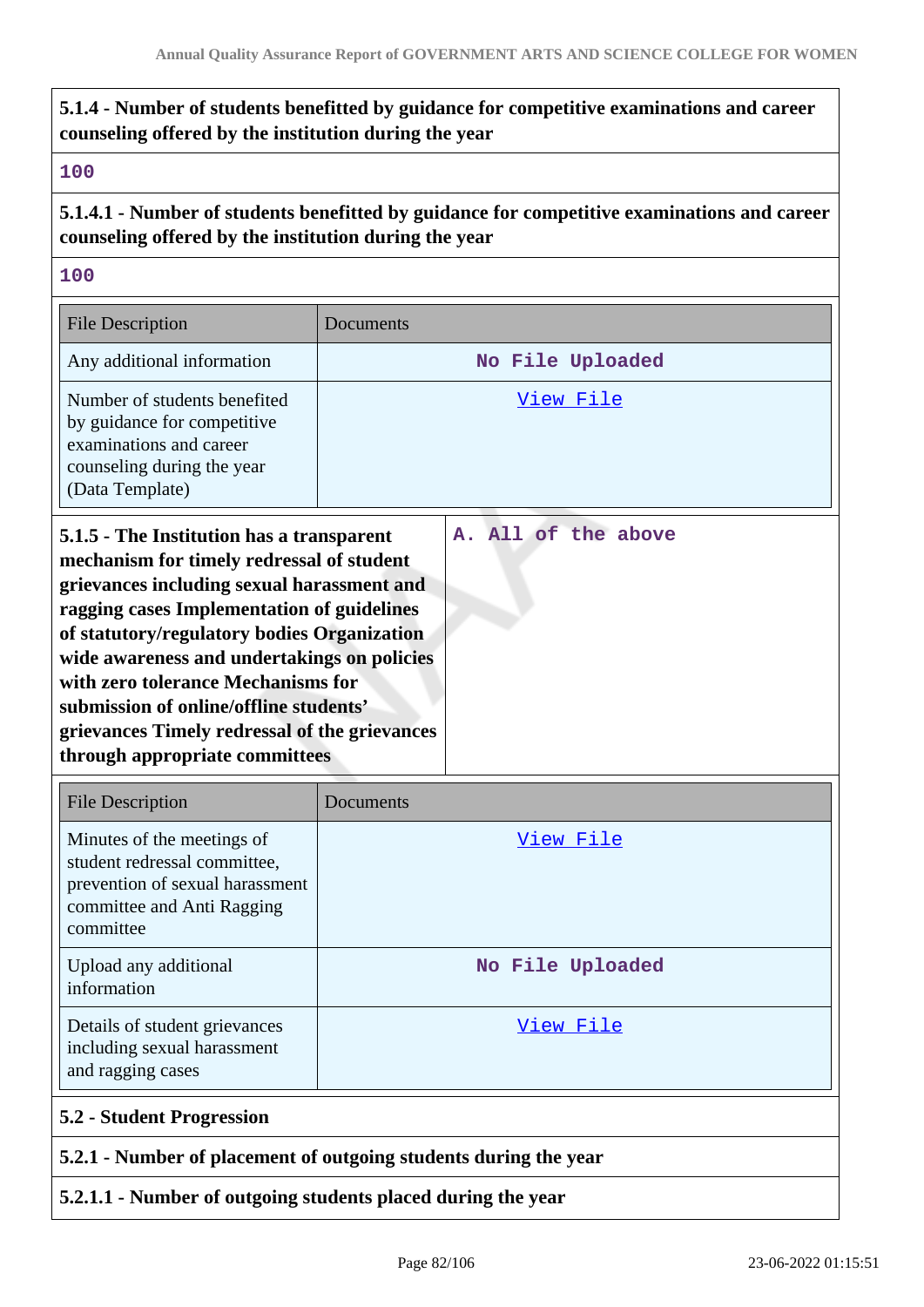| 176                                                             |                  |
|-----------------------------------------------------------------|------------------|
| <b>File Description</b>                                         | Documents        |
| Self-attested list of students<br>placed                        | View File        |
| Upload any additional<br>information                            | No File Uploaded |
| Details of student placement<br>during the year (Data Template) | View File        |

# **5.2.2 - Number of students progressing to higher education during the year**

# **5.2.2.1 - Number of outgoing student progression to higher education**

**68**

| <b>File Description</b>                               | Documents        |
|-------------------------------------------------------|------------------|
| Upload supporting data for<br>student/alumni          | No File Uploaded |
| Any additional information                            | No File Uploaded |
| Details of student progression<br>to higher education | View File        |

# **5.2.3 - Number of students qualifying in state/national/ international level examinations during the year (eg: JAM/CLAT/GATE/ GMAT/CAT/GRE/ TOEFL/ Civil Services/State government examinations)**

**5.2.3.1 - Number of students qualifying in state/ national/ international level examinations (eg: JAM/CLAT/NET/ SLET/ GATE/ GMAT/CAT/GRE/ TOEFL/ Civil Services/ State government examinations) during the year**

**2**

| <b>File Description</b>                                                                                                   | Documents        |
|---------------------------------------------------------------------------------------------------------------------------|------------------|
| Upload supporting data for the<br>same                                                                                    | View File        |
| Any additional information                                                                                                | No File Uploaded |
| Number of students qualifying<br>in state/national/international<br>level examinations during the<br>year (Data Template) | View File        |

# **5.3 - Student Participation and Activities**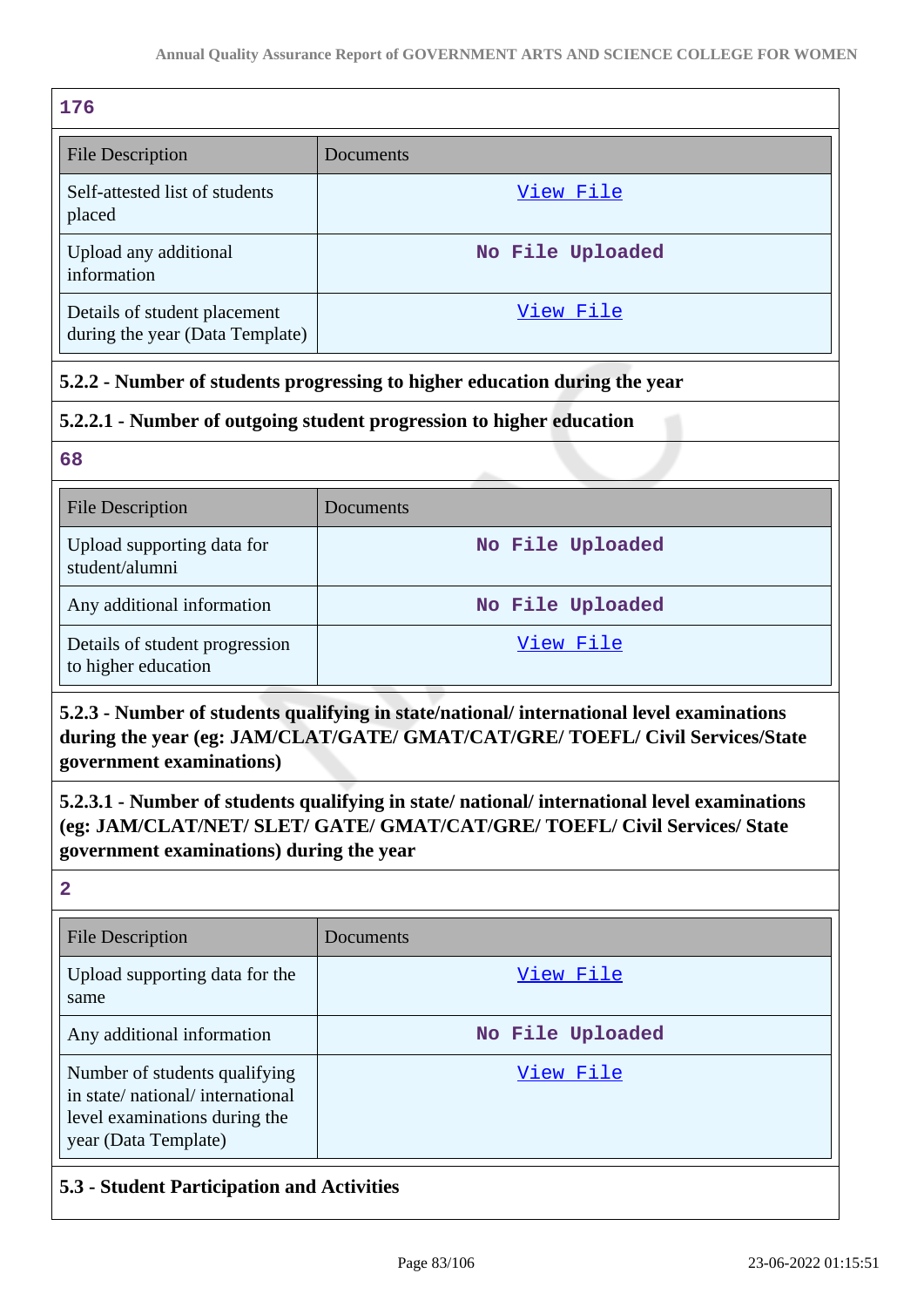**5.3.1 - Number of awards/medals for outstanding performance in sports/cultural activities at university/state/national / international level (award for a team event should be counted as one) during the year**

**5.3.1.1 - Number of awards/medals for outstanding performance in sports/cultural activities at university/state/ national / international level (award for a team event should be counted as one) during the year.**

**0**

| <b>File Description</b>                                                                                                                                                                | Documents        |
|----------------------------------------------------------------------------------------------------------------------------------------------------------------------------------------|------------------|
| e-copies of award letters and<br>certificates                                                                                                                                          | No File Uploaded |
| Any additional information                                                                                                                                                             | No File Uploaded |
| Number of awards/medals for<br>outstanding performance in<br>sports/cultural activities at univ<br>ersity/state/national/international<br>1 level (During the year) (Data<br>Template) | View File        |

5.3.2 - Institution facilitates students' representation and engagement in various administrative, cocurricular and extracurricular activities (student council/ students representation on various bodies as per established processes and norms )

**The college has active student council that participates effectively in various committees of the institution. The council members are elected democratically by conducting election. The nominations are called for.**

**Students are elected for the following posts :**

**Student President, Student Vice President, Secretary, Treasurer, Sports Secretary, NSS Secretary, YRC Secretary, Fine Arts Secretary and Secretaries of various departments.**

**Student council participates in the following activities:**

- **1. Celebrates Independence Day, Republic Day, teacher's day, fresher's day, Pongal, Ayudapooja, farewell day.**
- **2. They play a vital role in maintaining discipline, cleanliness and environmental friendly campus of the college.**
- **3. They involve themselves in organizing charitable activities, educational and recreational activities for the betterment of the students.**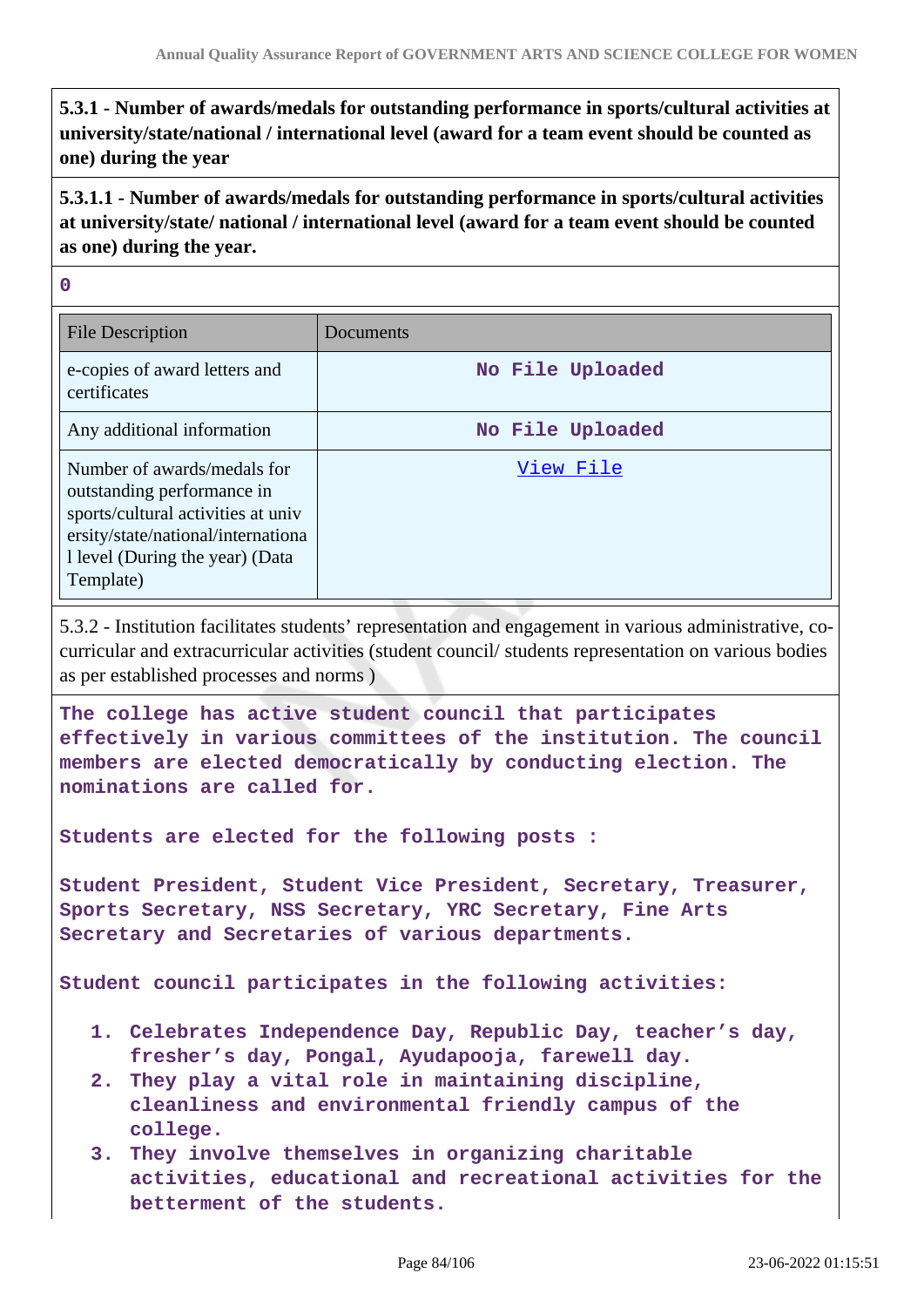- **4. They act as a bridge between students and teachers by voicing out their grievances, interests and ideas. They express their views and raise opinions in a democratic spirit.**
- **5. They shoulder the huge responsibility of smooth running of college functions such as college day, sports day, fine arts day, muthamizh vizha etc.**

**Students are actively associated with anti ragging committee, sports committee, cultural committee.**

| <b>File Description</b>                  | <b>Documents</b> |
|------------------------------------------|------------------|
| Paste link for additional<br>information | NIL              |
| Upload any additional<br>information     | No File Uploaded |

**5.3.3 - Number of sports and cultural events/competitions in which students of the Institution participated during the year (organized by the institution/other institutions)**

**5.3.3.1 - Number of sports and cultural events/competitions in which students of the Institution participated during the year**

#### **0**

| <b>File Description</b>                                                                                                                                                                                | Documents        |
|--------------------------------------------------------------------------------------------------------------------------------------------------------------------------------------------------------|------------------|
| Report of the event                                                                                                                                                                                    | No File Uploaded |
| Upload any additional<br>information                                                                                                                                                                   | No File Uploaded |
| Number of sports and cultural<br>events/competitions in which<br>students of the Institution<br>participated during the year<br>(organized by the<br>institution/other institutions<br>(Data Template) | View File        |

#### **5.4 - Alumni Engagement**

5.4.1 - There is a registered Alumni Association that contributes significantly to the development of the institution through financial and/or other support services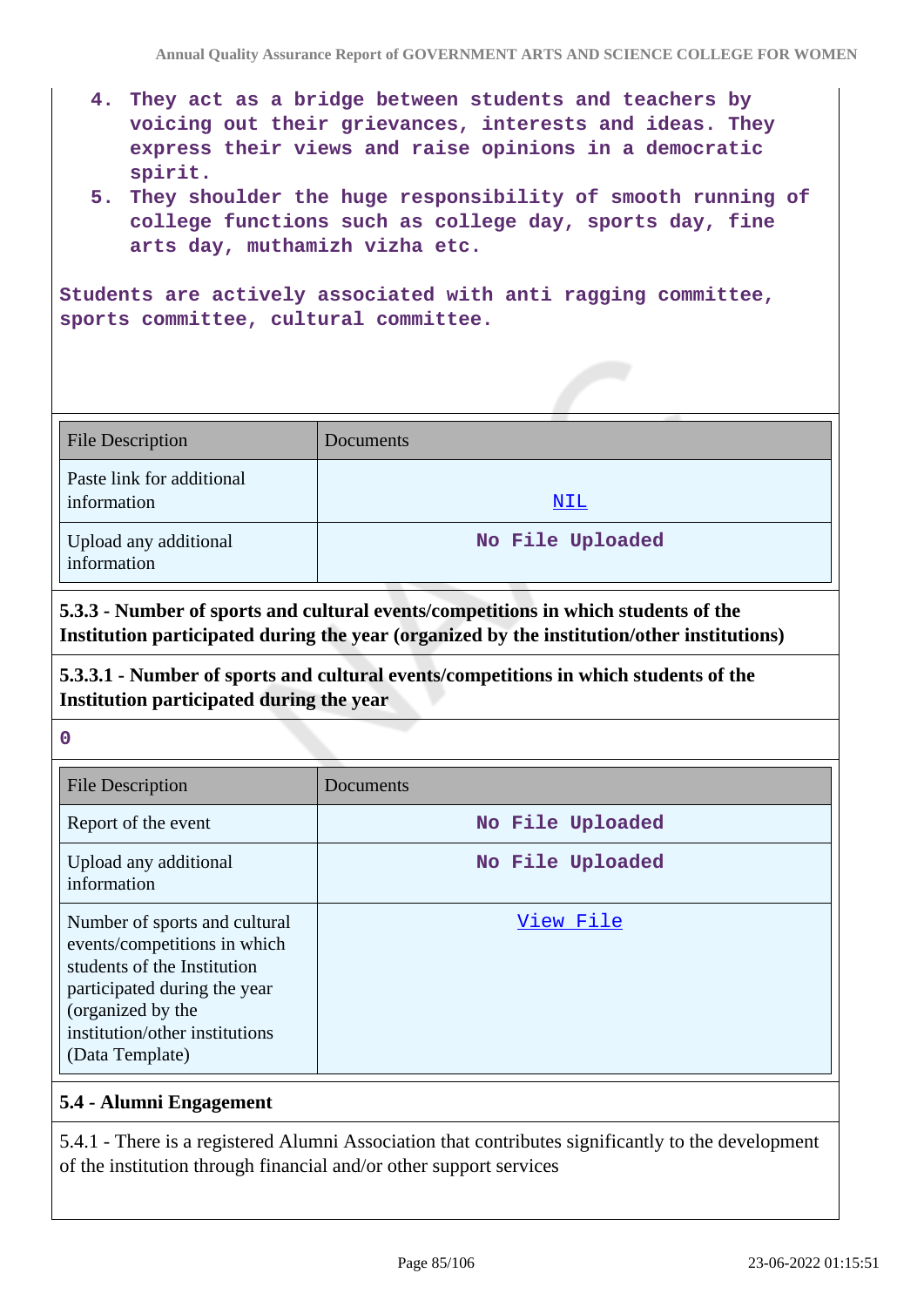**Alumni meeting is organized periodically to collect the feedback which is used for further development of the college based on their suggestions several PG and M.Phil programmes are started in this college.**

 **Our faculty members keep connected with our Alumni who are placed in various companies and institutions. They communicate the details of job vacancies available in their work places and help our students' to get placement. We honour our Alumni who have secured University Rank with cash price. The gold medalist of the University is honoured with gold coin in association with lions club of Barugur.**

 **The subscription collected from the Alumni is used by the college to meet out the expenses of some of the activities which are essential for the smooth functioning of the college. This fund is used for appointing teaching and nonteaching staff members on ad hoc basis. Our Alumni readily contribute for some of the expenses incurred for conducting convocation by our college..**

**`Thus our Alumni contribute a lot physically and financially for the development of our college.**

| <b>File Description</b>                                                                                                  | Documents |                       |
|--------------------------------------------------------------------------------------------------------------------------|-----------|-----------------------|
| Paste link for additional<br>information                                                                                 |           | <u>nil</u>            |
| Upload any additional<br>information                                                                                     |           | No File Uploaded      |
| 5.4.2 - Alumni contribution during the year<br>(INR in Lakhs)                                                            |           | $E.$ $\langle$ 1Lakhs |
| <b>File Description</b>                                                                                                  | Documents |                       |
| Upload any additional<br>information                                                                                     |           | No File Uploaded      |
| <b>GOVERNANCE, LEADERSHIP AND MANAGEMENT</b>                                                                             |           |                       |
| 6.1 - Institutional Vision and Leadership                                                                                |           |                       |
| 6.1.1 - The governance of the institution is reflective of and in tune with the vision and mission of<br>the institution |           |                       |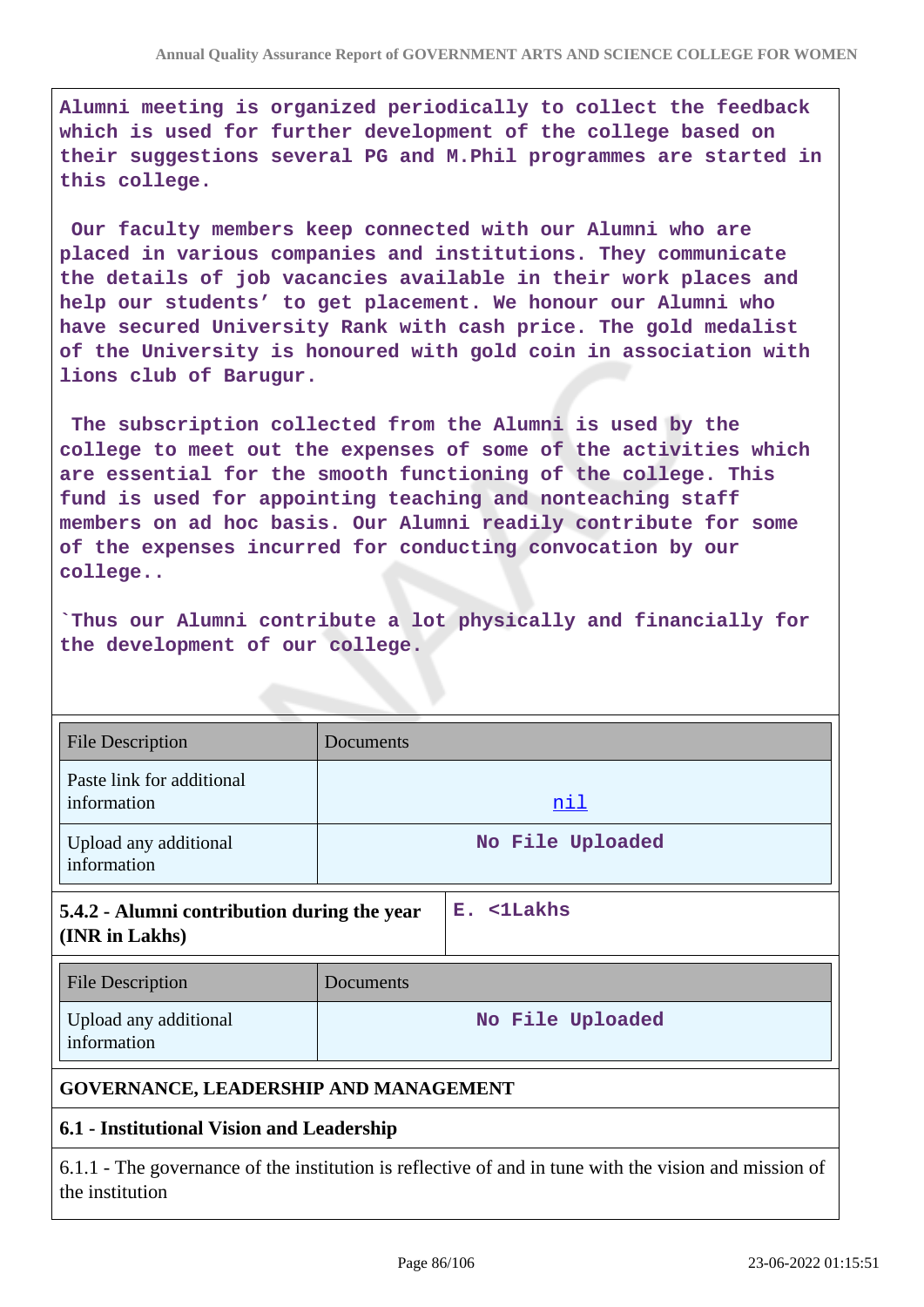**Alumni meeting is organized periodically to collect the feedback which is used for further development of the college based on their suggestions several PG and M.Phil programmes are started in this college.**

**Our faculty members keep connected with our Alumni who are placed in various companies and institutions. They communicate the details of job vacancies available in their work places and help our students' to get placement. We honour our Alumni who have secured University Rank with cash price. The gold medalist of the University is honoured with gold coin in association with lions club of Barugur.**

**The subscription collected from the Alumni is used by the college to meet out the expenses of some of the activities which are essential for the smooth functioning of the college. This fund is used for appointing teaching and nonteaching staff members on ad hoc basis. Our Alumni readily contribute for some of the expenses incurred for conducting convocation by our college..**

**`Thus our Alumni contribute a lot physically and financially for the development of our college.**

| <b>File Description</b>                  | Documents        |
|------------------------------------------|------------------|
| Paste link for additional<br>information | NIL              |
| Upload any additional<br>information     | No File Uploaded |

6.1.2 - The effective leadership is visible in various institutional practices such as decentralization and participative management.

**Girls from nearby areas such as Tirupattur, Vaniyambadi and Krishnagiri(surrounding Villages) consider this college as a boom for their higher education. Every department has an association and in which the students are responsible for the conduct of various programmes. On such occasions the faculties act as facilitators, it is our students , who lead the team. The students organize the functions from A-Z. The Principal coordinates the team by giving guidance, whenever and wherever required. So the power is decentralized. The heads of the department in consultation with their staff members and students run their departments. This scenario serves as a role model for**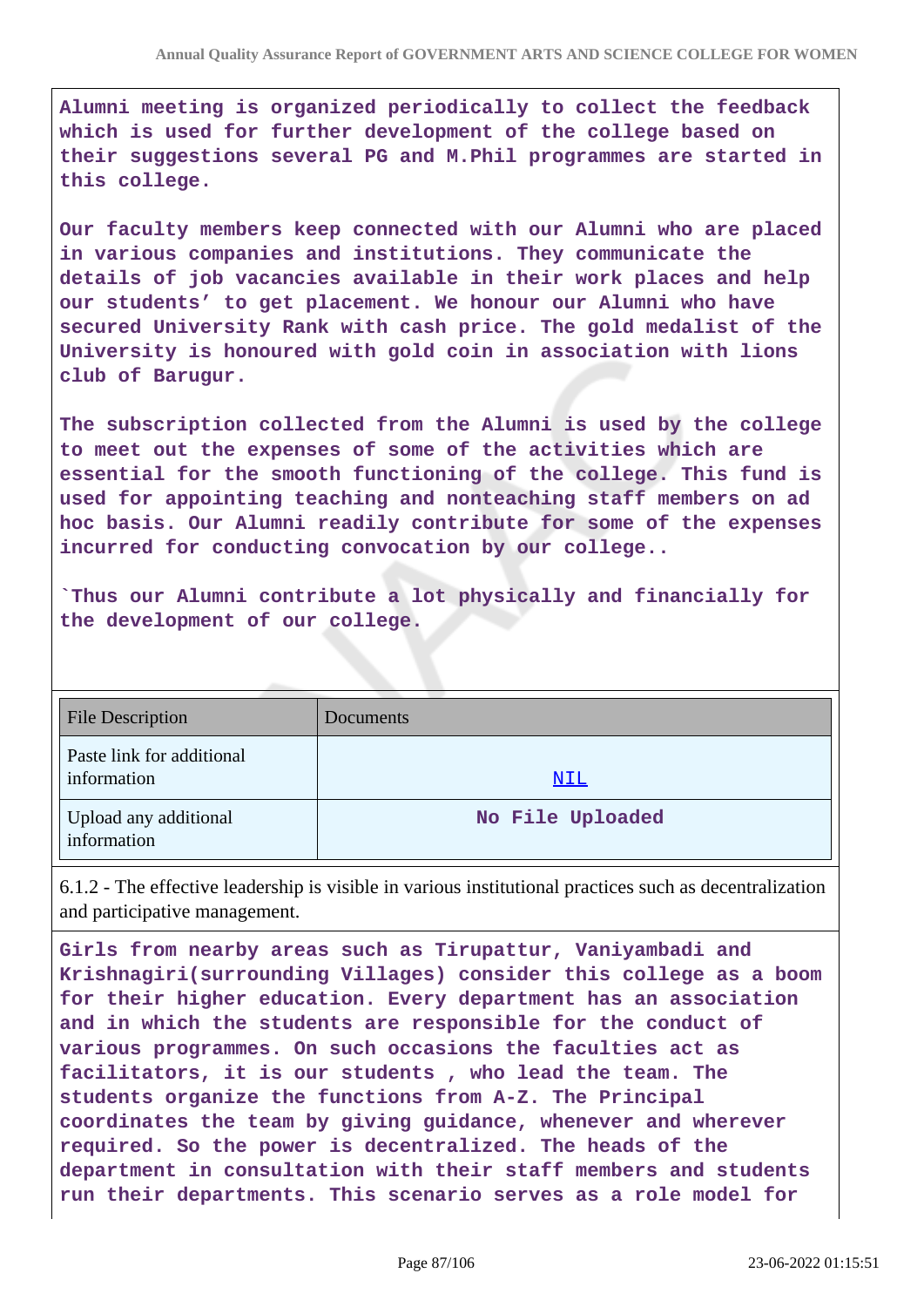**the students. Thus they don't behave in monopoly/dictatorship. They trust and practice leadership. The college provides various platform for exhibiting their skills and potential from their inner-within and help them to emerge as true leaders. They approach the society with empathy. They are bold, courageous, friendly, helping other and above all very caring and affectionate. However due to unprecedented pandemic situation and SOP functions could not be conducted as per the plan.**

| <b>File Description</b>                  | Documents        |
|------------------------------------------|------------------|
| Paste link for additional<br>information | <u>NIL</u>       |
| Upload any additional<br>information     | No File Uploaded |

## **6.2 - Strategy Development and Deployment**

6.2.1 - The institutional Strategic/ perspective plan is effectively deployed

**"Strategy is not the consequence of planning, but the opposite; is the starting point"**

**In line with above quotation of Henry Mintzberg, College council always decides on its strategy in synchronization with vision, mission and objectives of the institution.In the academic year 2020-2021, due to pandemic situation and consequent continuous lockdown normal teaching and learning process could not take place. In order to cope up with the situation, it has been planned strategically to conduct online classes and ensure uninterrupted teaching learning process. For this purpose the following plans were effectively deployed.**

- **Faculty members were trained to conduct online by using Gnomio-Moodle,Google Class room,Zoom meet,Webex,etc.**
- **Staff members were also trained to develop e\_content using OBS,Screen Castify,etc.**
- **Students were also encouraged and trained to attend the online classes without any hiccup**
- **Staff members were trained to conduct online examination**
- **Students were trained to attend online examination.**  $\Omega$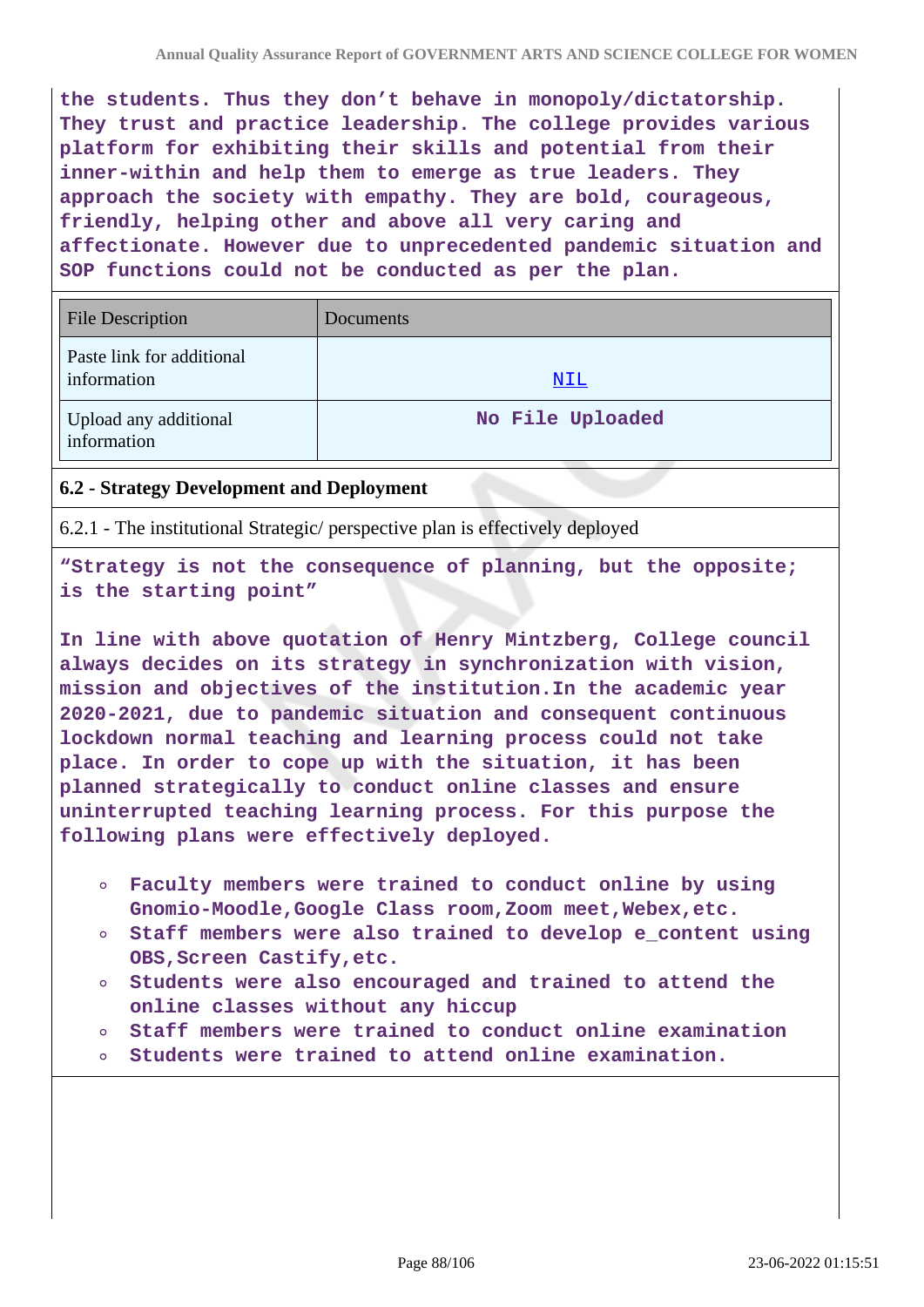| <b>File Description</b>                                   | Documents        |
|-----------------------------------------------------------|------------------|
| Strategic Plan and deployment<br>documents on the website | View File        |
| Paste link for additional<br>information                  | nil              |
| Upload any additional<br>information                      | No File Uploaded |

6.2.2 - The functioning of the institutional bodies is effective and efficient as visible from policies, administrative setup, appointment and service rules, procedures, etc.

**As the college is a government college, Higher education Secretary is the top most official. For arts and science colleges directions are given by him through the Director of Collegiate Education who in turn gives directions to the Regional Joint Directors. Regional Joint Directors have direct control over the colleges in the region. Accordingly, Regional Joint Director is the immediate superior to the Principal.**

**Principal is the top most authority at the College level. Principal takes vital decisions in consultation with the advisory council, which comprises all the heads of the departments. Final approval of Academic calendar, conduct of various programmes, formation of various committees and all the other vital decisions are taken in the council after deliberate discussion. Heads of the Departments look after the academic activities of the department concerned. They also look after admission process along with the department faculty members. For every class there is a tutor to guide and counsel the students. These tutors apart from regular academic activities guide and counsel the students.**

**Various committees such as Admission committee, Academic Calendar Committee, Grievance redressal committee, Anti-ragging committee, sports committee, Anti ragging and Sexual harassment committee are formed to carry out different functions effectively**

| <b>File Description</b>                          | <b>Documents</b>                 |
|--------------------------------------------------|----------------------------------|
| Paste link for additional<br>information         | NIL                              |
| Link to Organogram of the<br>institution webpage | http://www.qascwbqr.org/cri6.php |
| Upload any additional<br>information             | No File Uploaded                 |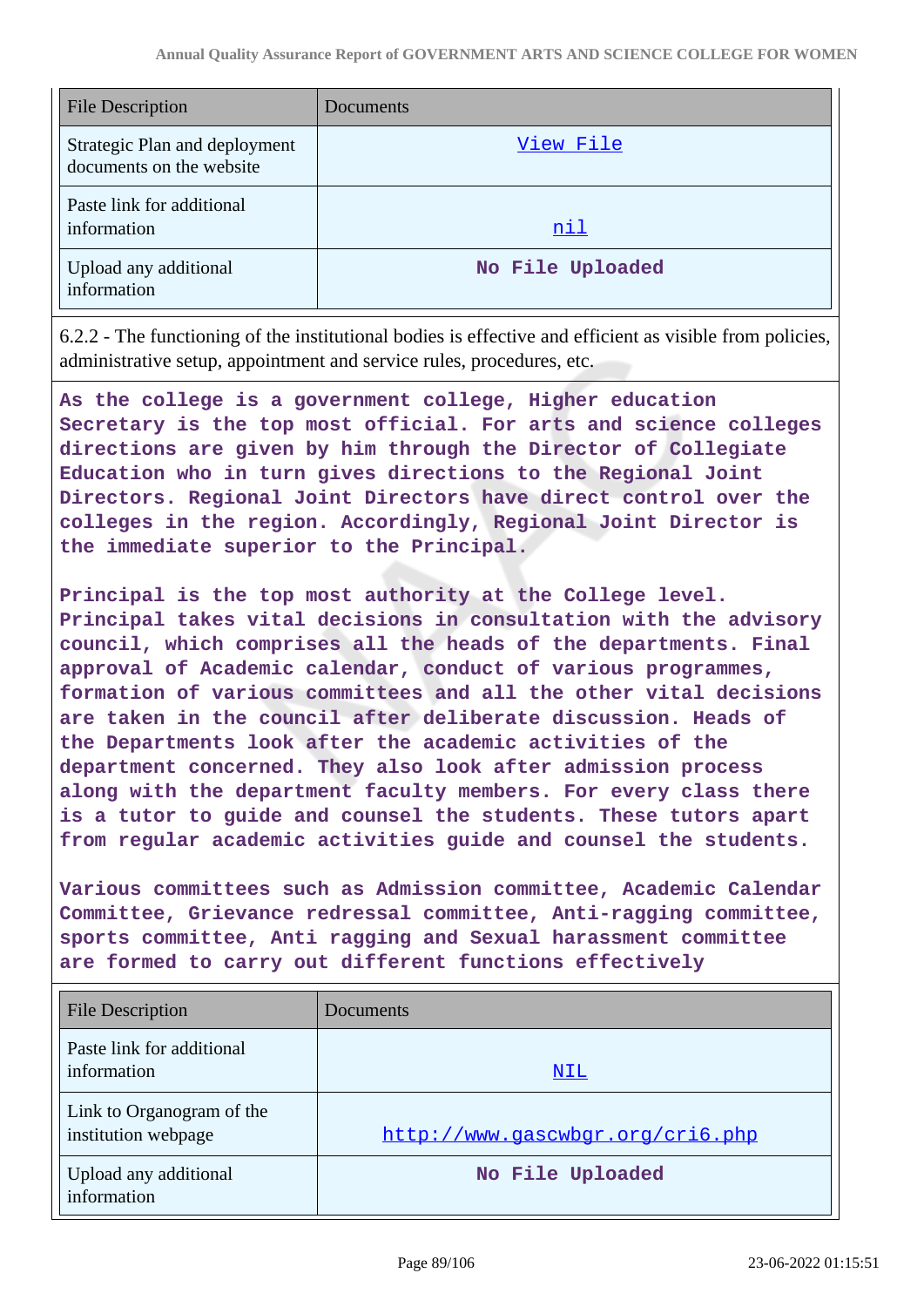| 6.2.3 - Implementation of e-governance in<br>areas of operation Administration Finance<br>and Accounts Student Admission and<br><b>Support Examination</b> |           | B. Any 3 of the above |
|------------------------------------------------------------------------------------------------------------------------------------------------------------|-----------|-----------------------|
| <b>File Description</b>                                                                                                                                    | Documents |                       |
| <b>ERP</b> (Enterprise Resource)<br>Planning)Document                                                                                                      |           | View File             |
| Screen shots of user inter faces                                                                                                                           |           | <u>View File</u>      |
| Any additional information                                                                                                                                 |           | No File Uploaded      |
| Details of implementation of e-<br>governance in areas of<br>operation, Administration<br>etc(Data Template)                                               |           | View File             |

### **6.3 - Faculty Empowerment Strategies**

6.3.1 - The institution has effective welfare measures for teaching and non- teaching staff

**Ours is a Government College run by the State Government of Tamil Nadu. Government of Tamil Nadu has implemented various welfare measures and schemes to tis employees to encourage their performance. All the welfare measures and schemes of the Government of Tamil Nadu are implemented in this College. All the employees are covered under either general provident fund scheme or contributory pension scheme to take care of their retired life. Apart from this there are various leave facilities such as CL, earned leave, medical leave, unearned leave on private affairs, leave on loss of pay etc., to meet the requirements of the employees on per their necessity. At present, women are offered maternity leave for 12 months by the State Government understanding the importance of health care of the new born. Medical expenses of the employees and their family members are taken care of by health insurance scheme. Family benefit fund and Staff benefit fund are available to the employees. Interest free festival advance, encashment of earned leave, PF advance etc., are some other financial benefits extended to the employees. These are the common welfare measures available for both teaching and non-teaching staff working in the college.**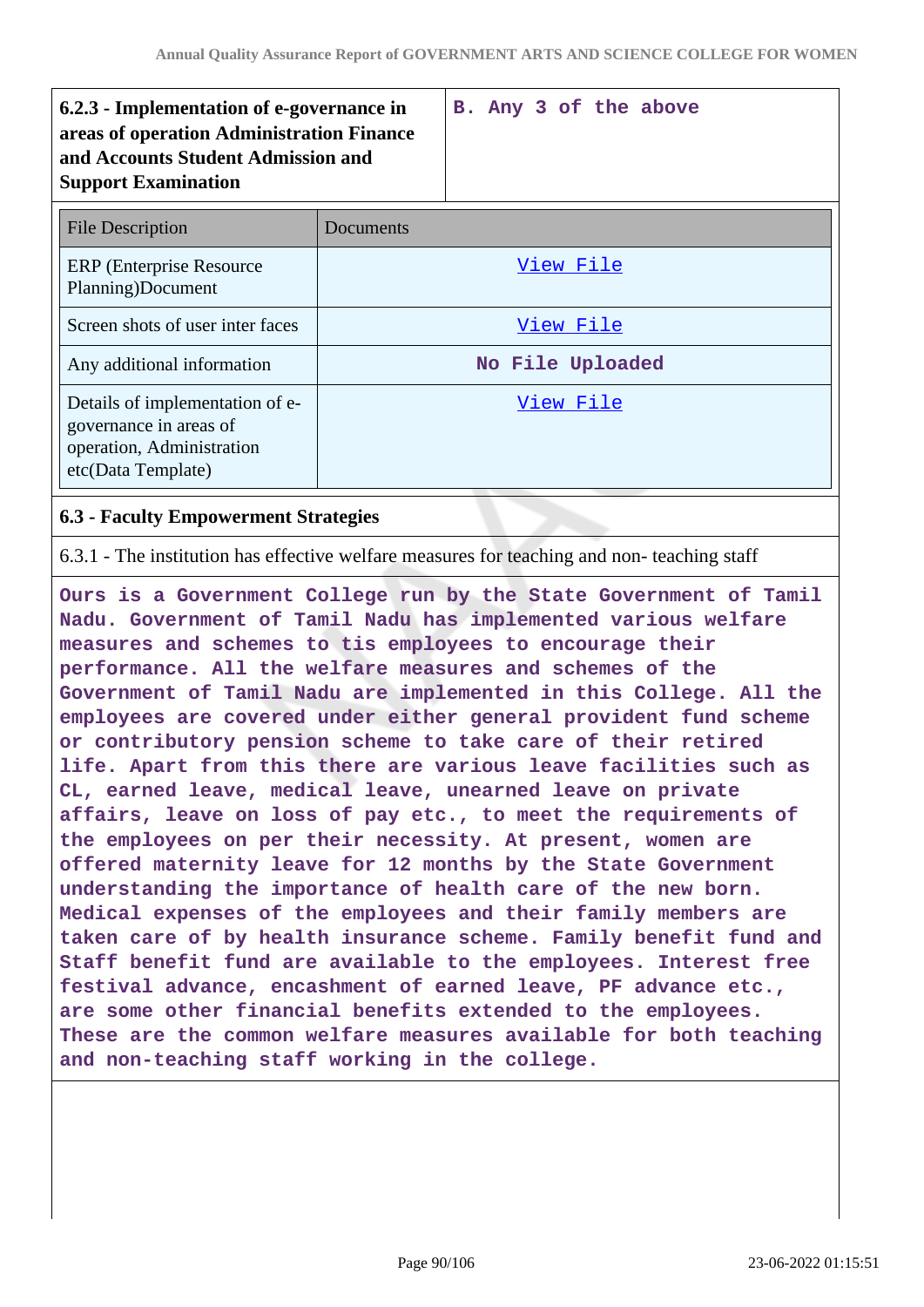| <b>File Description</b>                  | Documents        |
|------------------------------------------|------------------|
| Paste link for additional<br>information | NIL              |
| Upload any additional<br>information     | No File Uploaded |

**6.3.2 - Number of teachers provided with financial support to attend conferences/ workshops and towards membership fee of professional bodies during the year**

**6.3.2.1 - Number of teachers provided with financial support to attend conferences/workshops and towards membership fee of professional bodies during the year**

**0**

| <b>File Description</b>                                                                                                          | Documents        |
|----------------------------------------------------------------------------------------------------------------------------------|------------------|
| Upload any additional<br>information                                                                                             | No File Uploaded |
| Details of teachers provided<br>with financial support to attend<br>conference, workshops etc<br>during the year (Data Template) | View File        |

**6.3.3 - Number of professional development /administrative training programs organized by the institution for teaching and non-teaching staff during the year**

**6.3.3.1 - Total number of professional development /administrative training Programmes organized by the institution for teaching and non teaching staff during the year**

**5**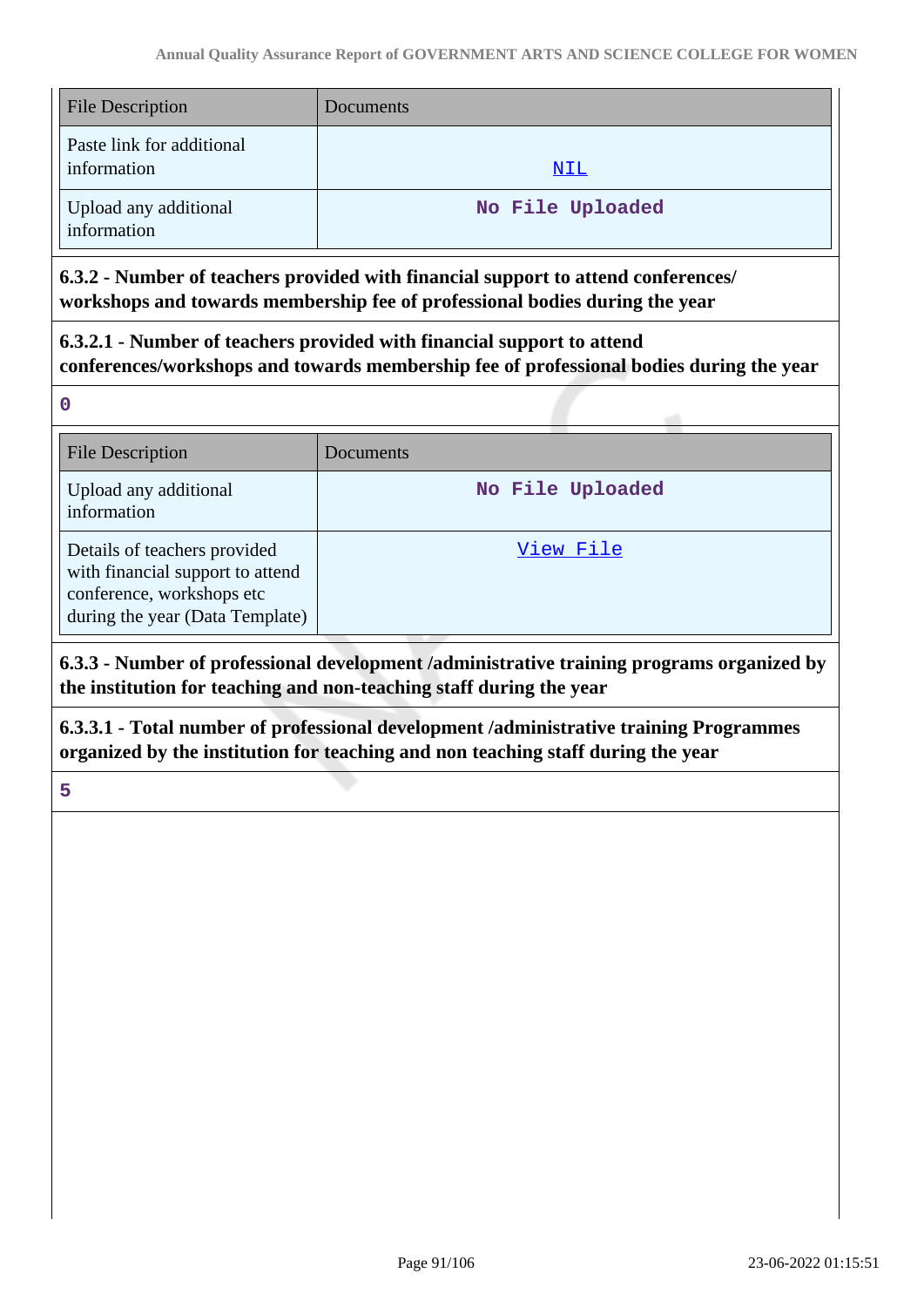| <b>File Description</b>                                                                                                                                                 | Documents        |
|-------------------------------------------------------------------------------------------------------------------------------------------------------------------------|------------------|
| Reports of the Human Resource<br><b>Development Centres</b><br>(UGCASC or other relevant<br>centres).                                                                   | View File        |
| <b>Reports of Academic Staff</b><br>College or similar centers                                                                                                          | <u>View File</u> |
| Upload any additional<br>information                                                                                                                                    | No File Uploaded |
| Details of professional<br>development / administrative<br>training Programmes organized<br>by the University for teaching<br>and non teaching staff (Data<br>Template) | View File        |

**6.3.4 - Number of teachers undergoing online/face-to-face Faculty development Programmes (FDP) during the year (Professional Development Programmes, Orientation / Induction Programmes, Refresher Course, Short Term Course etc.)**

**6.3.4.1 - Total number of teachers attending professional development Programmes viz., Orientation / Induction Programme, Refresher Course, Short Term Course during the year**

**5**

| <b>File Description</b>                                                                                    | Documents        |
|------------------------------------------------------------------------------------------------------------|------------------|
| <b>IQAC</b> report summary                                                                                 | View File        |
| Reports of the Human Resource<br><b>Development Centres</b><br>(UGCASC or other relevant<br>centers)       | No File Uploaded |
| Upload any additional<br>information                                                                       | No File Uploaded |
| Details of teachers attending<br>professional development<br>programmes during the year<br>(Data Template) | View File        |

6.3.5 - Institutions Performance Appraisal System for teaching and non- teaching staff

**Annual self appraisal of the teaching faculty is mandatory in Government colleges. The protocol of the Government /UGC is applied for the career advancement of teaching staff. The self appraisal report is prepared by each and every faculty member and**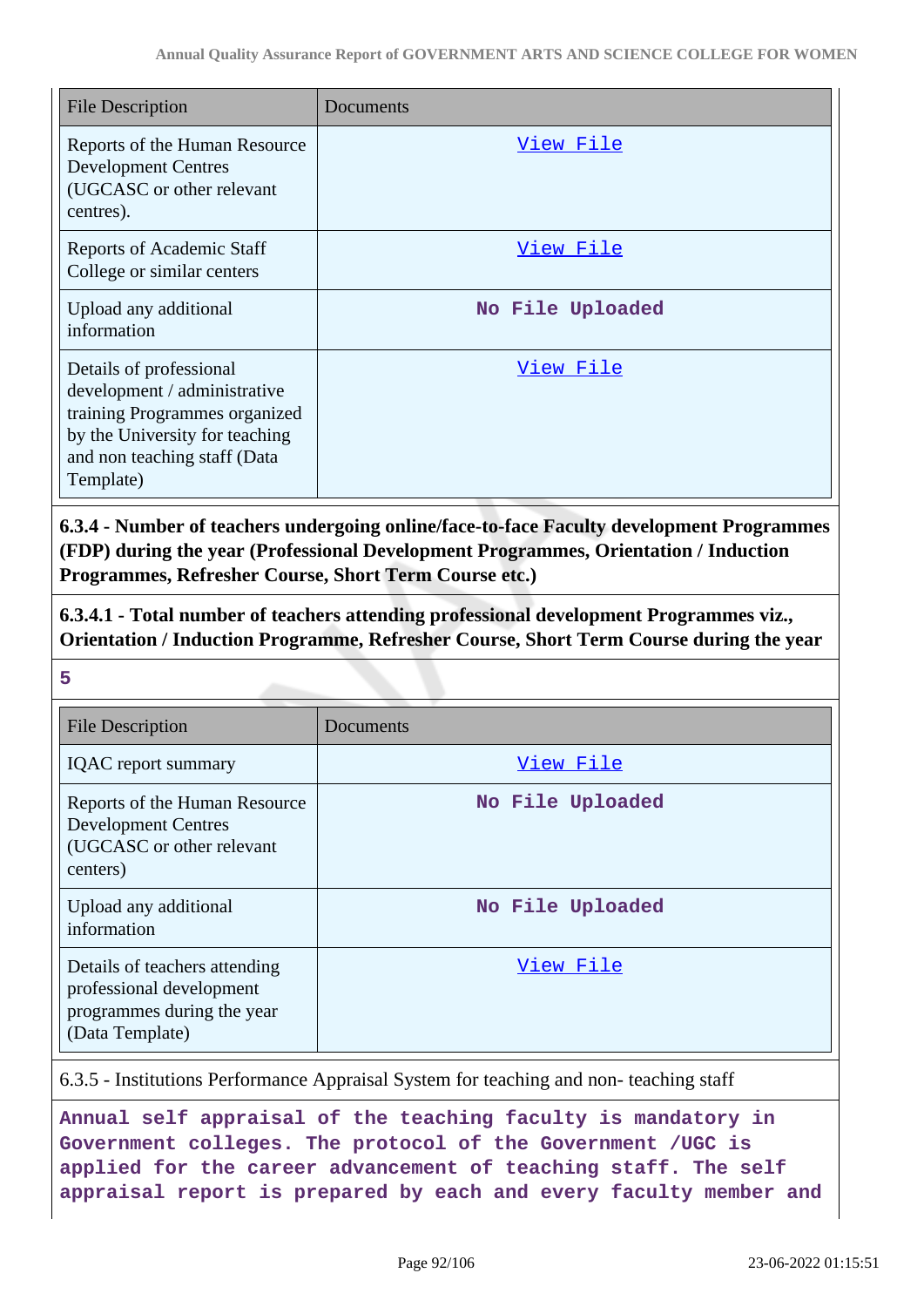**then endorsed by the respective departmental heads and the principal. The appraisal encompasses their research activities and the roles played within and outside the college across academic, administrative and professional functions. The final report is evaluated along with the observations of the College Principal and the external faculty. The remarks of the final recommended report are submitted to the Directorate of college education.**

**Every semester, the Principal and Heads of Department review the students' mark register which helps them to plan activities and resources for uplifting the performance of students. Students also provide valuable feedback regarding faculty. Our College encourages and organizes Faculty Development Programmes to enhance the professional skills of the faculty members. The College administration also permits the faculty members to attend various orientation programmes, workshops and seminars for their higher studies. Ample guidance and facilities are provided to the staff members apart from granting OD to those who wish to participate and present papers outside the college.**

| <b>File Description</b>                  | Documents        |
|------------------------------------------|------------------|
| Paste link for additional<br>information | <u>NIL</u>       |
| Upload any additional<br>information     | No File Uploaded |

#### **6.4 - Financial Management and Resource Mobilization**

6.4.1 - Institution conducts internal and external financial audits regularly Enumerate the various internal and external financial audits carried out during the year with the mechanism for settling audit objections within a maximum of 200 words

**College day to day administration is looked after by the Principal as per the guidelines and procedures designed by the higher education department of the government of Tamilnadu. Funds are also provided by the State government. Therefore periodical financial audits are conducted by the Regional Joint Director of Collegiate Education office and the Director of Collegiate Office staff. Clarifications are also sought from the college office. Bursar, senior most administrative staff who is well versed with the establishment rules is the financial officer at the college level. Financial decisions are taken jointly by the bursar and the principal with in the framework prescribed by the higher education department. Recording of transactions are monitored by the bursar. Bills are passed after thorough scrutiny and the**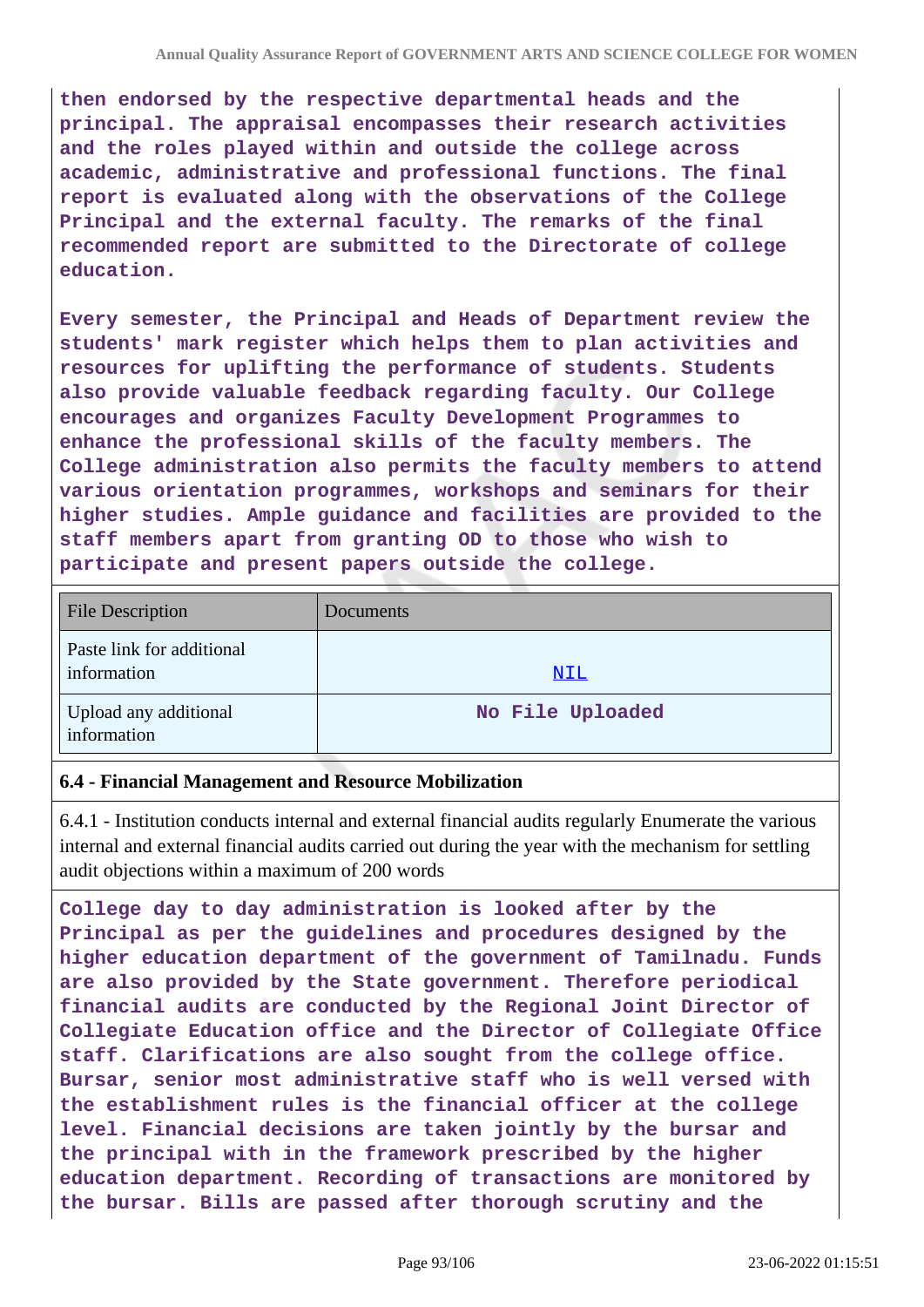**signature of the office superintendent, bursar and the principal. Hence there is three fold internal checking system for every transaction. Inventories are monitored through internal audit by the teaching staff at the end of every academic year. This also ensures proper maintenance. Thus the external audit is done periodically by the statutory authorities appointed by the government and the internal audit is done by the teaching staff at the end of every academic year.**

| <b>File Description</b>                  | Documents        |
|------------------------------------------|------------------|
| Paste link for additional<br>information | NIL              |
| Upload any additional<br>information     | No File Uploaded |

**6.4.2 - Funds / Grants received from non-government bodies, individuals, philanthropers during the year (not covered in Criterion III)**

**6.4.2.1 - Total Grants received from non-government bodies, individuals, Philanthropers during the year (INR in Lakhs)**

#### **0.5**

| <b>File Description</b>                                                                                                                        | Documents        |
|------------------------------------------------------------------------------------------------------------------------------------------------|------------------|
| Annual statements of accounts                                                                                                                  | View File        |
| Any additional information                                                                                                                     | No File Uploaded |
| Details of Funds / Grants<br>received from of the non-<br>government bodies, individuals,<br>Philanthropers during the year<br>(Data Template) | View File        |

6.4.3 - Institutional strategies for mobilization of funds and the optimal utilization of resources

**Philanthropists in the local area are approached for the financial assistance to the needy poor students and also for the development of the college. In the year 2020-2021 Lions club offered financial assistance to 100 students to pay their examination fees, to the extent of Rs.50,000/-.**

**The resources available in the college are optimally utilized by conducting classes in two shifts.**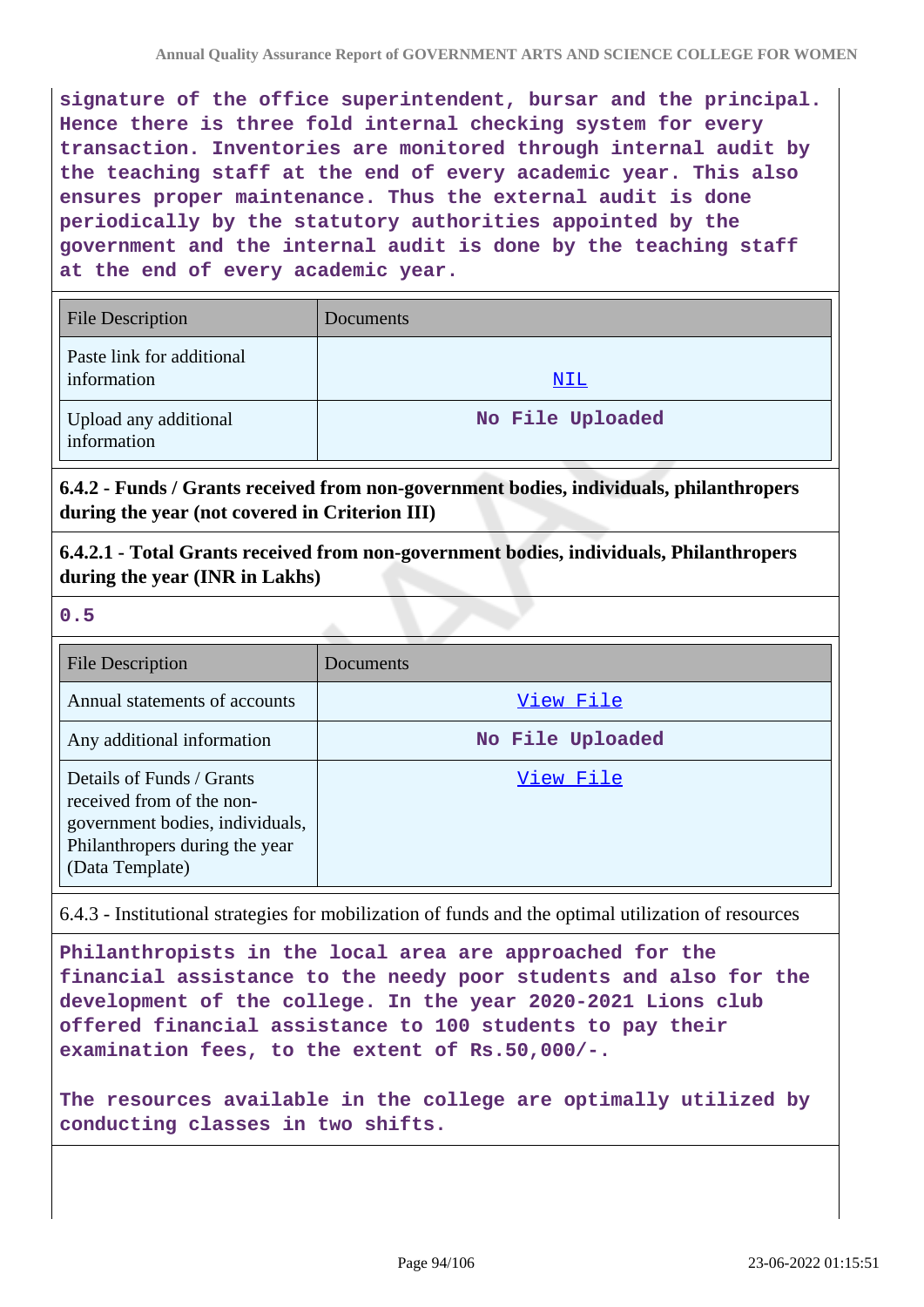| <b>File Description</b>                                                                                                                                                                                                                                                                                                                                                                                                                                                                                                                                                                                                                                                                                                                                                                                                                                                                        | Documents        |
|------------------------------------------------------------------------------------------------------------------------------------------------------------------------------------------------------------------------------------------------------------------------------------------------------------------------------------------------------------------------------------------------------------------------------------------------------------------------------------------------------------------------------------------------------------------------------------------------------------------------------------------------------------------------------------------------------------------------------------------------------------------------------------------------------------------------------------------------------------------------------------------------|------------------|
| Paste link for additional<br>information                                                                                                                                                                                                                                                                                                                                                                                                                                                                                                                                                                                                                                                                                                                                                                                                                                                       | <b>Nil</b>       |
| Upload any additional<br>information                                                                                                                                                                                                                                                                                                                                                                                                                                                                                                                                                                                                                                                                                                                                                                                                                                                           | No File Uploaded |
| <b>6.5 - Internal Quality Assurance System</b>                                                                                                                                                                                                                                                                                                                                                                                                                                                                                                                                                                                                                                                                                                                                                                                                                                                 |                  |
| 6.5.1 - Internal Quality Assurance Cell (IQAC) has contributed significantly for institutionalizing<br>the quality assurance strategies and processes                                                                                                                                                                                                                                                                                                                                                                                                                                                                                                                                                                                                                                                                                                                                          |                  |
| IQAC always emphasizes the holistic development of students and<br>encourages the college to conduct various activities some of<br>which are given below                                                                                                                                                                                                                                                                                                                                                                                                                                                                                                                                                                                                                                                                                                                                       |                  |
| 1. To organize and participate in competitions inside and<br>outside of the campus.<br>2. To participate and present papers in state, national and<br>international seminars/conferences and workshops<br>3. To invite eminent personalities and organize special<br>lecture in the current topics of interest by various<br>departments.<br>4. To organize state, national and international seminars<br>within campus<br>5. To encourage faculties to participate, organize Faculty<br>Development Programmes<br>6. To sent proposals to statement Government and other<br>financing bodies requesting for funds.<br>To formulate team and participate in NIRF process<br>7.<br>8. To conduct internal and external academic audit<br>9. To train our faculty members to adopt new teaching and<br>learning methodologies using ICT for conducting online<br>classes and online examinations |                  |
| <b>File Description</b>                                                                                                                                                                                                                                                                                                                                                                                                                                                                                                                                                                                                                                                                                                                                                                                                                                                                        | Documents        |
| Paste link for additional<br>information                                                                                                                                                                                                                                                                                                                                                                                                                                                                                                                                                                                                                                                                                                                                                                                                                                                       | Nil              |
| Upload any additional                                                                                                                                                                                                                                                                                                                                                                                                                                                                                                                                                                                                                                                                                                                                                                                                                                                                          | No File Uploaded |

6.5.2 - The institution reviews its teaching learning process, structures & methodologies of operations and learning outcomes at periodic intervals through IQAC set up as per norms and recorded the incremental improvement in various activities

information

**IQAC organizes an internal academic audit comprising the senior**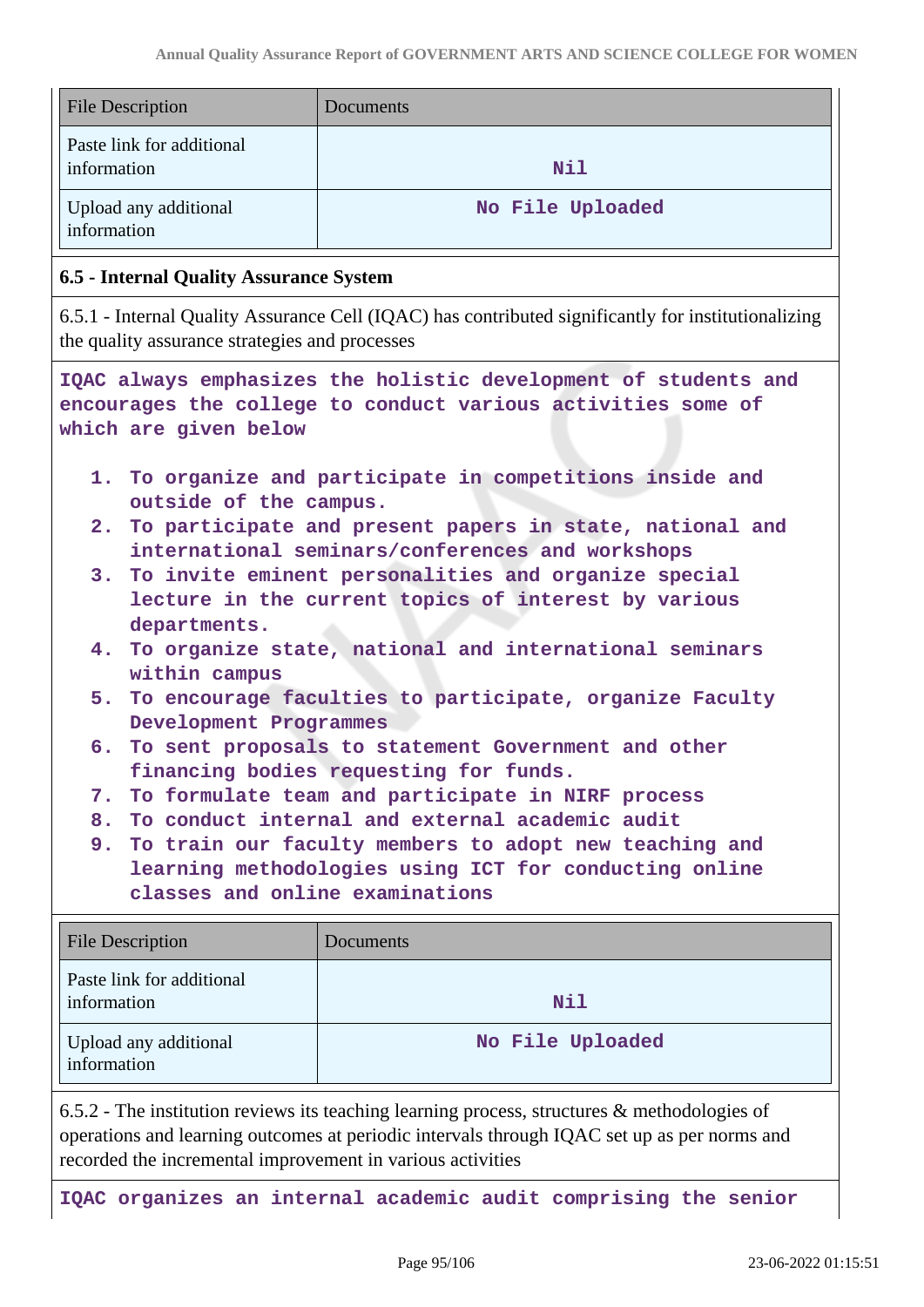**faculty members as the members of the audit committee. In this audit, staff profile , students performance in academic workshops and competitions, papers presented, papers published, infrastructure facilities awards received by the students, teachers, eminent personalities visiting the departments, teaching methods, SWOC analysis ,future plans ,programs organized by the departments, extension activities , students progression to higher education, placement rank holders, gold medalist etc are reviewed by the committee members and remarks are given by them. Their positive remark encourages the departments to perform better in the related aspects. Their negative remarks help the departments to identify the weakness and improve their performance in that particular aspect. External academic audit is also organized by IQAC. Senior faculty members from other colleges are invited a committee members for the external academic audit. Their remarks show the direction for the areas in which the college has to improve its performance.**

**Thus IQAC along with the college administrative council plays an active role in reviewing the teaching learning process, structures and methodologies of operations and learning outcomes at periodic intervals.**

| <b>File Description</b>                                                                                                                                                                                                                                                                                                                                                                                                         | Documents             |
|---------------------------------------------------------------------------------------------------------------------------------------------------------------------------------------------------------------------------------------------------------------------------------------------------------------------------------------------------------------------------------------------------------------------------------|-----------------------|
| Paste link for additional<br>information                                                                                                                                                                                                                                                                                                                                                                                        | nil                   |
| Upload any additional<br>information                                                                                                                                                                                                                                                                                                                                                                                            | No File Uploaded      |
| 6.5.3 - Quality assurance initiatives of the<br>institution include: Regular meeting of<br><b>Internal Quality Assurance Cell (IQAC);</b><br>Feedback collected, analyzed and used for<br>improvements Collaborative quality<br>initiatives with other institution(s)<br><b>Participation in NIRF any other quality</b><br>audit recognized by state, national or<br>international agencies (ISO Certification,<br><b>NBA</b> ) | C. Any 2 of the above |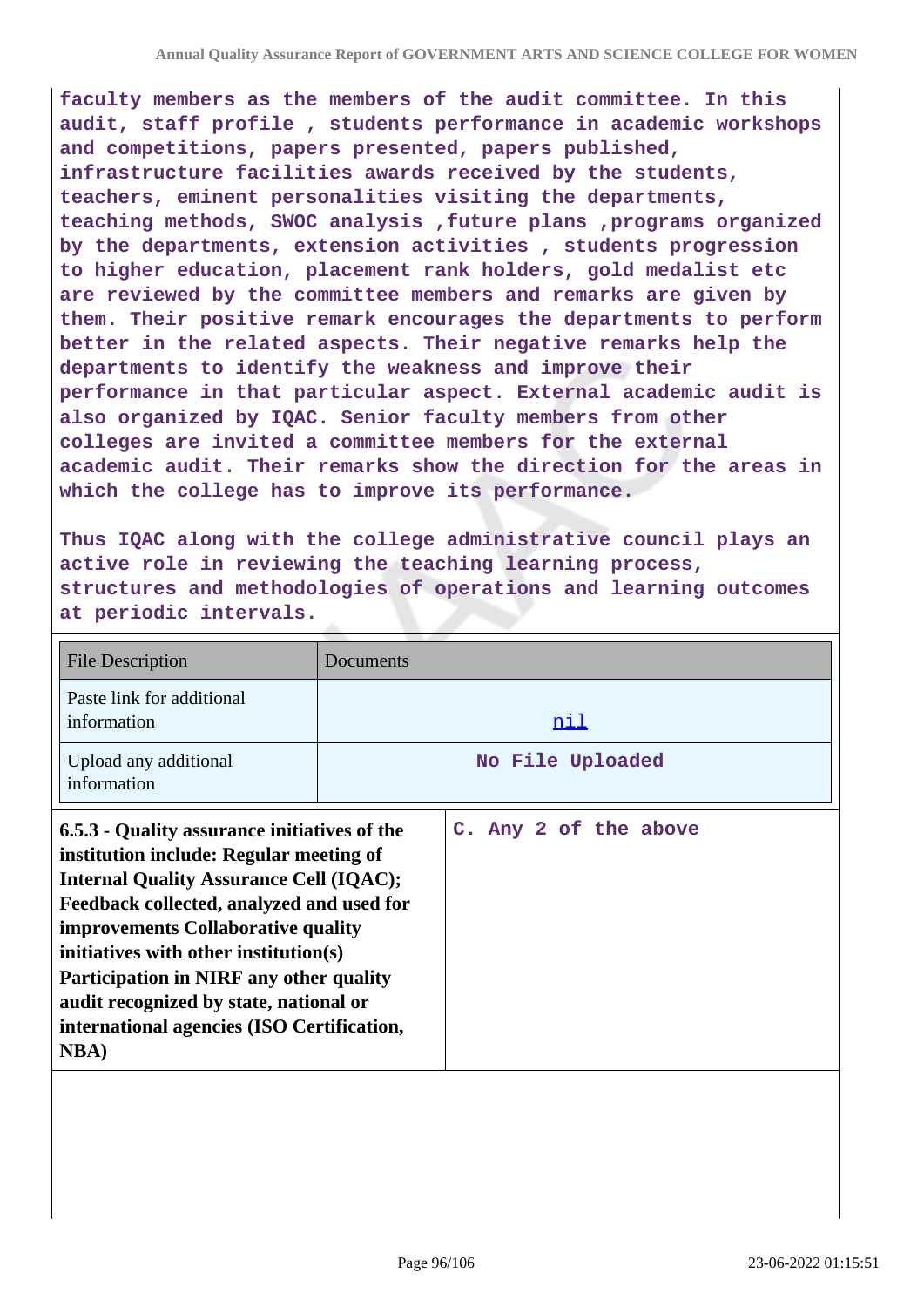| <b>File Description</b>                                                                         | Documents        |
|-------------------------------------------------------------------------------------------------|------------------|
| Paste web link of Annual<br>reports of Institution                                              | Nil              |
| Upload e-copies of the<br>accreditations and certifications                                     | No File Uploaded |
| Upload any additional<br>information                                                            | No File Uploaded |
| <b>Upload details of Quality</b><br>assurance initiatives of the<br>institution (Data Template) | View File        |

### **INSTITUTIONAL VALUES AND BEST PRACTICES**

#### **7.1 - Institutional Values and Social Responsibilities**

7.1.1 - Measures initiated by the Institution for the promotion of gender equity during the year

**Our college organizes various gender sensitizing programs through NSS and YRC where various women's issues such as personal hygiene, etc are addressed.**

**The students are counseled on general issues faced by the local women by their tutors and also by conducting awareness programs. The local police often conducts awareness programme to students to protect themselves from eve teasing, trafficking by installing and using "Kavalan App" , Road safety etc.Doctors and special speakers are invited to talk about physical and mental health.**

**In order to prevent gender based violence IQAC organized an online programme for staff and students on 21.07.2020 in the topic "Gender Equality and Women's Empowerment"**

**World Women's day is celebrated every year to highlight the importance and achievements of women in the world by inviting eminent women personalities.**

**Coming from rural background these girls become a victim of early marriage. Hence counseling is given to students to avoid getting married till they complete their degree. The parents are also invited for counseling regarding this matter. Even after marriage they are counseled to give priority to education rather than other family commitments.**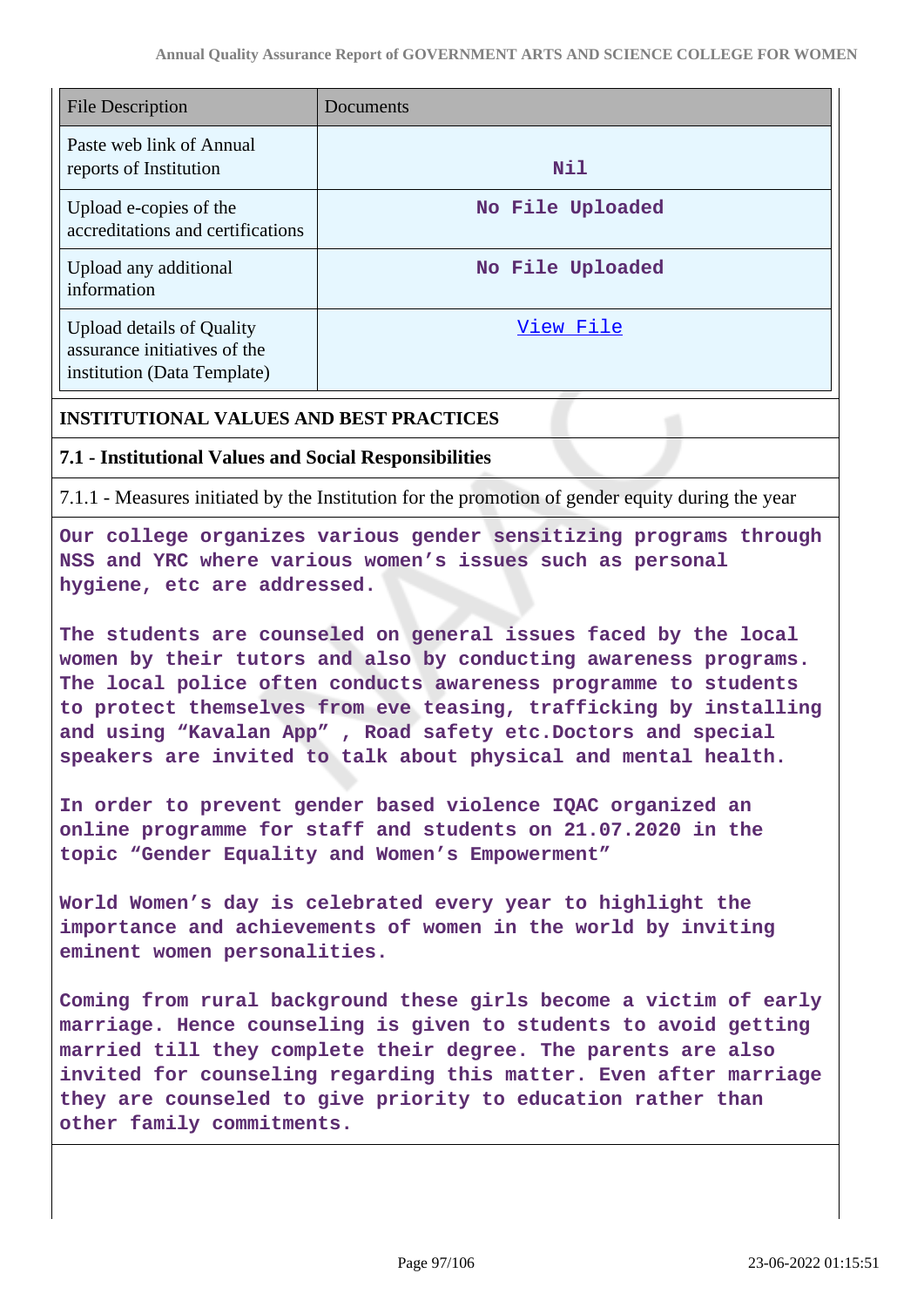| <b>File Description</b>                                                                                                                                                                                                                                                                                                                                                                                        | Documents                                                                                                                                              |
|----------------------------------------------------------------------------------------------------------------------------------------------------------------------------------------------------------------------------------------------------------------------------------------------------------------------------------------------------------------------------------------------------------------|--------------------------------------------------------------------------------------------------------------------------------------------------------|
| Annual gender sensitization<br>action plan                                                                                                                                                                                                                                                                                                                                                                     | Online Programmes were conducted                                                                                                                       |
| Specific facilities provided for<br>women in terms of:a. Safety<br>and security b. Counseling c.<br>Common Rooms d. Day care<br>center for young children e.<br>Any other relevant information                                                                                                                                                                                                                 | Safety and Security - CCTV, highly raised<br>compound wall with barbed wire,<br>Counselling - Mentors , Common Rooms-<br>Exclusive sick room available |
| C. Any 2 of the above<br>7.1.2 - The Institution has facilities for<br>alternate sources of energy and energy<br>conservation measures Solar energy<br>Biogas plant Wheeling to the Grid Sensor-<br>based energy conservation Use of LED bulbs/<br>power efficient equipment                                                                                                                                   |                                                                                                                                                        |
| <b>File Description</b>                                                                                                                                                                                                                                                                                                                                                                                        | Documents                                                                                                                                              |
| Geo tagged Photographs                                                                                                                                                                                                                                                                                                                                                                                         | View File                                                                                                                                              |
| Any other relevant information                                                                                                                                                                                                                                                                                                                                                                                 | No File Uploaded                                                                                                                                       |
| 7.1.3 - Describe the facilities in the Institution for the management of the following types of<br>degradable and non-degradable waste (within 200 words) Solid waste management Liquid waste<br>management Biomedical waste management E-waste management Waste recycling system<br>Hazardous chemicals and radioactive waste management                                                                      |                                                                                                                                                        |
| Solid Waste Management: Solid waste which are degradable are<br>disposed off through separate pits in the campus; Non-degradable<br>waste are collected by the "Thooimai paniyalarkal" of local<br>panchayath periodically. Apart from that solid wastes like exam<br>papers, new papers and printout papers are disposed off through<br>local vendors authorized by the Director of Collegiate<br>Educations. |                                                                                                                                                        |
| Liquid Waste Management: Bore well Water is used for drinking<br>purpose after filtration by Reverse Osmosis. The waste water<br>produced during this process is reused for toilets. Waste water<br>from hand washing units are used to water the plants in<br>department gardens.                                                                                                                             |                                                                                                                                                        |
| E waste Management: e waste like condemned batteries, printers<br>etc are disposed off through local vendors authorized by the                                                                                                                                                                                                                                                                                 |                                                                                                                                                        |

**Director of Collegiate Educations.**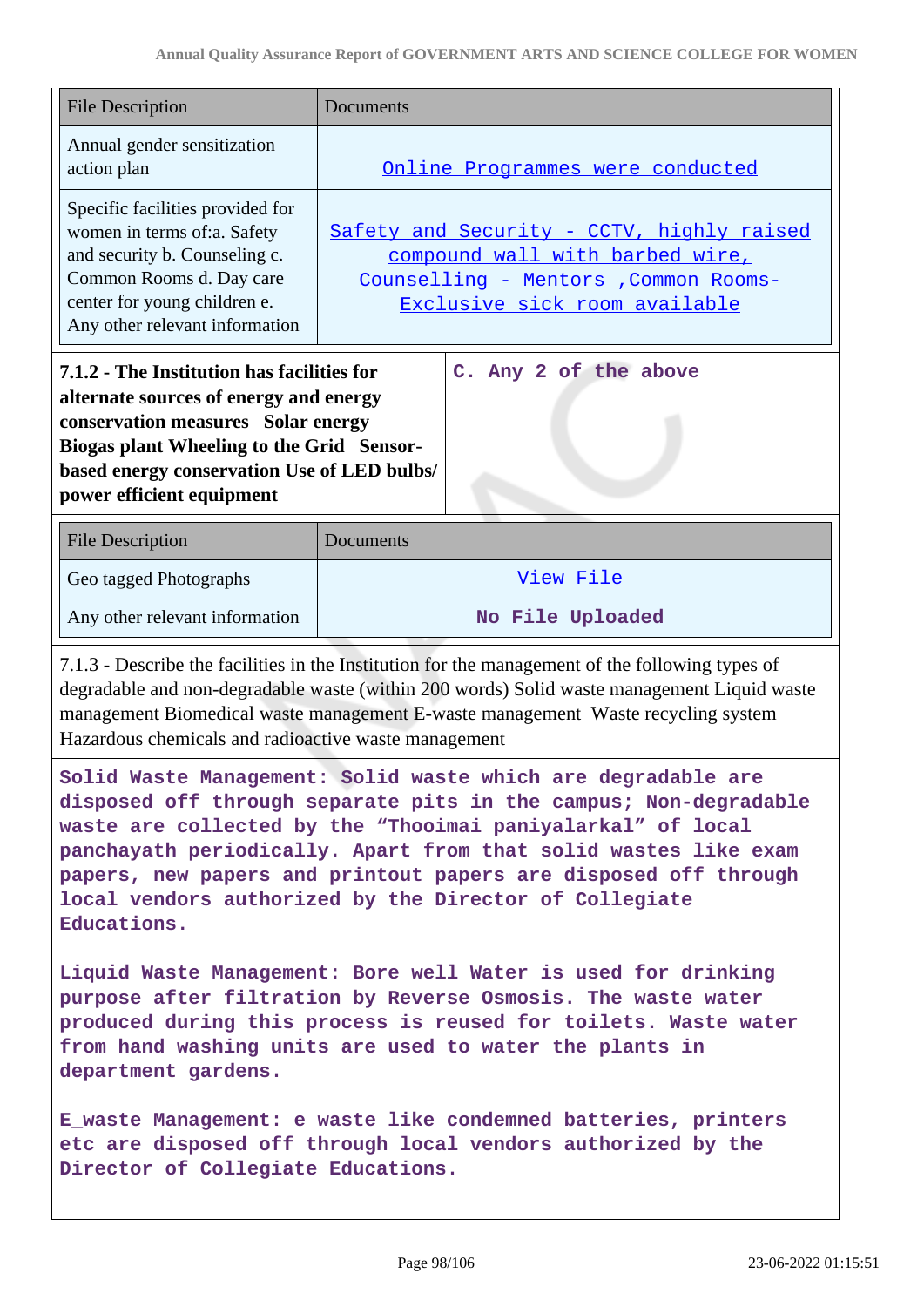| <b>File Description</b>                                                                                                                                                                                                                                                      | Documents             |
|------------------------------------------------------------------------------------------------------------------------------------------------------------------------------------------------------------------------------------------------------------------------------|-----------------------|
| Relevant documents like<br>agreements / MoUs with<br>Government and other approved<br>agencies                                                                                                                                                                               | No File Uploaded      |
| Geo tagged photographs of the<br>facilities                                                                                                                                                                                                                                  | <u>View File</u>      |
| 7.1.4 - Water conservation facilities available<br>in the Institution: Rain water harvesting<br><b>Bore well /Open well recharge Construction</b><br>of tanks and bunds Waste water recycling<br><b>Maintenance of water bodies and</b><br>distribution system in the campus | D. Any 1 of the above |
| <b>File Description</b>                                                                                                                                                                                                                                                      | Documents             |
| Geo tagged photographs /<br>videos of the facilities                                                                                                                                                                                                                         | <u>View File</u>      |
| Any other relevant information                                                                                                                                                                                                                                               | No File Uploaded      |
| 7.1.5 - Green campus initiatives include                                                                                                                                                                                                                                     |                       |
| 7.1.5.1 - The institutional initiatives for<br>C. Any 2 of the above<br>greening the campus are as follows:                                                                                                                                                                  |                       |
| 1. Restricted entry of automobiles<br>2. Use of bicycles/ Battery-powered<br>vehicles<br>3. Pedestrian-friendly pathways<br>4. Ban on use of plastic<br>5. Landscaping                                                                                                       |                       |
| <b>File Description</b>                                                                                                                                                                                                                                                      | Documents             |
| Geo tagged photos / videos of<br>the facilities                                                                                                                                                                                                                              | View File             |
| Various policy documents /<br>decisions circulated for<br>implementation                                                                                                                                                                                                     | View File             |
| Any other relevant documents                                                                                                                                                                                                                                                 | No File Uploaded      |
| 7.1.6 - Quality audits on environment and energy are regularly undertaken by the institution                                                                                                                                                                                 |                       |
|                                                                                                                                                                                                                                                                              |                       |

- **7.1.6.1 The institutional environment and E. None of the above**
	-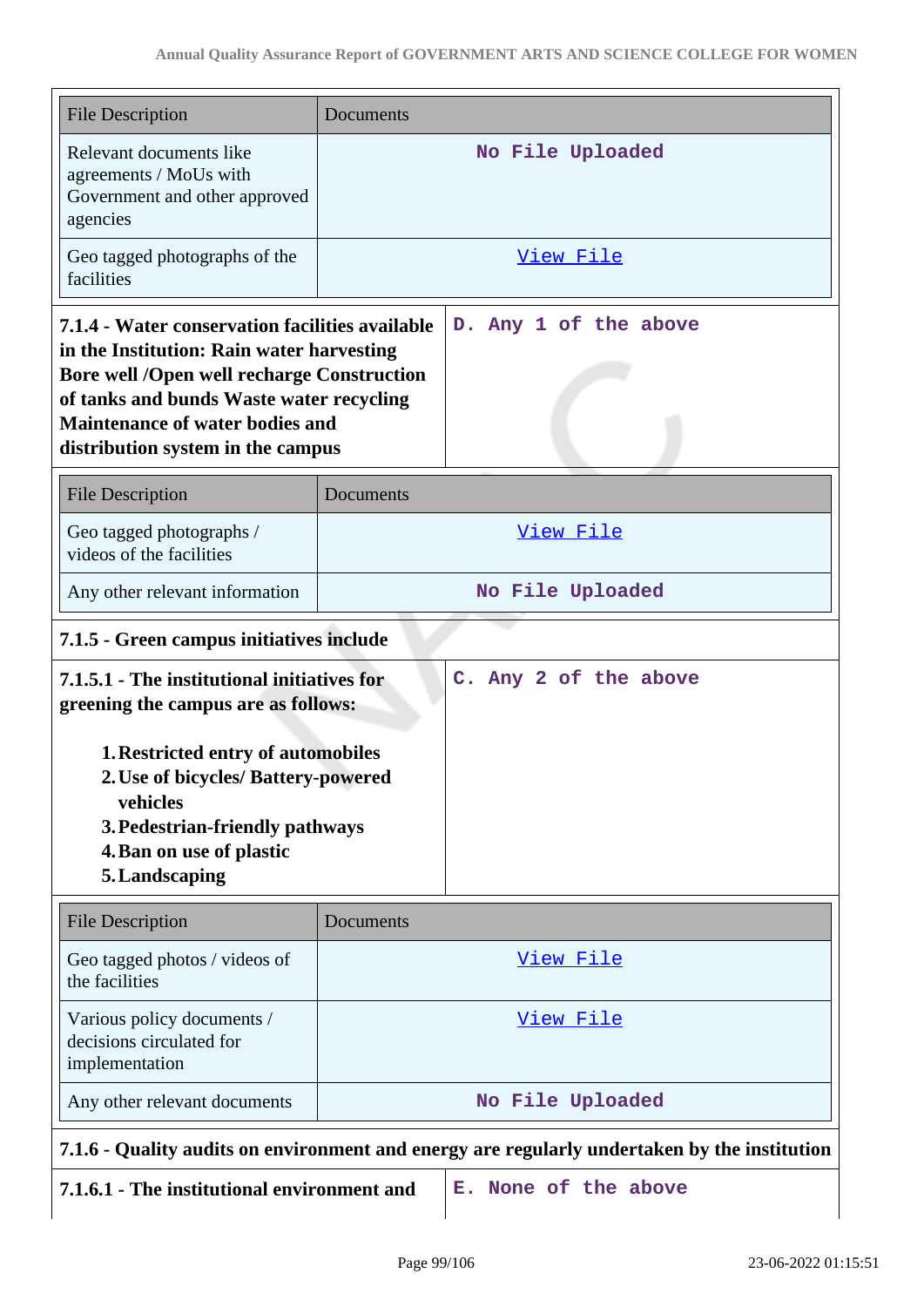| energy initiatives are confirmed through the |  |
|----------------------------------------------|--|
| following 1. Green audit 2. Energy audit     |  |
| 3. Environment audit 4. Clean and green      |  |
| campus recognitions/awards 5. Beyond the     |  |
| campus environmental promotional activities  |  |

| File Description                                                                | Documents        |
|---------------------------------------------------------------------------------|------------------|
| Reports on environment and<br>energy audits submitted by the<br>auditing agency | No File Uploaded |
| Certification by the auditing<br>agency                                         | No File Uploaded |
| Certificates of the awards<br>received                                          | No File Uploaded |
| Any other relevant information                                                  | No File Uploaded |

| <b>File Description</b>                                                        | Documents        |
|--------------------------------------------------------------------------------|------------------|
| Geo tagged photographs /<br>videos of the facilities                           | View File        |
| Policy documents and<br>information brochures on the<br>support to be provided | No File Uploaded |
| Details of the Software<br>procured for providing the<br>assistance            | No File Uploaded |
| Any other relevant information                                                 | No File Uploaded |

7.1.8 - Describe the Institutional efforts/initiatives in providing an inclusive environment i.e., tolerance and harmony towards cultural, regional, linguistic, communal socioeconomic and other diversities (within 200 words).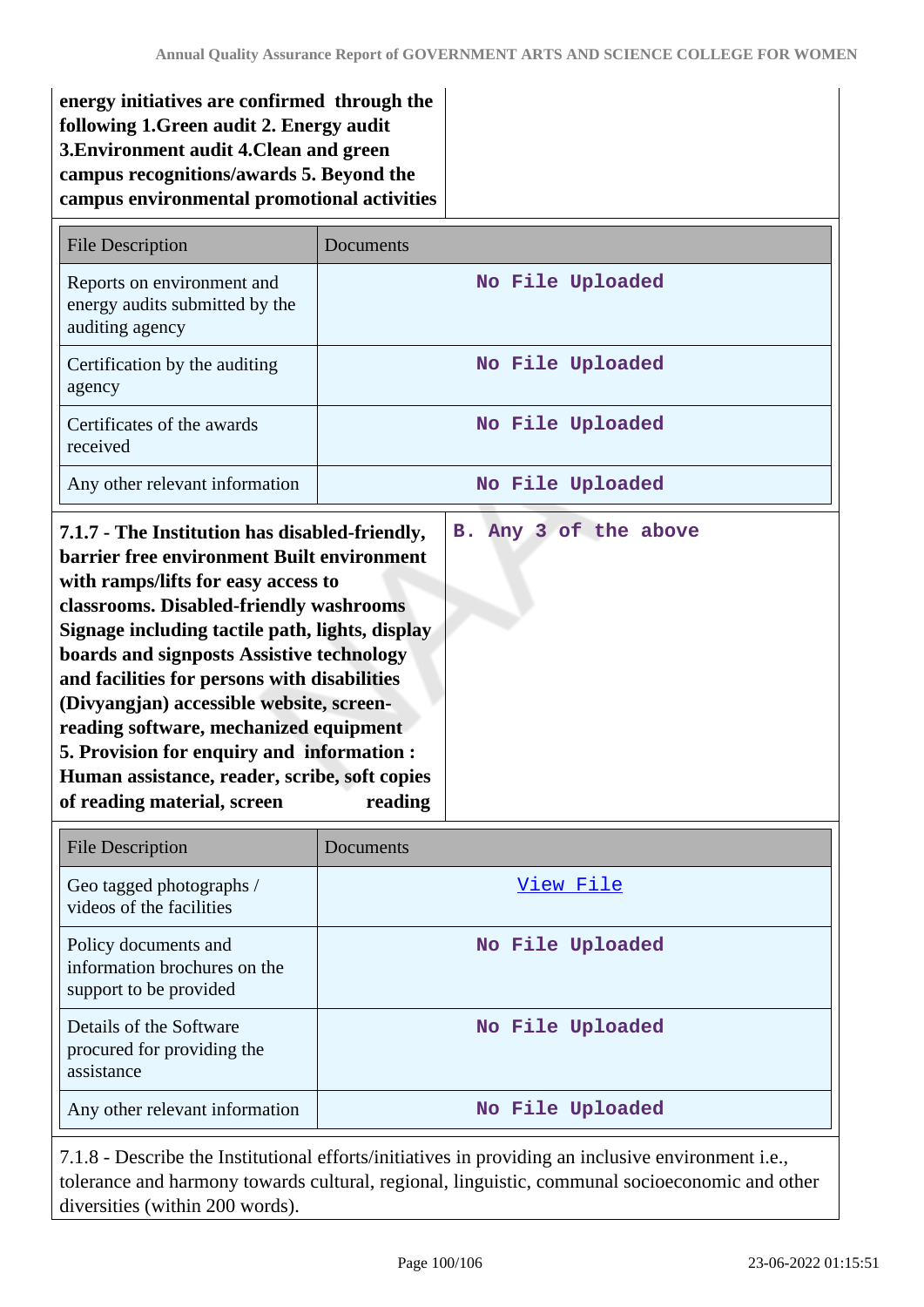**Any government college is meant for people from all cultures, communities, regions economic background and diversities Semillon to our comity our motto is also "unity is diversity ". The geographical location of their college is such that is the place when 3 states meet together. (TamilNadu, Karnataka and Andhra Pradesh). Hence we can find 3 language speaking people here there in a conference (corporation) of religion namely Hinduism, Christianity and Islam in this area. This college gets students from all the religion speaking various languages. Though such a diversity is existing among students in their religion, culture and language, there is always tolerance and harmony prevailing among the students.**

**Weekly assembly in an event conducted every Wednesday morning before the college begins all the students and staff assembly in the open auditorium and the assembly in conducted by students union president along with the other member of the college students union. Each department in the college will present the specialist of this assembly is that prayer is conducted for Hindus, Christians and Islam's by singing songs or verses from those religions.**

**This college always provides inclusive environments to all the students though they come from diverse environment.**

| <b>File Description</b>                                                                                                                      | Documents        |
|----------------------------------------------------------------------------------------------------------------------------------------------|------------------|
| Supporting documents on the<br>information provided (as<br>reflected in the administrative<br>and academic activities of the<br>Institution) | No File Uploaded |
| Any other relevant information                                                                                                               | No File Uploaded |

7.1.9 - Sensitization of students and employees of the Institution to the constitutional obligations: values, rights, duties and responsibilities of citizens

**The college is offering a course on "value education" which is useful for inculcating human values among the students. In weekly assembly all students and staff take oath on "irandozhukka Panpadu " meaning " I will not hurt anybody physically or mentally and I will try to help others "**

**We celebrate international Yoga Day by conducting yoga classes. The college calendar has got prevention of untouchability oath which is also taken on Martyr's Day. The college also conducted**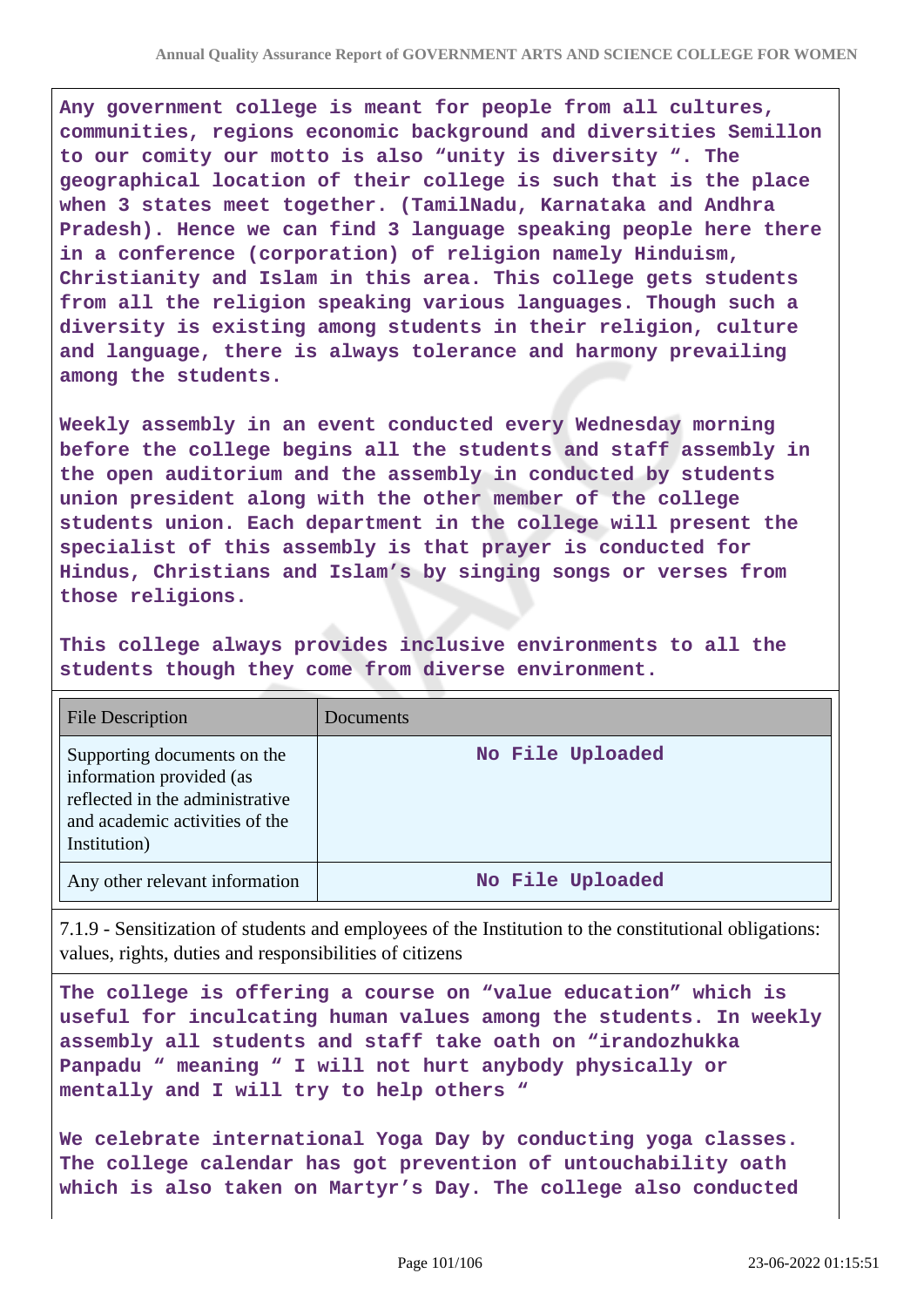**oath taking programmes for "Anticorruption day" , "International Integrity Day" , "Voters day", etc.**

**College Electoral Literacy Club conducts various activities such as Voters day rally, Youth Voters Enrolment Camp ,awareness programs and Competitions to sensitize the students about their role as a citizen of India.**

| <b>File Description</b>                                                                                                                                                                                                                                                                                                                                                                                                                                                                            | Documents                                                                                                                                                                        |
|----------------------------------------------------------------------------------------------------------------------------------------------------------------------------------------------------------------------------------------------------------------------------------------------------------------------------------------------------------------------------------------------------------------------------------------------------------------------------------------------------|----------------------------------------------------------------------------------------------------------------------------------------------------------------------------------|
| Details of activities that<br>inculcate values; necessary to<br>render students in to responsible<br>citizens                                                                                                                                                                                                                                                                                                                                                                                      | INDIA PLEDGE, VIGILANCE AWARENESS WEEK<br>FTT<br>PLEDGE, NATIONAL UNITY DAY PLEDGE<br><u>, RASHTRIYA EKTHA DIWACE</u><br>WEBINAR. CONSTITUTION DAY PLEDGE, BRAVERY<br><u>DAY</u> |
| Any other relevant information                                                                                                                                                                                                                                                                                                                                                                                                                                                                     | <b>NIL</b>                                                                                                                                                                       |
| 7.1.10 - The Institution has a prescribed code<br>of conduct for students, teachers,<br>administrators and other staff and conducts<br>periodic programmes in this regard. The<br>Code of Conduct is displayed on the website<br>There is a committee to monitor adherence<br>to the Code of Conduct Institution organizes<br>professional ethics programmes for<br>teachers, administrators<br>students,<br>and other staff 4. Annual awareness<br>programmes on Code of Conduct are<br>organized | C. Any 2 of the above                                                                                                                                                            |

| <b>File Description</b>                                                                                                                                                                                | Documents        |
|--------------------------------------------------------------------------------------------------------------------------------------------------------------------------------------------------------|------------------|
| Code of ethics policy document                                                                                                                                                                         | View File        |
| Details of the monitoring<br>committee composition and<br>minutes of the committee<br>meeting, number of<br>programmes organized, reports<br>on the various programs etc., in<br>support of the claims | View File        |
| Any other relevant information                                                                                                                                                                         | No File Uploaded |

7.1.11 - Institution celebrates / organizes national and international commemorative days, events and festivals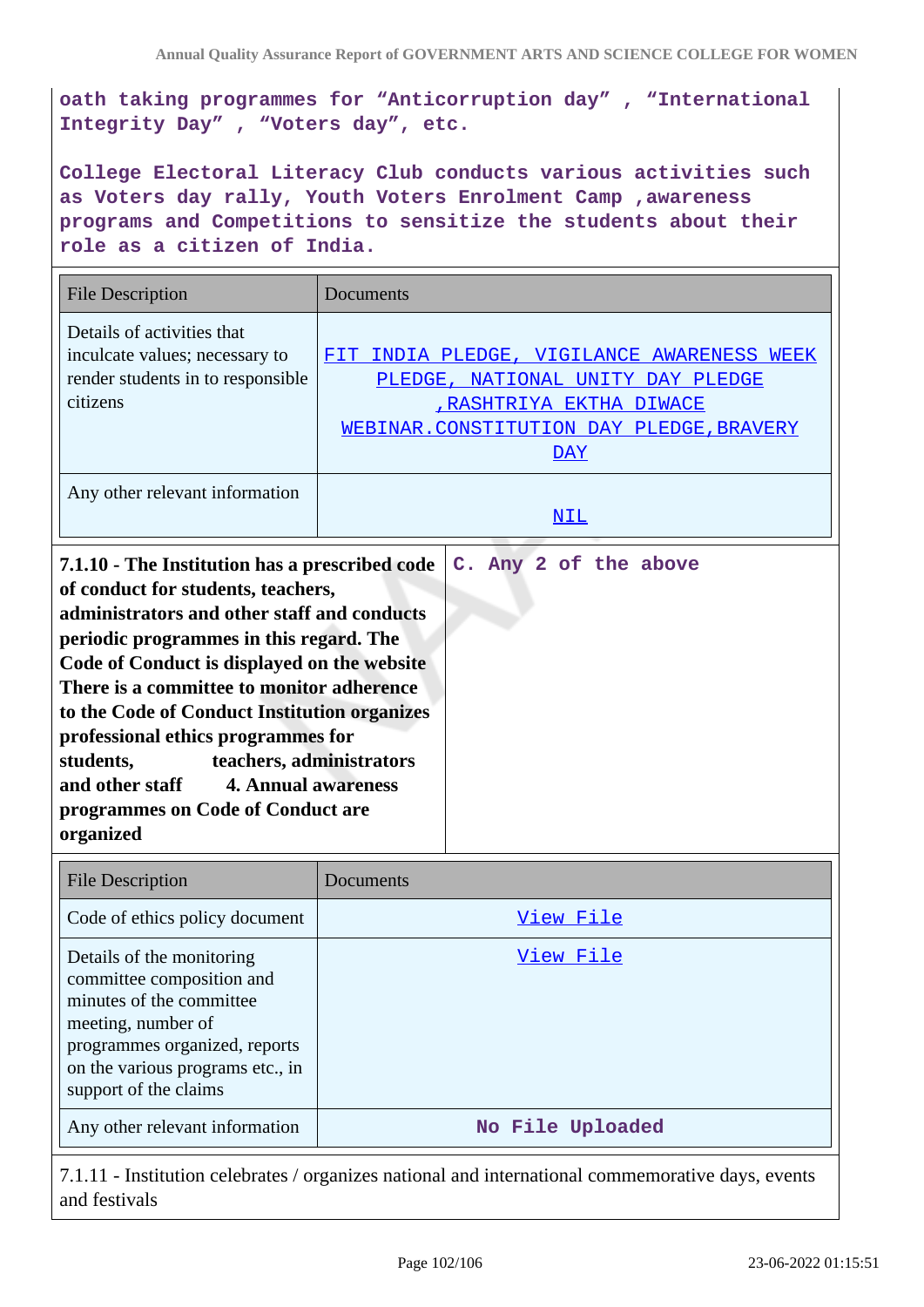**Every year the college celebrates national festivals such as Independence Day and Republic day as a measure of inculcating patriotism in the hearts of students who will be the pillars of India.**

 **Union in-charge department is bestowed with the task of organizing the celebration. Circular is circulated to all the classes, staff and HOD's inviting them for the celebration.**

 **On the day of national festival principal hoists the national flag with due care and respect and everyone would be saluting the flag. Then flag song would be sung by the NSS/Student volunteers. After that, in line with our national policy of secularism all religious songs are sung by students.**

 **The following events were conducted**

- **1. Webinar and Drawing competition for Mahathma Gandhi Birthday celebration**
- **2. Pledge and webinar for Fit India Movement**
- **3. Pledge for vigilance awareness week**
- **4. Webinar and distribution of pamphlets for Road and Fire safety awareness**
- **5. Speech completion and webinar for Abdul Kalam birthday celebration**
- **6. Pledge for national unity day**
- **7. Pledge and essay writing completion for Constitution day**
- **8. Webinar and online quiz for Bravery day celebration**
- **9. Webinar for Swami Vivekananda birthday celebration**
- **10. Competitions and special lecture for international women's day**

| <b>File Description</b>                                                                            | Documents        |
|----------------------------------------------------------------------------------------------------|------------------|
| Annual report of the<br>celebrations and<br>commemorative events for the<br>last (During the year) | No File Uploaded |
| Geo tagged photographs of<br>some of the events                                                    | View File        |
| Any other relevant information                                                                     | No File Uploaded |

**7.2 - Best Practices**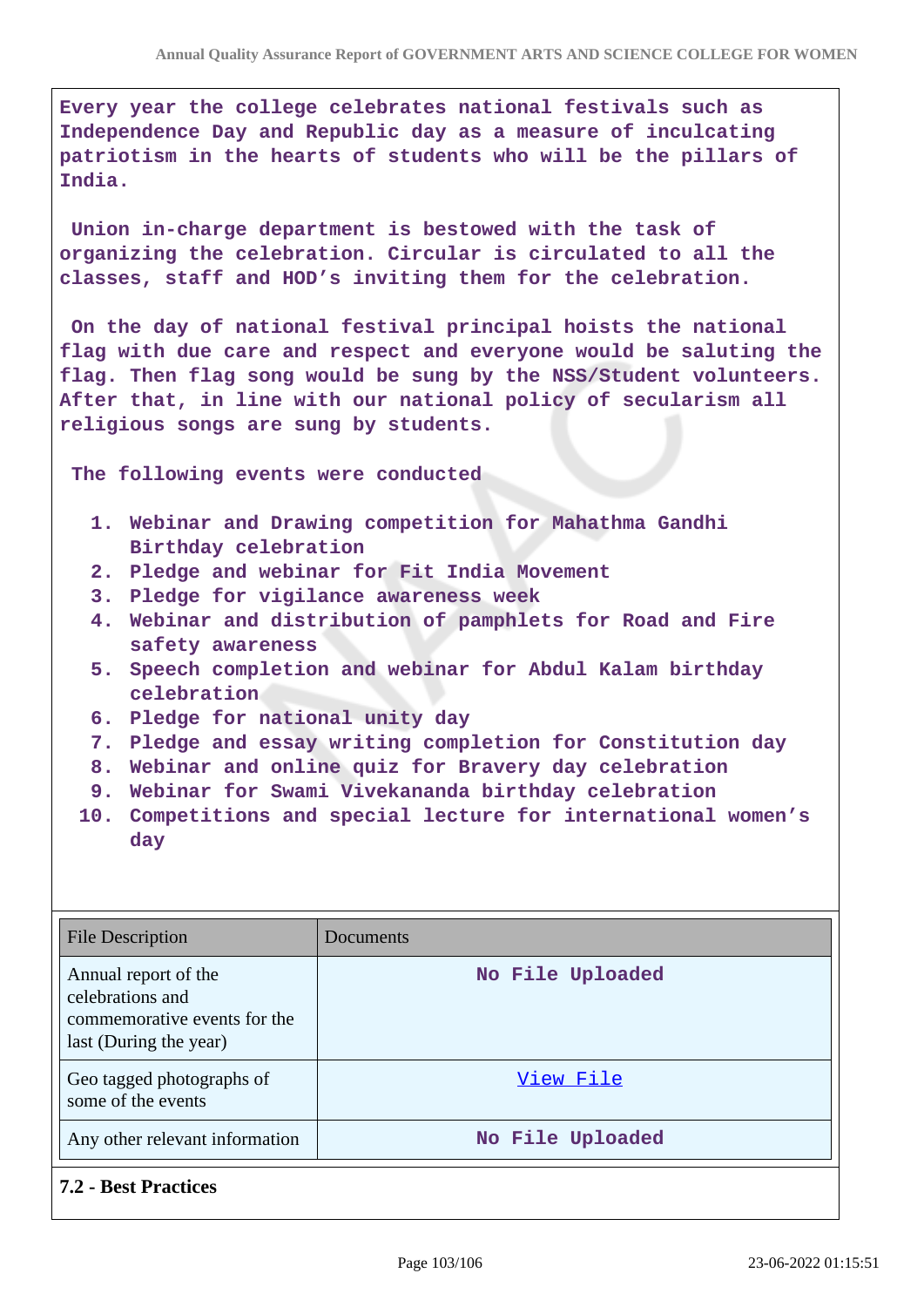7.2.1 - Describe two best practices successfully implemented by the Institution as per NAAC format provided in the Manual. **Best Practice : 1 Title of the practice: Women Empowerment Objectives of the practice: To educate the importance of education and employability The context Our college regularly arranges programs which emphasize the importance of women in our society. The Practice Every year, each department enriches their students' skills by holding events like trade fairs, science exhibitions. Evidence of success Reduction in instances of early marriage and increase in enrolment rates for employment opportunities. Problem Encountered and Resource required Paucity of financial resources is a major constrain for arranging external resource persons Best Practice 2: Title: Social responsibility Objectives of the practice To invoke the minds of the students to actively think about social welfare. The context As most of the students of this college are first graduates from rural background and economically weaker sections, imparting of social responsiveness is imperative.**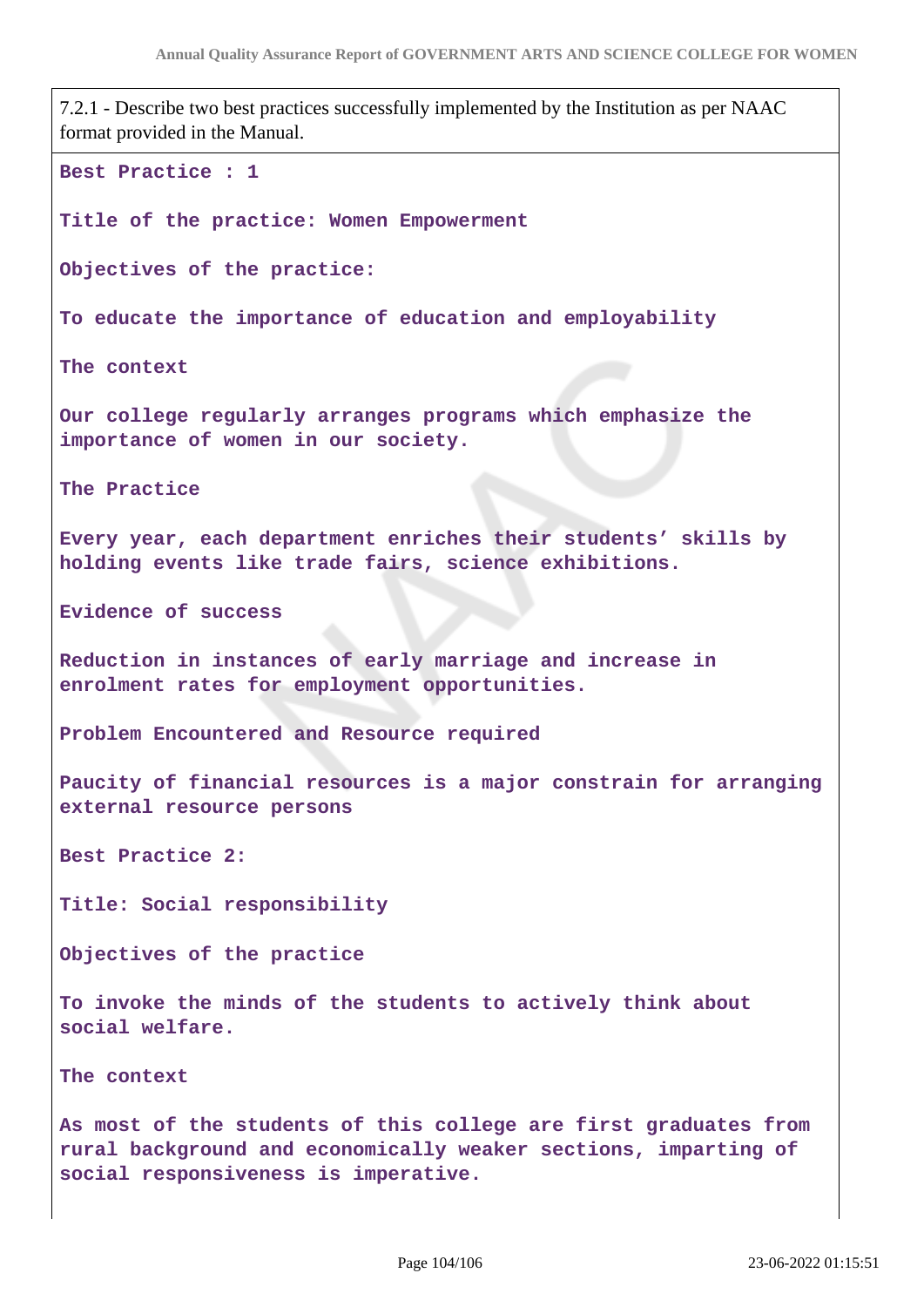#### **The Practice**

**Awareness programs about road safety and election campaign to encourage people to participate in the democratic process were organised by the college.**

#### **Evidence of Success**

**The importance of ethical viewpoints, mould them to be a good citizen.**

**Problem Encountered and Resource Required**

**Impact of social media is also major obstacle for dragging students in the right path.**

| <b>File Description</b>                        | Documents |
|------------------------------------------------|-----------|
| Best practices in the<br>Institutional website | yes       |
| Any other relevant information                 | nil       |

#### **7.3 - Institutional Distinctiveness**

7.3.1 - Portray the performance of the Institution in one area distinctive to its priority and thrust within 200 words

**This institution primarily functions based on the dynamic concept "Empowerment of under privileged girl students from rural area" as it has clearly recognized India's rural sector especially the women residing there, play a crucial role in the development of our nation. The college continues the journey towards this transformation through its prime motto- "Education is wealth". This ideology has been clearly reflected in the vision and mission of our institution. For a period of more than two and half decades, the college has imparted quality higher education to female students inhabiting about 50 km around Barugur. This is evident from the success of our institution in producing thousands of first generation graduates. As already mentioned as main area of priority is empowerment of underprivileged rural students, our mission statement is our guidance to achieve the same. Our vision and mission are accomplished in the following thrust areas as given below.**